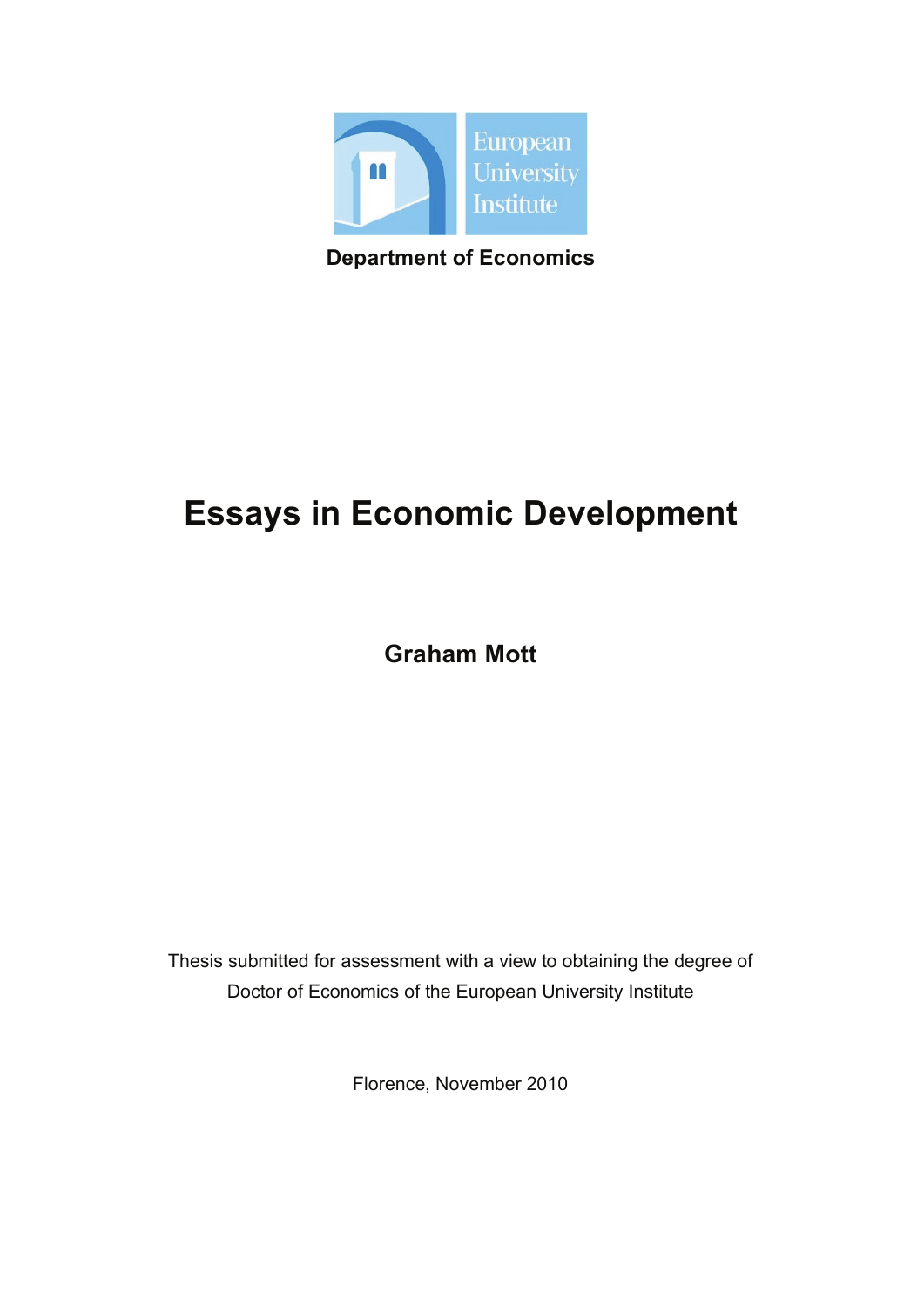## EUROPEAN UNIVERSITY INSTITUTE **Department of Economics**

# **Essays in Economic Development**

# **Graham Mott**

Thesis submitted for assessment with a view to obtaining the degree of Doctor of Economics of the European University Institute

## **Examining Board:**

Prof Rick van der Ploeg, supervisor, University of Oxford Prof. Russell Cooper, EUI Prof. David Levine, Washington University in St. Louis Prof. Massimo Morelli, Columbia University and EUI

© 2010, Graham Mott No part of this thesis may be copied, reproduced or transmitted without prior permission of the author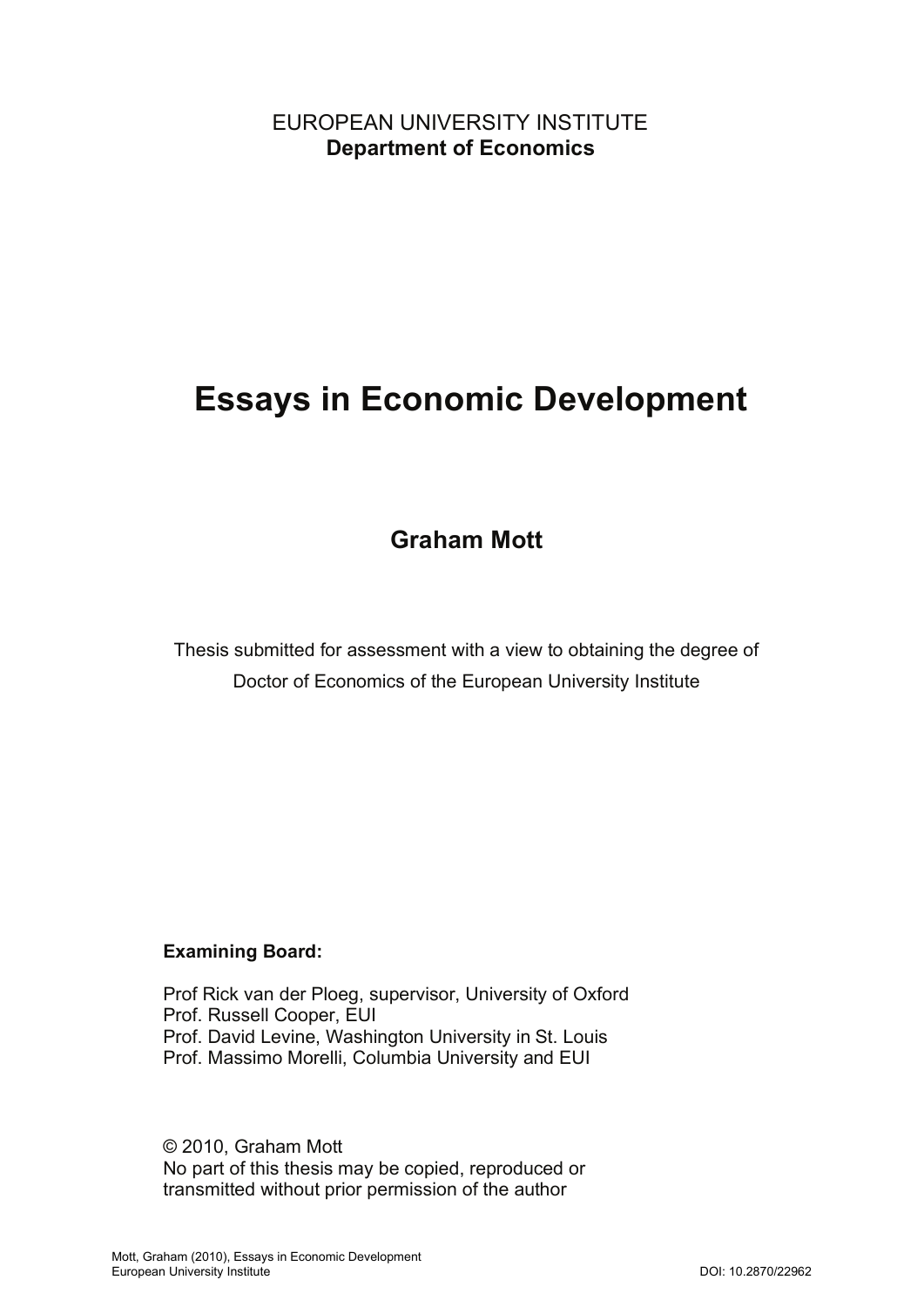# DEDICATION

To my Mother, who continues to make all things possible.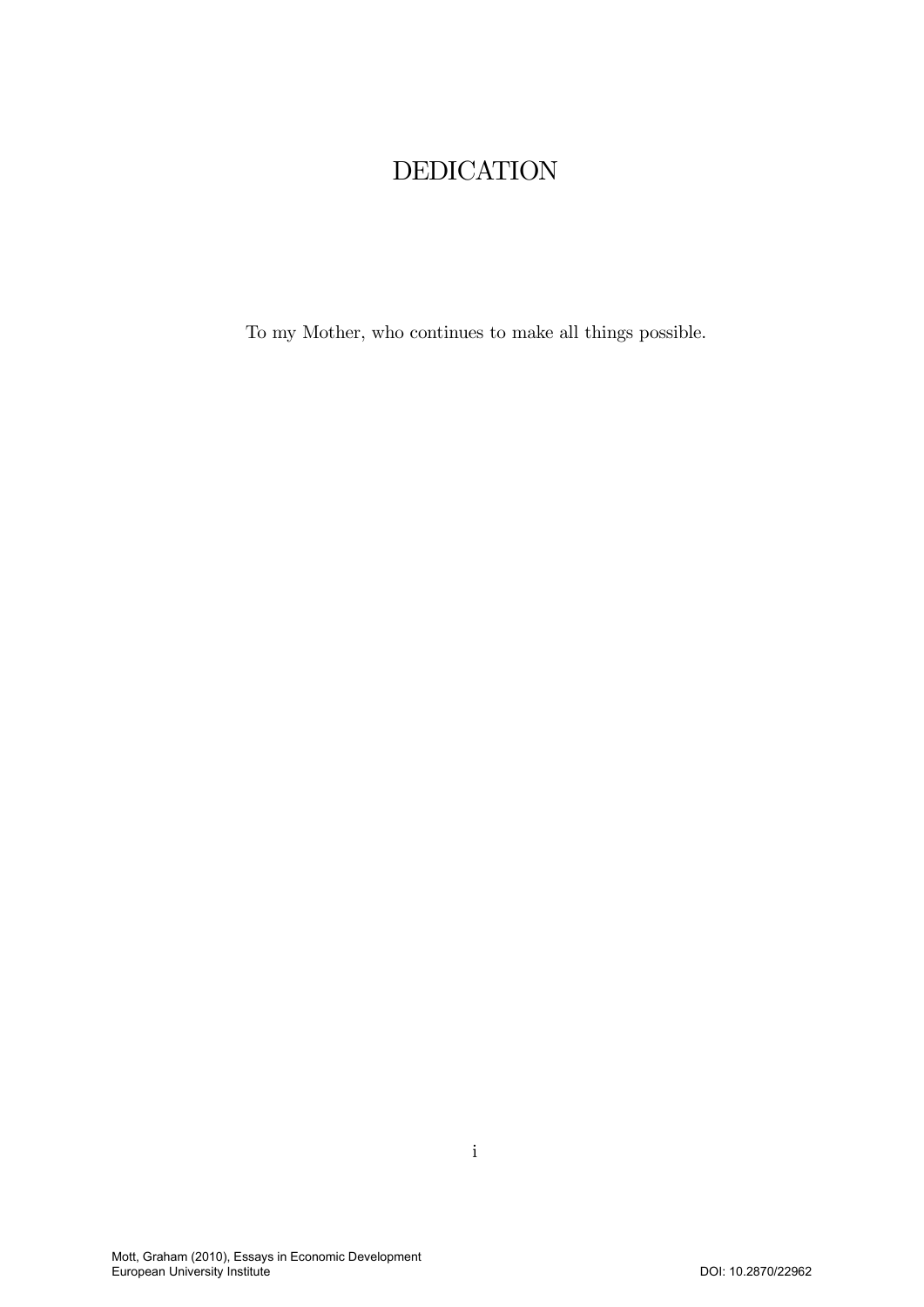## ACKNOWLEDGMENTS

In many theses it is stated that the document in question would not have come into existence without a throng of people supporting, aiding and contributing to the work of the author. It seems in many cases that this serves only as an attempt to further ingratiate the author to their peers and superiors and may not necessarily hold the truth it purports. In my case however there are a great number of people who have, both directly and indirectly, supported and contributed to make my life in Florence and the completion of this thesis possible.

Over the years that I have lived in Florence there has been a collection of carers and assistants who have made my daily life possible. To date this entourage has comprised Angela, Amanda, Nicolai, Lachlan, Brendan, Sarah, Louisa, Nikki, Ollie, Will, Becca, Rob, Zsofi and Paul. Naturally, some are considered or remembered with more fondness than others but I am grateful to the assistance of all those people who have enabled me to continue a relatively stable and functional existence. Especially, I would thank Jonathan Leupert for his unfaltering ability and willingness to step in, not only for what he terms *working holidays* but also at times of crisis and at incredibly short notice.

On the academic side of life, my supervisor Rick Van der Ploeg has been a great support. He continues to astound me with his ability to condense Economics chat into ten minutes of an otherwise extremely entertaining and interesting dinner. He is remarkably quick when called upon for assistance and has remained a continual source of encouragement and advice. I thank Omar Licandro for his time and patience regarding numerous academic projects and for his candid conversations regarding an academic life. To Fernando Vega-Redondo I am thankful for the opportunity of being a TA for such an interesting and engaging course. To the administrative staff of the Economics Department I extend my warmest gratitude, in particular to Jessica Spataro and Lucia Vigna. Among the innumerable tasks I have asked of them both (and have always been graciously and very patiently obliged), special mention must surely go to the titanic, 16 month struggle with the Motorizzazione inCivile that may unfortunately scar Lucia for years to come. Life in Florence would have been considerably more difficult without the aid of Jessica and Lucia.

Lastly, special mentions go to Rory O'Farrell for his advice on any manly situation, to Nicolas Serrano-Velarde, the Mesrine of grapes, to Aurora Ascione for recommending the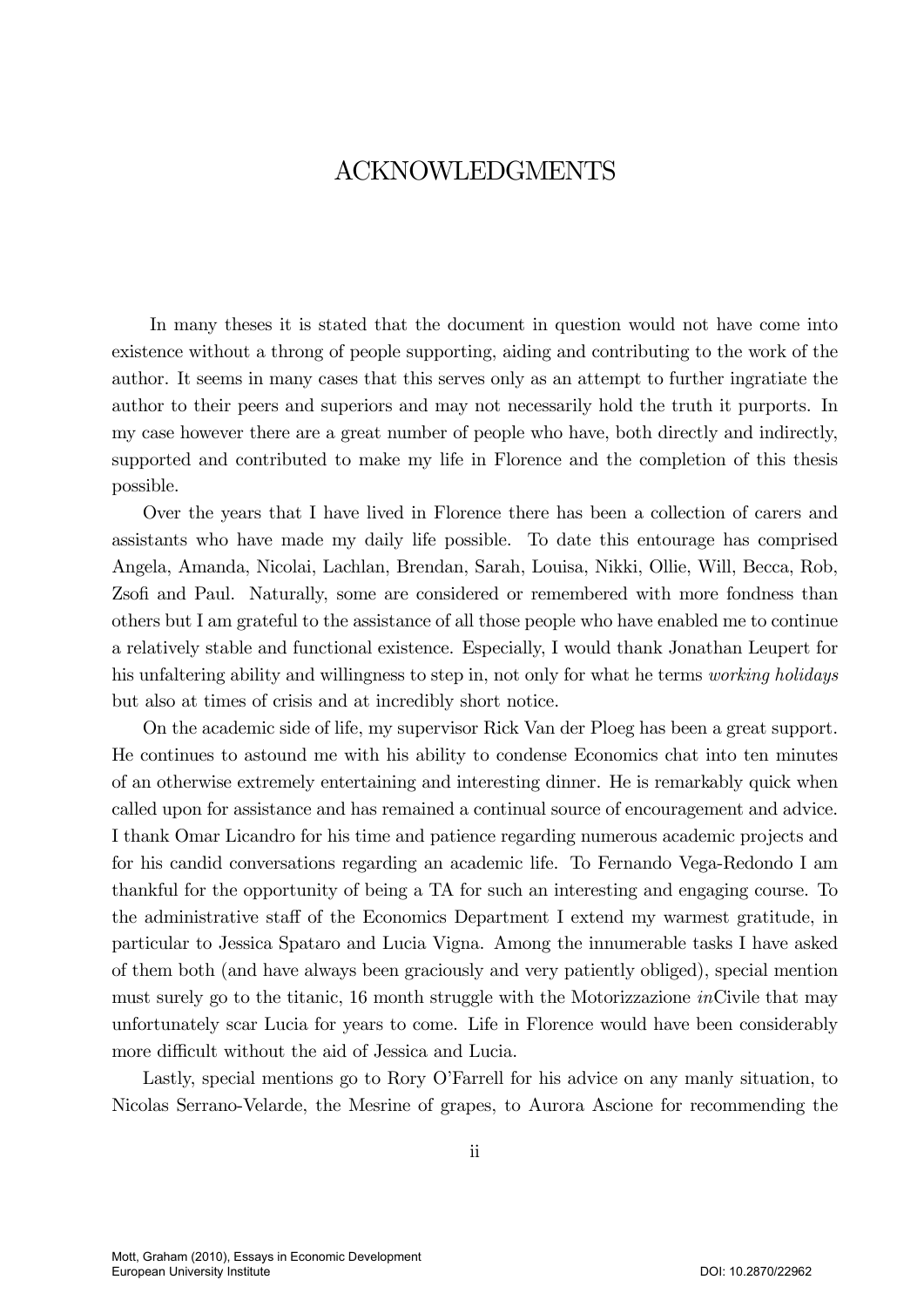best wine shop in Florence and to Renato Faccini for teaching me all the best Italian words. To all these people, I am truly very grateful.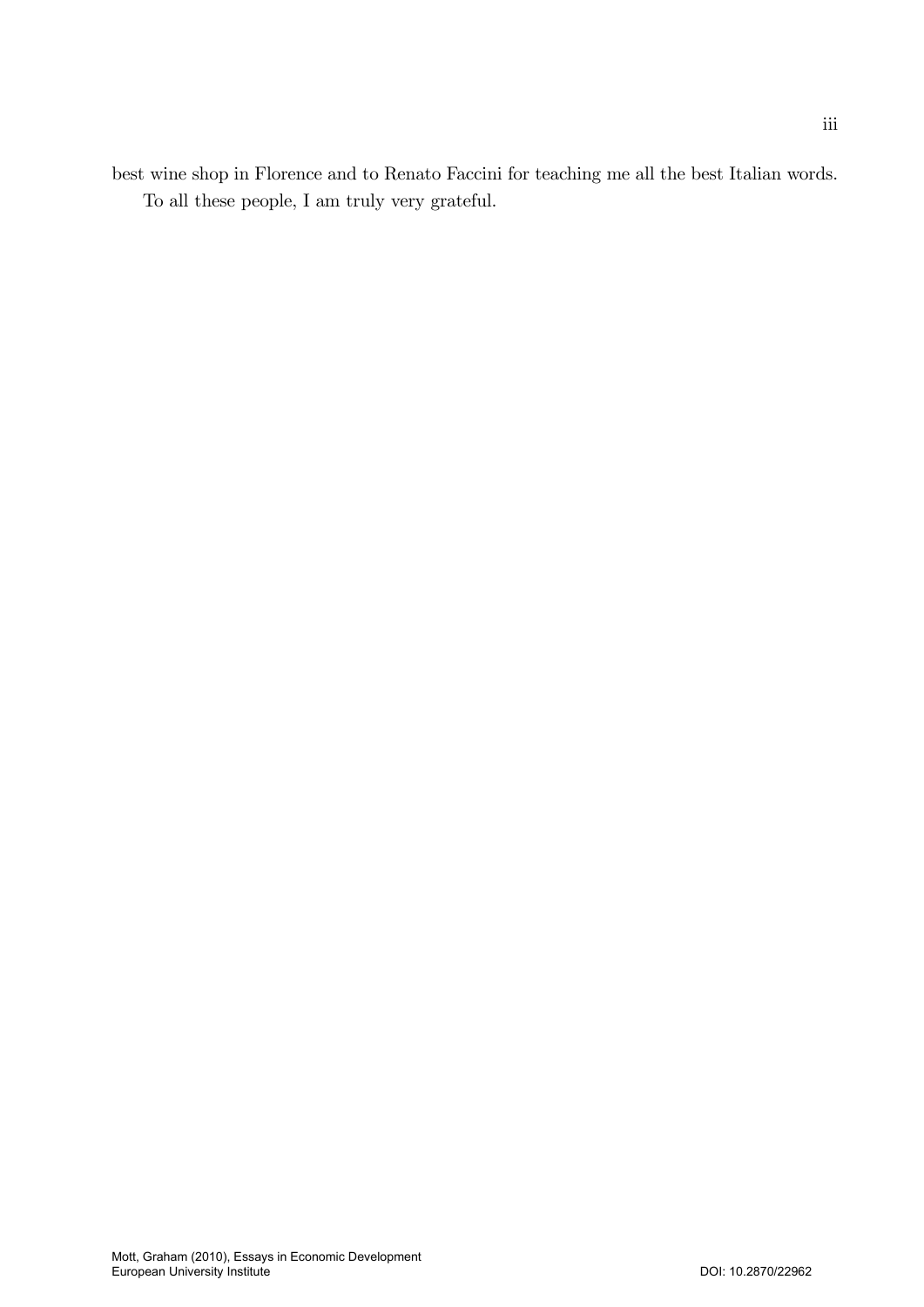# **CONTENTS**

| I              |                                                 |       | Introduction                                                                                                   | $\mathbf{vi}$  |  |  |  |  |
|----------------|-------------------------------------------------|-------|----------------------------------------------------------------------------------------------------------------|----------------|--|--|--|--|
| $\mathbf H$    |                                                 |       | <b>Essays in Economic Development</b>                                                                          | $\mathbf{1}$   |  |  |  |  |
| 1              |                                                 |       | A FURTHER UNBUNDLING OF INSTITUTIONS                                                                           | $\mathbf{1}$   |  |  |  |  |
|                | 1.1                                             |       |                                                                                                                | $\mathbf{1}$   |  |  |  |  |
|                | 1.2                                             |       |                                                                                                                | 3              |  |  |  |  |
|                |                                                 | 1.2.1 |                                                                                                                | 3              |  |  |  |  |
|                |                                                 | 1.2.2 |                                                                                                                | $\overline{5}$ |  |  |  |  |
|                | 1.3                                             |       |                                                                                                                | $\overline{7}$ |  |  |  |  |
|                |                                                 | 1.3.1 |                                                                                                                | $\overline{7}$ |  |  |  |  |
|                |                                                 | 1.3.2 |                                                                                                                | 8              |  |  |  |  |
|                |                                                 | 1.3.3 | Construction of the Political Instrument                                                                       | 10             |  |  |  |  |
|                |                                                 | 1.3.4 |                                                                                                                | 12             |  |  |  |  |
|                | 1.4                                             |       |                                                                                                                | 12             |  |  |  |  |
|                | 1.5                                             | 21    |                                                                                                                |                |  |  |  |  |
|                | 1.6                                             |       |                                                                                                                |                |  |  |  |  |
|                |                                                 | 1.6.1 |                                                                                                                | 26             |  |  |  |  |
|                |                                                 | 1.6.2 |                                                                                                                | 28             |  |  |  |  |
| $\overline{2}$ | DIVERSIFICATION IN PRIMARY COMMODITY PRODUCTION |       |                                                                                                                |                |  |  |  |  |
|                | 2.1                                             |       |                                                                                                                | 29             |  |  |  |  |
|                | 2.2                                             |       |                                                                                                                | 31             |  |  |  |  |
|                |                                                 | 2.2.1 | On the Behaviour of Commodity Prices                                                                           | 31             |  |  |  |  |
|                |                                                 | 2.2.2 | On the Importance and Effects of Volatility on Growth $\dots \dots$                                            | 33             |  |  |  |  |
|                | 2.3                                             |       | On the Nature of the Proposed Solution<br>$\hfill\ldots\ldots\ldots\ldots\ldots\ldots\ldots\ldots\ldots\ldots$ | 34             |  |  |  |  |
|                | 2.4                                             |       |                                                                                                                | 36             |  |  |  |  |
|                |                                                 | 2.4.1 | Diversification as a dampener to Volatility $\dots \dots \dots \dots \dots$                                    | 36             |  |  |  |  |
|                |                                                 | 2.4.2 | Robustness                                                                                                     | 38             |  |  |  |  |
|                |                                                 |       | 2.4.2.1<br>Endogeneity                                                                                         | 38             |  |  |  |  |
|                |                                                 |       | 2.4.2.2                                                                                                        | 38             |  |  |  |  |
|                |                                                 | 2.4.3 | Diversification as a Financial Development Substitute                                                          | 39             |  |  |  |  |
|                | 2.5                                             |       |                                                                                                                | 41             |  |  |  |  |
|                | 2.6                                             |       |                                                                                                                | 46             |  |  |  |  |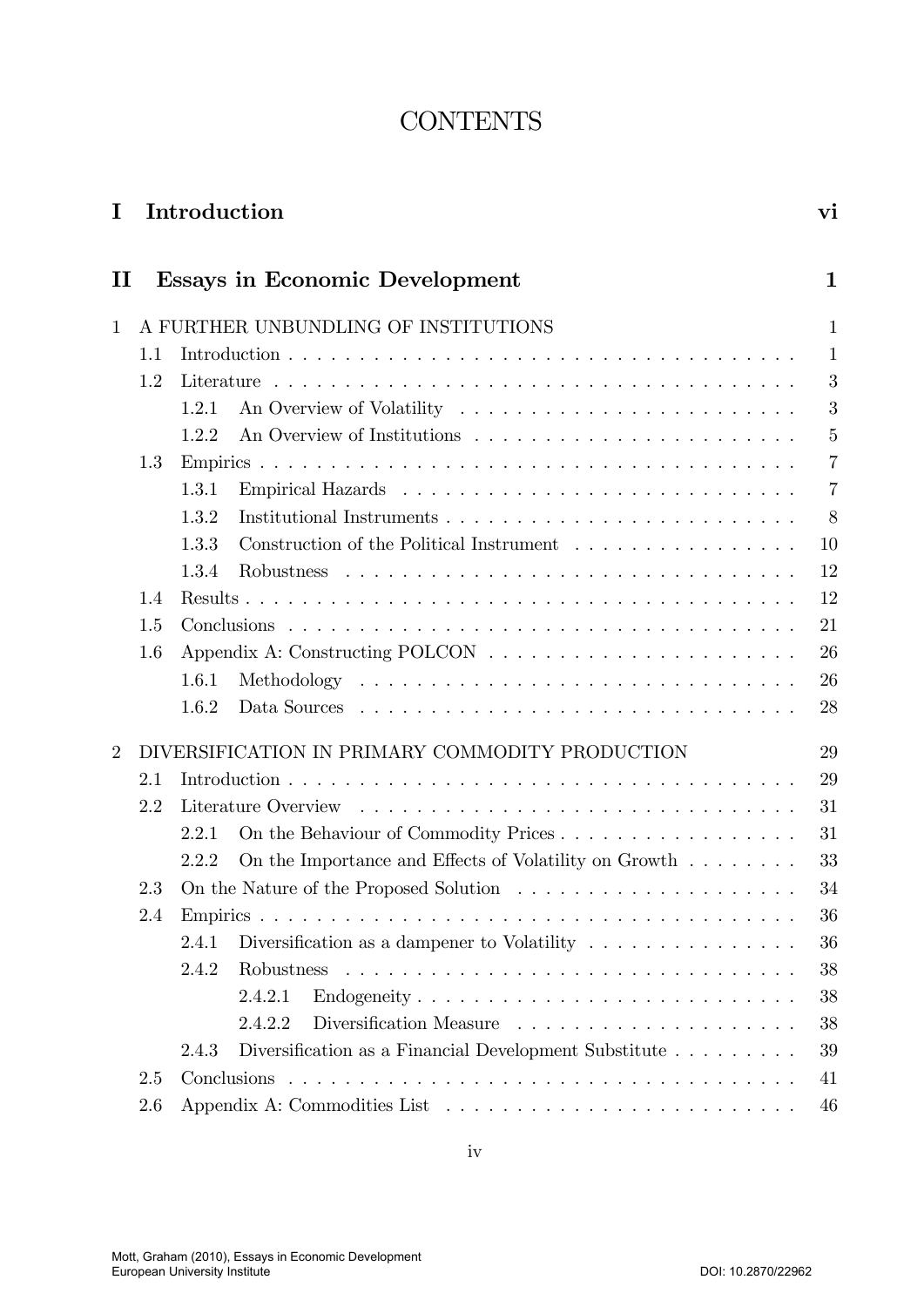## CONTENTS v

|   | 2.7          | <b>Tables</b>                                                | 46 |
|---|--------------|--------------------------------------------------------------|----|
| 3 |              | STICKS AND STONES: A THEORY OF POINT RESOURCES AND APPROPRI- |    |
|   | <b>ATION</b> |                                                              | 60 |
|   | 3.1          |                                                              | 60 |
|   | 3.2          |                                                              | 63 |
|   |              | 3.2.1                                                        | 63 |
|   |              | Resource Allocation: Offensive Weapons<br>3.2.2              | 65 |
|   |              | 3.2.3<br>Resource Allocation: Defensive Fortifications       | 67 |
|   |              | Security of Claims to Property<br>3.2.4                      | 69 |
|   | 3.3          | Further Analysis                                             | 71 |
|   |              | 3.3.1                                                        | 72 |
|   |              | 3.3.2                                                        | 73 |
|   | 3.4          |                                                              | 75 |
|   |              | 3.4.1                                                        | 76 |
|   |              | 3.4.2                                                        | 76 |
|   | 3.5          |                                                              | 77 |
|   | 3.6          |                                                              | 83 |
| 4 |              | THE KIDS AREN'T ALRIGHT: CHILD MORTALITY AND THE PERSISTENCE |    |
|   |              | OF CHILD LABOUR                                              | 84 |
|   | 4.1          |                                                              | 84 |
|   | 4.2          |                                                              | 85 |
|   |              | 4.2.1                                                        | 85 |
|   |              | 4.2.2                                                        | 86 |
|   |              | 4.2.3                                                        | 87 |
|   |              | 4.2.4                                                        | 89 |
|   |              | 4.2.5                                                        | 94 |
|   | 4.3          |                                                              | 96 |
|   | 4.4          |                                                              | 97 |
|   |              |                                                              |    |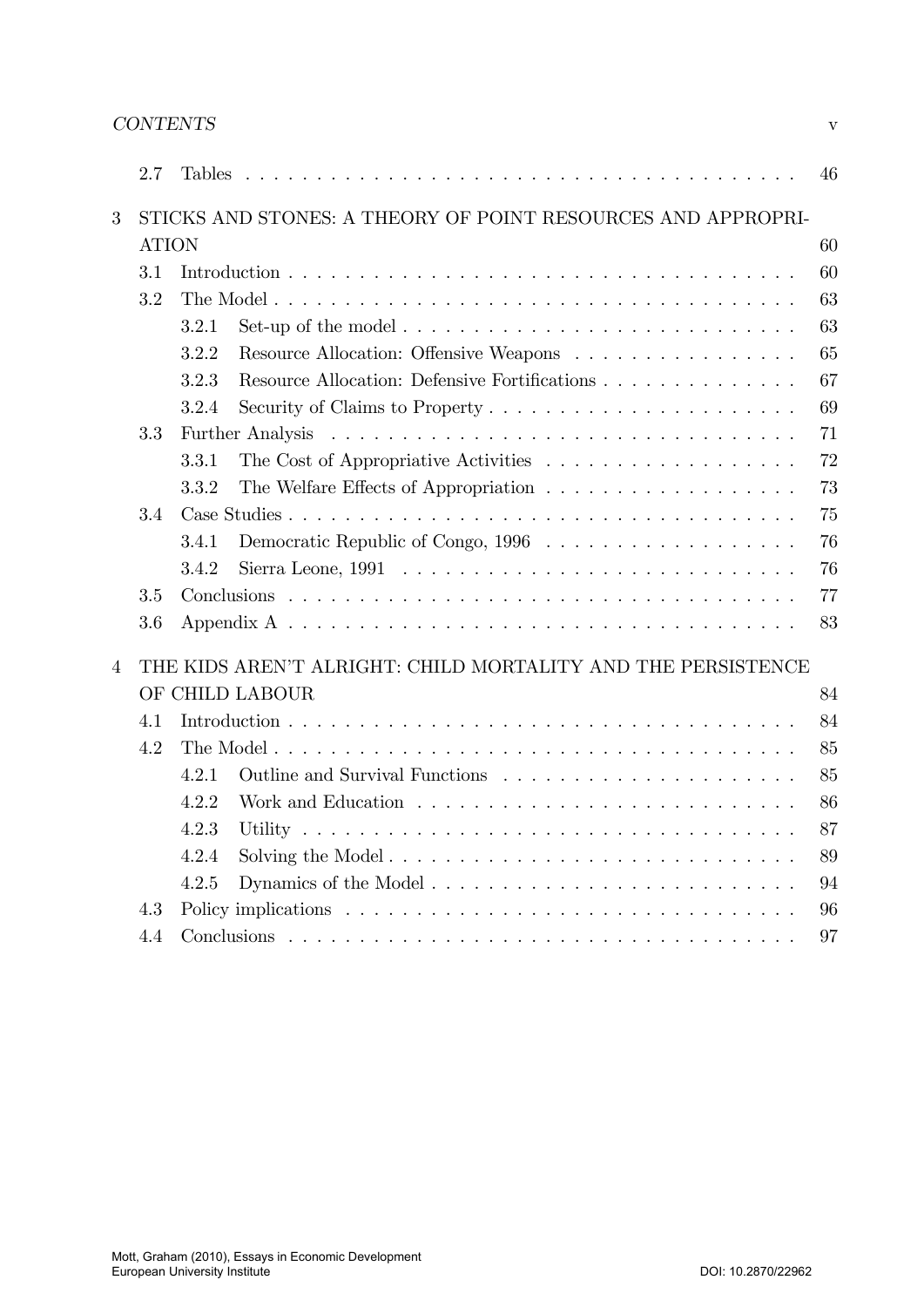# Part I

# Introduction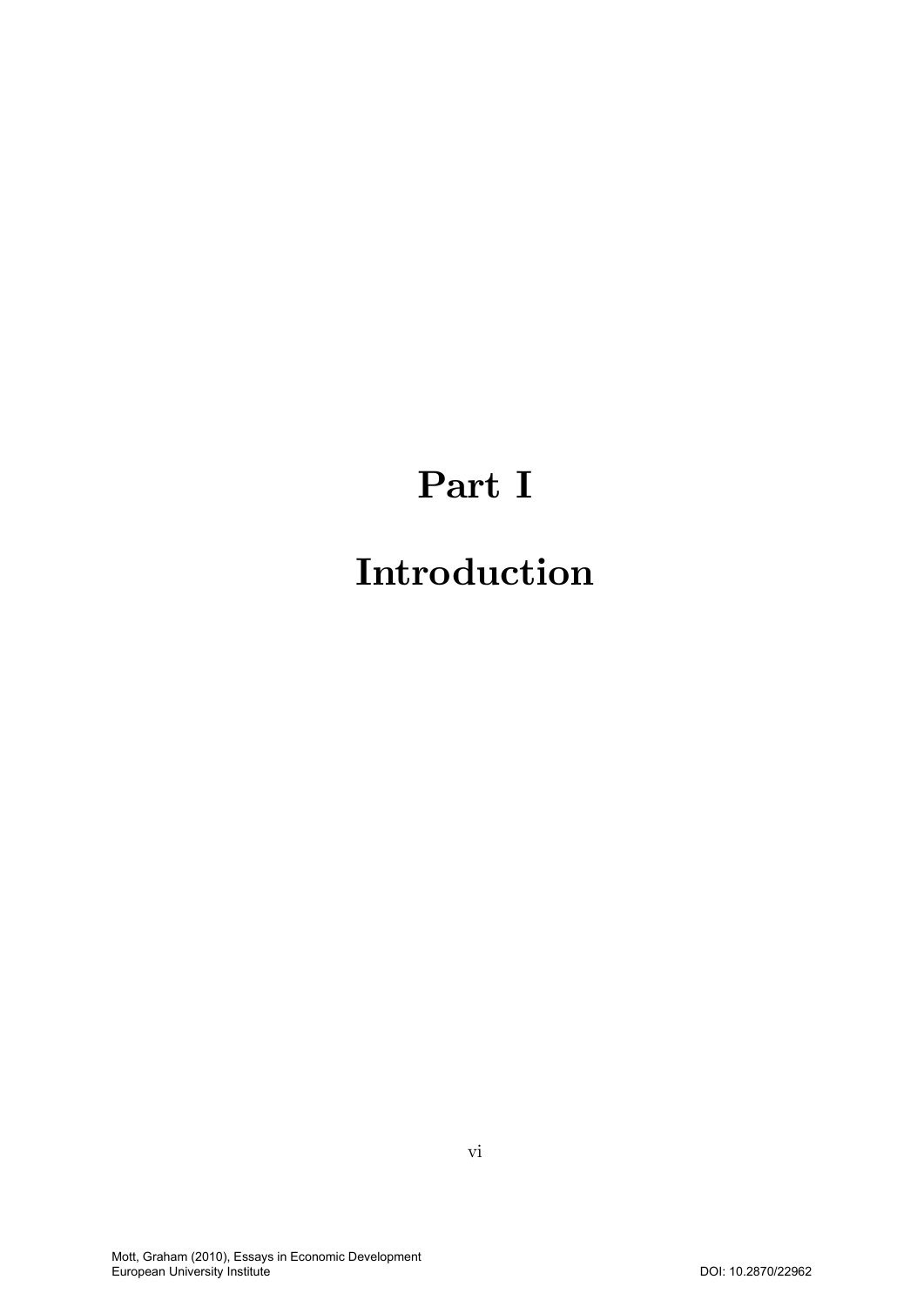The difficulties and obstacles faced by the poorer nations of the global economy on the path to development are extremely diverse. A thesis that aims to address some of the more interesting facets of development is itself likely to be wide ranging and so it proves with this dissertation. This thesis is a collection of four chapters which consider an array of pertinent questions regarding developing nations. Although there is not a singular issue or topic that connects the components of this thesis, each chapter addresses, in this author's opinion, at least one of the more interesting issues of economic development. This thesis is neither wholly empirical or theoretical, macro or micro and instead maybe viewed as an eclectic mix of approaches and ideas that go some way to representing the challenges faced by the worldís least developed economies. In the following paragraphs, a brief overview of each of the four chapters is given.

The first chapter of this thesis, A Further Unbundling of Institutions: An Application to Volatility and the Implications for Institutional Reform, explores the varying effects of aspects of institutional quality on different categories of economic volatility. In particular, the institutional bundle is decomposed in a similar, yet more extensive, manner to Acemoglu, Johnson and Robinson (2003) and the resulting indicators of institutional quality are used to explain cross-country differences in the volatility of GDP growth, consumption, investment and trade. Uniquely, this paper introduces an exogenous instrument for political aspects of the institutional bundle, making use the POLCON index of political fractionalisation to include a relative political constraints variable to the model. The results show that each type of volatility is affected by differing combinations of the institutional quality instruments and thus, implies that policy which is concerned with dampening a specific type of economic volatility should specifically target a given proportion of the institutional bundle. Furthermore, it should become apparent that it should not longer be acceptable in future works to use broad, subjective variables to represent institutional quality.

The second chapter, Diversification in Primary Commodity Production: A Path to Self-Insurance and Development, investigates the theory behind the largely failed policy of import substitution industrialisation and in particular, that the issue of long term decline in real commodity prices relative to manufactures is secondary to that of primary commodity price volatility for countries at the lower end of the development scale. We forward a policy of diversification across production in the primary commodity sector within developing countries; specifically that this type of diversification can insulate developing economies from the effects of highly volatile primary commodity prices in a manner akin to modern portfolio theory and thus, promote growth and development. Furthermore, empirical results suggest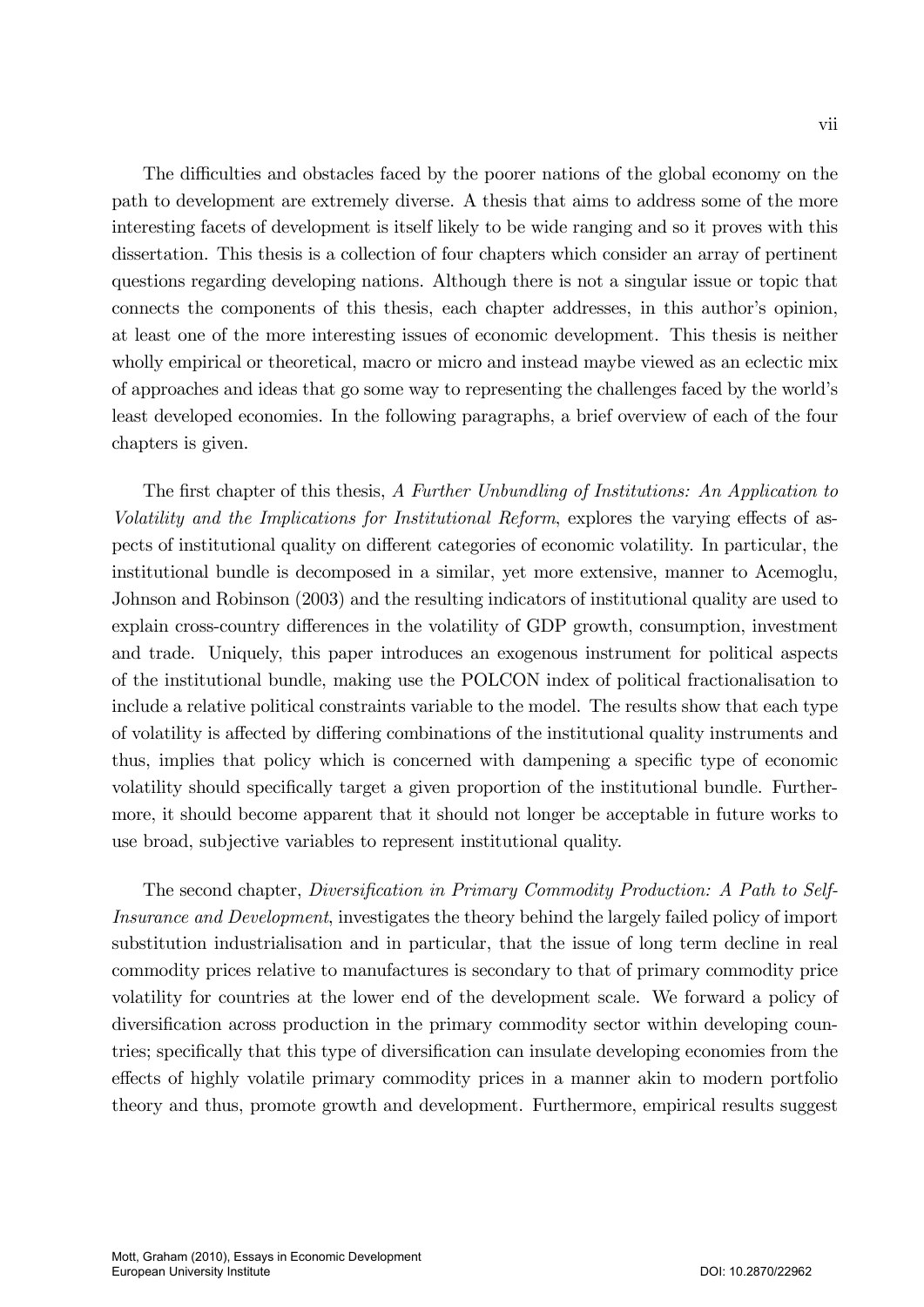that diversification may act as a substitute to financial development as a means to dampen terms of trade volatility in countries with poorly established economies.

The third chapter, Sticks and Stones: A Theory of Point Resources and Appropriation, extends the general equilibrium model of appropriation and production as presented in Grossman and Kim (1996), by including a parameter to represent the pointiness of the contested resource endowment. The effects of pointiness on appropriation and defence create non-linearities, resulting in a number of (non-monotonic) relationships between resource pointiness and conflict. It is demonstrated that appropriative equilibria may not necessarily be more socially costly in a non-aggressive equilibrium or that a non-aggressive equilibrium may not necessarily preserved the 'social ordering', despite an absence of appropriative activity. Further, the rich will only favour more secure claims to property if there would be no relatively 'cheap' targets created as a result of weaker security of claims. Likewise, the poor may not automatically favour weaker claims to property.

The fourth and final chapter, The Kids Aren't Alright: Child Mortality and the Persistence of Child Labour, extends the discrete time, overlapping generations model of Chakraborty and Das (2005). The model presented here includes a child survival function, where the rate of survival of a child is dependent on the healthcare expenditure of the young parent. It is demonstrated that the inclusion of this function reinforces the endogenous time preference mechanism outlined in Chakraborty and Das (2005) by increasing the cost of education and thus, future consumption. Inclusion of the child survival function thus reinforces the prevalence and persistence of child labour. Further, the paper elucidates on policy implications and makes algebraic corrections to the original paper.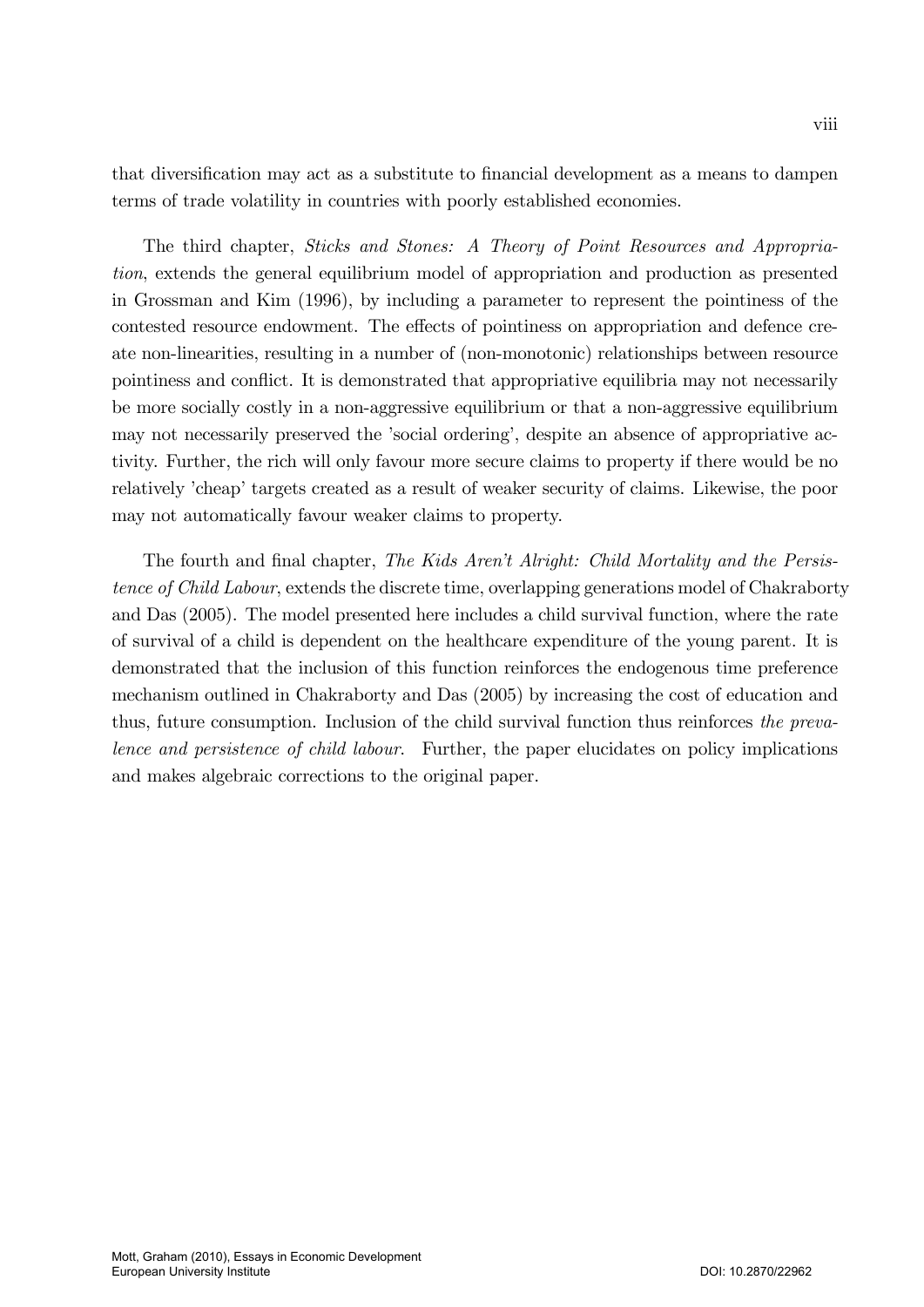# Part II

# Essays in Economic Development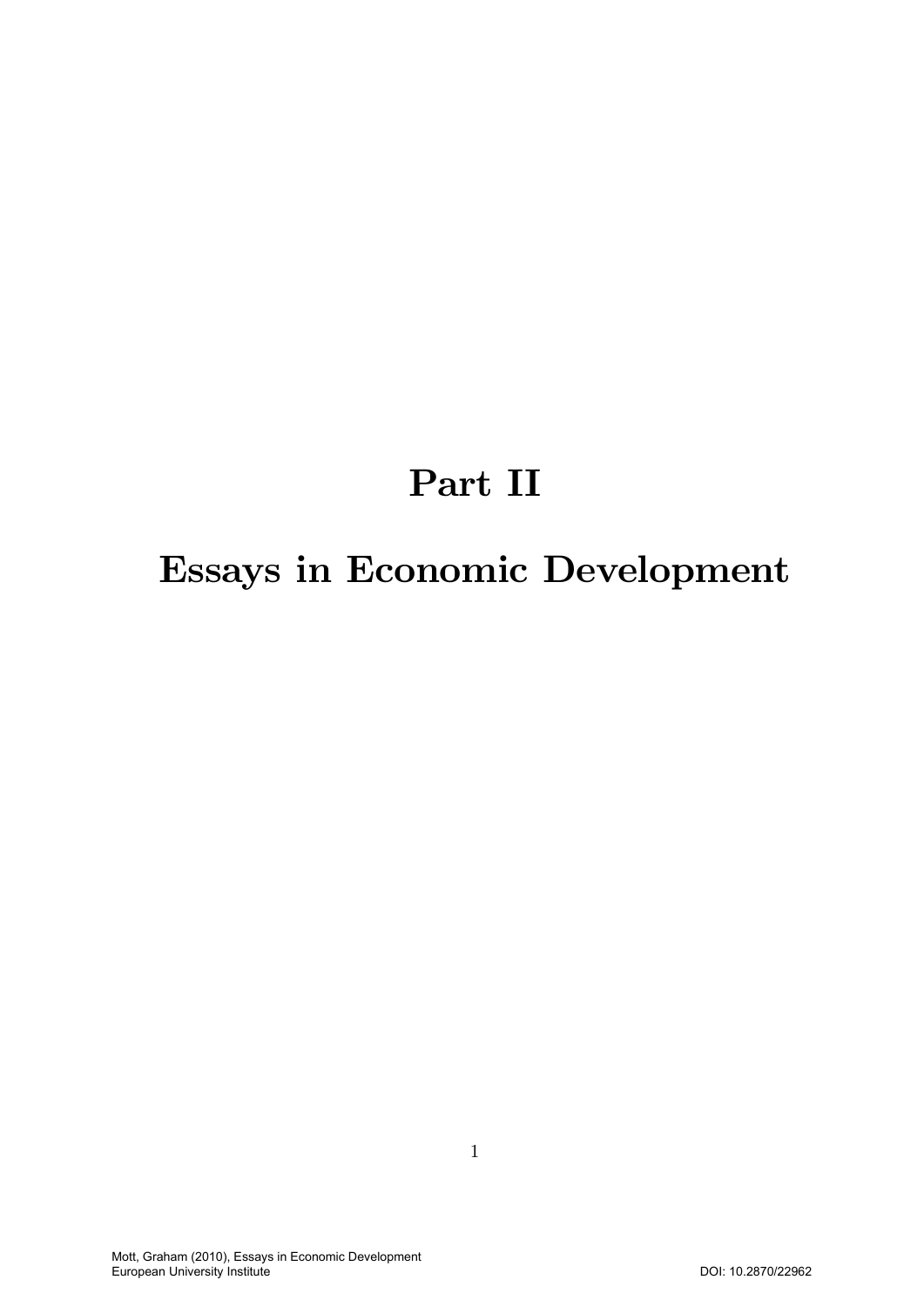# CHAPTER 1

## A FURTHER UNBUNDLING OF INSTITUTIONS

## 1.1 Introduction

The aim of this paper is to contribute to two areas of economic research which may currently be described as in vogue; the understanding of economic volatility as a barrier to long term growth and the breakdown of institutional bundle into component parts and effects. Recently, groups of collaborative authors (La Porta, Lopez-deSilanes, Shleifer and Vishny and Acemoglu, Johnson and Robinson) have shown the importance of rejecting subjective or indeed endogenous measures of institutional quality. This paper uses this body of work as a basis for an application to economic volatility. In particular, the work of Acemoglu, Johnson and Robinson (2003) is extended so that the institutional bundle is decomposed into four separate entities. Uniquely, one of these entities is a variable that represents contemporaneous institutional change in the political spectrum, a measure which is derived from the POLCON index of political fractionalization prevalent in the work of Henisz (2002, 2004).

It is only in the last decade or so that economic research has strongly suggested that economic volatility is detrimental to long term economic performance, especially in terms of GDP growth rates (see Ramey and Ramey (1995) for instance). As such, it would seem logical to try to understand the indirect role institutions play in promoting growth, insofar as 'high quality' institutions will serve the purpose of reducing economic volatility. On the role of institutions, North (1983) states:

Institutions provide the incentive structure of the economy and it is that structure, through its development, that determines the direction of the economy.

It is through this role that institutions not only determine the direction of the economy but also how steady the chosen economic path will be. Both historical (17th Century English Revolutions) and contemporary (Central Bank independence trends) instances of institutions fulfilling this role are highlighted within this paper. These examples serve to demonstrate, allegorically, that it is not only the direct effect of institutions on growth or GDP levels that is significant, but also the indirect effect, through the institutional effect on volatility, that can play an important role in determining economic outcomes.

The main objective of this paper is to be able to empirically investigate the relationship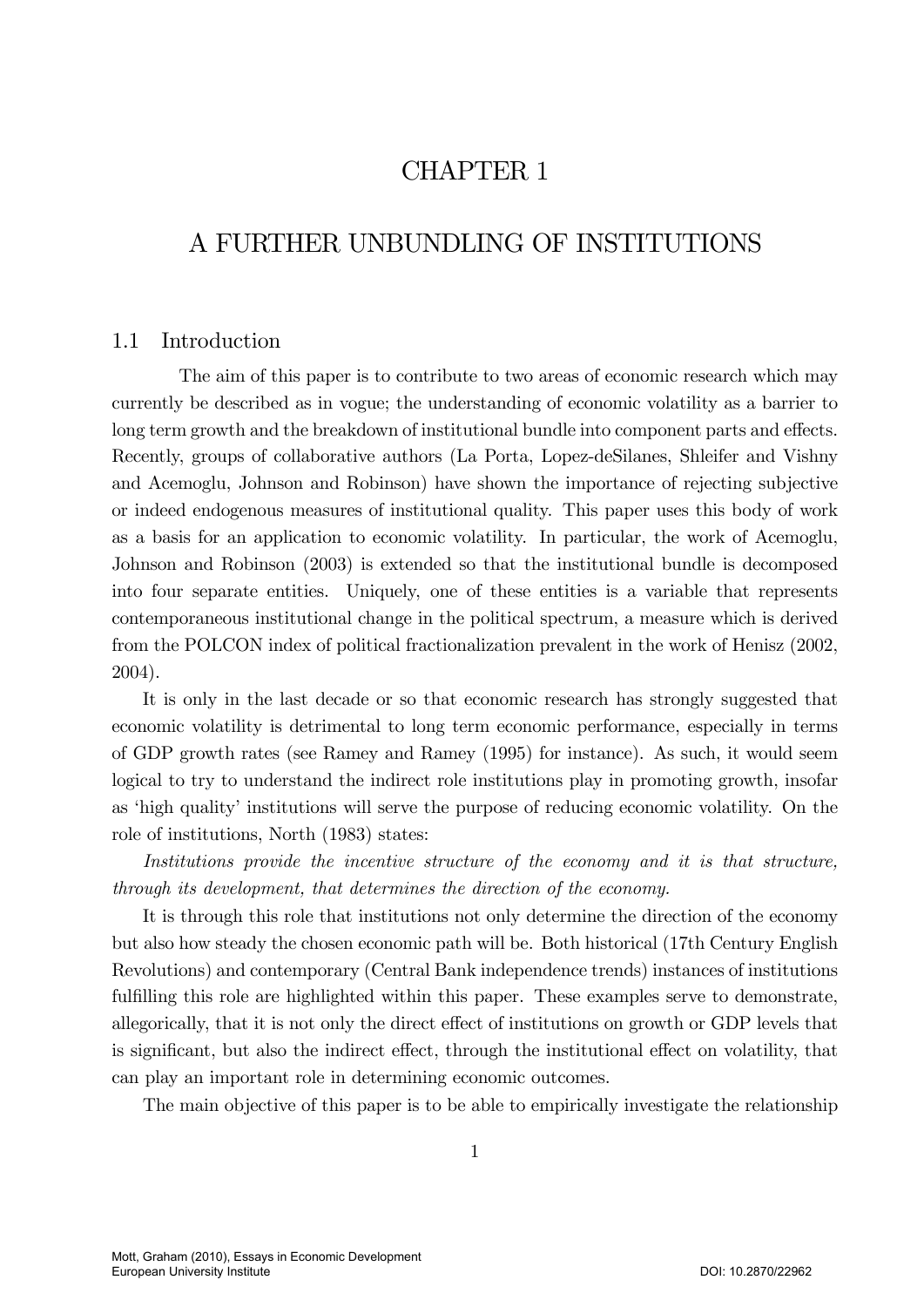#### 1.1. INTRODUCTION 2

between institutions and economic volatility in this context. By decomposing the institutional bundle into economic, political, legal and cultural entities that are both objective and exogenous, it is therefore possible to use these variables in an econometric framework to explain varying types of economic volatility (specifically GDP growth volatility, consumption growth volatility, terms of trade volatility and foreign direct investment volatility are chosen). The consequences of doing this should be twofold: firstly, it should be observed that institutional variables will, of course, differ in their explanatory power for a given type of volatility and secondly, that institutional variable will differ in their explanatory power across types of volatility. In essence, it will be shown that differing (combinations of) aspects of the decomposed institutional bundle will be significant for explaining economic volatility and the identity of these significant aspects will depend on the type of volatility under scrutiny.

Perhaps on the outset, given these stated aims, it may be reasonable to hypothesise that volatility in variables such as GDP growth and consumption growth may be linked to political and economic factors, as can be seen in the following example of 17th Century institutional reform. Furthermore, volatility of variables that could be argued to reflect the relationship between a given country and a 'basket' of its trading partners, such as terms of trade or foreign direct investment levels, might be more significantly linked to variables representing the quality of the legal system or cultural constitution. Such variables may implicitly represent international accountability or trustworthiness. These issues shall be explored and possible explanations for any differences in institutional influence on volatility shall be discussed.

Summarising, this paper will be drawn towards two conclusions. Firstly, that it is no longer acceptable in economic literature, or indeed any kind of quantitative analysis, to use subjective, endogenous or generalised variables to represent institutions or institutional quality and secondly, that any form of institutional reform needs to be specifically tailored to a particular aspect of the institutional bundle, dependent upon the precise aspect of the economy the policy is ultimately designed to affect.

The rest of the paper is organised as follows. Section 2 discusses background literature concerning volatility, section 3 discusses background literature concerning institutions, section 4 deals with empirical implications, section 5 presents results and section 6 concludes.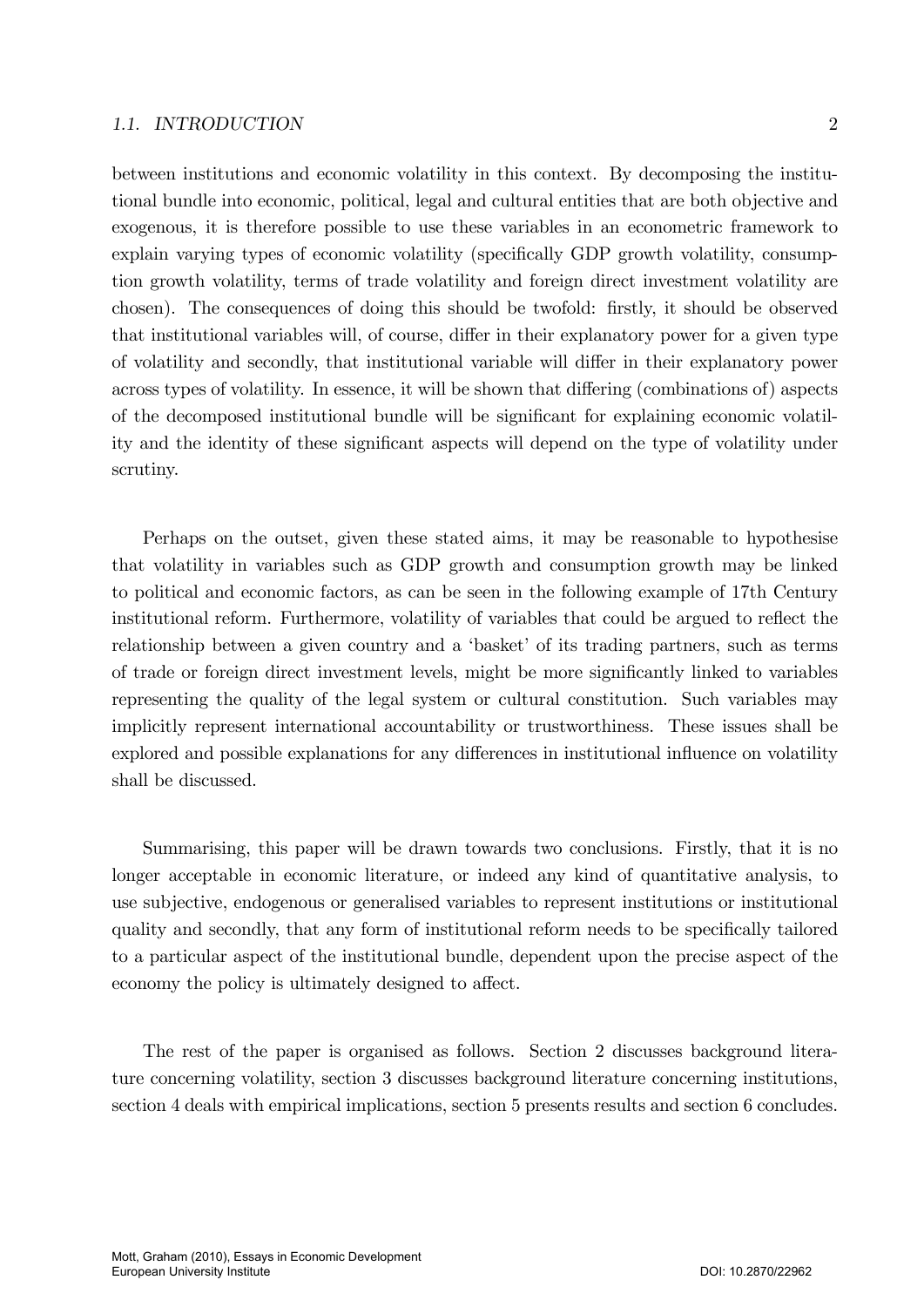### 1.2 Literature

#### 1.2.1 An Overview of Volatility

The literature concerning the relationship between institutional quality and macroeconomic volatility is scarce and thus, a key motivation for this paper. In the following section, the importance of volatility as a variable of interest is outlined, as is the theoretical relationship between institutions and volatility.

It may be expected that the common belief concerning this relationship would be that higher institutional quality was beneficial in the sense that economic volatility would be dampened, thus promoting higher levels of growth. This type of relationship can be illustrated with both historical and contemporary examples.

In pre-16th century England, the Monarchy held significant powers of expropriation and could raise taxes or redistribute assets in almost any manner they saw fit. Due to the uncertainty and volatility of taxation and ownership, institutions during these times failed to provide the necessary incentives for economic agents to invest in land, technology or capital, either physical or human, and failed to foster economic growth. However, the expansion of trans-Atlantic trade and changes in the English land markets during the 16th and 17th greatly empowered certain groups in society, namely merchants and landowners. These groups were twice able to overthrow the Stuart Monarchy during the 17th century (English Civil War, 1642-1649, and the Glorious Revolution, 1688) and subsequent institutional reforms granted economic rights and political power to a much wider group of agents than had previously been experienced. Arguably, it was these institutional changes that laid the foundations of the Industrial Revolution to follow.

A more contemporary example of institutional quality affecting economic volatility is the trend for central bank independence. This is seen as important factor in taking economic decisions away from those who gain political or personally. If politicians are able to manipulate economic policy, they may be able to engineer favourable economic outcomes at political sensitive times, especially during pre-election periods. This results in higher inflationary volatility and political business cycles (Alesina, 1989). Another means of limiting the actions of politicians, linked with the idea of central bank independence, is to create a system with a greater separation of powers and therefore, more checks and balances of the policymakers.

Although there is some uncertainty as to the exact relationship between volatility and growth, recent papers, both empirical and theoretical, have suggested that there is indeed a negative correlation between the two.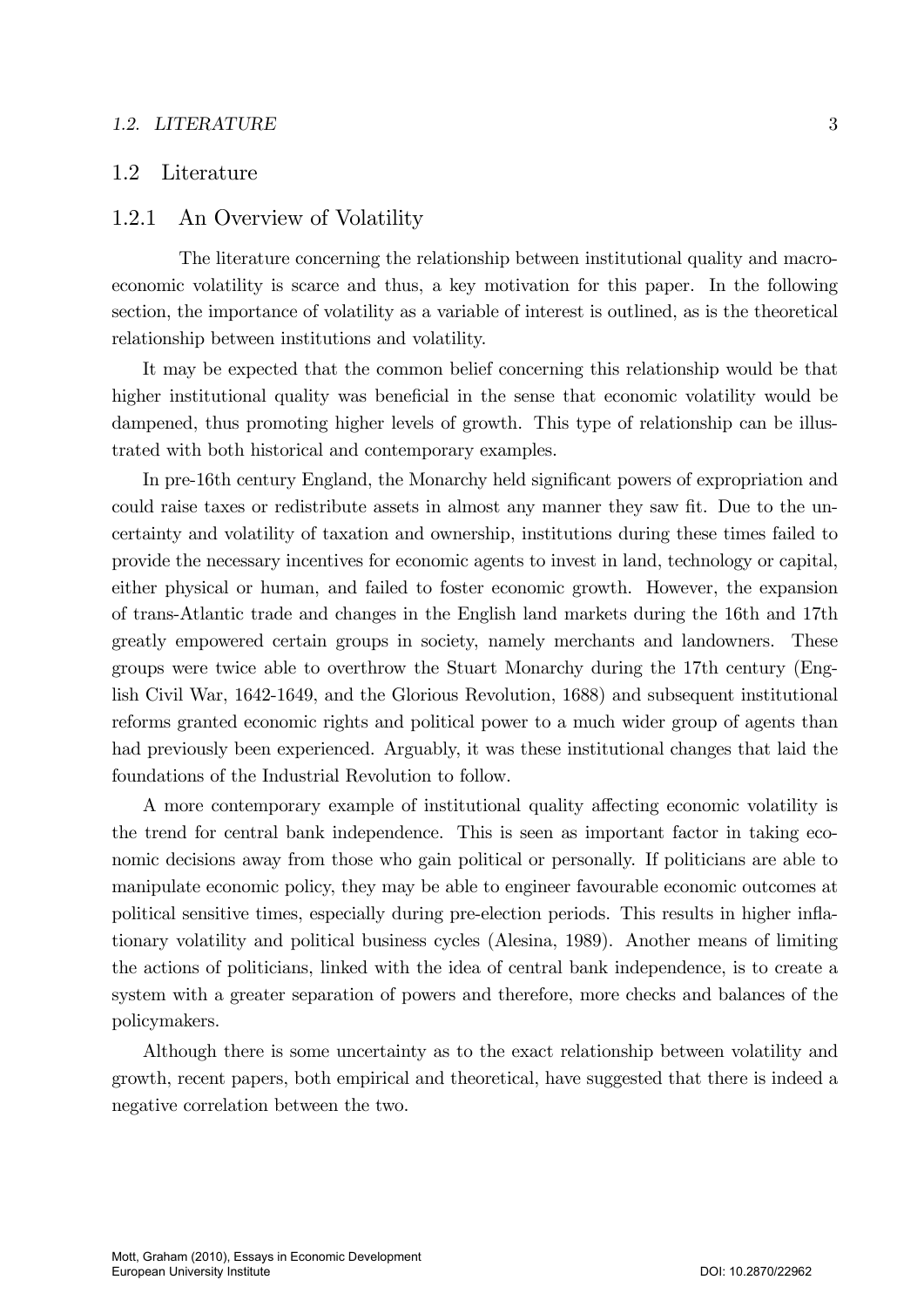Ramey and Ramey (1995) shows that countries with larger fluctuations in GDP growth will tend to have lower average GDP growth, a relationship that is robust in the inclusion of standard control variables. In addition, government spending induced volatility is negatively associated with growth even when time and country fixed effects are controlled for. The literature suggests a number of reasons why volatility is detrimental to economic performance. From a household perspective, risk-averse households save less when returns to capital are volatile (Rosenwzeig and Wolpin, 1993) and similarly, Pindyck (1991) argues that if investment contains irreversibilities, i.e. sunk costs, then increased volatility will necessarily lower investment. Furthermore, errors due to uncertainty-induced planning are costly for firms (Ramey and Ramey, 1991), as is the need to move factors of production between sectors in the need to rectify such errors (Bertola 1994, Dixit and Rob, 1994).

Koren and Tenreyro (2006) have sought to decompose the volatility of GDP growth into component parts in work comparable to an accounting exercise. Using this breakdown of volatility, the question of why poor countries experience much greater volatility of GDP growth in comparison to rich ones is addressed. Three explanations are offered and developed for the cause of this difference; poor countries in comparison specialize in fewer, more inherently volatile sectors, poor countries experience more frequent and severe macroeconomic shocks and that a higher correlation exists in poor countries between macroeconomic fluctuations and the shocks which specifically affect the sectors those countries specialize in. Whilst this related work is readily acknowledged, the approach in this paper is more concerned with volatility of some key macroeconomic variables and with the primary focus of investigating the hypothesised role of institutions as dampeners of said volatility. The relationships between institutional factors and the decomposition of volatility, or indeed of its microfoundations, are left as an area for future research.

It has not only been the link between the volatility of GDP growth and growth itself which has been the focus of research. Literature in Development Economics, particularly, has been keen to explore the relationship between terms of trade volatility and GDP growth. Blattman et al (2007) finds that countries that experience more volatile terms of trade also have relatively lower levels of growth (although in the models presented, terms of trade volatilities vary between countries due to national commodity specialization where commodities have heterogeneous price volatilities<sup>1</sup>). Mendoza (1997) finds the same result using a sample of forty countries, both industrialised and developing, for the period 1970-1991 and Turnovsky and Chattopadhyay (2003) find strong evidence of the same negative correlation

<sup>&</sup>lt;sup>1</sup>However, further research may highlight that commodity price volatilities may be greatly affected by institutional quality, especially in the cases of countries with more mobile resource bases.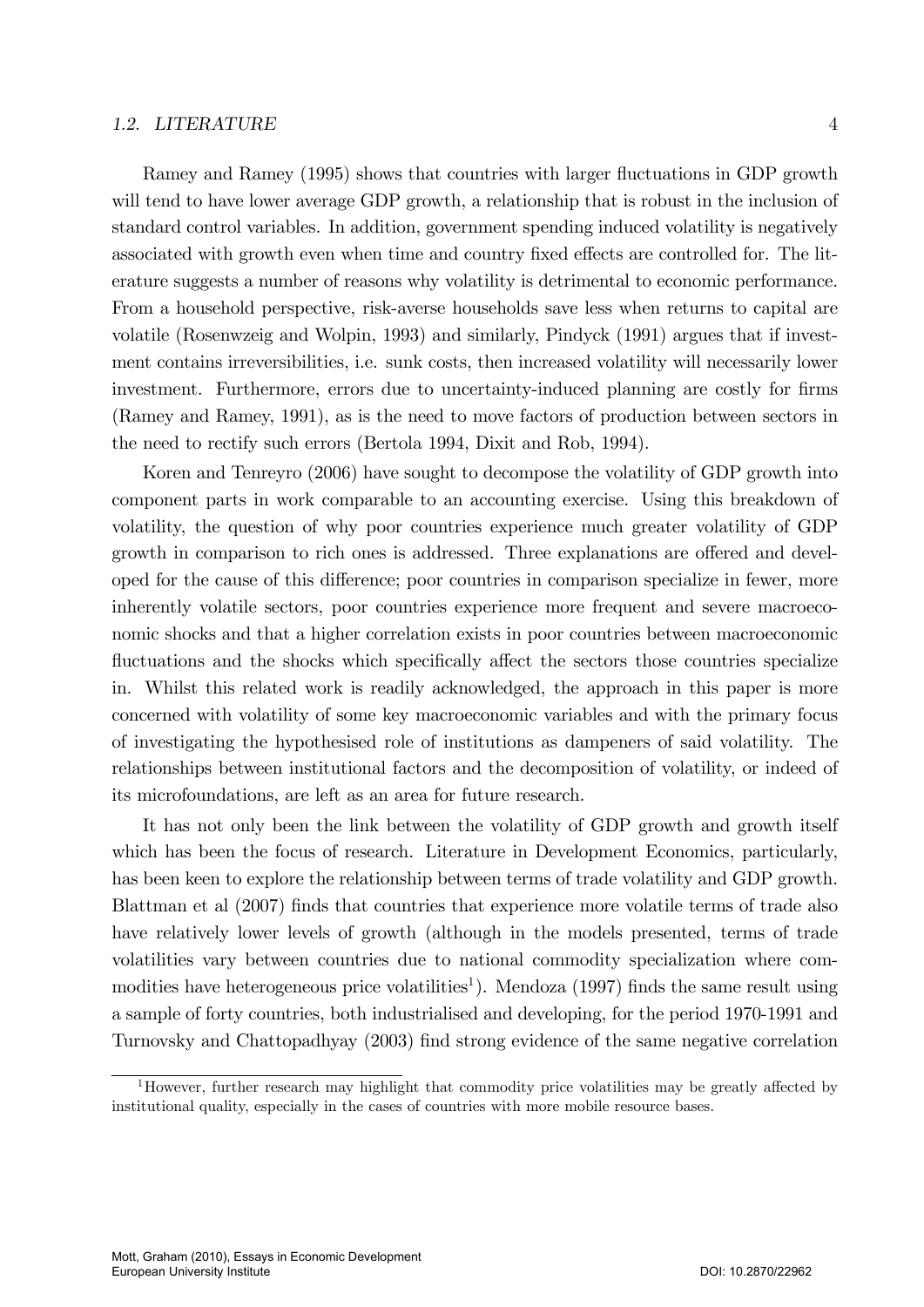in a sample of 61 developing countries, between 1975 and 1992. Therefore, it seems that in any paper aiming to explore the issue of the effect of institutional quality on volatility, and thus indirectly GDP growth, terms of trade volatility should feature prominently.

The measures of economic volatility utilised in this paper will be the following: the volatility of GDP growth, the volatility of consumption growth, terms of trade volatility and the volatility of the logarithm of net foreign direct investment. The intuition behind the use of these measures as dependent variables in this paper is that they are key, headline indicators of economic development and performance. Also, statistics on these variables are available for a large number of countries, over a wide time period and they are measured in the same manner. This is not the case for other measures of volatility, especially with regards to measurement units and scales.

The fundamental hypothesis of this paper is that the explanatory significance of different institutions aspects will vary according to the type of volatility measured. For example, legal institutions may be expected to play a more important role in explaining investment volatility than cultural institutions per se. In order to test this, the volatility of four macroeconomic variables has been chosen, as stated above. The data for these variables comes from the World Development Indicators<sup>2</sup> and the Penn World Tables.

Below, the role and choice of institutional instruments is discussed.

## 1.2.2 An Overview of Institutions

It is only recently that economists have begun to look seriously at the empirics behind institutional quality and economic performance. In this section, some of this work is highlighted and the case for institutions as a topic of research is furthered.

Given the events in the Far East of 1997 it is of no surprise that much of this work has focused the role of institutions with regard to Önancial liberalisations. Chinn and Ito (2002) proposes that Önancial systems with higher degrees of development in legal institutions, on average, benefit more from financial liberalisation than those with lower levels<sup>3</sup>. At the time of the East Asian crisis, commentators questioned the institutional framework of the a§ected countries. Bhagwati (1997) criticizes the U.S. Treasury and IMF for rushing too many countries into liberalising their capital markets without due consideration to whether domestic market regulation was sufficient to cope with the rapid changes. Furthermore,

<sup>2</sup>Henceforth WDI.

<sup>&</sup>lt;sup>3</sup>There is a need to reach a threshold level of institutional development before it is seen that a higher level of financial openness leads to equity market development. Indeed, if the threshold is not reached then increased openness can be harmful to equity market development.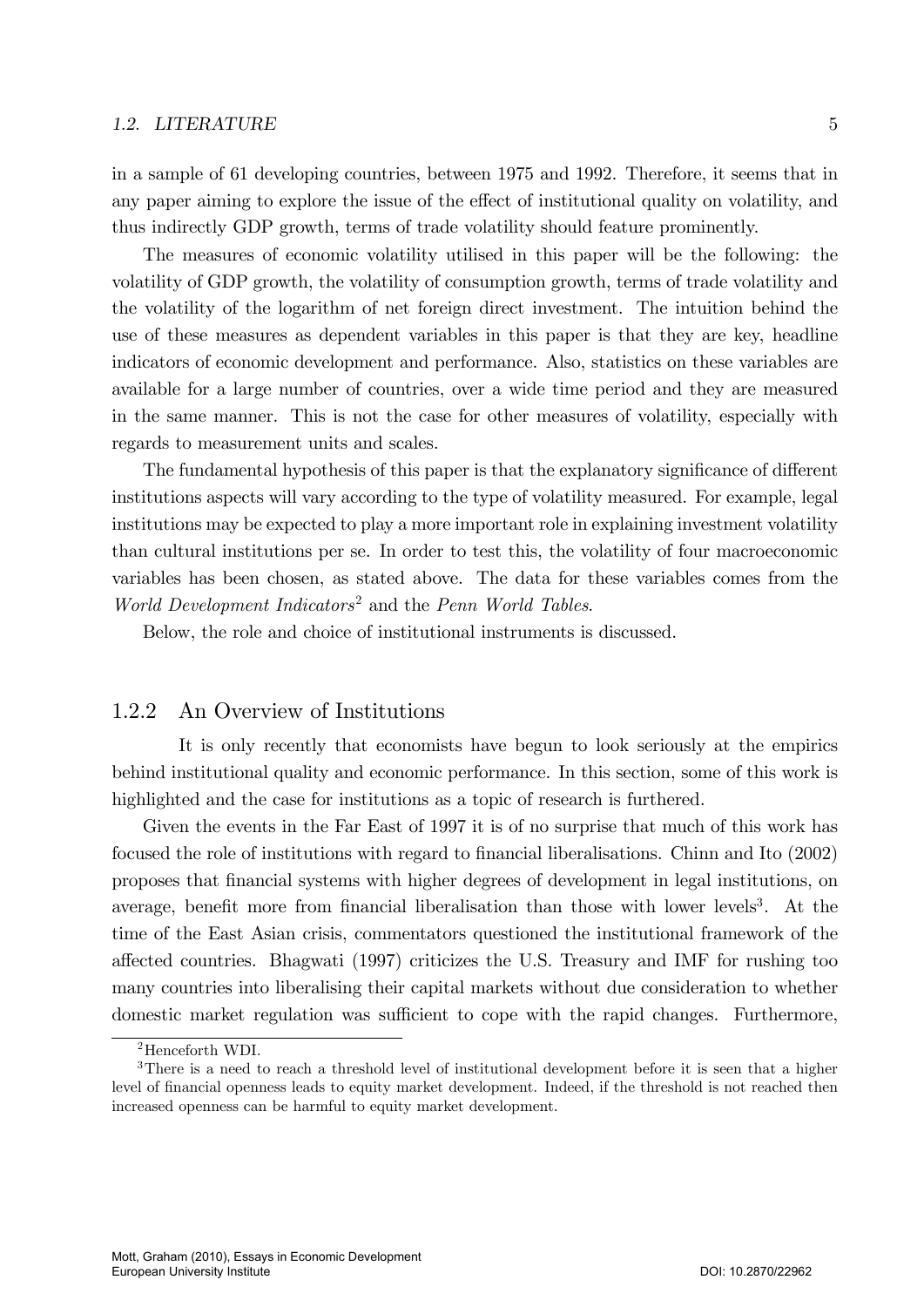Chinn and Ito  $(2002)$  also highlight the need to specify the particular significance of different institutional aspects. The results show that it is general legal systems and non-financial specific institutions that are crucial for benefiting from increased openness.

A point that should be readily addressed is that institutional quality variables that are used in much of the empirical literature have a tendency to be endogenous. For example, it is easy to observe that countries which have high levels of GDP are more likely to have better quality institutions and it is easy to map this relationship. However, difficulty arises when determining causality as not only will better quality institutions contribute to the achievement of higher levels of GDP but richer countries will simultaneously be able to afford either better quality institutions or the reform of pre-existing, poor quality institutions. Therefore, any correlation between contemporary institutional quality variables and economic outcomes is likely to be capturing a significant degree of reverse causality.

Whilst many papers have largely failed to recognise the importance of endogeneity in specifying regressions of GDP and institutional quality, a body of work by Acemoglu, Johnson and Robinson (AJR) has gone some way to addressing this particular issue. Their work uses mortality rates of European settlers during the 1600's as an instrument for contemporaneous institutional quality. It is proposed that there existed two different types of colony, extractive states (e.g. Belgian Congo) and neo-Europes (Australia, Canada etc). Coloniser strategy depended on settlement feasibility; where the disease environment was unfavourable then the probability of Neo-Europe creation was low and extractive states more likely prevailed. The observation that the early framework of colonial institutions in essence reflected the wants of settlers is supported by earlier research, such as Denoon (1983).

It is argued that these Colonial states and institutions continue to persist, even after independence. Amongst the reasons cited for this persistence are that colonisers have previously incurred a large sunk cost to found institutions and little incentive for costly reform may exist, especially if gains from extractive institutions are shared amongst a small elite. Moreover, influential agents may have made sunk investments which are complimentary to certain institutional types. However, even though there are long periods of institutional persistence, it must be recognised that in the last three decades, the institutional landscape has changed significantly, especially in the political spectrum. Empirical work must have the capabilities of capturing these more recent changes.

Settler mortality serves as a good instrument in the respect that it should have no effect on current output other than its effect on institutions. The majority of European settler deaths were caused by either yellow fever or malaria and had little effect on the indigenous adults. Therefore, diseases are unlikely to be a significant reason as to why many African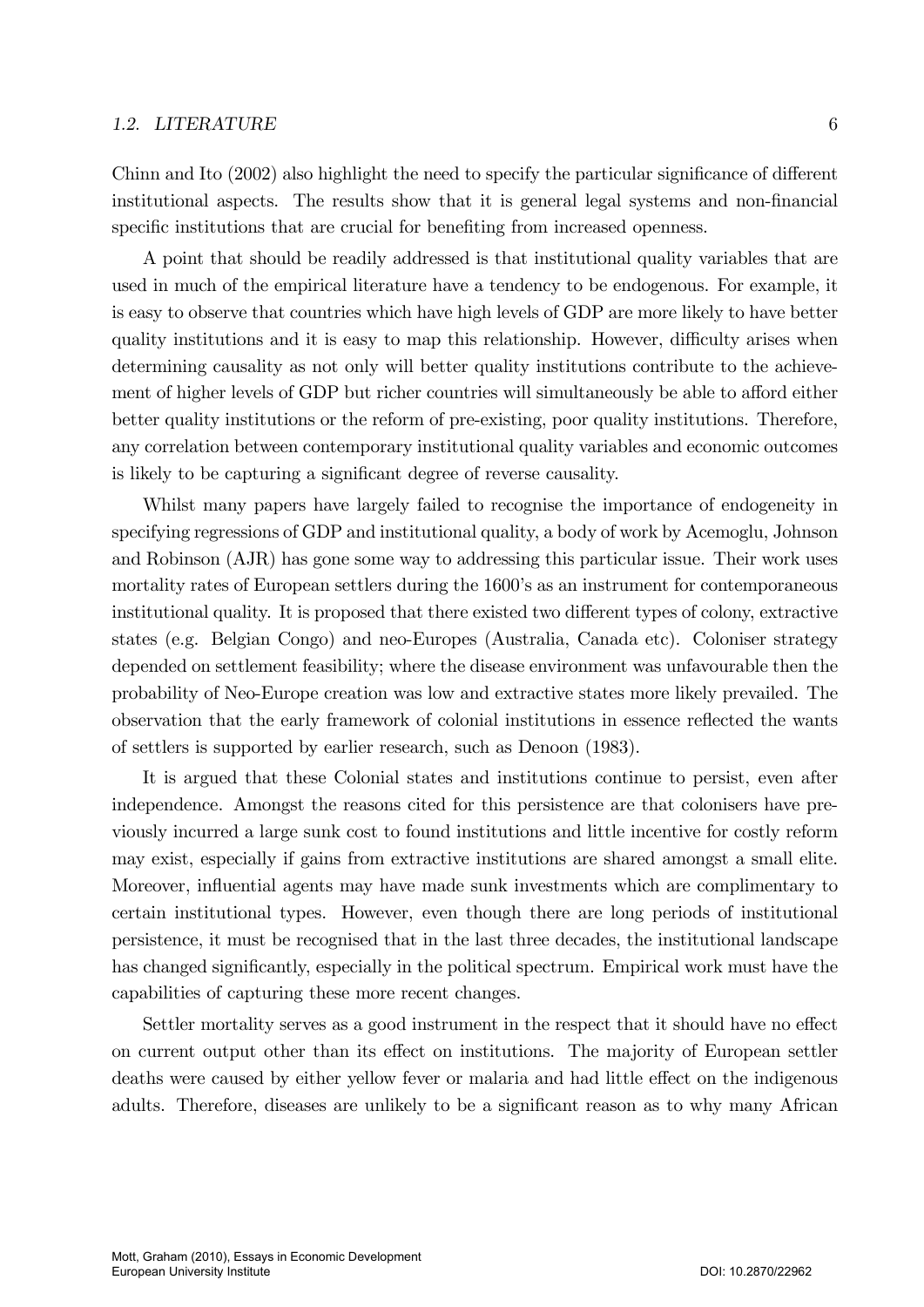and Asian countries are poor today.

The work of AJR, the use of institutional instruments and empirical pitfalls are further expanded upon in the following section.

### 1.3 Empirics

### 1.3.1 Empirical Hazards

When dealing with the institutional quality and volatility, it could be argued that any correlation between the two is generated mainly by causality from the former and reverse causality does not have the same significance, or pose the same problems, as in the example above. Good institutions theoretically have directly positive effects on both volatility and GDP levels, as highlighted above, but also have an indirect effect on GDP levels with volatility acting as a medium. Although it can be said that richer countries can afford to create better institutions or reform those which are poor, there seems to be no plausible theoretical argument in the literature as to why volatility directly affects institutional quality.

It is not only the direction of causality that is of concern with variables of institutional quality. Often datasets, such as the International Country Risk Guide (ICRG) or Polity IV, contain contemporary measures of institutional quality that are purely subjective, such as level of democracy, bureaucratic quality, corruption, autocracy etc. In the main, this type of variable will create two problems. Firstly, it is reasonable to expect that variables of a subjective manner are exposed to a significant degree of measurement error and may not properly reáect the true state of outcomes they represented. Thus any regression analysis will be adversely affected by the relationship between the omitted characteristics on policy/institutions and economic outcomes. Secondly, any historical outcome of a subjective variable is most likely to be solely an ex-post, fitted observation and indeed, a lack of historically consistent information leads to endogeneity if current information or opinion is used to estimate historical outcomes. Measures that are affected in this manner can result in models having poor predictive power. Citing the East Asian crisis as an example, Henisz (2004) states:

Importantly, the correlation between these subjective measures and the true nature of the political institutions may breakdown precisely when correct measures would be most valuable.

Furthermore, previous empirical work on institutions commonly bundles many cultural, legal, political and financial facets together under a broad brush indicator or conversely, chooses to focus solely on the effect of one of facet. While it may greatly simplify the empirics of such work to focus on broad indicators, and indeed may enable equally broad statements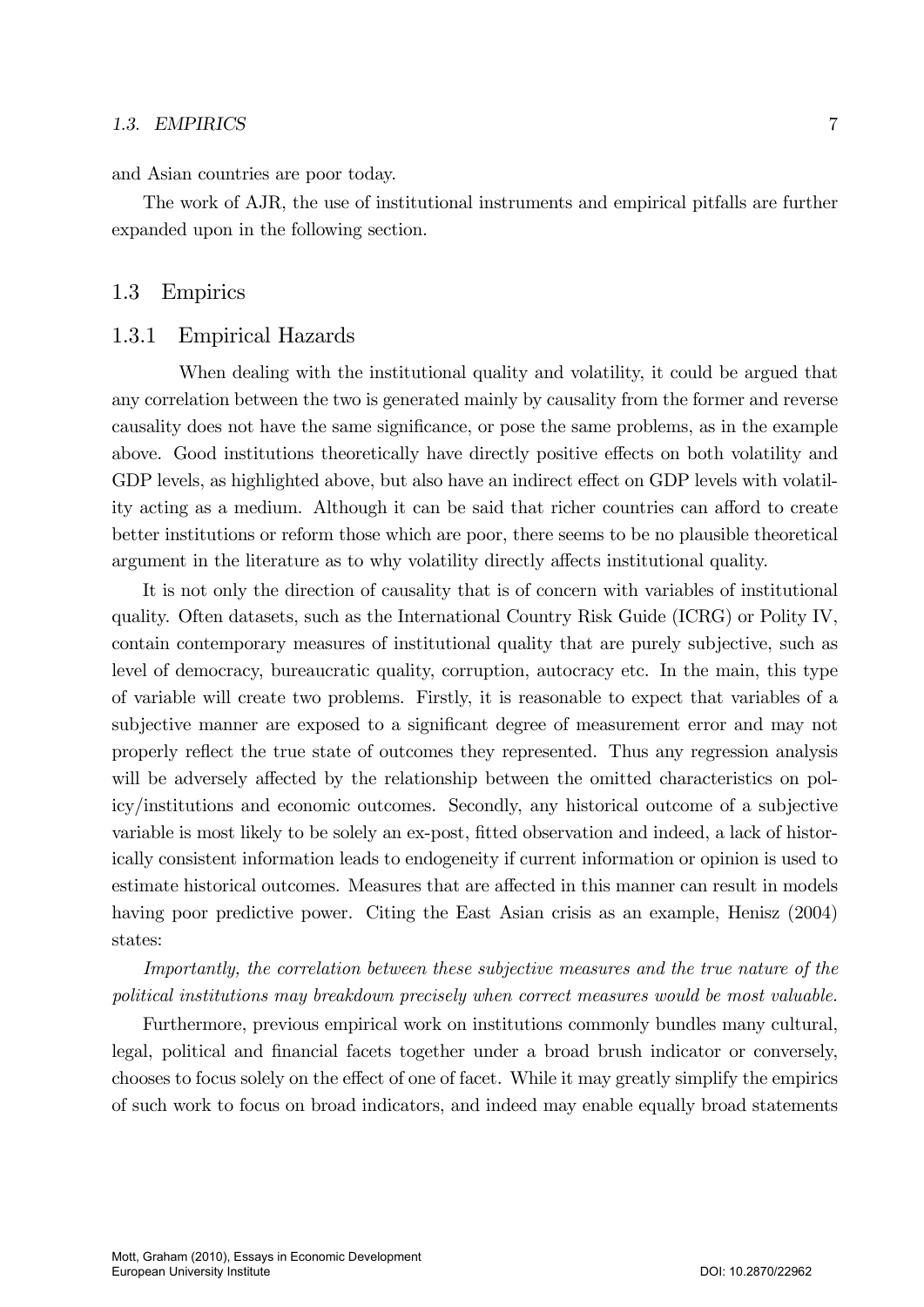to be validated, there is a need to deconstruct these indicators to find out which types of institutions matter and how they can affect the volatility of different aspects of the economy. However, it is also equally important that empirical investigations focus on the institutional framework, so that any deconstruction does not overlook important institutional factors. Thus, in this paper, we aim to justify the use of a number of variables which simultaneously represent the effects of institutional quality on volatility, whilst also fulfilling requirements concerning independence and exogeneity. Below, the steps to achieve the separation of institutional effects are outlined.

As stated previously, institutions are the body of arrangements which constrain agents economically, politically, culturally and legally. If this is taken as the definition of institutions then each of these aspects much be addressed when looking at a decomposition of the institutional cluster. Key to the argument of this decomposition is the possibility that each of the four aspects may be represented by variables that can be deemed as exogenous and independence. The literature of political economy has touched upon this subject, for example Knack and Keefer (1995) argue that measures such as degree of democracy or political or civil liberties need not be correlated with the level of property rights. Indeed, it is easy to think of anecdotal examples where there is obviously a contrast in political and economic institutional qualities. At present, China has laws restricting freedom of speech, expression, religion and political choice yet has significantly better quality economic institutions and business is relatively free to proceed. On the other hand, Russia seems to uphold the institutions that China lacks but Russian economic institutions are of much poorer quality, frequent expropriation takes place at all levels and business progression is hindered by economic corruption. In between, the US may be heralded as an example of a nation of high quality institutions. It seems reasonable to accept, based on empirical, theoretical and anecdotal sources, that it is indeed possible to separate the institutional threads in this manner, given a set of correctly chosen instruments. This matter is discussed below.

### 1.3.2 Institutional Instruments

A challenge that is faced by all empirical work dealing with institutions is firstly to find variables or instruments which reflect institutional quality. In the most part, regressions dealing a contemporary measure of institutional quality suffer from some form of endogeneity. If variables for GDP, consumption, trade or investment were regressed on a measure such as stock market valuation, as an instrument for financial development, then the results of these regressions would certainly suffer from endogeneity. For example, higher investment would cause higher stock valuations and these higher valuations may act as signal of a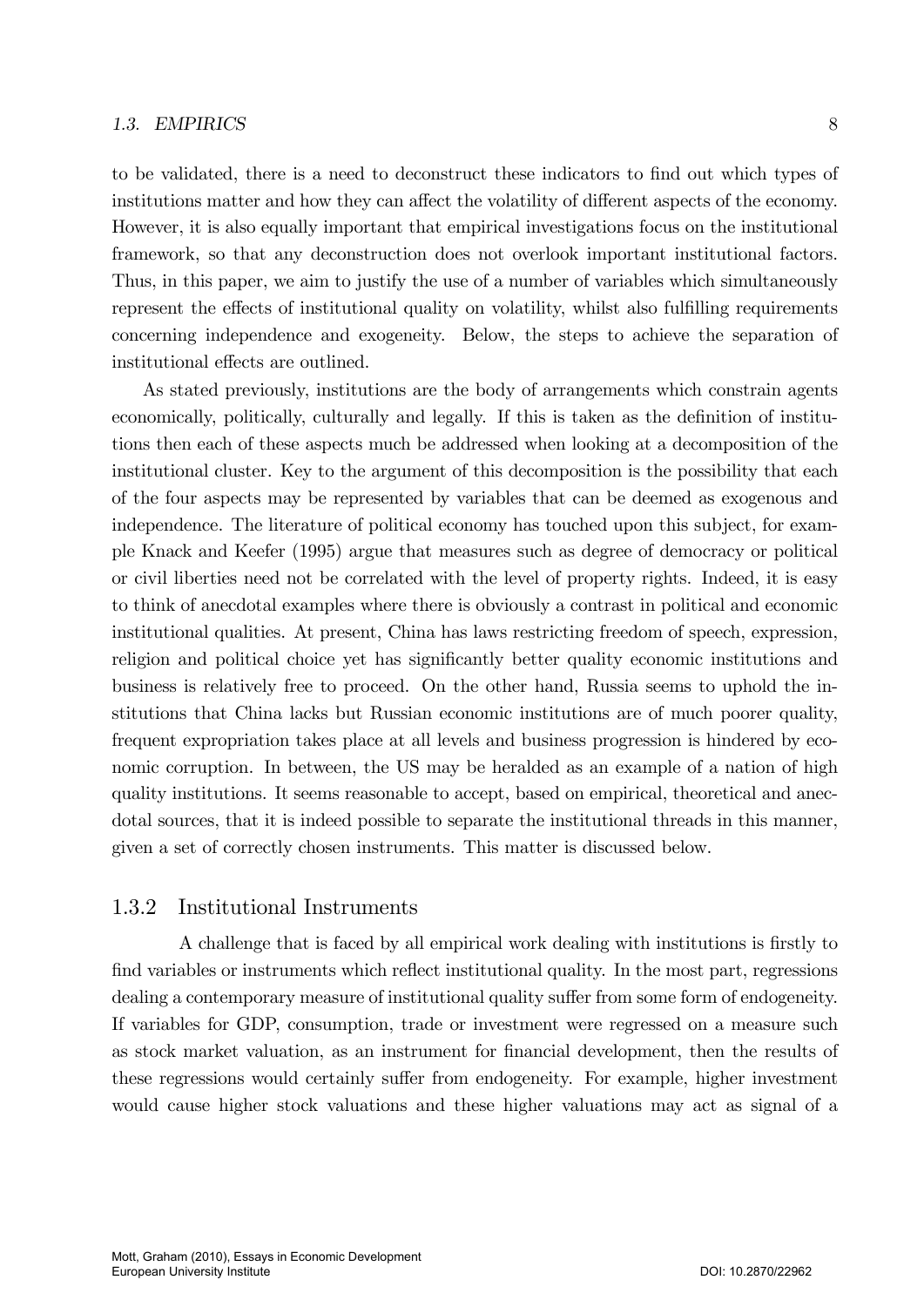healthy economy and encourage further investment. Therefore, the most key element of the "declustering" exercise is to find exogenous, independent instruments.

Some previous work has concentrated on the "declustering" of institutional variables and highlighted the varying influence of institutional aspects, as discussed above, on economic outcomes. La Porta, Lopez-deSilanes, Shleifer, and Vishny<sup>4</sup> (1997,1998) highlight the importance of colonizer identity and legal origins of current institution, in particular that former British colonies and common law countries fare better in terms of financial development. Rodrik (2000) suggests that democracies experience less volatility than non-democratic regimes. Also, Von Hayek (1960) argues that British common law tradition was superior to French civil law for general economic development.

In a recent paper, Acemoglu and Johnson (2003), efforts have been made to "unbundle" the institutional cluster. The aim of this exercise is to investigate the relative importance of contracting institutions, i.e. those which involve upholding private contracts, and property rights institutions, i.e. those which protect against government expropriation. The former can be measured by legal formalism, in particular by variables measuring the number of legal procedures needed to resolve a simple common case (Djankov, La Porta, Lopez-deSilanes, and Shleifer<sup>5</sup>, 2003). The latter can be measured by variables for expropriation risk or constraints on the executive. Due to issues of endogeneity as outlined above, instruments are used to represent these institutions, namely settler mortality and population density in 1500 as an instrument for expropriation risk (see AJR 2002, 2003) and legal origin or coloniser identity as an instrument for legal formalisation (see DLLS, 2003 and LLSV, 1997, 1998). Of the countries sampled, those with greater political constraints and protection from expropriation have significantly higher incomes per capita; higher investment rates; a higher ratio of private sector credit to GDP and more developed stock markets. Conversely, those countries with greater legal formalism tend to have less developed stock markets, yet neither income per capita, the private credit to GDP ratio nor the rate of investment are impacted. These results maintain the theory that the different aspects of the institutional cluster should be considered when investigate the economic effects of institutions and that these different aspects have varying effects.

However, whilst an instrument has been used to solely represent the legal aspect of the institutional cluster, using either settler mortality or population density acts to instrument both for economic and political institutions simultaneously. Furthermore, by using solely historical instruments there is no scope for these results to reflect any of the institutional

<sup>&</sup>lt;sup>4</sup>Henceforth, LLSV

<sup>5</sup>Henceforth, DLLS.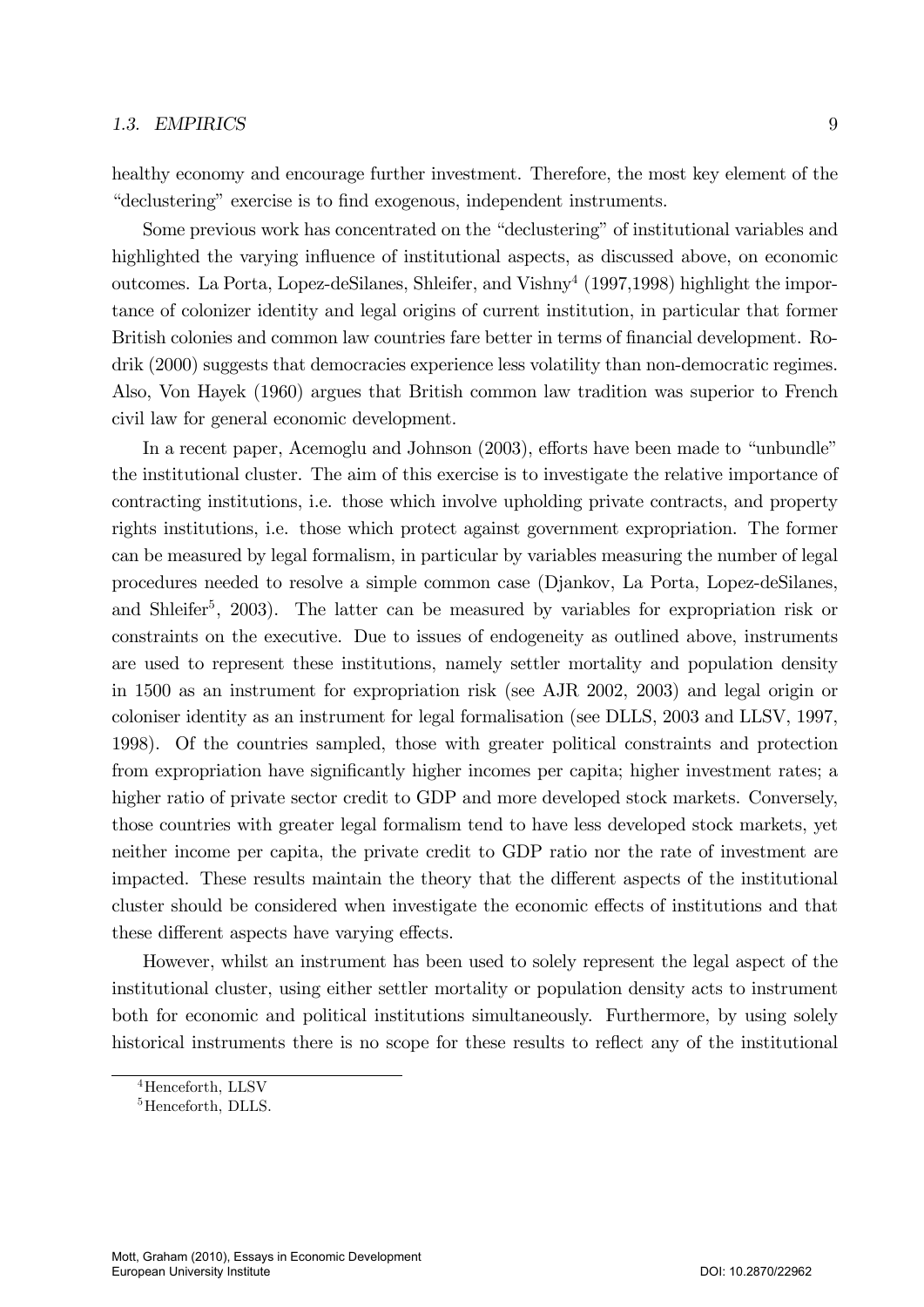changes that have been witnessed in the past few decades. This paper will endeavour to construct a variable that is exogenous and that also represents both the distinct political aspect of the institutional cluster and contemporary institutional changes.

In further support of including different institutional aspects, Stulz and Williamson  $(2003)$  use both religion and legal origin in regression analysis in order for two different aspects of the institutional landscape, cultural and legal, to be controlled for in an independent and exogenous manner. They find that legal origin is more important than religion in explaining equity holder protection laws, while the opposite is true for laws protecting creditors. Thus, cultural institutions can have significant explanatory power in regressions concerning legal outcomes. Indeed, instruments or variables used to represent any one of the four institutional aspects may have significant explanatory power with regards to an outcome of one of the other three aspects, in particular an outcome which may not necessarily be captured by the intended variable. Therefore, this is further support for the need to try and control for all aspects of the institutional make-up rather than just for particular effects.

As discussed previously, it is important not only to find exogenous instruments but also to represent the significant changes seen in the institutional framework over the past few decades. Whilst the use of these historical instruments is valid and has been justified, this approach fails to take into account any contemporary institutional changes or developments. In order for this to be accomplished in this paper, an instrument to represent contemporary political institutional change shall be used. The construction of this instrument is highlighted below.

## 1.3.3 Construction of the Political Instrument

In many cases in the literature, variables that are used to represent political constraints or outcomes suffer from one of the aforementioned problems, endogeneity, subjectivity, measurement error etc. Examples include a large majority of the variables in the Polity IV and ICRG datasets. However, there is little doubt that political constraints play an important role with regards to volatility, growth and development, both within and between nations. Countries with more checks and balances are less likely to allow the executive to alter policy for reasons other than those relating to the economy. Fatas and Mihov (2005) run regressions between institutions and policy, showing that political constraints matter more in rich countries than in poor. In addition, policy volatility has a larger negative effect for growth in poorer countries, thus supporting the hypothesis that investment is a channel through which policy volatility affects growth. As stated previously, there is also the need to represent contemporary institutional changes in an exogenous manner.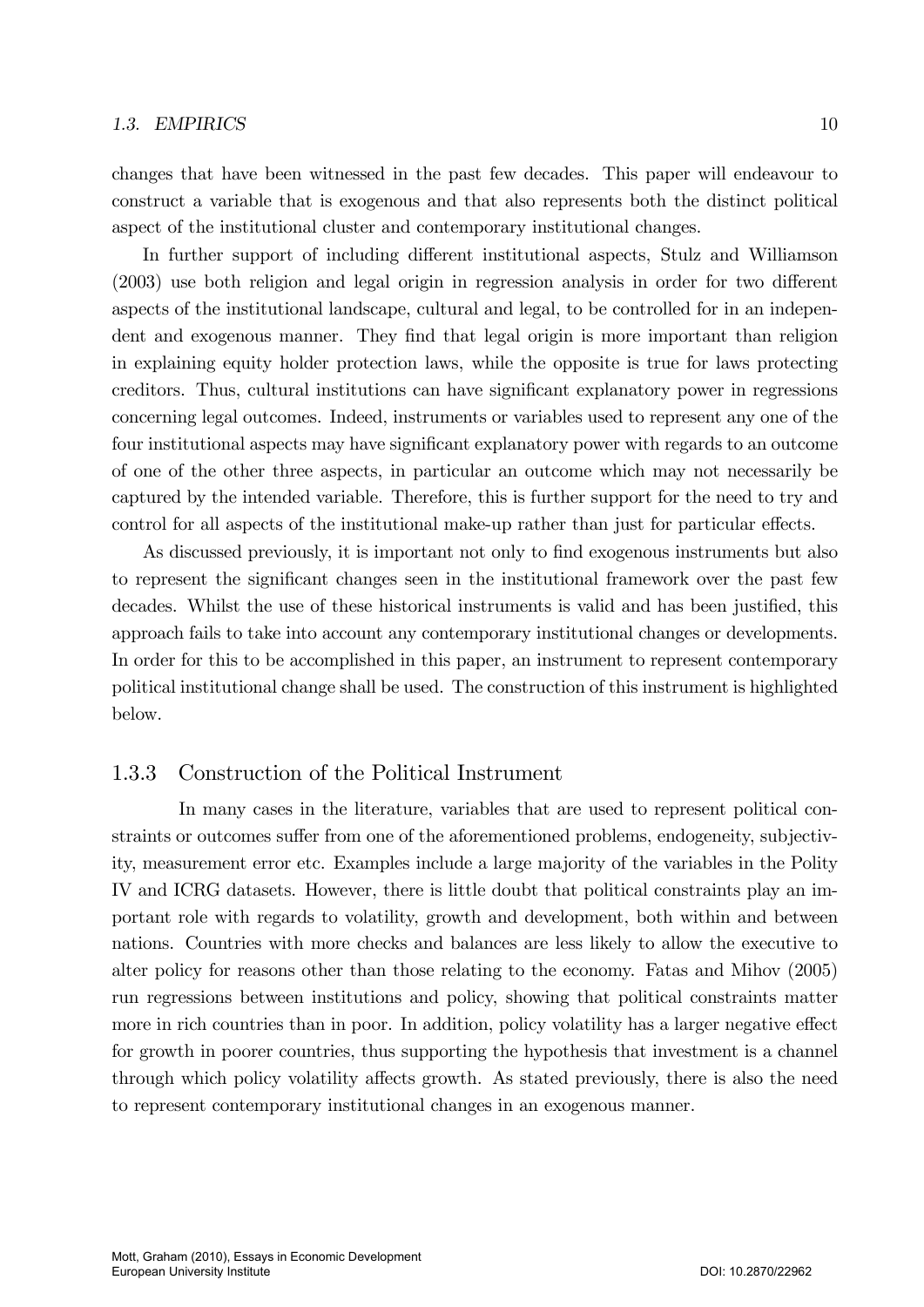Henisz (2002) sets out to find a link between an objective measure of political constraints and cross-national growth rate variation. The constructed variable, POLCON, is derived from a simple spatial model and relies on the number of independent veto points in the political system and the distribution of political preferences across and therein<sup>6</sup>. This measure is found to be statistically and economically significant in its impact on growth, when using OLS, 3SLS and GMM.

There are considerable differences between this variable and those which has been used previously to instrument for political constraints. Firstly, POLCON is an objective measure of constraints and thus does not suffer from as many problems with respect to subjectivity and measurement error. Secondly, this variable contains more information than previous measures. For example, South and East Asian countries score highly with regards to political institutional quality on the Polity IV and ICRG datasets but poorly on the POLCON scale<sup>7</sup> , due to lack of veto points, strongly aligned and homogenous legislatures and subservient courts. The events of the East Asian Crisis may therefore go some way to validating the POLCON approach towards measuring political constraints.

In order, for this variable to be of use (at present it could be assumed that including it any regressions would introduce endogeneity into model) it will be modified so as to represent the existing political constraints at given time relative to the range of these constraints experienced over the total time series. Hence, the following is used to determine the new variable, relative constraint (RC):

$$
RC_i = \frac{POLCON_i - POLCON_{MIN}}{POLCON_{MAX} - POLCON_{MIN}} \qquad RC_i \in [0, 1]
$$

This instrument measures the constraints in a political system present at any one time relative to the spread of constraints that has been experienced over the complete time series. This variable is not dependent on the total number of veto points in the same manner as the POLCON variable. Obviously, systems with a larger number of veto points allow for this variable to take a greater number of values, but those values will occur over the same span. Indeed, cross-country comparison is of the form:

Country A is more constrained, relative to its time span of political constraints, than Country B, relative to its own time span of political constraints.

As such, the total number of veto points and the problem of endogeneity occurring due to the inclusion of variables of exact political structure are no longer issues for significant

 ${}^{6}$  For an explicit methodology on the construction of this variable, see Henisz (2002). For an overview, see Appendix 1.

<sup>7</sup>Low scores on the POLCON scale constitute poor constraints.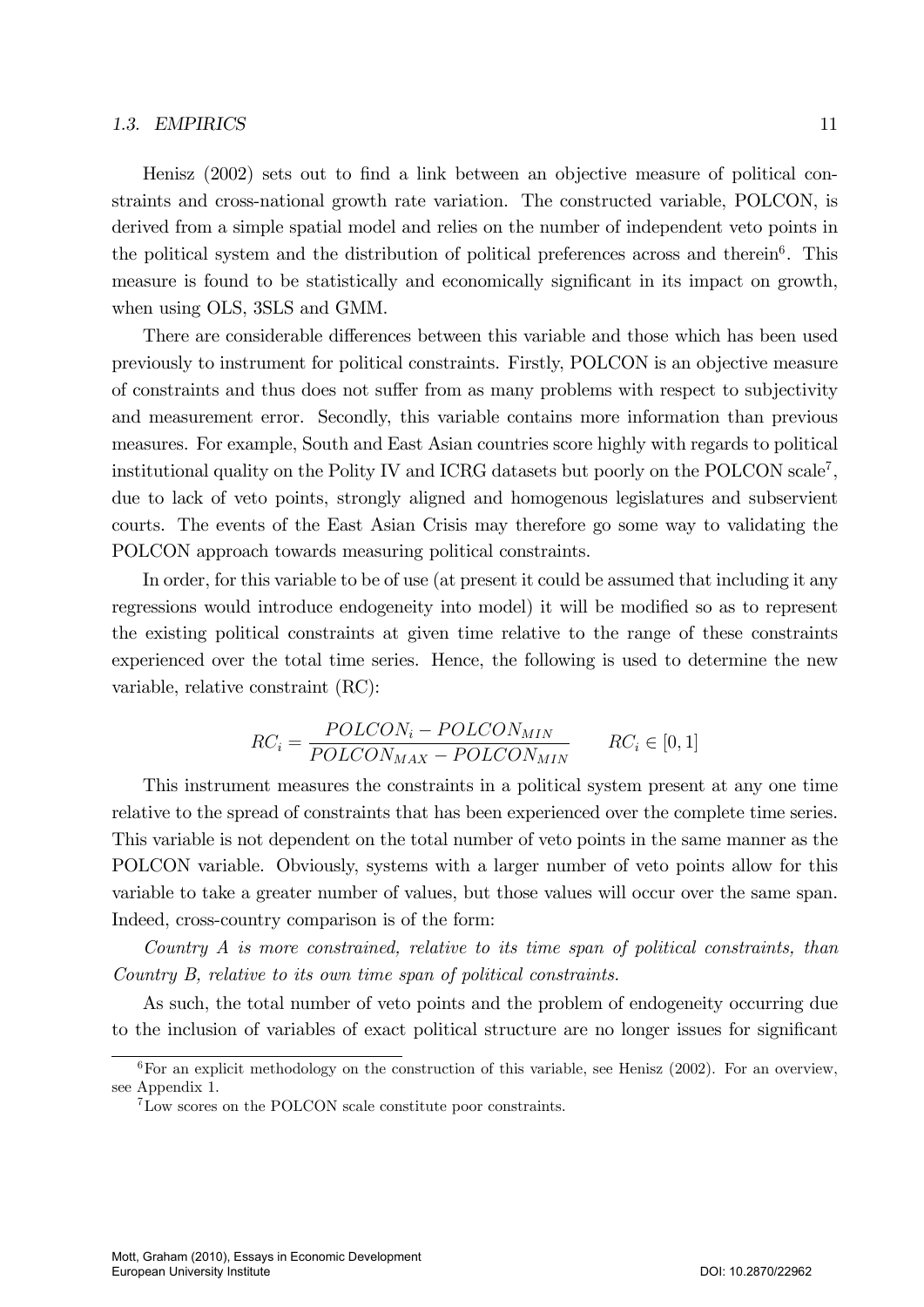#### 1.4. RESULTS 12

concern. Furthermore, as this variable captures the changing level of relative political constraints it may also reflect contemporary institutional change within a political system. In essence, it could be said to be an instrument which represents political institutional circumstances. By including this instrument in later regressions, it would be hoped that a balance between historical and contemporary institutions will be reached, allowing for much of the

To summarize, this paper shall utilise; the variables of legal origin and religion, from LLSV (1997, 1998) and Stulz and Williamson (2003), to instrument for legal and cultural institutions respectively; the variable of settler mortality and/or population density in 1500, from AJ (2003), as an instrument for economic institutions and the newly constructed ërelative constraints' variable to instrument for political institutional change. Thus, instruments have been found for each aspect of the institutional bundle.

cross-country variation in the volatility of key macroeconomic variables to be explained.

### 1.3.4 Robustness

There is a necessity to separate the effects of persistent institutional quality from the effects of country specific factors, otherwise regression analysis may be identifying the effects of socio-geographic factors such as latitude, access to the sea, weather, language etc. In essence, by including a set of endogenous control variables, this approach looks to filter out the effects of, in panel data terms, country specific fixed effects. Data for the control variables is obtained from WDI.

#### 1.4 Results

Four measures of macroeconomic volatility have been used to investigate the differing effects of unique aspects of the institutional bundle; GDP growth volatility<sup>8</sup>, private consumption growth volatility<sup>9</sup> volatility of the terms of trade<sup>10</sup>, and the volatility of the logarithm of net  $FDI<sup>11</sup>$ . In each case, volatility is calculated as the standard deviation of the variable of interest, over a thirty five year period or to the extent that the data allows. It is acknowledged that volatility over this time period will change for each variable. For example, it should be expected that economic volatility would be much greater in the 1970's than at present. However, as this paper is only concerned with cross-country comparisons, the issue of variability within a country over time is not of concern, it is the differences in

<sup>8</sup>Source: Constructed from WDI.

<sup>&</sup>lt;sup>9</sup>Source: Constructed from Penn World Tables.

<sup>10</sup>Source: Constructed from WDI.

<sup>11</sup>Source: Constructed from WDI.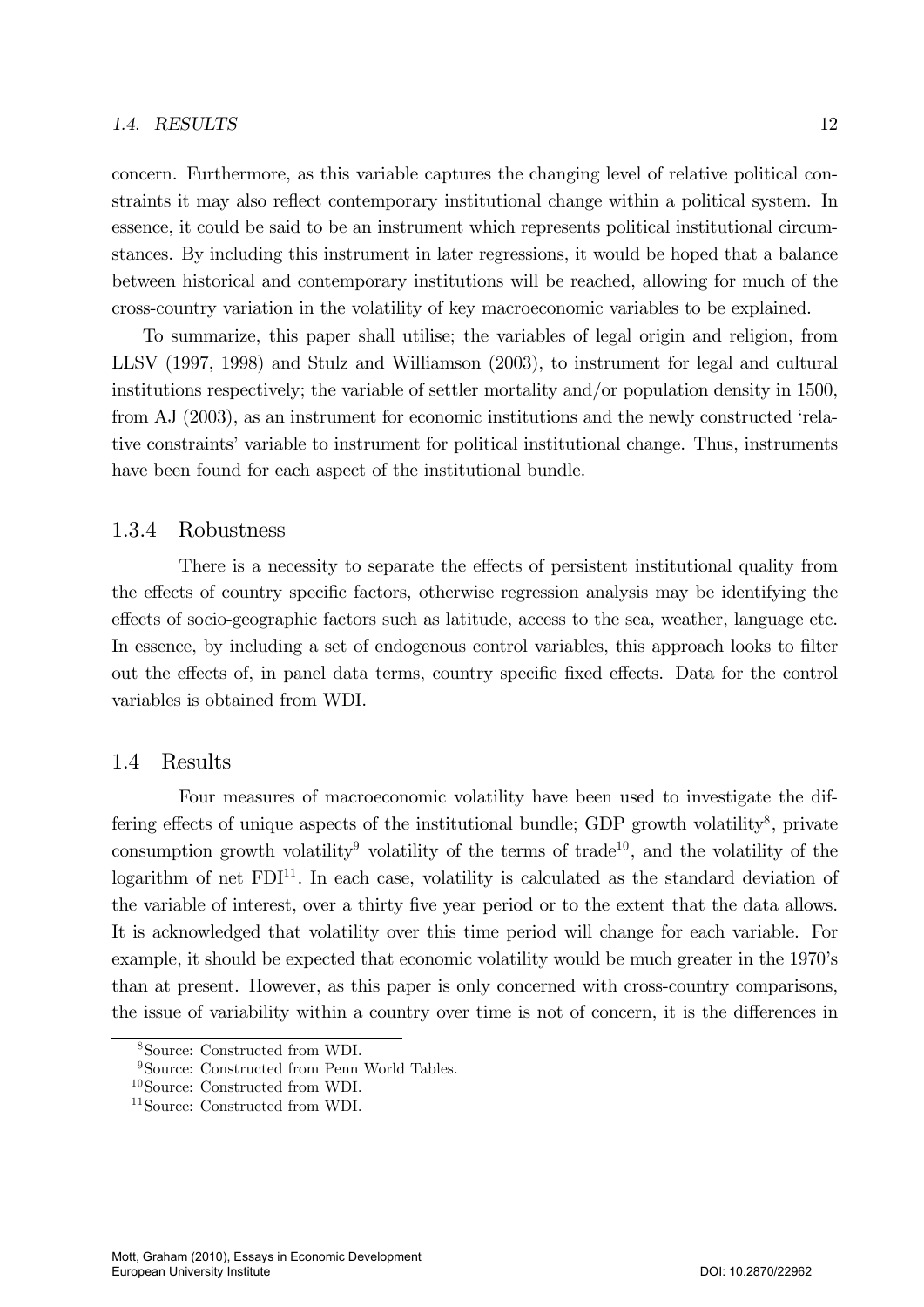#### 1.4. RESULTS 13

variability between countries that is of interest. Tables 1-4 show the results of OLS regression analysis carried out using the instruments for institutional quality and geographical controls previously outlined. When independently regressing instruments and volatility, the sample size varies in each case due to the unbalanced nature of the dataset, which can be attributed to the sourcing of data. Thus, regressions that include the Settler Mortality variable have a lower number of observations in comparison to others, as this is by far the smallest data series available.

In Table 1, it can be seen that legal origin, settler mortality and the Muslim religion are all significant when individually regressed with GDP growth volatility. Furthermore, when only the control variables are regressed with GDP growth volatility, it can be seen that only the variable for absolute latitude is significant, and is so at the  $5\%$  level. This coefficient is negative, as would be expected, signifying that a country further from the equator experiences lower GDP growth volatility. This tallies with contemporary observations of countries within the tropics experiencing poor economic outcomes and conditions.

Each of the coefficients associated with the significant variables is of the sign that might be expected considering previous research. The coefficient of settler mortality is positive and significant at the  $1\%$  level, suggesting in a given country a higher mortality rate amongst early European immigrants corresponds to higher volatility in present GDP growth. When GDP growth volatility is regressed upon each of the institutional instruments and the control variables, as in regression vi, it can be seen that this relationship persists albeit with a weaker level of significance,  $10\%$ . However, the significance of the French legal origin dummy does not persist from regressions ii to vi. In regression ii, the coefficient is positive and significant at the  $5\%$  level. This basic observation concurs with those found by Levine et al, in that a French legal system is detrimental to economic performance in developing countries in comparison to a British system. This relationship ceases to be significant in the larger regression.

With regards to religion, the coefficient of the variable for Muslims is significant at the one percent level, whereas the coefficients of the variables for Catholics and Protestants are insignificant. For an increase of one percentage point of Muslims as percentage of the population, GDP growth volatility increases by 0.02412 and thus, the greater the percentage of Muslims in the population, the more volatile is GDP growth, ceteris paribus. Again, as with the coefficient of legal origin, this relationship is no longer significant when all dependent variables are regressed together. This also seems to support previous observations, by and, that religion as a cultural institution has effects through aspects of the legal system, as both the legal system dummy and religious variables are insignificant in the broader regression.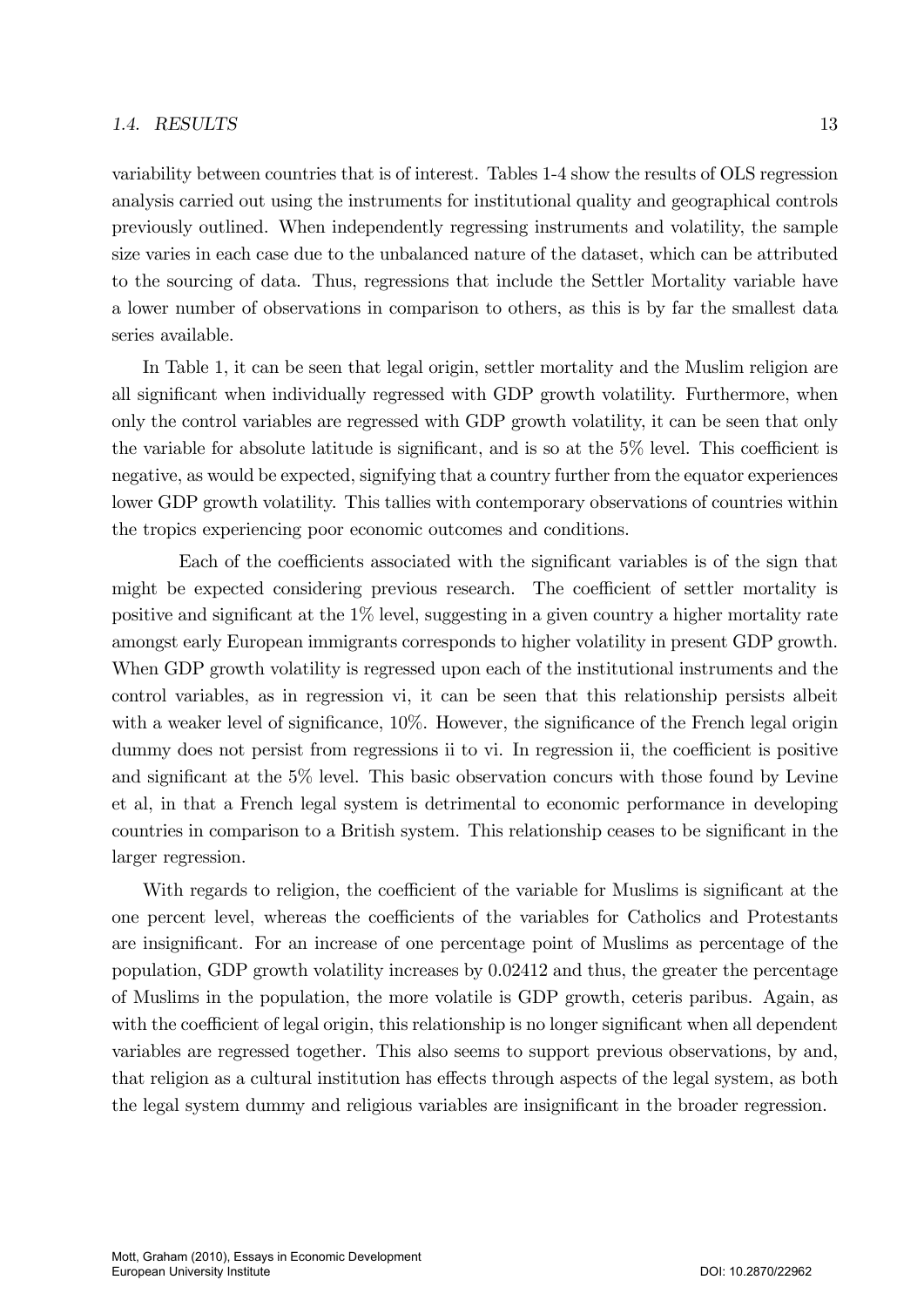|                |                  |                   | rapie r.r. Dependent variable. GDT volatility |            |           |
|----------------|------------------|-------------------|-----------------------------------------------|------------|-----------|
|                | $\left(1\right)$ | $\left( 2\right)$ | (3)                                           | (4)        | (5)       |
| Settler Mort   | $0.618***$       |                   |                                               |            | $0.381*$  |
|                | (0.154)          |                   |                                               |            | (0.202)   |
|                |                  |                   |                                               |            |           |
| French LO      |                  | $1.849**$         |                                               |            | 0.281     |
|                |                  | (0.719)           |                                               |            | (0.599)   |
|                |                  |                   |                                               |            |           |
| British LO     |                  | 1.223             |                                               |            |           |
|                |                  | (0.744)           |                                               |            |           |
| <b>Muslims</b> |                  |                   | $0.0241***$                                   |            | 0.0129    |
|                |                  |                   | (0.00810)                                     |            | (0.00993) |
|                |                  |                   |                                               |            |           |
| Catholics      |                  |                   | 0.000638                                      |            | 0.0119    |
|                |                  |                   | (0.00740)                                     |            | (0.0103)  |
|                |                  |                   |                                               |            |           |
| Protestants    |                  |                   | $-0.00445$                                    |            | 0.0231    |
|                |                  |                   | (0.0111)                                      |            | (0.0164)  |
|                |                  |                   |                                               |            |           |
| <b>POLCON</b>  |                  |                   |                                               | 0.459      | $1.169**$ |
|                |                  |                   |                                               | (0.512)    | (0.580)   |
| Latitude       |                  |                   |                                               |            |           |
|                |                  |                   |                                               |            | $-1.358$  |
|                |                  |                   |                                               |            | (1.691)   |
| Country Size   |                  |                   |                                               |            | $-0.131$  |
|                |                  |                   |                                               |            | (0.0963)  |
|                |                  |                   |                                               |            |           |
| Water/Land     |                  |                   |                                               |            | $-2.542$  |
|                |                  |                   |                                               |            | (5.469)   |
|                |                  |                   |                                               |            |           |
| Landlocked     |                  |                   |                                               |            | 0.00416   |
|                |                  |                   |                                               |            | (0.551)   |
|                |                  |                   |                                               |            |           |
| Africa         |                  |                   |                                               |            | 0.517     |
|                |                  |                   |                                               |            | (0.571)   |
|                |                  |                   |                                               |            |           |
| Constant       | $1.525***$       | $3.066***$        | $4.016***$                                    | $3.809***$ | 2.241     |
| Observations   | (0.751)          | (0.659)           | (0.552)                                       | (0.374)    | (1.355)   |
| $R^2$          | 67               | 108               | 108                                           | 97         | 62        |
|                | 0.199            | 0.064             | 0.153                                         | 0.008      | 0.354     |

Table 1.1: Dependent Variable: GDP Volatility

Standard errors in parentheses

 $*_{p} < 0.1, **_{p} < 0.05, **_{p} < 0.01$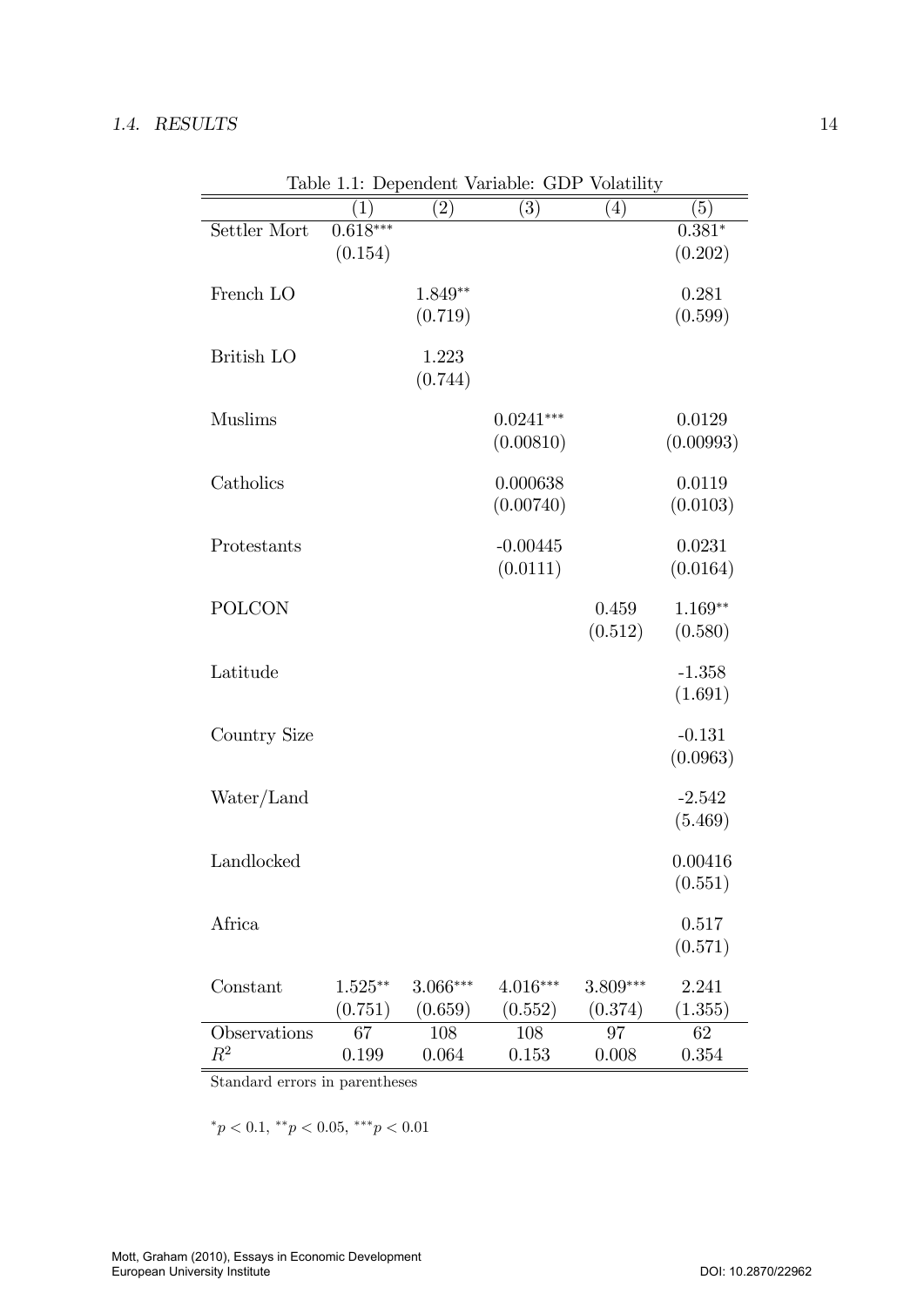#### 1.4. RESULTS 15

Whereas coefficients become less significant from the individual instrument regressions to the broader regression, this is not the case for the relative political constraints variable. In regression iv, the coefficient associated with this variable is insignificant, yet in the broader regression it is positive and significant at the  $5\%$  level. In regression vi, the coefficient signifies that countries who had relatively fewer political constraints in the past compared to the present day will suffer from higher GDP volatility those would had relatively constrained politically systems historically. This would support suggests that unconstrained leaders or political executives can have a detrimental effect on economic outcomes and checks and balances within a political system are beneficial, see.

The broader regression explains 35.43% of the variation in the data and although there is little meaning in this statistic alone, it shall be used to make comparisons between the volatility regressions explored here.

In the premise of the model, it has been shown that the institutional facets that have a significant effect on GDP growth volatility are those associated with good economic institutions, in particular through the association between settler mortality rates and property rights, and good political institutions, in particular through the association between political constraints and good governance.

In Table 2, the same regressors are used as in Table 1 with volatility of consumption as the dependent variable. In this case, it can be seen that in both the broader regression and in the regressions using each type of institutional instrument independently, that it is only the coefficient associated with settler mortality that is significant in either case.

In regression i, the settler mortality coefficient is positive, as also seen in the GDP growth volatility regressions, and highly significant. This relationship is persistent in the broader regression, the coefficient is still positive at the  $1\%$  level and is positive, albeit slightly lower.

The only other coefficients which display any significance are those associated with the control variables. In regression v, where the controls are used independently of any institutional instruments, absolute latitude and the dummy variable for an African country have associated coefficients which are significant at the  $1\%$  level. In both respects the coefficients of expected sign; the latitude coefficient is negative and the African coefficient is positive. In the broader regression, these coefficients cease to be significant and the negative coefficient of the Water-to-Land ratio is significant at the  $10\%$  level. This means that in the model, countries that have a greater proportion of their surface area comprised off water, ceteris paribus, experience less consumption growth volatility. Reasons for this could be related to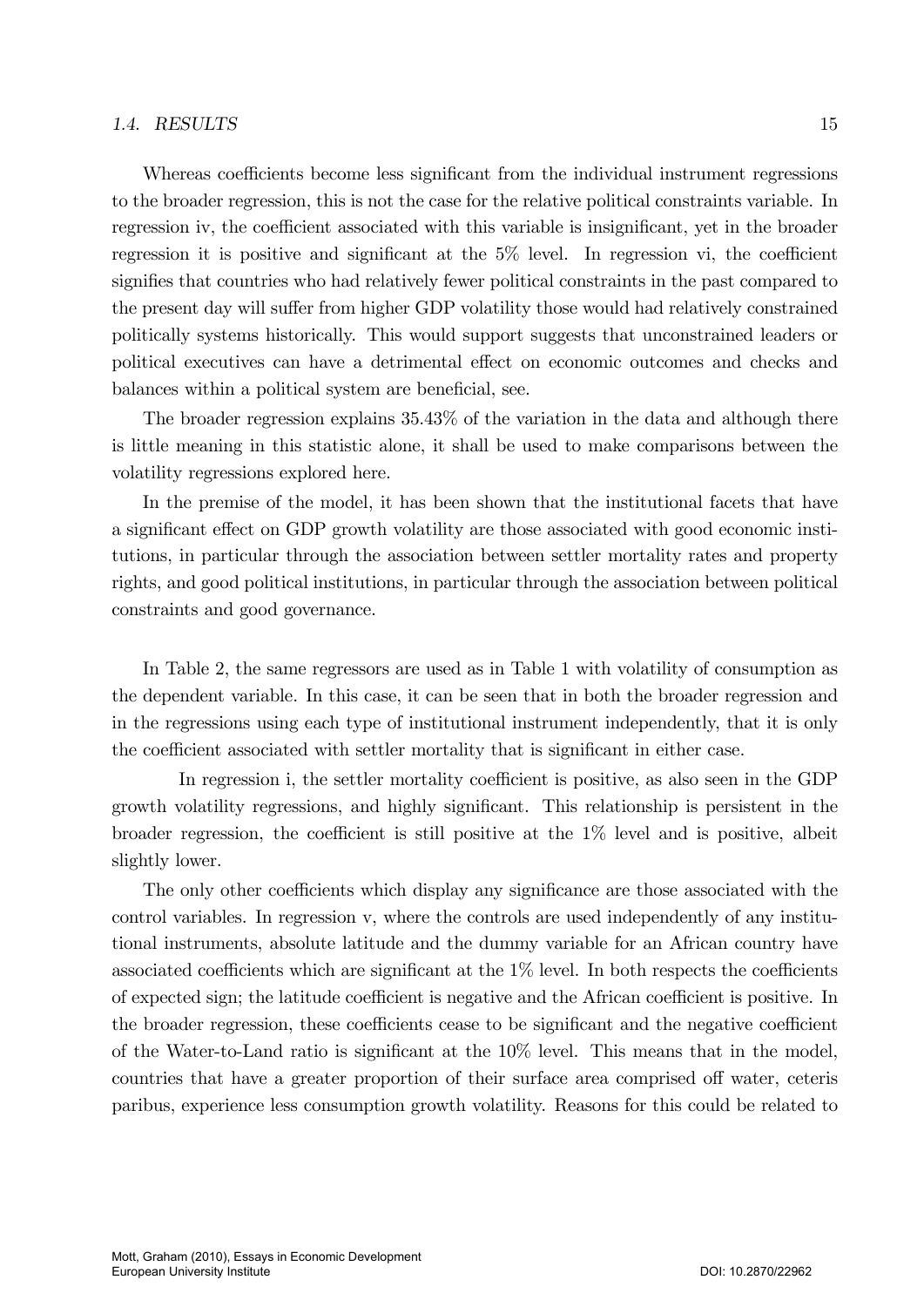| (3)<br>$\left( 2\right)$<br>(4)<br>$\left(5\right)$<br>$1.\overline{756***}$<br>$1.521***$<br>Settler Mort<br>(0.327)<br>(0.501)<br>4.033***<br>French LO<br>$-2.420$<br>(1.481)<br>(1.463)<br>$3.686**$<br>British LO |
|------------------------------------------------------------------------------------------------------------------------------------------------------------------------------------------------------------------------|
|                                                                                                                                                                                                                        |
|                                                                                                                                                                                                                        |
|                                                                                                                                                                                                                        |
|                                                                                                                                                                                                                        |
|                                                                                                                                                                                                                        |
|                                                                                                                                                                                                                        |
|                                                                                                                                                                                                                        |
| (1.535)                                                                                                                                                                                                                |
|                                                                                                                                                                                                                        |
| <b>Muslims</b><br>0.0277<br>0.0340                                                                                                                                                                                     |
| (0.0193)<br>(0.0239)                                                                                                                                                                                                   |
|                                                                                                                                                                                                                        |
| 0.00830<br>0.0402<br>Catholics                                                                                                                                                                                         |
| (0.0170)<br>(0.0246)                                                                                                                                                                                                   |
|                                                                                                                                                                                                                        |
| Protestants<br>$-0.0126$<br>0.00337                                                                                                                                                                                    |
| (0.0254)<br>(0.0482)                                                                                                                                                                                                   |
|                                                                                                                                                                                                                        |
| <b>POLCON</b><br>$-1.081$<br>1.090                                                                                                                                                                                     |
| (1.205)<br>(1.529)                                                                                                                                                                                                     |
|                                                                                                                                                                                                                        |
| Latitude<br>$-1.839$                                                                                                                                                                                                   |
| (4.112)                                                                                                                                                                                                                |
|                                                                                                                                                                                                                        |
| $-0.267$<br>Country Size                                                                                                                                                                                               |
| (0.250)                                                                                                                                                                                                                |
|                                                                                                                                                                                                                        |
| $-24.37*$<br>Water/Land                                                                                                                                                                                                |
| (13.38)                                                                                                                                                                                                                |
| Landlocked                                                                                                                                                                                                             |
| $-1.106$                                                                                                                                                                                                               |
| (1.415)                                                                                                                                                                                                                |
| Africa<br>1.294                                                                                                                                                                                                        |
| (1.413)                                                                                                                                                                                                                |
|                                                                                                                                                                                                                        |
| Constant<br>$5.828***$<br>$-1.257$<br>$6.738***$<br>1.933<br>$3.060**$                                                                                                                                                 |
| (1.600)<br>(3.396)<br>(1.330)<br>(1.271)<br>(0.887)                                                                                                                                                                    |
| 62<br>96<br>96<br>Observations<br>89<br>58                                                                                                                                                                             |
| $R^2$<br>0.325<br>0.077<br>0.046<br>0.009<br>0.429                                                                                                                                                                     |

Table 1.2: Dependent Variable: Consumption Volatility

Standard errors in parentheses

 $*_{p} < 0.1, **_{p} < 0.05, **_{p} < 0.01$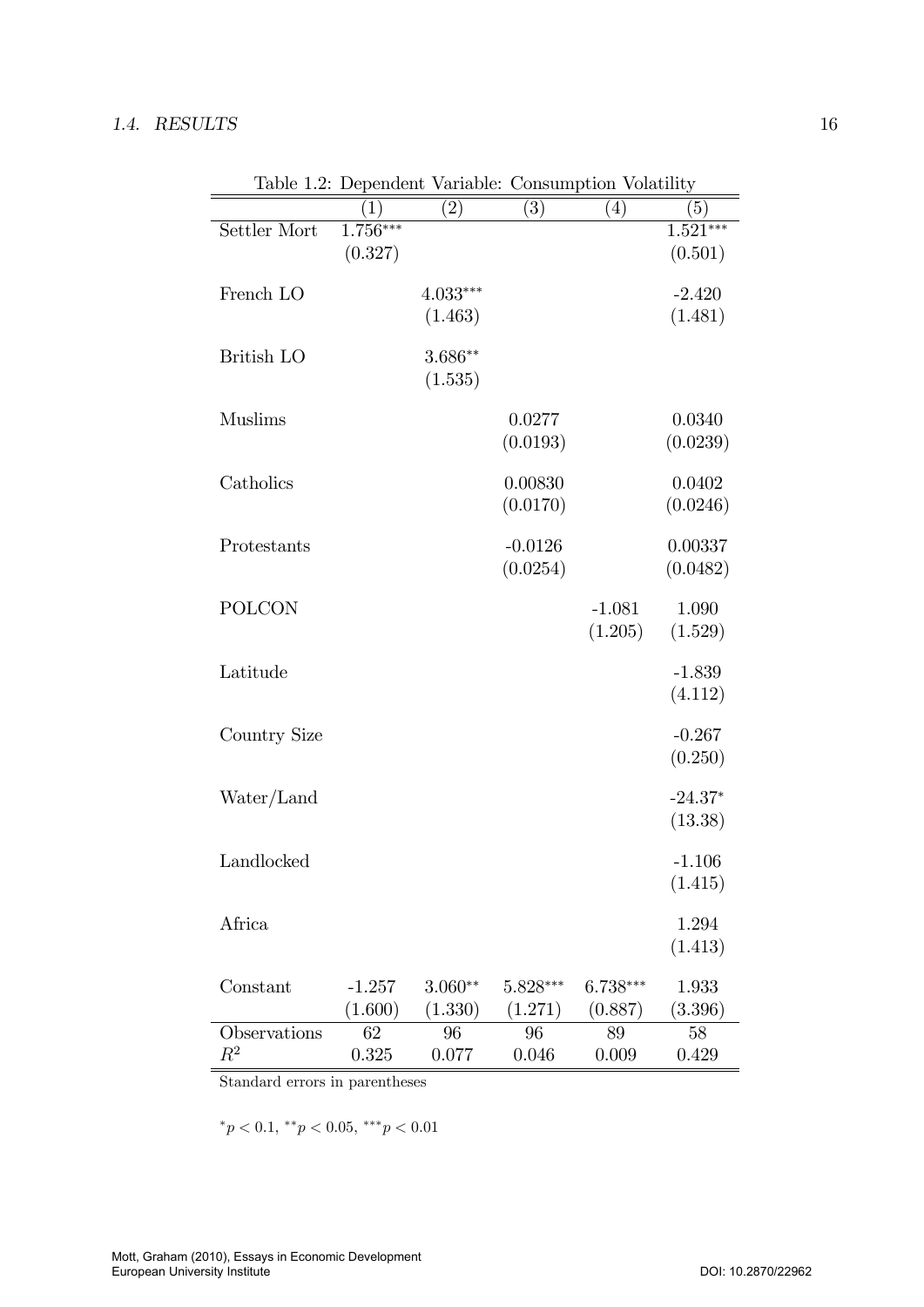#### 1.4. RESULTS 17

access to trade through waterways, although this is only a tentative suggestion.

As all other coefficient associated with institutional instruments are insignificant in all regressions in this table, in can be said that the model suggests that it is purely the economic facets of the institution bundle that are significant in determining consumption growth volatility. Indeed, they seem to have a strong explanatory effect as the coefficient associated with settler mortality is highly significant in a regression equation that explains  $42.88\%$  of the variation in cross-country consumption growth volatility, a figure much higher than in the previous set of regressions.

This seemingly strong relationship economic facets and consumption growth volatility may be due to the effectiveness of property rights. Countries with previously higher settler mortality rates are much more likely to have poorly developed property rights. It may very well be the case that households in these economies do not save as, due to the threat of expropriation of assets, a rational decision maker may choose to consume a much greater proportion of income. This results in a lack of consumption smoothing, a breakdown of the permanent income hypothesis and volatility in consumption growth. Other institutional factors may have little bearing in this hypothetical, yet highly plausible, scenario.

In Table 3, regressions i to iv show that when using institutional instruments independently in the volatility of terms of trade regressions, it is only the political instrument that is insignificant and remains so in the broader regression, iv. In regressions i and iii, the coefficients of settler mortality and percentage of Muslims present in the population are positive, and thus consistent with previous results suggesting positive relationships with volatility, and significant at levels of  $10\%$  and  $5\%$  respectively.

However, both of these coefficients are insignificant in the broader regression, vi. Interestingly, when included as the sole dependent variable the coefficient for the French legal origin dummy is positive and significant at the  $5\%$  level, yet in the broader regression equation is negative and significant at the  $10\%$  level.

Although seemingly strange, this may be due to the inclusion of more developed, nonformer colonies in observations of regression ii, which are then subsequently dropped when running the broader regression in the most part due to a lack of a corresponding settler mortality statistic. For a former colony however, the model suggest that an economy having a French Legal origin relative to any other, reduces the volatility of the terms of trade.

In regression  $v$ , it can be seen that absolute latitude again has a significant and negative sign, but this does not remain in the broader regression. Here it is also suggested that larger countries experience more terms of trade volatility, an effect that is present in the broader regression. Furthermore, the coefficient of the Water-to-Land ratio variable is negative and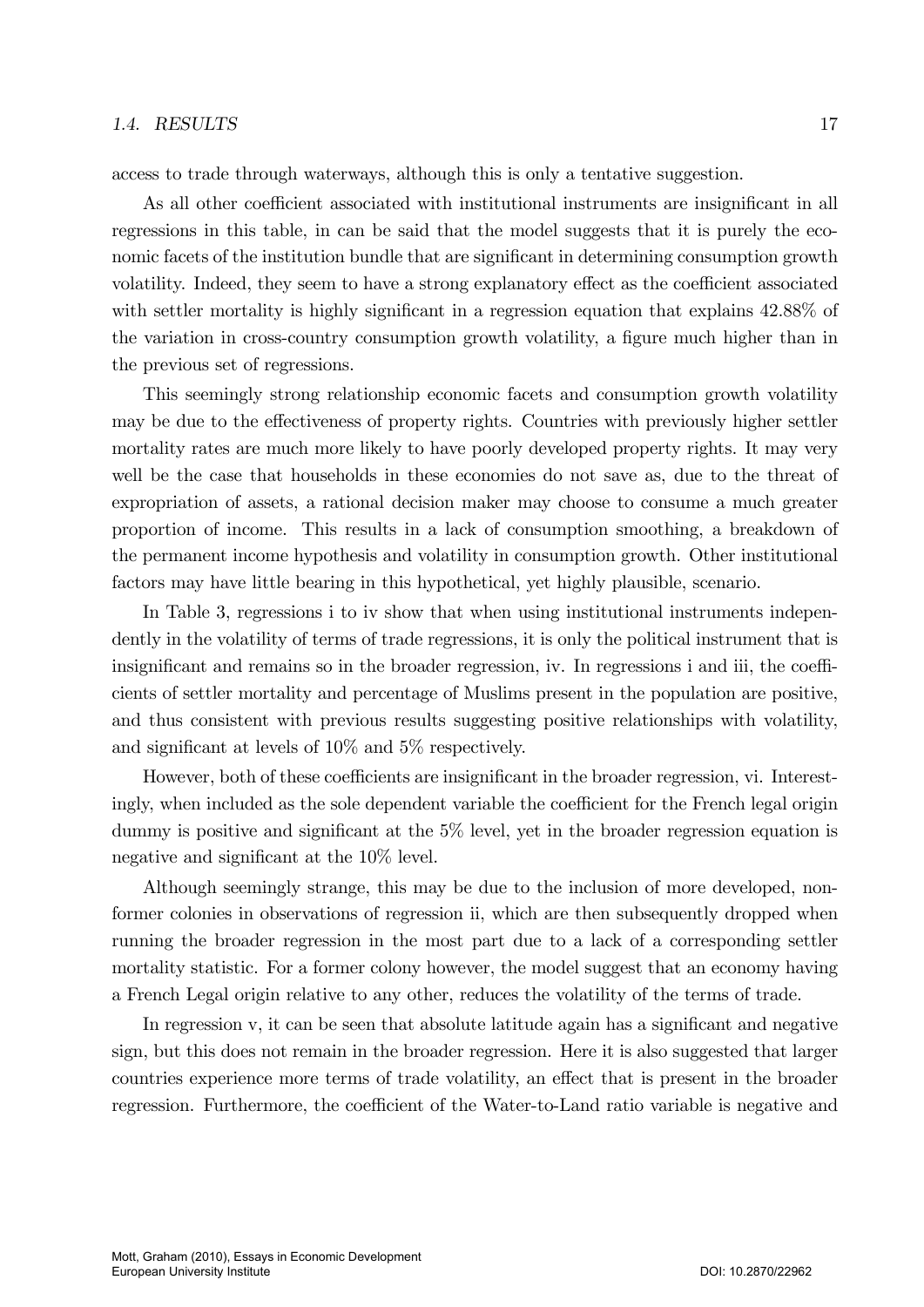| rapic 1.0. Dependent |                  | v or toppe.       |                   | refilm of ridde volutility |                   |
|----------------------|------------------|-------------------|-------------------|----------------------------|-------------------|
|                      | $\left(1\right)$ | $\left( 2\right)$ | $\left( 3\right)$ | (4)                        | $\left( 5\right)$ |
| Settler Mort         | $3.305*$         |                   |                   |                            | 0.994             |
|                      | (1.891)          |                   |                   |                            | (2.871)           |
|                      |                  | $12.85*$          |                   |                            | $-18.88*$         |
| French LO            |                  |                   |                   |                            |                   |
|                      |                  | (7.192)           |                   |                            | (9.796)           |
| British LO           |                  | 5.373             |                   |                            |                   |
|                      |                  | (7.463)           |                   |                            |                   |
|                      |                  |                   |                   |                            |                   |
| <b>Muslims</b>       |                  |                   | $0.194**$         |                            | 0.199             |
|                      |                  |                   | (0.0797)          |                            | (0.140)           |
| Catholics            |                  |                   | $0.156**$         |                            | $0.381**$         |
|                      |                  |                   | (0.0708)          |                            | (0.162)           |
|                      |                  |                   |                   |                            |                   |
| Protestants          |                  |                   | 0.0419            |                            | 0.0264            |
|                      |                  |                   | (0.112)           |                            | (0.253)           |
|                      |                  |                   |                   |                            |                   |
| <b>POLCON</b>        |                  |                   |                   | 4.435                      | $-1.950$          |
|                      |                  |                   |                   | (6.098)                    | (8.034)           |
| Latitude             |                  |                   |                   |                            | $-27.01$          |
|                      |                  |                   |                   |                            | (26.78)           |
|                      |                  |                   |                   |                            |                   |
| Country Size         |                  |                   |                   |                            | $2.388*$          |
|                      |                  |                   |                   |                            | (1.328)           |
|                      |                  |                   |                   |                            |                   |
| Water/Land           |                  |                   |                   |                            | $-150.6*$         |
|                      |                  |                   |                   |                            | (81.02)           |
| Landlocked           |                  |                   |                   |                            | 3.420             |
|                      |                  |                   |                   |                            | (7.550)           |
|                      |                  |                   |                   |                            |                   |
| Africa               |                  |                   |                   |                            | 10.49             |
|                      |                  |                   |                   |                            | (8.749)           |
|                      |                  |                   |                   |                            |                   |
| Constant             | 8.537            | $12.15*$          | $11.09**$         | $18.70***$                 | $-13.63$          |
|                      | (9.257)          | (6.695)           | (5.260)           | (4.395)                    | (18.98)           |
| Observations         | 62               | 93                | 93                | 86                         | 58                |
| $\mathbb{R}^2$       | 0.048            | 0.054             | 0.087             | $0.006\,$                  | 0.258             |

Table 1.3: Dependent Variable: Terms of Trade Volatility

Standard errors in parentheses

 $*_{p} < 0.1, **_{p} < 0.05, **_{p} < 0.01$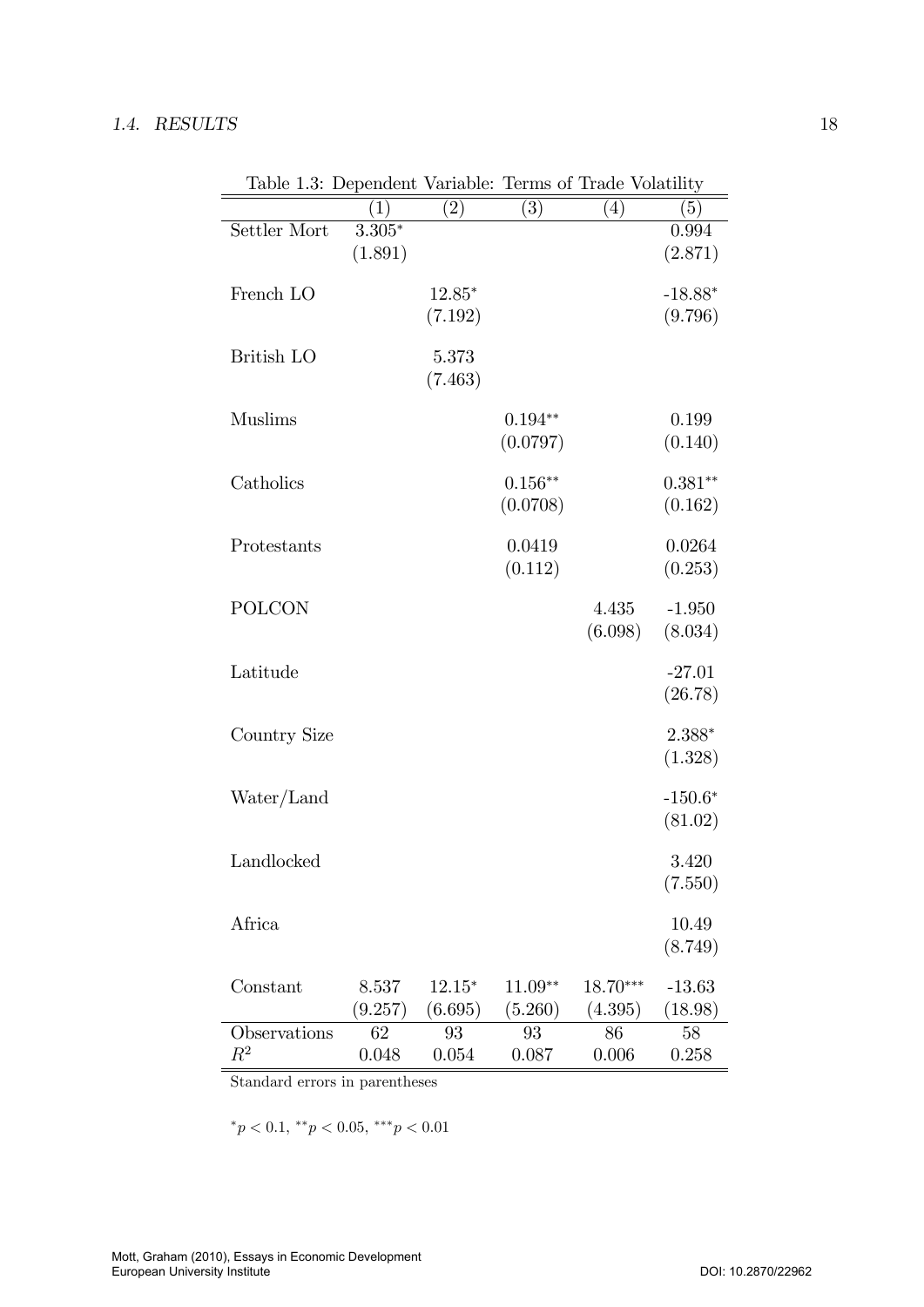#### 1.4. RESULTS 19

significant at the  $10\%$  level. These two results may be associated with access to trade; larger countries are more likely to have populations and markets situated further from international borders and countries with greater access to waterways are more likely to be linked to trade routes along those channels. It is reasonable to expect countries with more frequent trade occurrences to experience lower terms of trade volatility.

The coefficient of the variable of percentage of Catholics present in the population is positive and significant at the  $5\%$  level in both the narrow and broader regressions. As previously stated, contemporary research suggests that religion has an effect on certain aspects of the legal system. The regression equation, vi, can readily be interpreted as suggesting that the institutional factors that are significant in determining terms of trade volatility are aspects of the legal system and that also access to trade plays a significant role<sup>12</sup>.

In table 4, all coefficients associated with institutional instruments are insignificant, with the exception of the coefficient of the variable of percentage of Protestants present in the population. This is negative and significant at the  $1\%$  level in both the narrow and broad regression equation. This suggests that having a higher percentage of Protestants in the population leads to a signiÖcant decline in the volatility of the log of net foreign direct investment.

Again, it may be tentatively suggested that the negative correlation between net FDI volatility and the variable for the percentage of Protestants has its roots in trust between the nations involved. Much of the world's FDI investment will originate from the largest economies, such as Germany, the US, UK and France. Given that these countries are mainly comprised of Protestants it may be that an implicit trust exists between these investor nations and the recipient countries due to common religious preferences<sup>13</sup>.

 $12$ The relationship between access to trade and the volatility of terms of trade may be an interesting area of future research. It particular, what are the factors that determine trade frequency between countries and how does this frequency impact on the volatility of terms of trade.

 $13$ For more on trust and economic outcomes, see Guiso et al  $(2006)$  amongst others.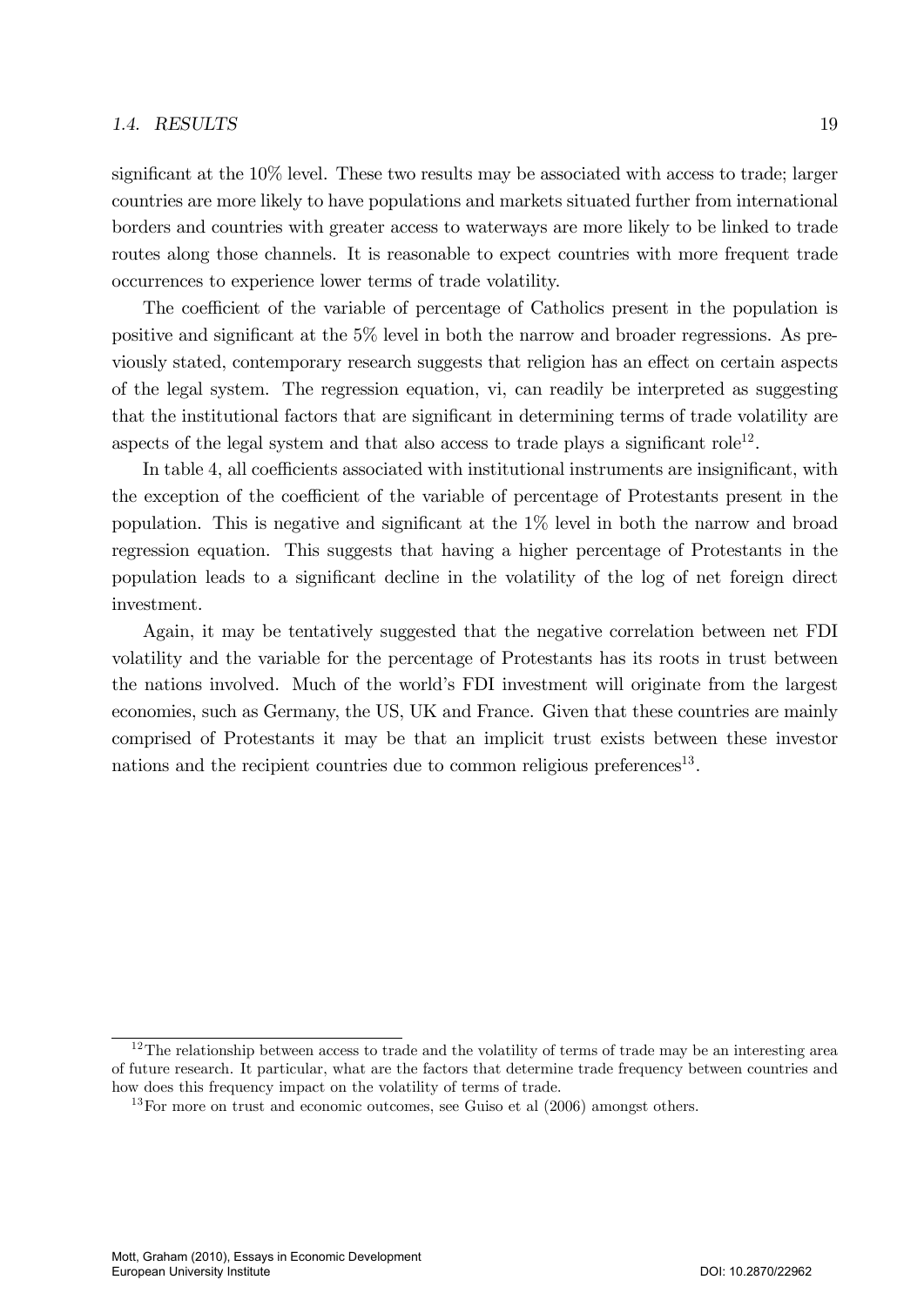|                |            |            | Table 1.4: Dependent Variable: FDI Volatility |            |                        |
|----------------|------------|------------|-----------------------------------------------|------------|------------------------|
|                | (1)        | (2)        | (3)                                           | (4)        | (5)                    |
| Settler Mort   | $-0.0718$  |            |                                               |            | $-0.109$               |
|                | (0.0607)   |            |                                               |            | (0.0729)               |
| French LO      |            | $-0.0232$  |                                               |            | $-0.181$               |
|                |            | (0.143)    |                                               |            | (0.193)                |
| British LO     |            | $-0.167$   |                                               |            |                        |
|                |            | (0.154)    |                                               |            |                        |
| <b>Muslims</b> |            |            | $-0.00108$                                    |            | $-0.00516$             |
|                |            |            | (0.00204)                                     |            | (0.00324)              |
| Catholics      |            |            | $-0.00150$                                    |            | $-0.00399$             |
|                |            |            | (0.00193)                                     |            | (0.00317)              |
| Protestants    |            |            | $-0.0104***$                                  |            | $-0.0156***$           |
|                |            |            | (0.00383)                                     |            | (0.00579)              |
| <b>POLCON</b>  |            |            |                                               | $-0.0788$  | $-0.147$               |
|                |            |            |                                               | (0.152)    | (0.194)                |
|                |            |            |                                               |            |                        |
| Latitude       |            |            |                                               |            | 0.230<br>(0.765)       |
|                |            |            |                                               |            |                        |
| Country Size   |            |            |                                               |            | $0.102***$<br>(0.0372) |
|                |            |            |                                               |            |                        |
| Water/Land     |            |            |                                               |            | 0.922                  |
|                |            |            |                                               |            | (1.426)                |
| Landlocked     |            |            |                                               |            | 0.0783                 |
|                |            |            |                                               |            | (0.184)                |
| Africa         |            |            |                                               |            | 0.246                  |
|                |            |            |                                               |            | (0.201)                |
| Constant       | $1.898***$ | $1.559***$ | $1.683***$                                    | $1.567***$ | $1.253**$              |
|                | (0.303)    | (0.117)    | (0.131)                                       | (0.110)    | (0.594)                |
| Observations   | 71         | 135        | 133                                           | 113        | 66                     |
| $\mathbb{R}^2$ | 0.020      | 0.012      | 0.060                                         | 0.002      | 0.331                  |

Standard errors in parentheses

 $*_{p} < 0.1, **_{p} < 0.05, **_{p} < 0.01$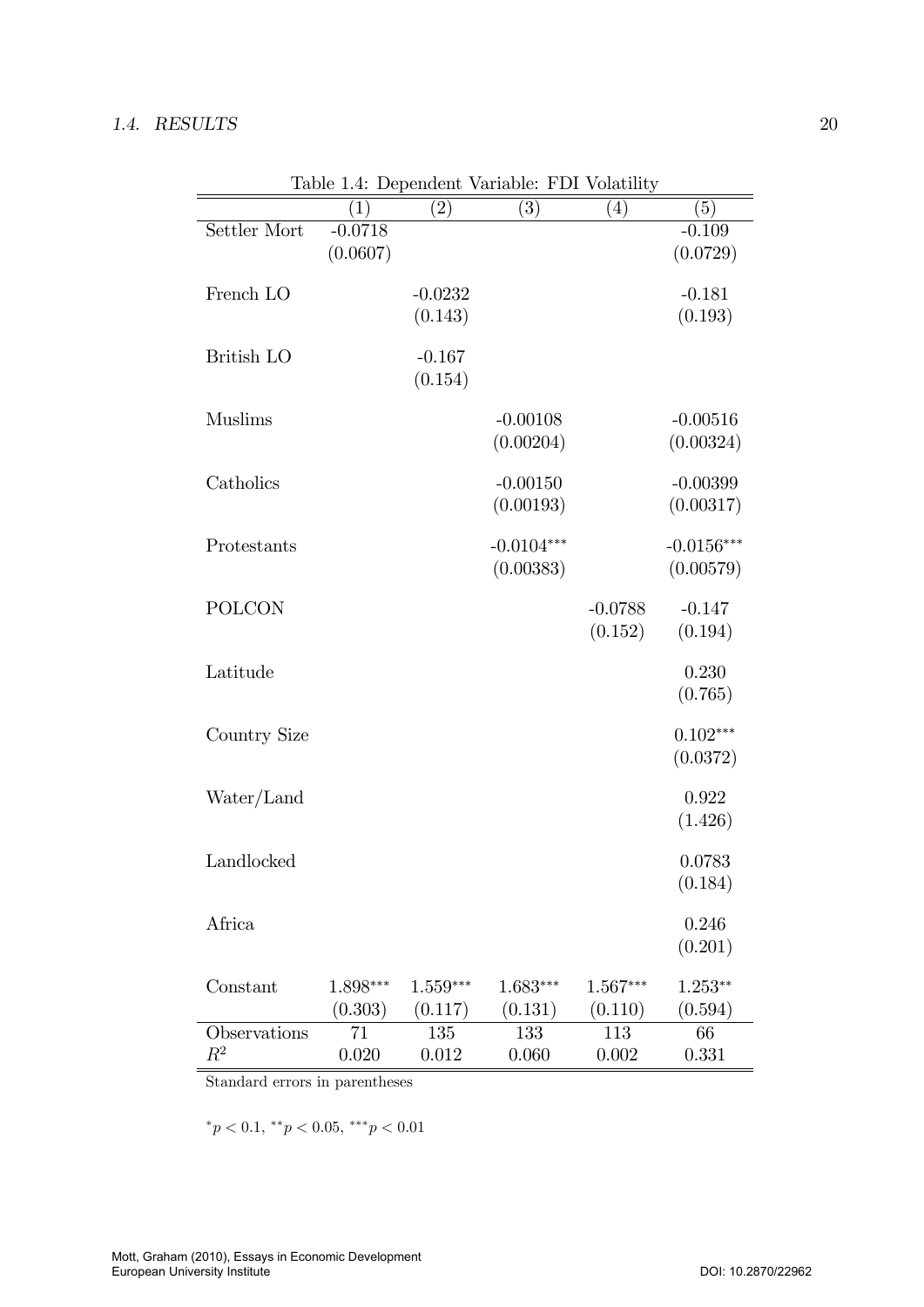#### 1.5. CONCLUSIONS 21

## 1.5 Conclusions

This paper has demonstrated the importance of trying to isolate and to recognize the varying effects of differing aspects of the institutional bundle. Using exogenous, objective instruments to represent economic, legal, political and cultural facets of 'institutions', results have shown that each of these instruments were significant in explaining a certain type of economic volatility. In summary, it seems that economic and political aspects have significant impacts on GDP growth volatility, economic and aspects have significant impacts on consumption growth volatility, legal and cultural aspects have significant impacts on terms on trade volatility and that cultural aspects have a significant impact on net FDI volatility. Although speculative suggestions have been proposed to explain these patterns, perhaps the most important thing which maybe be taken from these results is the following. It is no longer acceptable to aggregate the effects of differing institutional facets into one bundle that in turn is represented, or instrumented for, by a subjective measure of institutional quality. In terms of policy, declustering the institutional bundle and targeting specific areas may be much more effective than having a general form of 'institutional reform' policy.

Furthermore, if it is accepted, as above, that volatility is detrimental to long term economic growth (or indeed has any significant effect whatsoever), then a specific type of economic volatility may be dampened by policy targeted at the appropriate institutional facet. Thus, more clinical policy in the area of institutions with have positive affects on long term economic growth.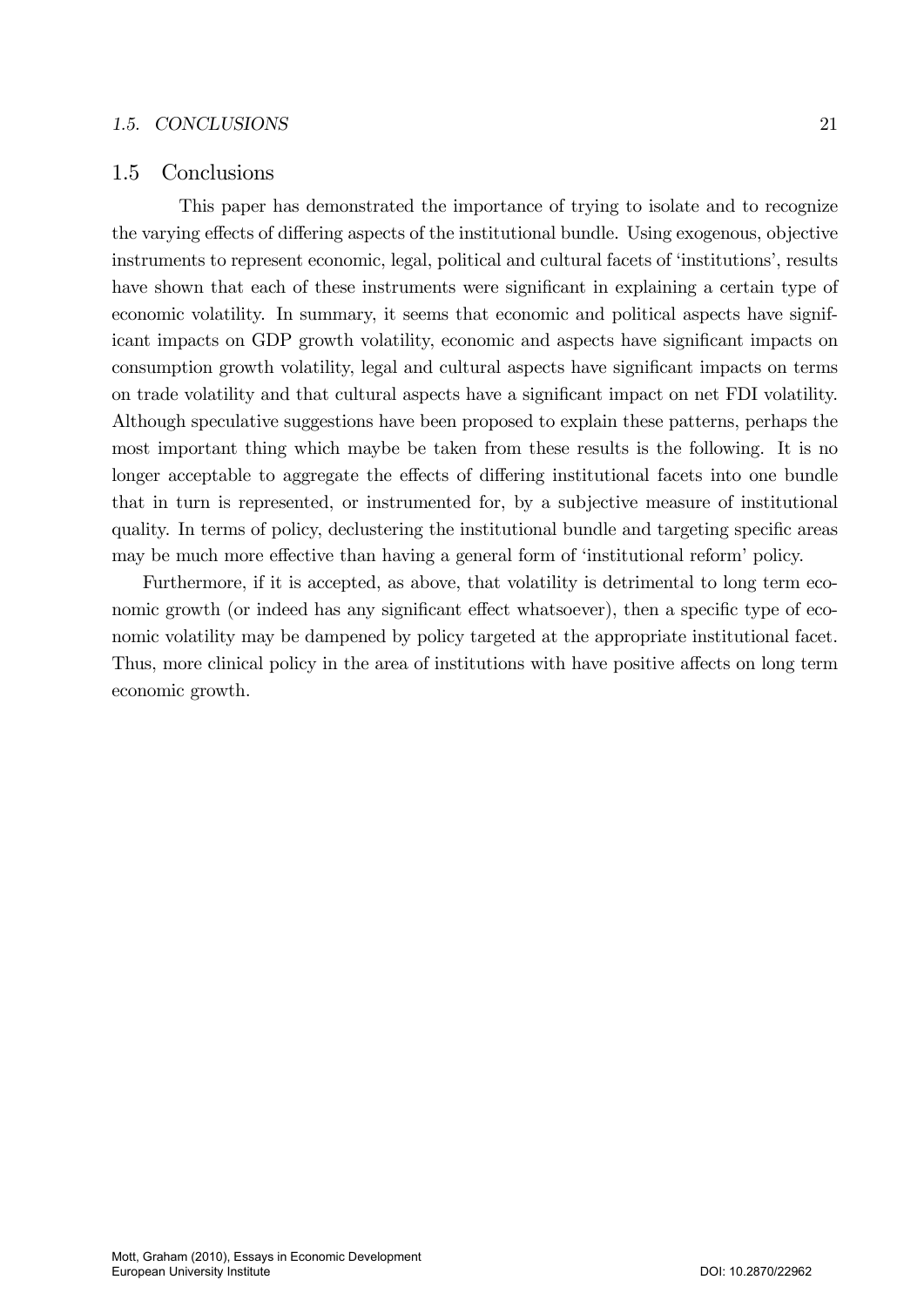# BIBLIOGRAPHY

- [1] Acemoglu, D. and Johnson, S. (2003). "Unbundling Institutions" NBER Working Paper Series, 9934.
- [2] Acemoglu, D., Johnson, S. and Robinson, J. (2001). "The Colonial Origins of Comparative Development: An Empirical Investigation." American Economic Review, Vol. 91, No. 5, pp. 1369-1401.
- [3] Acemoglu, D., Johnson, S. and Robinson, J.  $(2002)$ .  $(2002)$  "Institutions as the Fundamental Cause of Long-run Growth." NBER Working Paper Series, 10481.
- [4] Acemoglu, D., Johnson, S., Robinson, J and Thaicharoen, Y. "Institutional Causes, Macroeconomic Symptoms: Volatility, Crises and Growth." Journal of Monetary Economics, 50 (2003), pp. 49-123
- [5] Alesina, A. (1989). "Politics and Business Cycles in Industrial Democracies." Economic Policy, 8, pp 57-98
- [6] Bekaert, G., Harvey, Campbell R. and Lundblad, C. "Does Financial Liberalization Spur Growth?" NBER Working Paper Series, 8245.
- [7] Beck, T. and Levine, R. "Legal Institutions and Financial Development." NBER Working Paper Series, 10417.
- [8] Bhagwati, J. "The Capital Myth: The Difference Between Trade in Widgets and Trade in Dollars." Foreign Affairs 77, pp. 7-12.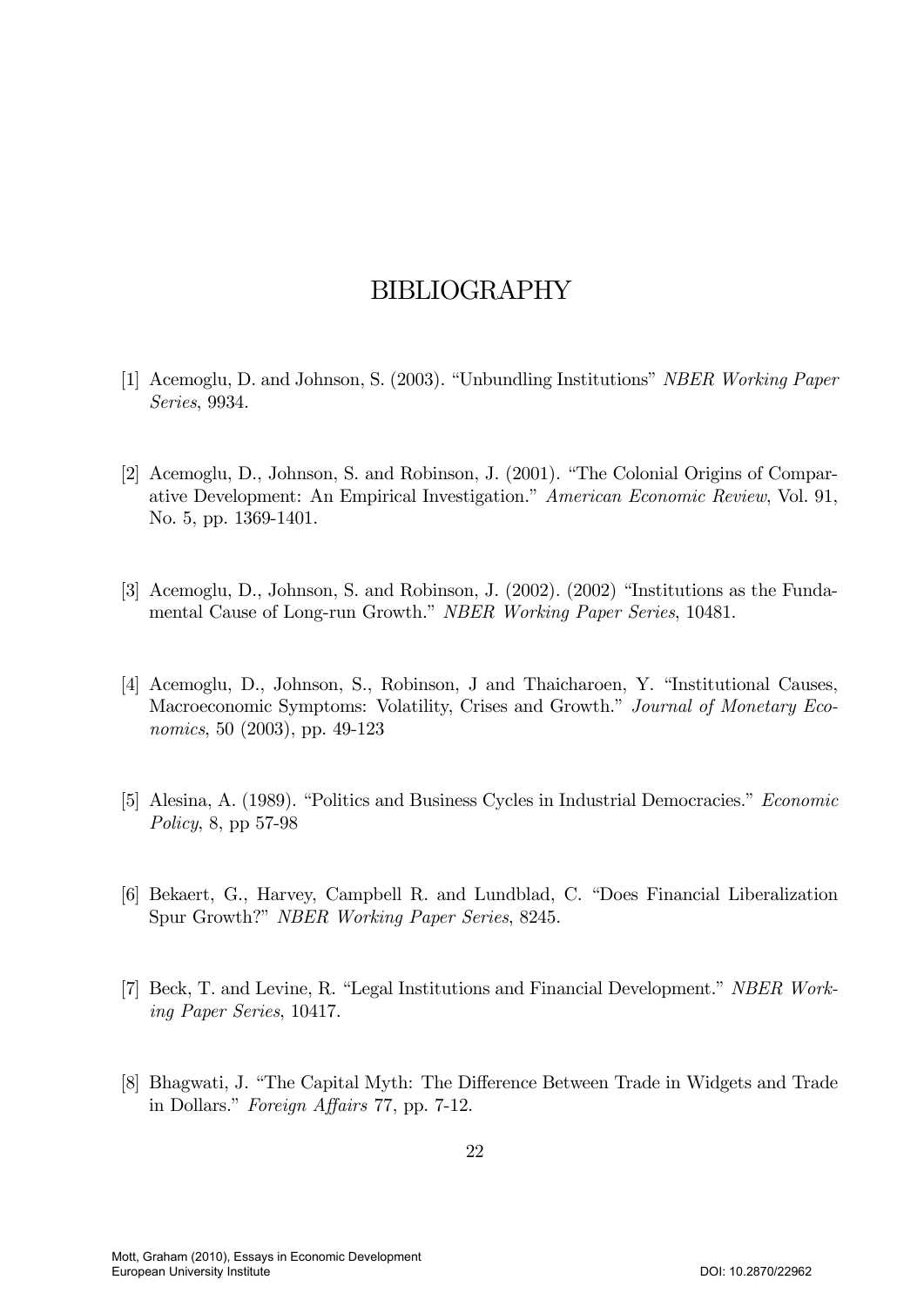#### BIBLIOGRAPHY 23

- [9] Blattman, C., Hwang, J. and Williamson, J.G. (2007). "Winners and losers in the commodity lottery: The impact of terms of trade growth and volatility in the Periphery 1870-1939î, Journal of Development Economics 82, pp. 156-179.
- [10] Chinn, M.D. and Ito, H. (2006). "What Matters for Financial Development? Capital Controls, Institutions and Interactions." Journal of Development Economics, Vol. 81, No.1, pp.163-192
- [11] Denoon, D. (1983). "Settler Capitalism: The Dynamics of Dependent Development in the Southern Hemisphere" Oxford, UK, Clarendon Press
- [12] Demirguc-Kunt, A. and Maksimovic, V. (1998). "Law, Finance and Firm Growth." Journal of Finance, Vol. 53, pp. 2107-2137.
- [13] Derbyshire, J.D. and Derbyshire, I.D. (1996). Political Systems of the World. New York, St. Martin's Press.
- [14] Dixit, A. and Rob, R. (1994). "Switching Costs and Sectoral Adjustments in General Equilibrium with Uninsured Risk." Journal of Economic Theory, Vol. 61, No. 1, pp. 48-69.
- [15] Fatas, A. and Mihov, I. (2005). "Policy Volatility, Institutions and Economic Growth." CEPR Discussion Paper, 5388.
- [16] Friedman, Milton (1977), "Nobel Lecture: Inflation and Unemployment." Journal of Political Economy 85, pp. 451-472.
- [17] Glaeser, E.L., La Porta, R., Lopez-deSilanes, F. and Shleifer, A. "Do Institutions Cause Growth?" NBER Working Paper Series, No. 10568.
- [18] Guiso, L., Sapienza, P., Zingales, L. (2006) "Does Culture Affect Economic Outcomes?" Journal of Economic Perspectives, Volume 20, Number 2, Spring 2006, pp. 23-48(26)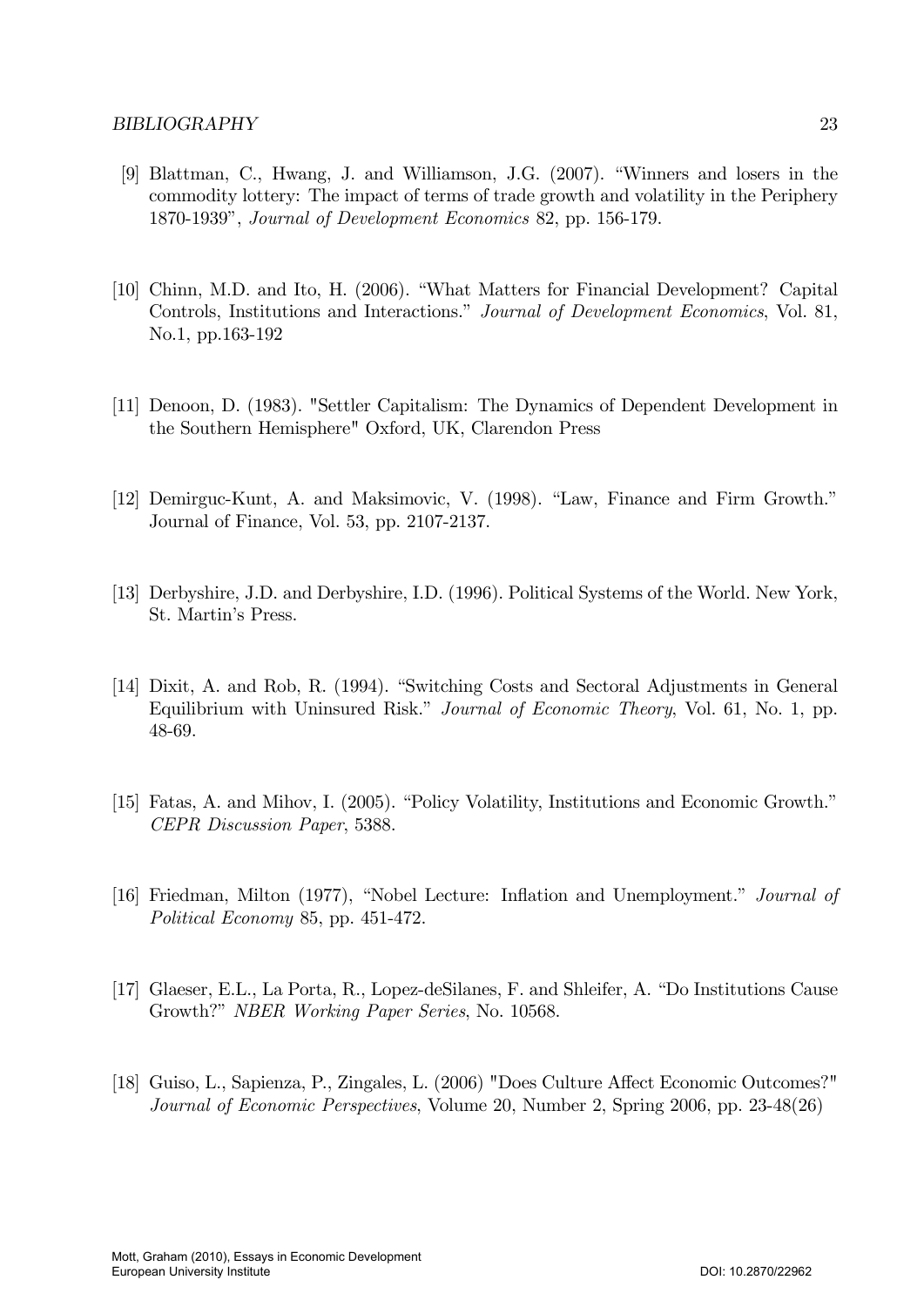- [19] Gurr, T.R. (1996). ëPolity III: Political Structures and Regime Change, 1800-1994í, Boulder, CO, Center for Comparative Politics [producer], Inter-University Consortium for Political and Social Research [distributor].
- [20] Hayek, F.A. von. The Constitution of Liberty. Illinois: University of Chicago Press. 1960
- [21] Henisz, W.J. (2002). "The Institutional Environment for Economic Growth." *Economics* and Politics, 12(1), pp. 1-31.
- [22] Henisz, W.J. (2004). "Political Institutions and Policy Volatility." Economics and Politics, 16(1), pp. 1-27
- [23] Knack, S. and Keefer, P. (1995). "Institutions and Economic Performance: Cross-Country tests using alternative institutional measures." Economics and Politics, No. 7, pp. 207-227.
- [24] Koren, M. and Tenreyro, S.  $(2006)$ . "Volatility and Development." Forthcoming in Quarterly Journal of Economics.
- [25] La Porta, R., Lopez-deSilanes, F., Shleifer, A. and Vishny, R.W. (1997). "Legal Determinants of External Finance." Journal of Finance, 52, pp. 1131-1150.
- [26] La Porta, R., Lopez-deSilanes, F., Shleifer, A. and Vishny, R.W. "Law and Finance." Journal of Political Economy, Vol. 106, No.6 (Dec., 1998), pp. 1113-1155.
- [27] La Porta, R., Lopez-deSilanes, F., Shleifer, A. and Vishny, R.W. "The Quality of Government." Journal of Law, Economics and Organization, 15:1 (Apr., 1999), pp. 222-279.
- [28] Mendonza, E., "Terms of trade uncertainty and economic growth." Journal of Development Economics, 54, (1997), pp 323-356.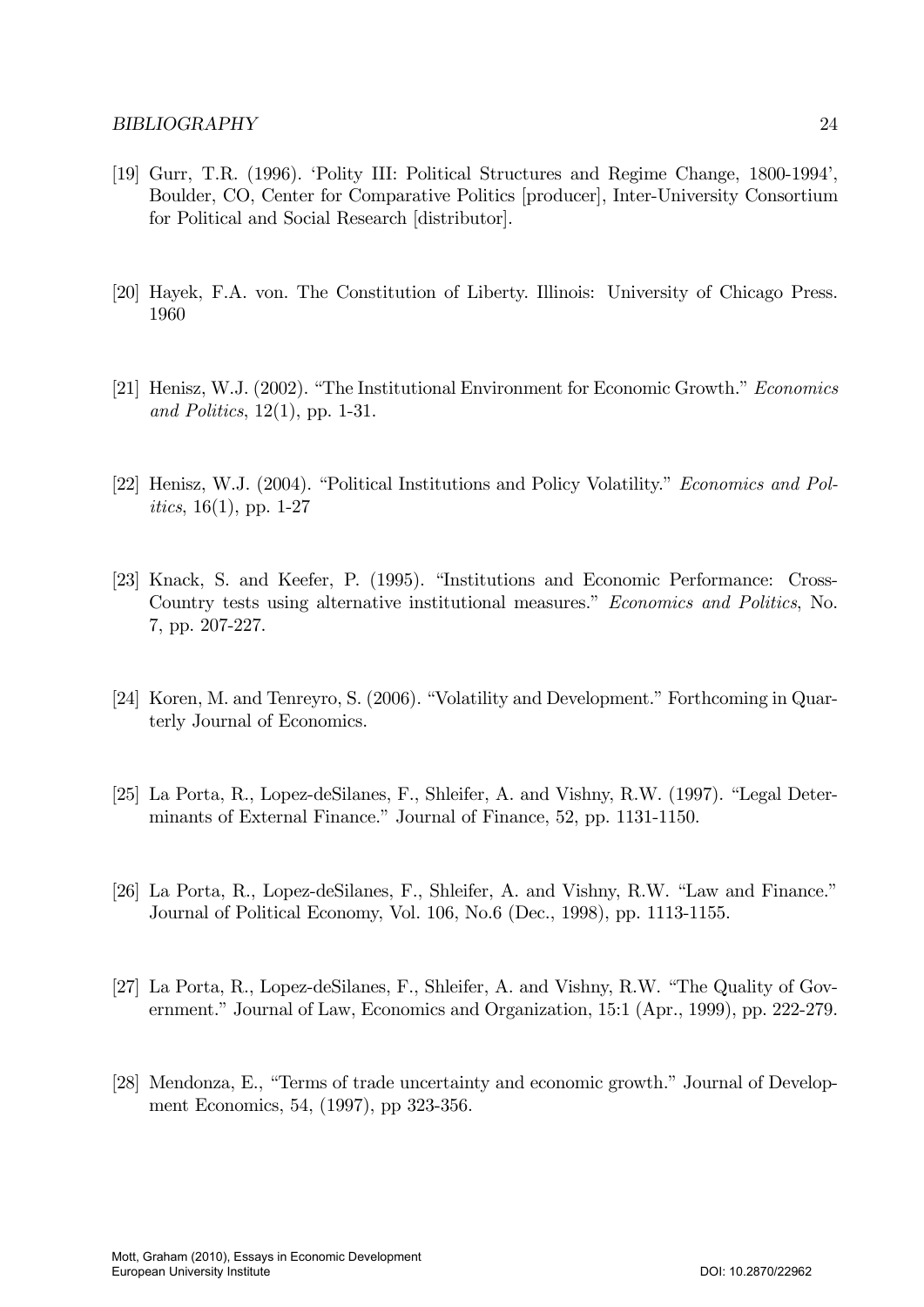- [29] North, D.C. "Institutions." Journal of Economic Perspectives, Vol. 5, No. 1. (Winter 1991), pp. 97-112.
- [30] Persson, T. "Forms of Democracy, Policy and Economic Development." CEPR Discussion Paper, No. 4398.
- [31] Pindyck, R.S. "Irreversibility, Uncertainty and Investment." Journal of Economic Literature, Vol. 23, No. 3. (Sept., 1991), pp. 1110-48.
- [32] Ramey, R. and Ramey, V.A. "Cross-Country Evidence on the Link between Volatility and Growth." American Economic Review, Vol. 85, No. 5. (Dec., 1995), pp. 1138-1151.
- [33] Ramey, R. and Ramey, V.A. "Technology Commitment and the Cost of Economic Fluctuations." NBER Working Paper Series, No. 3755.
- [34] Rodrik, D. "Institutions for Higher Quality Growth: What They are and How to Acquire Them." NBER Working Paper Series, No. 7540.
- [35] Rogoff, K. "International Institutions for Reducing Global Financial Instability." Journal of Economic Perspectives, Vol. 13, No. 4. (Autumn, 1999), pp. 21-42.
- [36] Rosenwzeig, M.R. and Wolpin, K.I. "Credit market constraints, consumption smoothing and the accumulation of durable production assets in low income countries: investments in bullocks in India" Journal of Political Economy, Vol. 101, No. 4 (1993), pp.223-244.
- [37] Stulz, R. and Williamson, R. "Culture, Openness and Finance." Journal of Financial Economics, Vol. 70, No 3 (Dec., 2003), pp. 313-349.
- [38] Turnovsky, S.J. and Chattopadhyay, P. (2003). "Volatility and growth in developing economies: some numerical results and empirical evidence." Journal of International Economics, Vol. 59, pp. 267-295.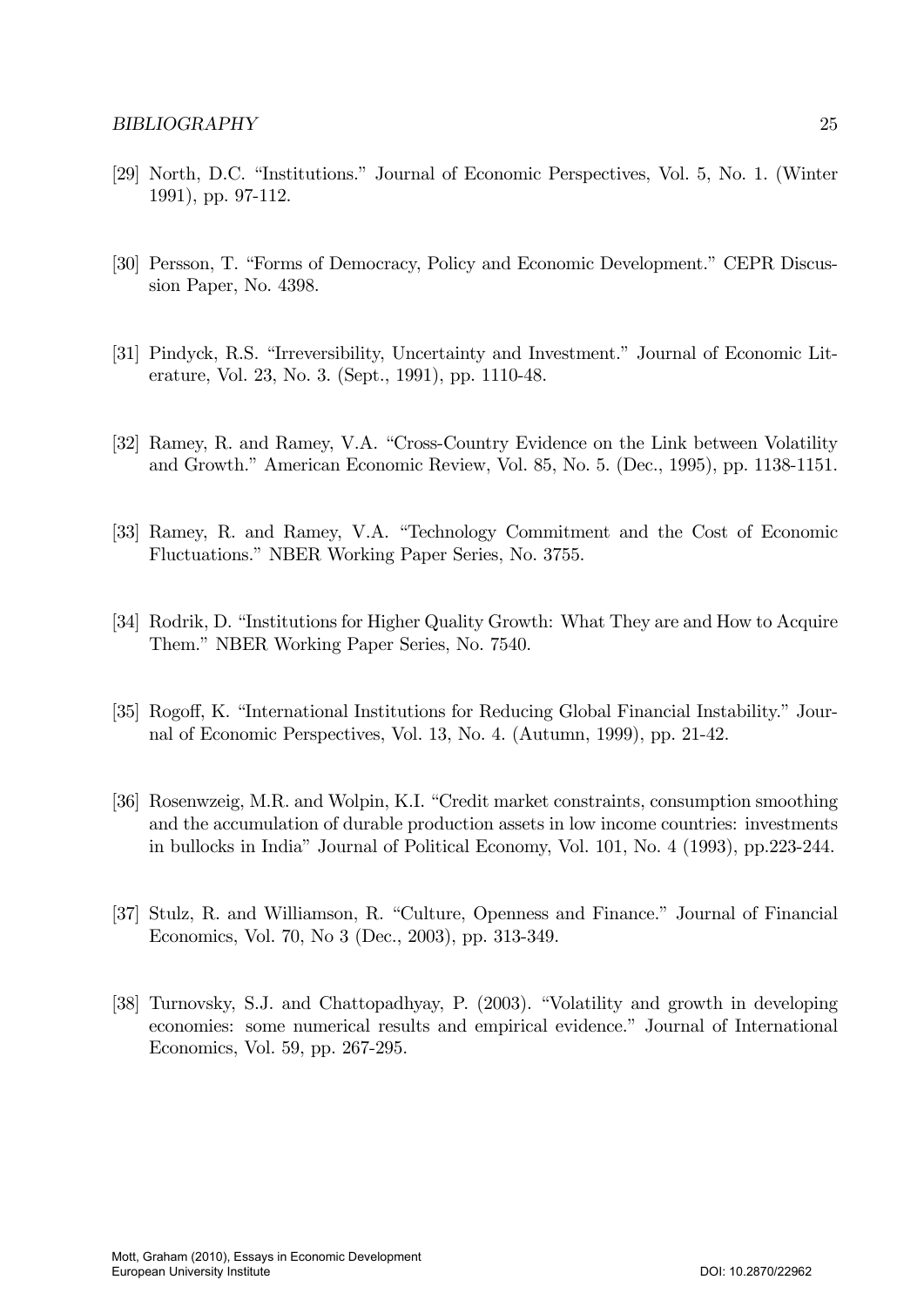#### 1.6. APPENDIX A: CONSTRUCTING POLCON 26

## 1.6 Appendix A: Constructing POLCON

#### 1.6.1 Methodology

If a spatial model, which allows for cross-country comparisons between large numbers of countries, is to be constructed there is a need to simplify the structure of political systems. However, those aspects of the political composition that are fundamental to the restriction of political change must be largely retained. The focus of the constructed measure will be on two such aspects: the number of veto points over policy outcomes and the distribution of preferences of the political actors that function therein.

It is assumed that political actors function within five key areas: the Executive  $(E)$ , the Lower House of the Legislature (L1), the Upper House of the Legislature (L2), sub-Federal units (F) and the Judiciary (J). Each actors holds a preference,  $X_I$ , where  $I \in$  $[E, L1, L2, F, J]$ , i.e. I represents one of the five given political institutions. There exists a status quo policy,  $X_0$ , and actors' preferences are identically and independently drawn from a one-dimensional and uniformly distributed policy space [0,1]. It is assumed that a political actor has a utility function given by:

$$
U = -|X - X_I|
$$
 
$$
U^{\sim}[-1, 0]
$$

where X represents the policy outcome.

Furthermore, each actor has veto power over final policy decisions.

The measure of interest from this model is the extent to which a political actor is constrained in their choice of future policies. This variable is calculated as one minus the expected range of policies for which a change in the status quo policy can be agreed by all actors with veto power. If there exists an unchecked executive, they may always achieve policy outcome  $X_E$ , regardless of status quo policy, and is guaranteed level of utility 0. Thus, political constraints, calculated as one minus political discretion, are zero. Obviously, as the number of political actors with independent veto power increases so to does the level of political constraint.

Drawing on the assumptions regarding draws from the distribution, the preferences of political actors will exhibit the following expected difference,  $1/(n + 2)$ , where n is the number of political actors.

If it is assumed that there are only two actors in the political system, i.e. an Executive and a unicameral legislature, the expected preference difference is equal to  $0.25$ . There exists six possible preference orderings of this game [see figure (a) below], each assumed to be equally likely. In two of these orderings, actors' preferences are spaced so that there is no policy outside of the status quo that both actors simultaneously prefer. Otherwise,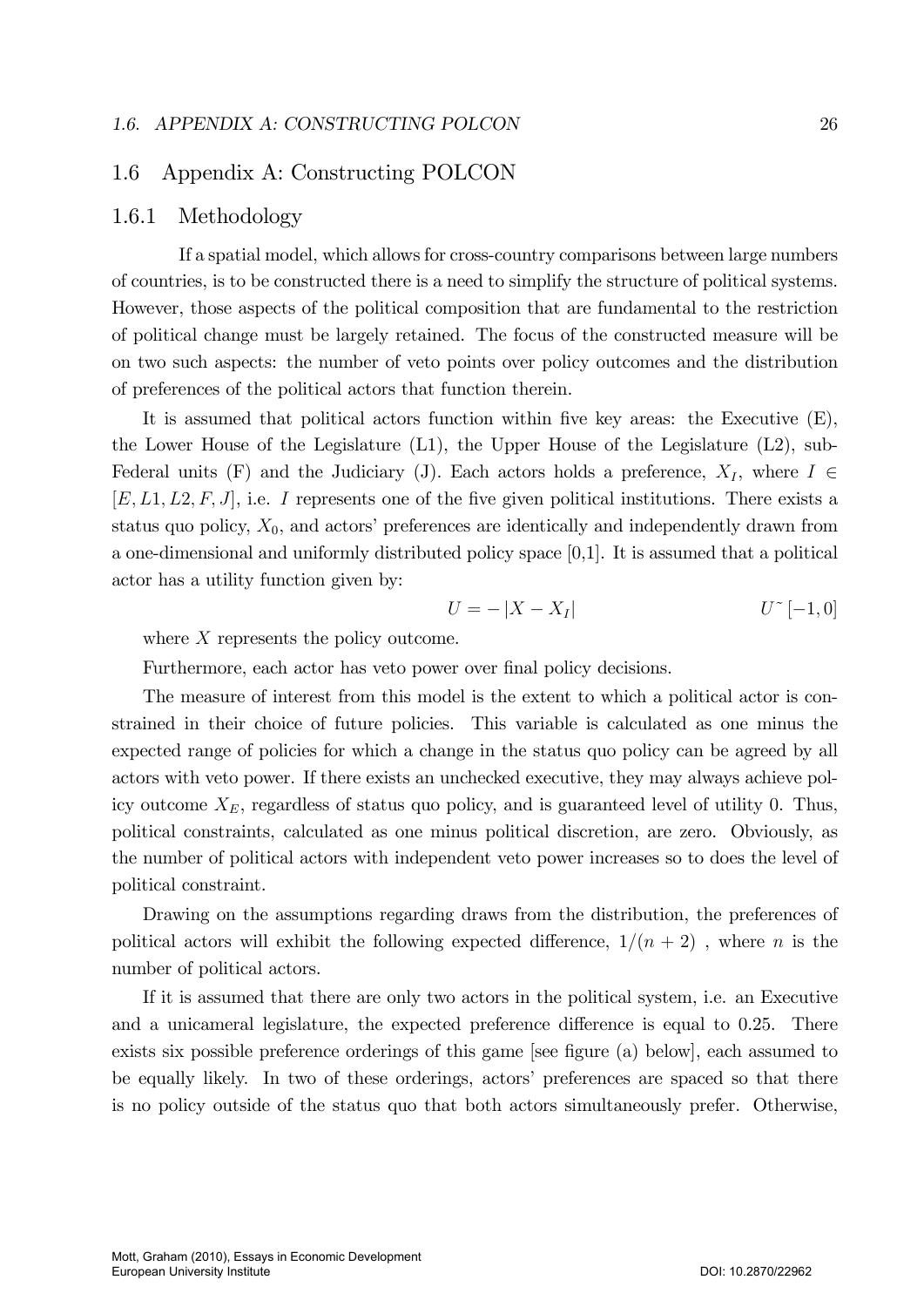orderings give a closed form solution other than the status quo, the direction of which both actors agree on. However, without other 'rules of the game' that are country specific (such as movement order or relative costs) the exact value of the jointly preferred policy cannot be determined. Therefore, the measure of policy discretion used is the range of policy outcomes that are jointly preferred to the status quo. The expected level of political constraints for the game  $\{X_E, X_{L1}\}$  across the six possible orderings is 2/3.

This measure is based solely on the number of institutionalised (de jure) veto points and the assumption of uniformity of preference distribution. In order to incorporate de facto veto power into the model, information on the preferences, or alignment, of the various political actors is incorporated. For example, if the legislature were completely aligned with the Executive, the game then achieves the outcome in the original example, the Executive always achieves  $X<sub>E</sub>$  and political constraints equal zero.

The composition of political branches needs to be taken into consider in cases when branches are neither completely aligned nor completely independent. Suppose that a legislature is dominated by an Executive-controlling party, then political constraints are negatively correlated with the size of this majority. In contrast, if a party opposing that which controls the Executive holds a legislative majority, then political constraints are positively correlated with the size of this majority. Furthermore, if the legislature consists of a large number of parties, i.e. is heavily fractionalised, this may lead to fewer constraints due to the difficulty in forming or maintaining coalition opposition. Thus, political constraint measures should include information on both partisan alignment and difficulty of coalition formation.

The probability that two random draws from a political branch are from different parties is used to approximate for fractionalisation, the formula being:

$$
1-\sum_{i=1}^n\left[\frac{(n_i-1)\frac{n_i}{N}}{N-1}\right]
$$

where *n* is the number of parties,  $n_i$  represents the number of seats held by the *i*th party and  $N$  is the total number of seats. The final value of political constraints in a system where the branch is aligned with the Executive is thus equal to basic constraint value derived under complete alignment of the Executive and other political branches, plus the product of the fractionalisation index and the difference between basic constraint values under complete alignment and complete independence. In the case of the Executive party being in the minority, the constraint measure is calculate using a modified product term, of [1- fractionalisation index] and the difference in extreme basic constraint values. In cases of mixed alignment, a weighed sum of the two products is used.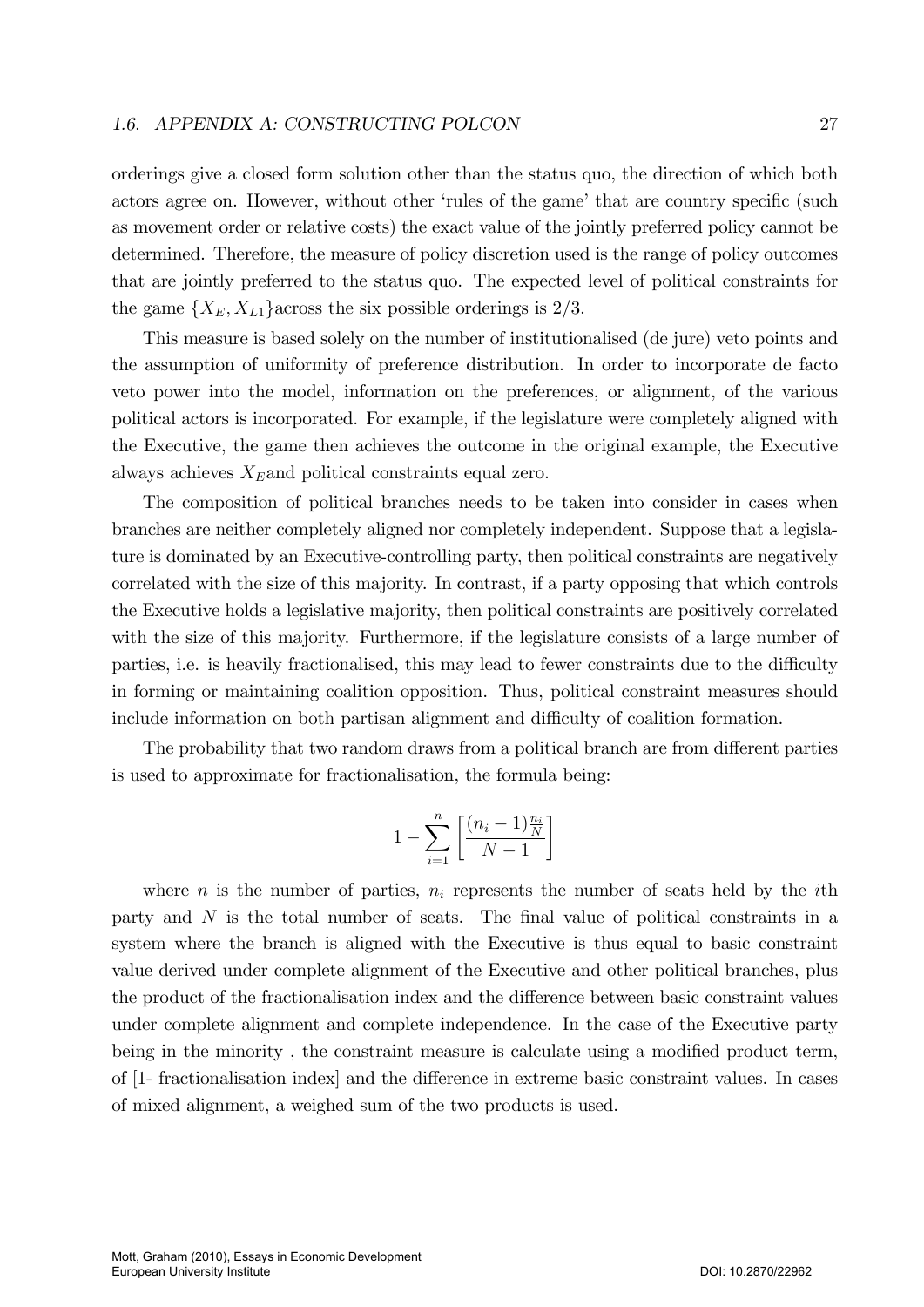#### 1.6. APPENDIX A: CONSTRUCTING POLCON 28

Calculations were carried out for 157 countries over the period 1960 to 1994 and averages over five year periods were taken.

## 1.6.2 Data Sources

Construction of a measure of political constraints based on the methodology described herein requires three types of data. First, information regarding the number of institutional players in a given polity; second, data on partisan alignments (including coalitions) across institutions; and finally, data on the party composition of legislatures. All countries were assumed to have an executive. Data on the existence of other political actors (unicameral and bicameral legislatures and sub-federal units) with substantive veto power was taken from the Polity database [see Gurr (1996)] and Derbyshire and Derbyshire (1996).

The above data sources were then supplemented by various issues of The Political Handbook of the World and The Statesman's Yearbook to note the party distribution of the legislature(s): specifically, whether the executive enjoy a majority a majority in one (or both) legislature(s) and how many seats in each legislature were controlled by each party. Based on this information, the values of institutional hazards were modified to form a preliminary measures of political constraints (POLCON) using the methodology described in the previous section.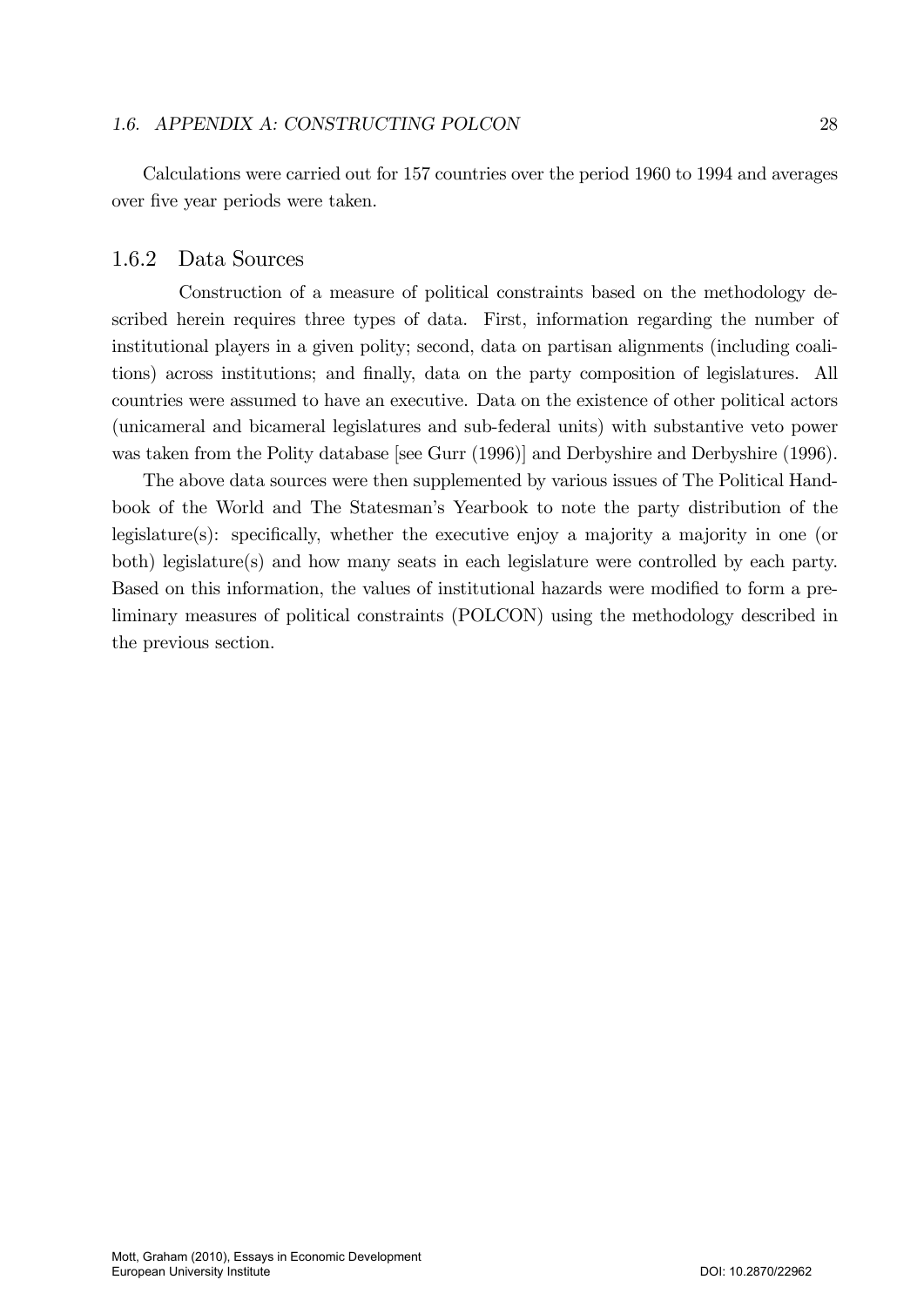## CHAPTER 2

# DIVERSIFICATION IN PRIMARY COMMODITY **PRODUCTION**

## 2.1 Introduction

For many years, key international bodies such as the International Monetary Fund and the World Bank encouraged Least Developed Countries<sup>1</sup> to adopt a policy of Import Substitution Industrialisation<sup>2</sup>. This policy stance involved supporting strategic substitute producing domestic industries through subsidisation, creating disincentives for foreign direct investment, maintaining an overvalued currency and erecting tariffs as barriers to imports. Both in conception and enactment, this policy has been found to be wanting when it comes to addressing the needs of many LDCs. Although some countries experienced a degree of success with ISI, it is noticeable that these countries (e.g. Mexico, Argentina and Brazil) initially possessed generally higher living standards and larger domestic markets than would be typically associated with an LDC. Specifically, it has been argued that Africa's ISI policy failed due to lack of complimentary factors, namely education and infrastructure. As such, comparative advantage in those countries remained in the primary commodity producing sectors (Deaton, 1999). Indeed, it is due to the lack of these complimentary factors that seem to rule out the type of export orientated industrialisation policy that has been so successful in the Far East.

The theoretical basis for the policy of ISI was the Prebisch-Singer hypothesis<sup>3</sup> which states that there is a long term decline in real primary commodity prices relative to manufactures. However, more contemporary literature (Cuddington 1992, Diakosavvas and Scandizzo 1992, Bleaney and Greenaway,1993 etc.) which has, by using modern econometric methods, disputed this theory, showing that the presence of a trend is highly dependent on the data series used and that the data maybe be better explained by a single structural break. Accordingly, this paper proposes that the key issue of concern to LDCs, which are heavily reliant on the export of primary commodities, should not be any long term, relative decline as outlined by Prebisch and Singer but the highly volatile nature of commodity prices. The

<sup>&</sup>lt;sup>1</sup>Henceforth, LDCs.

<sup>&</sup>lt;sup>2</sup>Henceforth, ISI.

<sup>3</sup> Independently, Prebisch (1950) and Singer (1950).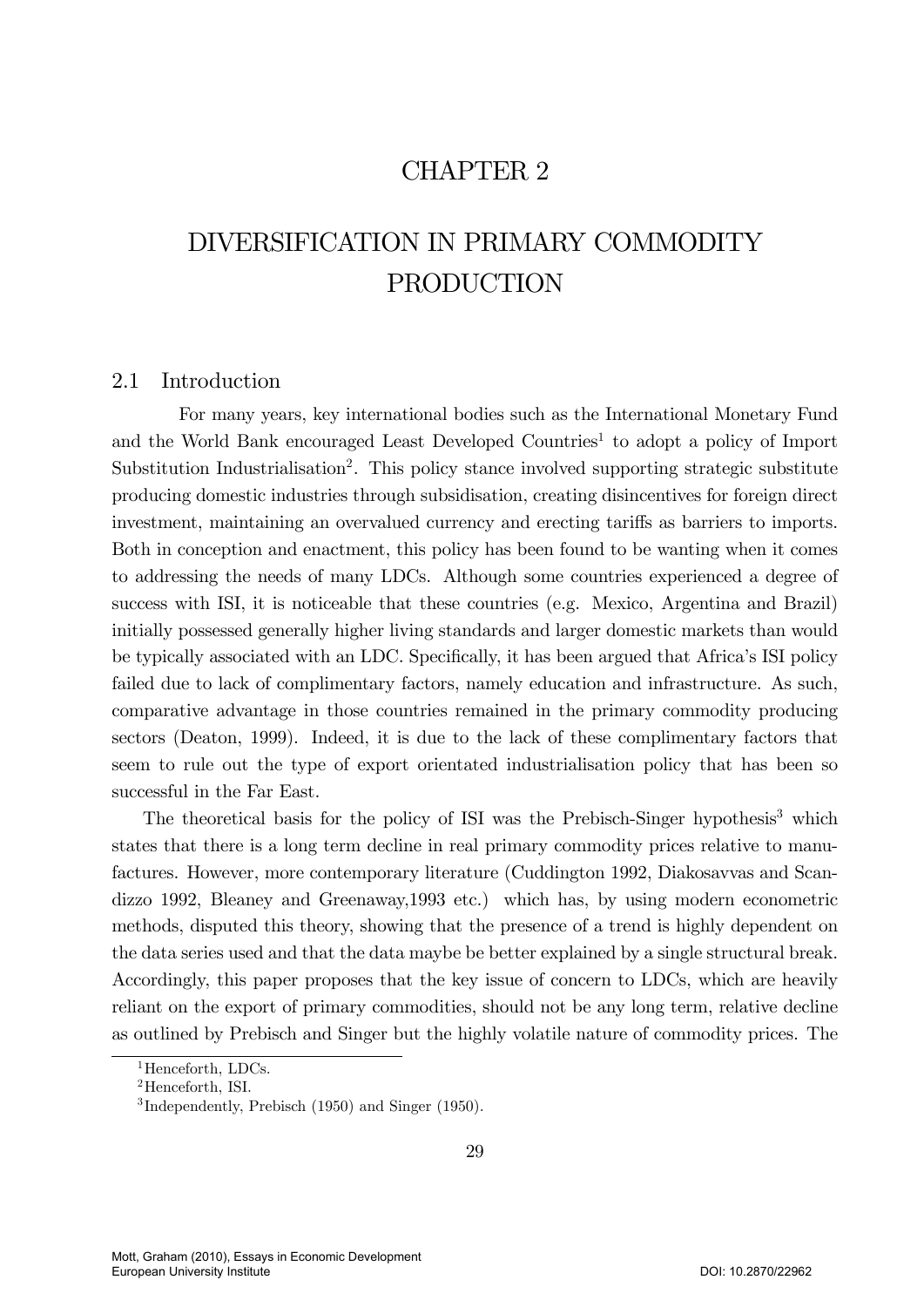#### 2.1. INTRODUCTION 30

implications of this type of volatility are widespread (Bidarkota and Crucini 2000, Blattman et al 2007, Van der Ploeg and Poelhekke, 2007 etc) and arguably have been one of the most fundamental causes in prohibiting development in poor countries.

This paper proposes a policy of diversification across primary commoditity production as a means, along the lines of modern portfolio theory, of dampening the effects of highly volatile commodity prices in LDCs. It is argued here that diversification would lead to an export bundle of primary commodities that provide a more stable income base for developing economies, which is especially important when considering the inability of governments to forecast commodity prices or suitably adjust Öscal policies to short-term commodity windfalls (Tornell and Lane, 1999). Furthermore, there is a vicious cycle associated with primary commodity price volatility and development, as the various methods through which economies could try to tackle this type of volatility are often lacking in LDCs due to a lack of financial development. As the expertise or infrastructure to create entities such as sovereign wealth funds is unavailable, this paper suggests that diversification across primary commodity production can act as a substitute for financial development in controlling volatility for those countries with the most poorly established economies.

Notably, diversification is not used in this paper as a byword for industrialisation. Nations that have a smaller proportion of primary industry, in comparison to secondary or tertiary sectors, tend to attain a better standard of economic development than others. Sala-i-Martin (1997) finds the fraction of primary exports in GDP to be negatively correlated with growth and this is an area which has been extensively researched. This is duly noted and is taken as given. The primary hypothesis of this paper is that when the size of the primary sector is control for, developing countries that exhibit diversification across the primary commodity sector will enjoy better economic conditions, specifically decreasing terms of trade volatility which can in turn promote GDP growth.

Finally, insofar as this paper also constitutes a policy recommendation, it has been highlighted above that long-term factors such as education and infrastructure need to be addressed in order for industrialisation to be successful. As these factors are often conspicuous by their absence in LDCs, this would imply that the size of the primary sector is relatively persisistent, due to the time it takes for factor accumulation. Diversification is therefore a means of addressing a primary sector of a given size but, importantly, is not offered as a long term alternative to industrialisation.

The rest of this paper is organised as follows: section 2 surveys the literature, section 3 outlines the nature of the proposed solution, section 4 presents empirical analysis and section 5 concludes.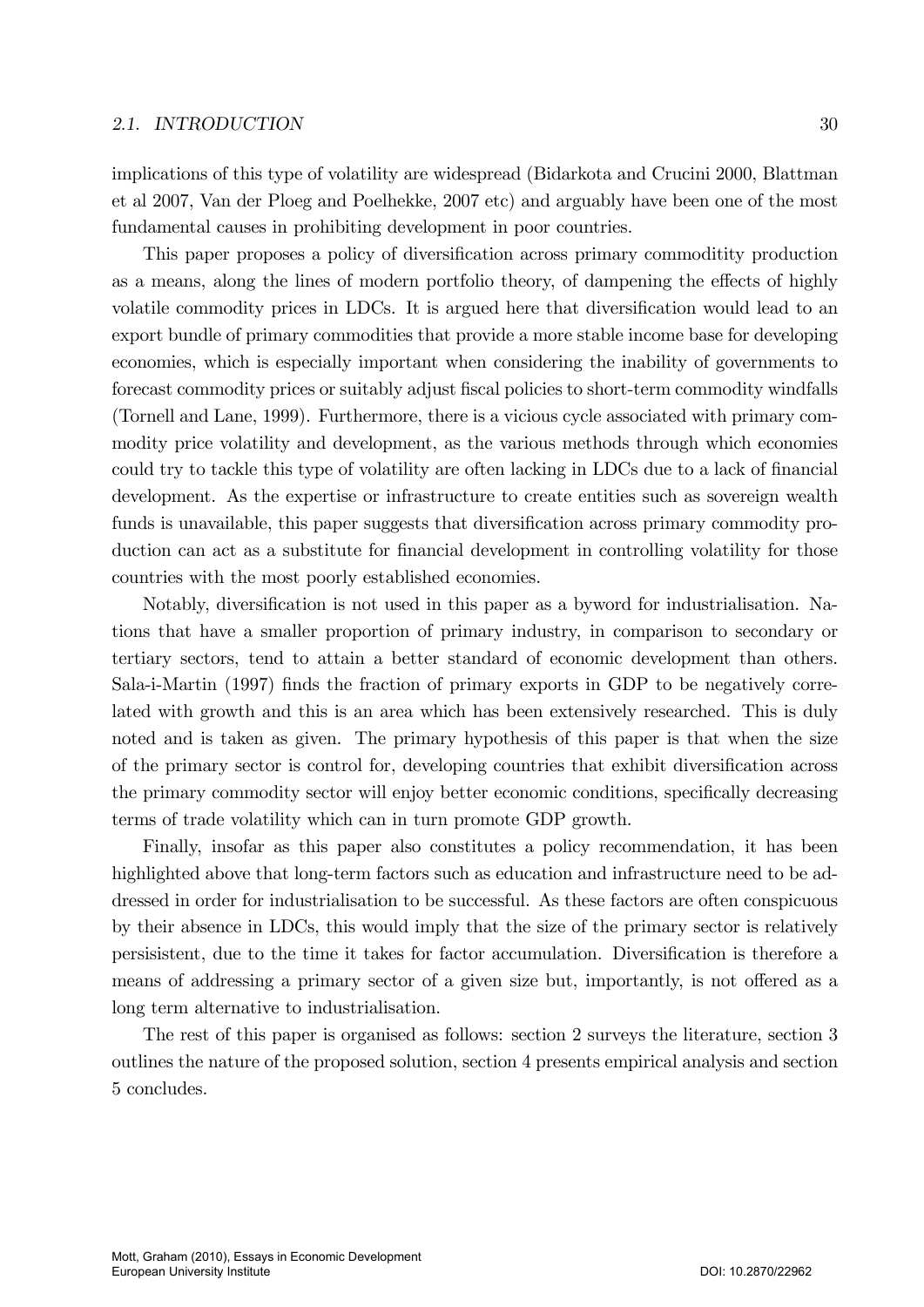#### 2.2. LITERATURE OVERVIEW 31

## 2.2 Literature Overview

### 2.2.1 On the Behaviour of Commodity Prices

A typical LDC will be heavily reliant on the export of primary commodities as a source of income and a large part of the capital and labour resources of that country will be devoted to the production of those commodities. The integral issue of the problem is the manner in which governments of LDCs react to volatile commodity price movements and in what part public policy is geared up to accommodating primary product price fluctuations. Understanding the behaviour and effects of commodity prices will be critical to the success of the country and there has been much academic focus on this issue.

Firstly, commodity prices seem to display some similar characteristics; Deaton and Laroque (1992) finds significant second order auto-correlation, low persistence, positive skewness<sup>4</sup> and largely positive kurtosis<sup>5</sup>. Secondly, Deaton and Laroque (1992) strongly rejects the random walk hypothesis of commodity prices<sup> $6$ </sup> and this rejection calls into question the public policy behaviour demonstrated by countries particularly reliant on income generated by primary commodities. Tornell and Lane (1999) highlights notable cases, such as Costa Rica and the Ivory Coast during the coffee prices shocks of 1975, of a negative correlation between a countryís terms of trade and its current account. This implies that countries have a tendency to overspend received windfalls, even in cases where windfalls are induced by temporary shocks<sup>7</sup>. Reasons for this overspending are likely to include poor quality or undisciplined fiscal policy, corruption and political rent seeking. This problem is perhaps accentuated by policymakers making poor predictions<sup>8</sup> on the movements of commodity prices; a task not aided by high volatility.

The inability to forecast commodity prices is not a problem that is confined to governments and policymakers in developing countries either. Figures 1-2<sup>9</sup> show that often, those global institutions that offer 'expertise' can themselves be wildly wrong about future price movements of the main sources of income for developing economies.

In short, commodity prices exhibit infrequent, positive spikes that have low persistence, such that these shocks cannot be considered permanent. However, governments in developing

<sup>&</sup>lt;sup>4</sup>There are relatively few downward spikes in comparison to upward spikes.

<sup>&</sup>lt;sup>5</sup>The variance is caused largely by occasional, but more extreme, deviations from the mean.

<sup>6</sup>A true random walk would achieve a level of persistence equal to unity. Deaton and Laroque (1992) find a value closer to 0.3.

 $7$ This also holds when the nature of the shock is common knowledge. For instance, the spike in coffee prices during 1975 was caused by a severe frost which devastated Brazil's coffee crop in July of that year. The world price doubled overnight and in the following weeks reached up to eight times the pre-frost level.

 $8$ See Collier et al. (1999).

<sup>9</sup>Source: Deaton and Miller (1995)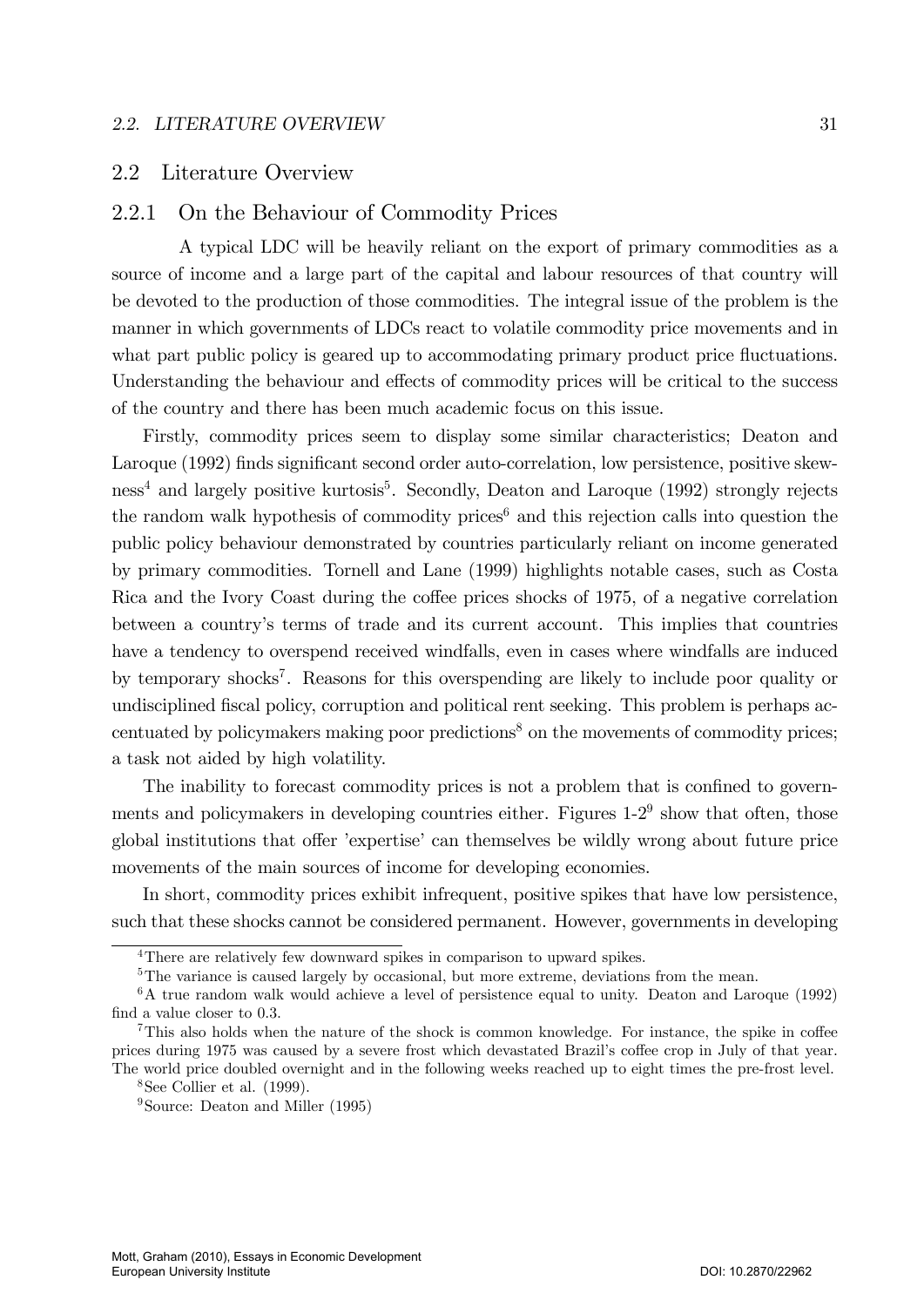

Figure 2.1: World Bank Coffee Price Forecasts



Figure 2.2: World Bank Cotton Price Forecasts

countries often treat these shocks as highly persistent and adjusting fiscal policy accordingly, even overspending temporary windfalls. As a result, it has been suggested that, essentially temporary, higher commodity prices may in fact be detrimental to countries that rely on primary products for a substantial part of their income, not just in terms of volatility but also in terms of the policy approach to any upward change (Asea and Lahiri, 1999).

Whilst it is clear to see how volatility of commodity prices can have adverse effects for LDCs, the long term trend in prices is of key importance in the argument presented here. The Prebisch-Singer hypothesis states that there is a long-term decline in the real price of primary commodities relative to manufactures. Essentially, it is this hypothesis that has been the theoretic basis for the policy of ISI. At first, any policy recommendation that advocates focusing on the production of primary commodities would seem, in light of this hypothesis, to be contracting LDCs to generations of worsening impoverishment. However, this paper suggests that the issue of long-term relative price decline of primary commodities should be of secondary, or even little, concern to LDC in comparison to primary commodity price volatility. While this hypothesis gained much support from its inception, more advanced econometric analysis in later years cast substantial doubt over its observations. Cuddington (1992) refutes the existence of widespread effects as prescribed by the Plebisch-Singer hypothesis, suggesting that secular deterioration in primary commodity prices should not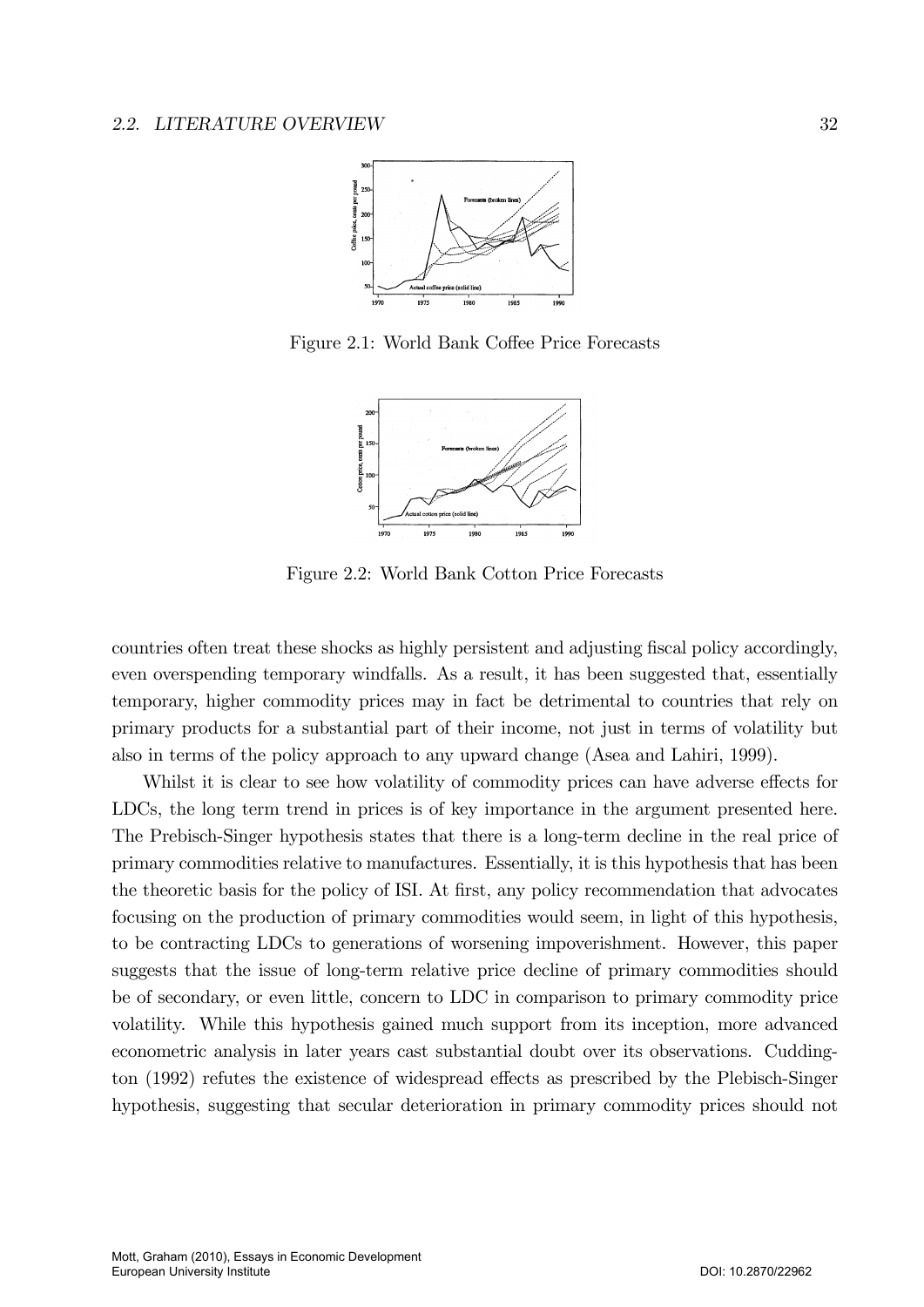#### 2.2. LITERATURE OVERVIEW 33

be considered a universal phenomenon or as a stylised fact. Diakosavvas and Scandizzo (1992) Önds evidence that the hypothesis holds for only a handful of primary commodities. Furthermore, Bleaney and Greenaway (1993) demonstrates that if data prior to the mid 1920s is excluded from the analysis of real commodity prices relative to manufactures, then a structural break in the early 1980s fits the data better than a smooth trend. They conclude that price instability is a more serious issue than long-term decline in the terms of trade, particularly from the perspective of those countries which are heavily dependent on a narrow range of primary commodity exports.

## 2.2.2 On the Importance and Effects of Volatility on Growth

It should be stressed that commodity price volatility has real effects on the growth rate of economies, not just through the medium of policy or corruption. Blattman et al (2007) demonstrates that countries with a greater volatility of primary product prices grow more slowly relative to other primary product exporters. Bidarkota and Crucini (2000) show that when holding fixed the total share of raw materials in national exports, the most important factor in terms of trade variation is the price volatility of the particular commodities in which a country specializes. Indeed, Van der Ploeg and Poelhekke (2007) suggests that the natural resource curse is driven by an indirect negative effect of natural resource abundance; an effect transmitted by volatility and one which is strong enough to outweigh any direct positive effect associated with the presence of abundant natural resources. The same paper shows that countries with less well developed financial systems are much more volatile; countries in the bottom quartile of Önancial development have a standard deviation of annual per capita GDP growth two percent higher than those in the top quartile. Elbers et al (2007) carries out a DSGE case study of Zimbabwe, finding that financial market incompleteness and observed commodity price volatility depresses capital accumulation and output by around forty percent. Koren and Tenreyro (2007) cites the fact that poor countries specialise in fewer industries as one of the four reasons why poor countries experience higher volatility in growth rates.

Given the problems highlighted above, it would seem that volatility reduction should be a key goal of developing economies. The development of more complex domestic Önancial markets would provide mechanisms that could reduce the effects of volatility by allowing for those economies to self-insure. This could be done through participation in long term contracts, hedging, investment in sovereign funds etc. Specifically, in the case of terms of trade volatility, Önancial development may act as a constraint of government policy insofar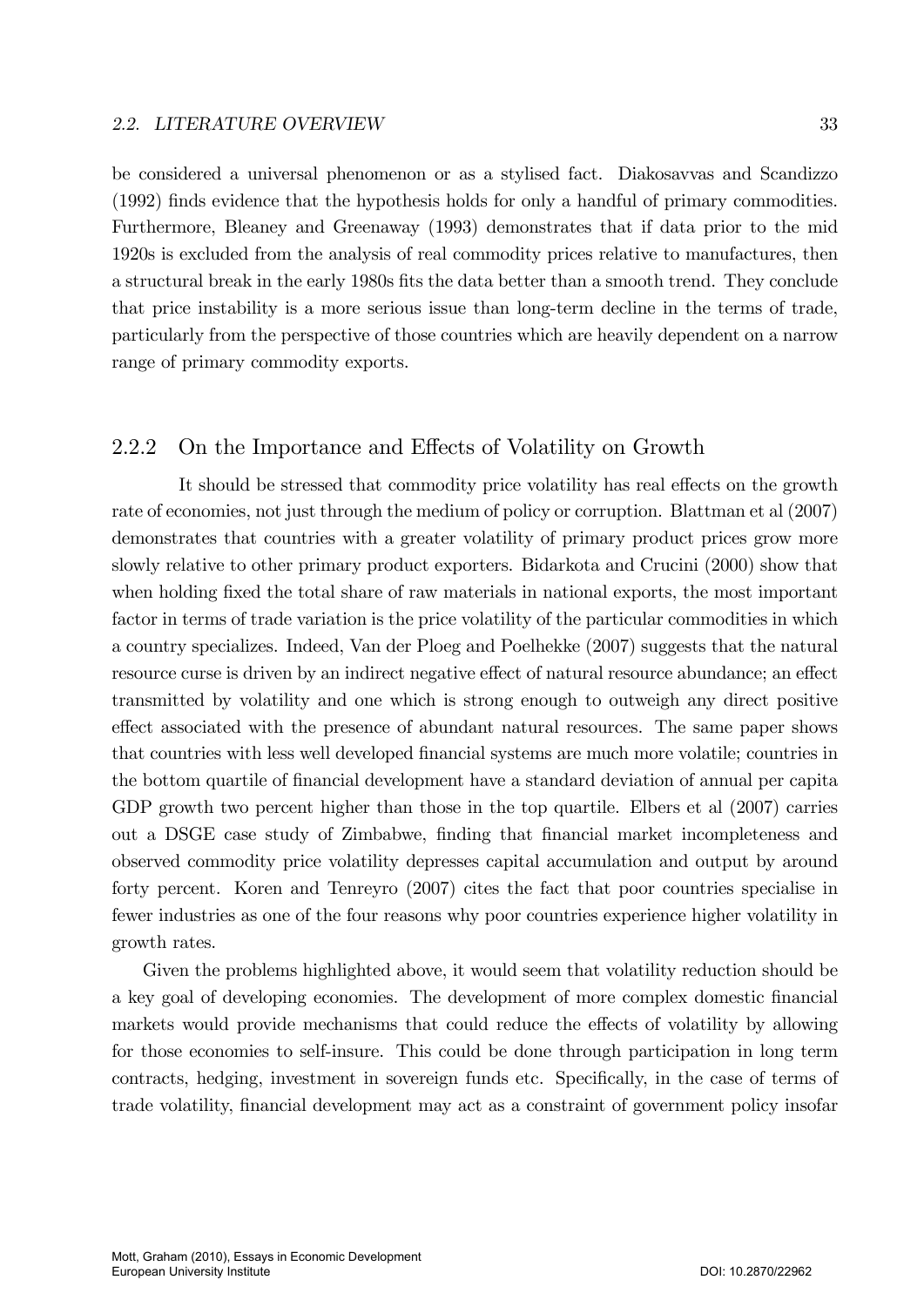as when a primary commodity price spikes, a government response is limited by developed Önancial markets either because powers have been devolved to those markets or the presence of those markets results in 'more responsible' actions. In the latter case, it could be argued that the outcome is akin to a type of debt overhang or similar 'watchdog' effect. If the ability to respond Öscally is constrained then the tendency to overspend windfalls, as noted by Tornell and Lane (1999), will also be appropriately limited. As terms of trade is measured as the value of exports relative to the value of imports, if the change in the value of imports overshoots the change in the value of exports due to a temporary price shock, as in Tornell and Lane (1999), this will lead to increased terms of trade volatility. Dampening overshooting will thus lead to lower terms of trade volatility.

However, LDCs will almost certainly lack the complex financial markets, or the ability to quickly generate them, which would enable these economies to take the appropriate measures. Thus, as a solution this paper will turn to diversification across the production of primary commodities as a means of dampening volatility.

## 2.3 On the Nature of the Proposed Solution

From Modern Portfolio Theory, it is known that increasing the number of stocks held in a given portfolio can reduce the volatility of the portfolio. An investor can reduce portfolio risk simply by holding instruments which are not perfectly correlated. In other words, investors can reduce their exposure to individual asset risk by holding a diversified portfolio of assets. Efficiently applied diversification will allow for the same expected portfolio return with reduced risk exposure. The same logic is appealed to in order to suggest a reduction in the price volatility of an export bundle.

By diversifying across the production of primary commodities, national income becomes less dependent on the price movements of a single commodity. Bleaney and Greenaway (1993) shows that there is very little co-movement in commodity prices and where these co-movements do exist it is often, bizarrely, across very different types of commodities, e.g. wheat and lead. Although commodity prices exhibit similar characteristics, there seems to be very imperfect correlation across commodity prices and under the previously stated assumptions, it would appear that diversification across production could be beneficial to LDCs.

This policy would seem, however, to be completely at odds to the conclusions of the most fundamental of trade of models (Ricardian and Heckscher-Ohlin) and limit the opportunity for poor countries to achieve the economies of scale associated with specialisation.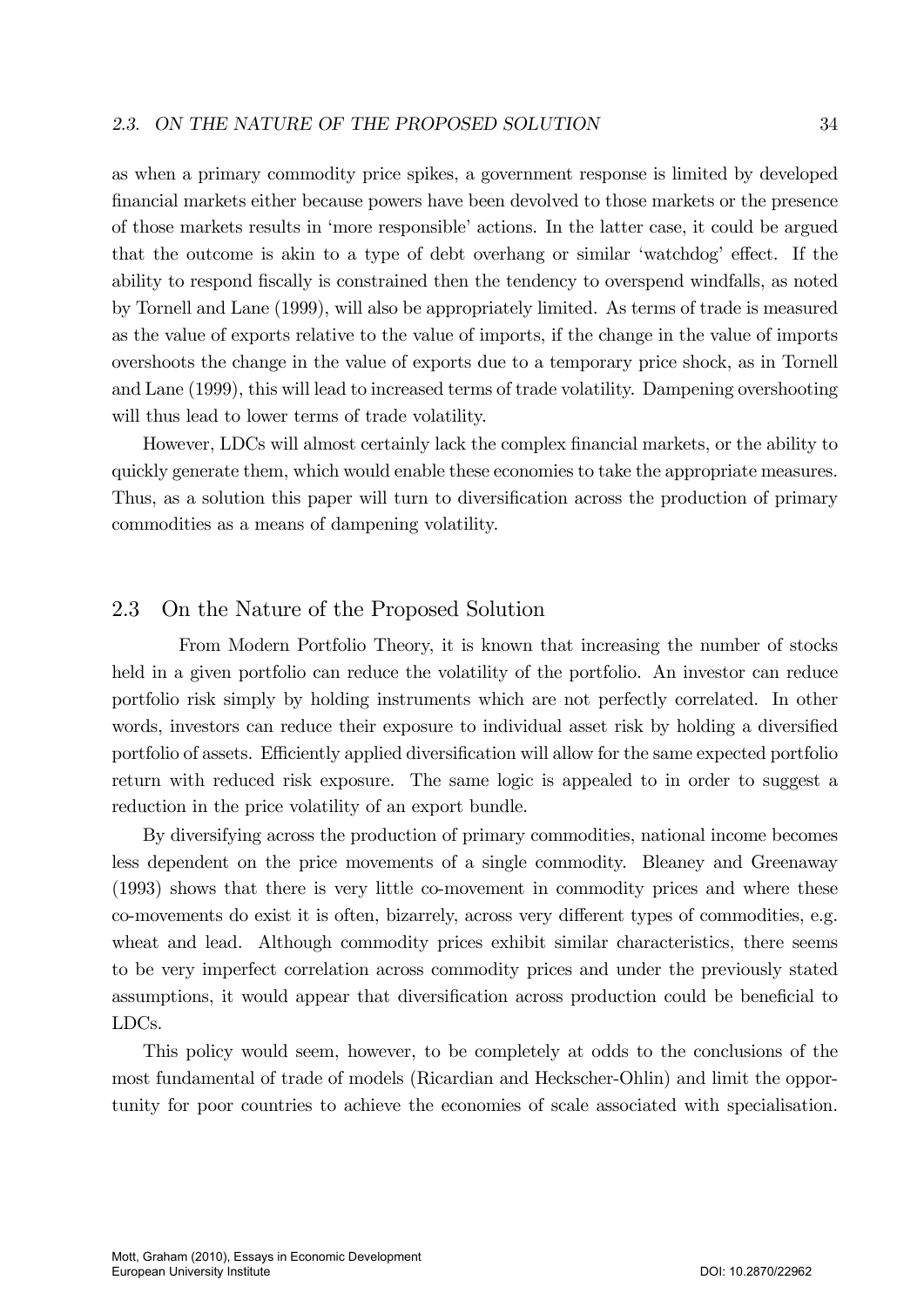With regards to the former, these models advocate production, or specialisation, along the lines of comparative advantage. As this paper will endorse diversification across the primary commodity sector, LDCs would still be participating in labour intensive industries and thus would be fulfilling the conclusions of these models. It would remain though that diversification would inhibit the achievement of economies of scale and so a policy of diversification would lead to costs in terms of forgone gains from specialisation. Yet the Lewis Critique<sup>10</sup> would suggest that developing countries do not realise these gains anyhow. The critique states that real wages cannot grow, even in the presence of productivity increases, if there exists a (theoretically) unlimited supply of labour at the subsistence wage. The benefits of technological progress therefore accrue to consumers in industrialised countries rather than workers. This would seem to be a plausible fit for many LDCs and the effect is reinforced by the fact that in many cases capital is foreign owned.

A key question that must be addressed is whether or not diversification, in terms of the actual physical ability of an economy to produce a wider range of primary products, is a plausible policy recommendation. The two most immediate problems would seem to be geography and availability of primary mineral resources. Obviously, countries cannot diversify by producing mineralogical primary commodities if no ore is present within the countryís territory and the range of 'renewable' primary commodities that can be feasibly produced within a country will be affected by geography. Firstly, the majority of primary commodities taken into account in the WTA database $11$  are not primary mineral commodities and so there is much scope for diversification across renewable primary commodities. The Government of Angola has recently announced a 5 year, \$6 billion dollar agricultural program aimed at reducing the nation's reliance on oil and diamonds. Secondly, geography can, for many reasons, greatly affect transportation costs associated with exportation; size of country, access to waterways, landlocking, mountainous terrain, distance from nearest port etc. However, even in the more extreme cases this has not prevented countries from diversifying, albeit when previously *forced* to, e.g. Colombia's move away from tobacco production when faced with low cost competition from Indonesia and Brazil's shift from natural rubber in response to Malaysian competition and the invention of sythentics.

Furthermore, as stated above diversification as described here may be effective in controlling volatility in economies that lack the channels that financial development would otherwise allow. Diversification will reduce the importance of a single commodity in the country's export bundle and as commodities do not typically exhibit significant co-movements, price

 $10$ See Lewis (1954)

<sup>11</sup>For the list of commodities used in this paper, see Appendix A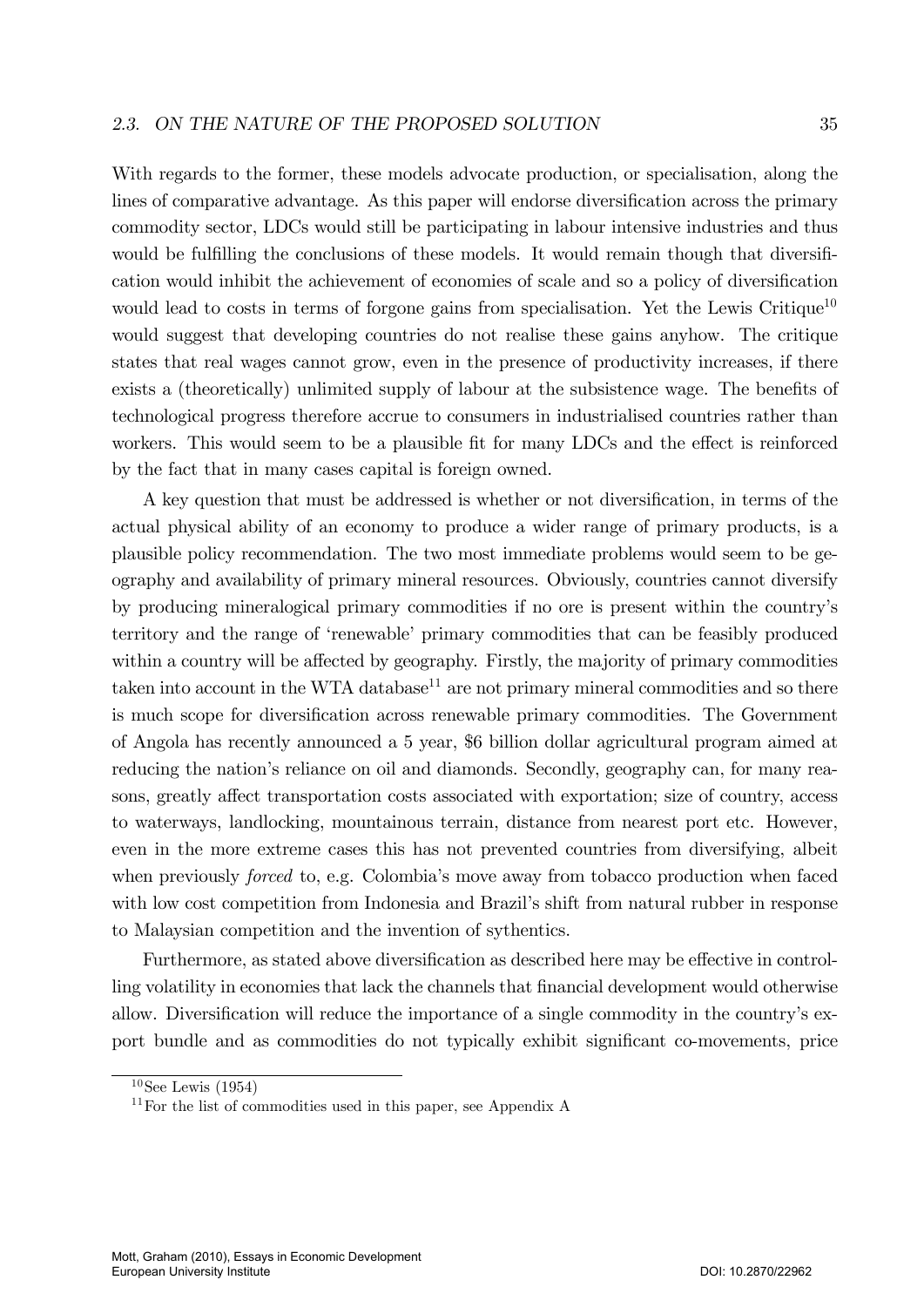spikes of a single commodity will not have as great effect on the price of the total bundle. This implies that revenue will be flatter, more predictable and will not give rise to as many occasions when governments overspend. Therefore, terms of trade volatility may be reduced.

On the face of it, diversification across the primary commodity sector would seem to be a feasible solution to some of the key issues facing LDCs, particularly exposure to primary commodity price volatility. Empirical analysis is presented to support this assertion.

## 2.4 Empirics

#### 2.4.1 Diversification as a dampener to Volatility

This paper uses cross country regressions to investigate the relationship between terms of trade volatility and diversification across primary product production. All data is from the World Trade Analyzer unless otherwise stated. Initially, the regression specification is as follows:

$$
\sigma_i = \alpha + \beta_1 NPC_{i,s,t} + \beta_2 R_{i,t} + \mu D_{i,t} + \varphi Z_i + \varepsilon_{i,t}
$$

The dependent variable,  $\sigma_i$ , is the volatility of terms of trade for country i and is measured as the standard deviation of a terms of trade index<sup>12</sup> over the period 1985 to 2007.  $NPC_{i,s,t}$  is the number of primary commodities that the country i produces in year t which have an export share greater than or equal to the specified threshold,  $s$ . Different threshold levels were used to check to robustness of the model; 1%, 2.5% and 5% of total exports. These levels were chosen so that there would exist sufficient variation between countries in the data without including commodities with negligable export significance.  $R_{i,t}$  measures the ratio of values of primary sector exports to all exports<sup>13</sup>.  $D_{i,t}$  encapsulates two economic control variables. Firstly, openness as measured by exports as a fraction of GDP and secondly, the log of GDP<sup>14</sup>.  $Z_t$  captures a number of geographic and institutional controls; log of land area, water-to-land ratio, average elevation, a dummy for being landlocked, percentage of population living in a Koeppen-Geiger temperate zone<sup>15</sup>, a dummy variable for African countries, a dummy variable indicating French legal origin<sup>16</sup> and the percentage of the population recognised as Catholics in  $1980^{17}$ . Most of these controls are standard in the

<sup>12</sup>Source: World Development Indicators (WDI)

<sup>&</sup>lt;sup>13</sup>Results tables display this variable as  $P/Ex$  Ratio

<sup>&</sup>lt;sup>14</sup>Source: WDI. This measure of GDP was used so as to capture the 'size of domestic market' effect which enabled some economies to be successful under ISI policies.

<sup>15</sup>Source: CID, General Measures of Geography

<sup>&</sup>lt;sup>16</sup>Source: La Porta et al  $(1999)$ 

<sup>&</sup>lt;sup>17</sup>Source: La Porta et al  $(1999)$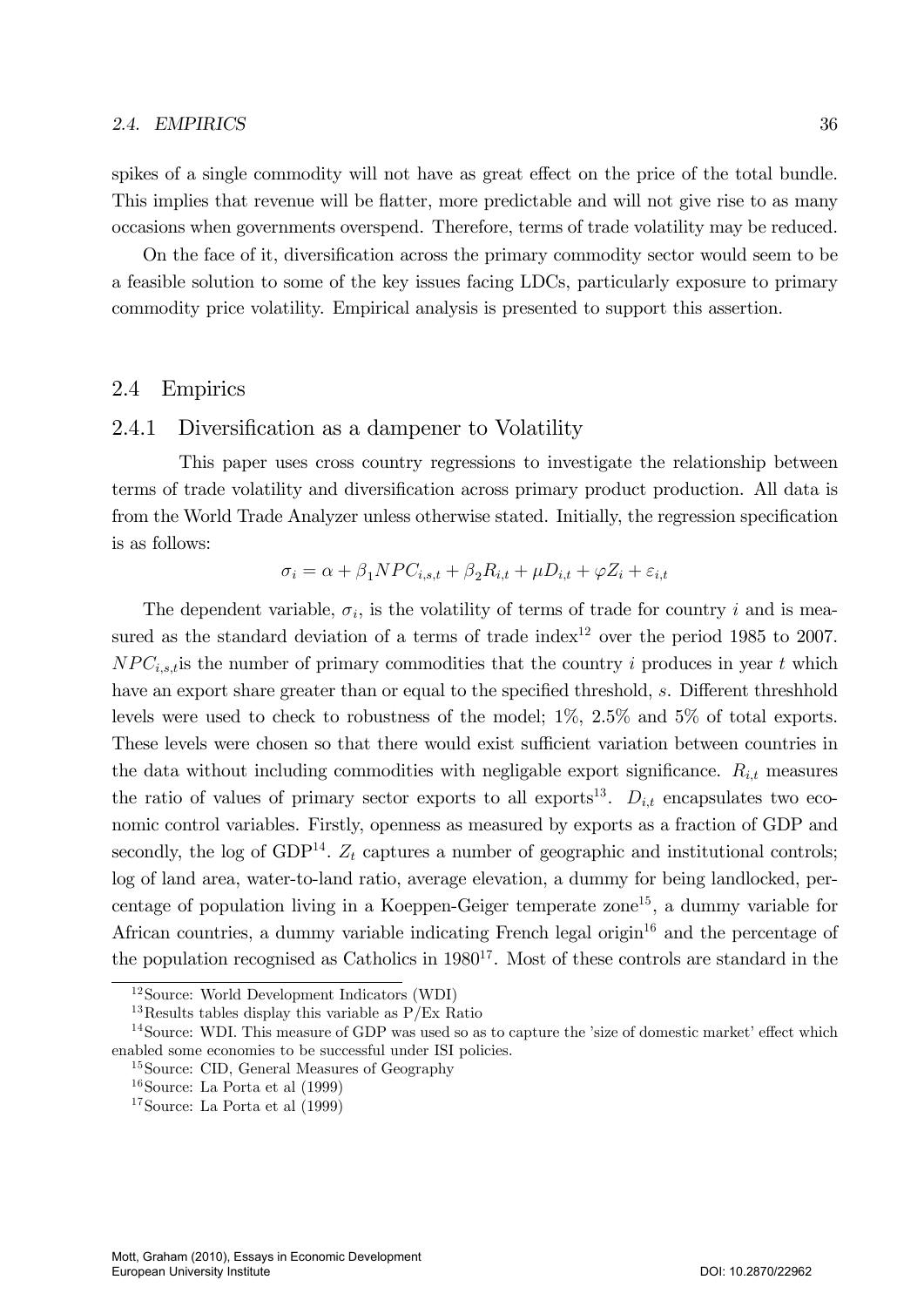literature and studies often find geography has significant effects on volatility (Malik and Temple, 2005). Institutional controls are limited to legal origin and religion as in previous work<sup>18</sup> these have been shown to be more frequently significant, than political or economic institutional facets, in explaining differences in terms of trade volatility.

The above specification is run using the three different threshhold levels and four different years; 1987, 1990, 1995 and 2000. Collating this data as a single dynamic panel was not possible due to the unbalanced nature of the data available and earlier years are used, with respect to the range of volatility, to limit potential endogeneity. Results of these regressions are shown in Tables 1-4.

From Table (1), it can be seen that at each threshhold value and using the prescribed controls, the coefficients of interest are strongly significant and appear with the expected sign. Results show, in accordance with the literature cited above, that an economy with a larger share of primary commodity in exports will experience significantly higher volatility in its terms of trade. Again, it is this result that has been the driving force behind industrialisation policies aimed at LDCs in the past. Also, openness can play a significant role in reducing terms of trade volatility. Most importantly, these results support the hypothesis of this paper; that an increase in the number of primary commodities produced can lower terms of trade volatility, as the coefficient at each threshhold level is strongly significant and a negative. Indeed, as the threshhold, s, is lowered, it can be seen that the explanatory power of the diversification variable increases, from regressions  $(4)$  through  $(6)$ , as the p-value decreases and the explanatory power of the specification as a whole increases markedly. To argue that this is a result of the inclusion of more data would be wrong. Lowering the threshhold allows for more variation across countries in the number of primary products in exports, which may be important if insufficient variation exists in the data if the threshhold is set too high. However, this risks including commodities with levels of production that would seem insignificant. Clearly, the latter is not occuring here so it seems therefore, that diversification on a relatively small-scale may be conducive to lowering terms of trade volatility. Furthermore, crude analysis of these results suggests that producing and exporting an additional primary commodity, so that its export share surpasses the 1% threshold, can reduce terms of trade volatility as, ceteris paribus, the dampening effect of diversification will outweigh the stimulating effect of increasing the ratio of primary commodities in exports. The features of these results are quite robust to changes in year as can be seen from comparisions of Tables 1-4.

<sup>18</sup>See Mott, "A Further Unbundling of Institutions" 2008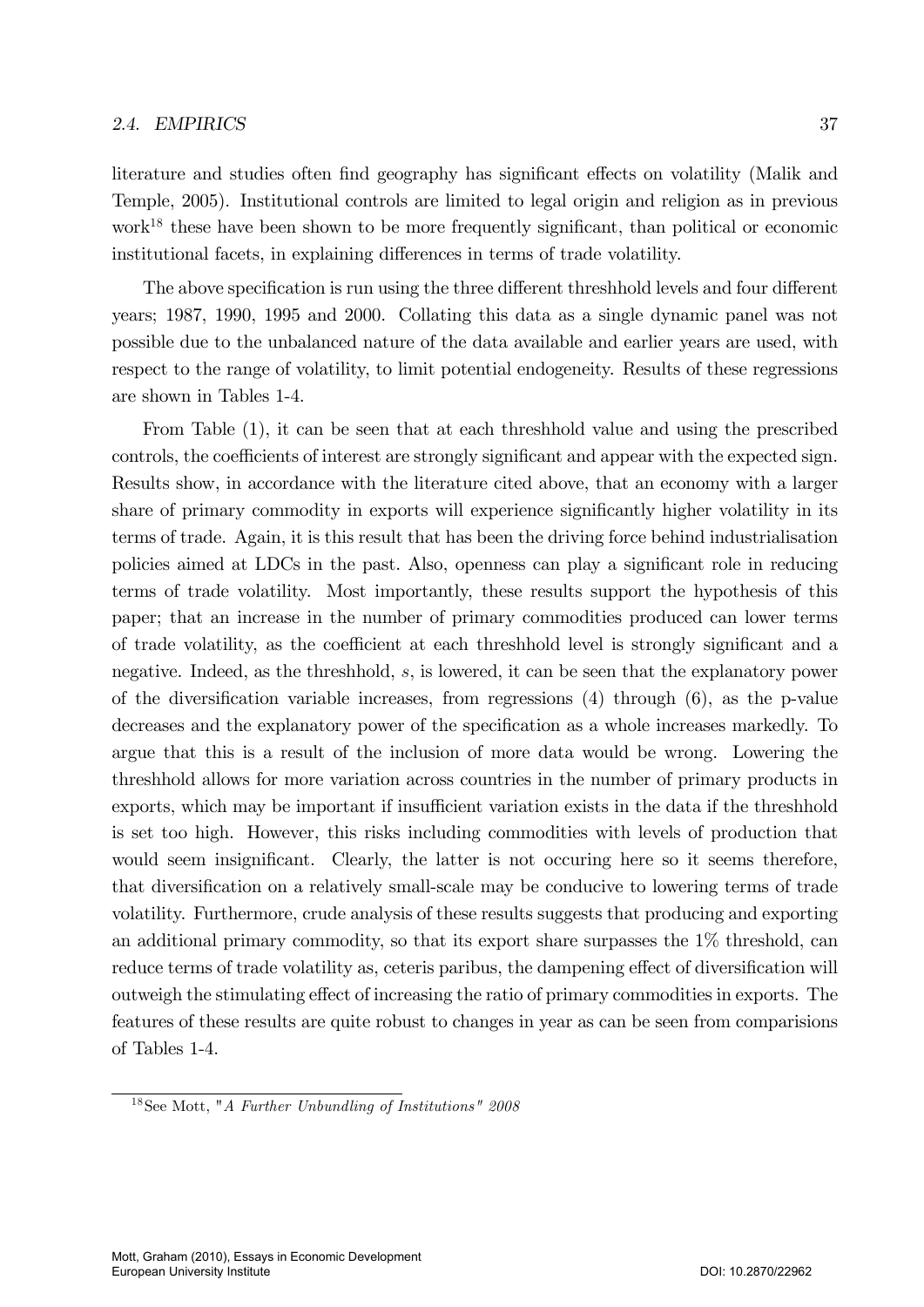### 2.4.2 Robustness

### 2.4.2.1 Endogeneity

In order to test for the presence of serious endogeneity in the specification used above, volatility of terms of trade data is used as an explanatory variable, the number of primary commodities is used as the dependent variable and standard controls are included. The specification is as follows:

$$
NPC_{i,s,t} = \alpha + \beta_1 \sigma_{e,i} + \mu D_{i,t} + \varphi Z_i + \varepsilon_{i,t}
$$

where all variables have the same definition as previously stated and  $\sigma_{e,i}$  is the volatility of a countryís terms of trade, measured as the standard deviation of a terms of trade index over the period 1980 to 1990. The regression is run six times using the previous primary commodity export share threshholds as before and data for the years 1995 and 2000. These time periods were chosen as it is assumed that any affect from volatility on production would not be instantaneous due to relatively inelastic supply. From the results seen in Table 5, there is strong evidence to reject serious endogeneity in the original specification as in five of the six regressions, terms of trade volatility does not prove to be significant<sup>19</sup>.

#### 2.4.2.2 Diversification Measure

The measure of diversification used in the specifications above is intentionally simple, so as to highlight the strength of the result. In order to qualify the preceding results, that terms of trade volatility may be dampened by diversification across primary commodity production, a concentration index is used. A Herfindahl Index is given by:

$$
H_i = \sum_{i=1}^{N} c_i^2
$$

where, for the purposes of this paper,  $N$  is the number of commodities and c is the export share. The lower the value of the Herfindahl Index, the more diversified the primary commodity exports of a given economy. A normalised version of this index,  $H_{i,t}$ , is used as the diversification measure, so the specification is as follows:

$$
\sigma_i = \alpha + \beta_1 H_{i,t} + \beta_2 R_{i,t} + \mu D_{i,t} + \varphi Z_i + \varepsilon_{i,t}
$$

This specifiction is run once for each of the four years of the initial specification.

 $19$  Interestingly, religion is strongly significant in all six of the regressions in Table 5.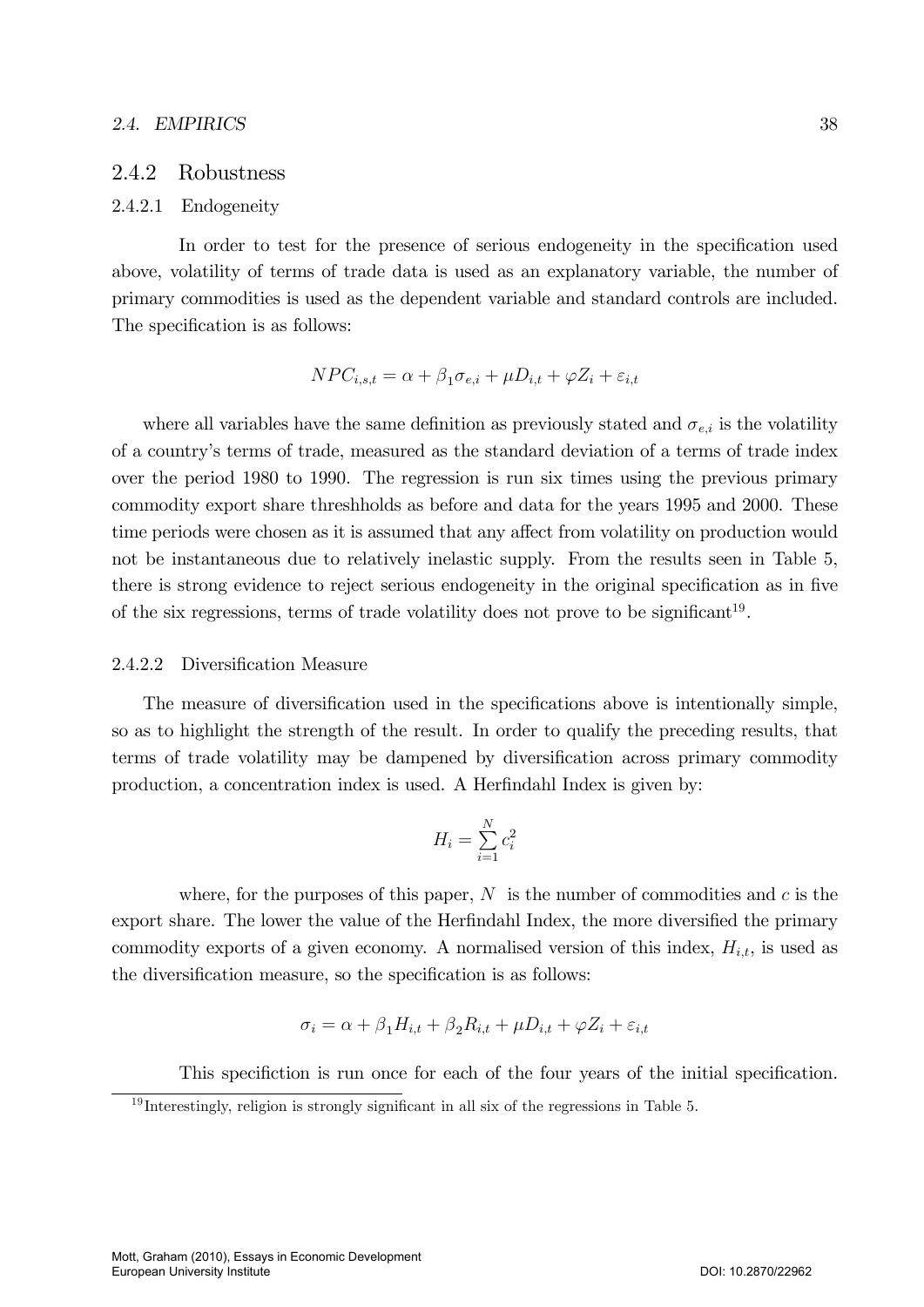Tables 6-9 show that, even when using a more complex measure of diverification, the results support the hypothesis that diversification (in this case defined as lower concentrations of any given commodity in the primary commodities share of exports) is associated with lower terms of trade volatility. In each of the four regressions, strongly significant and positive Herfindhal Index coefficients show that, in the data, terms of trade volatility increases with the concentration of commodities which constitute primary exports.

## 2.4.3 Diversification as a Financial Development Substitute

The second part of the hypothesis of this paper is that diversification across primary commodity production can act as not only as a dampener of terms of trade volatility but can act also as a substitute for Önancial development in the least economically developed nations. In order to test this hypothesis, the following specification is used:

$$
\sigma_i = \alpha + \beta_1 NPC_{i,s,t} + \beta_2 FN_{i,s,t} + \beta_3 F_{i,t} + \beta_4 R_{i,t} + \beta_5 X_{i,t} + \varphi Z_i + \varepsilon_{i,t}
$$

where  $NPC_{i,s,t}$ ,  $R_{i,t}$  and  $Z_i$  have the same definitions as before.  $F_{i,t}$  is the country's level of financial development<sup>20</sup>, measured by the level of domestic credit to the private sector as a percentage of GDP<sup>21</sup>.  $FN_{i,s,t}$  is an interactive variable<sup>22</sup> between financial development and the number of primary commodities with an export share greater than s.  $X_{i,t}$  represents openness as measured by exports as a fraction of GDP. This specification does not include GDP as an explanatory due to the possibility of high collinearity with the variables of interest.

Tables 10-13 show the results from these regressions, using the same four time periods and two primary export share threshhold levels; 1% and 2.5%. Using the two lowest threshhold levels ensures adequate variation in the data as discussed above. For 1987, the model performs poorly in terms of the newly introduced financial development variables; neither achieve significance at either of the primary commodity export share threshholds. It is difficult to make comparisons from samples using 1987 data and other years due to the unbalanced nature of the data. However, the financial variables of interest perform well in the other regressions; in five of the six regressions both variables, financial development and the interactive variable between financial develoment and diversification are significant and

 $20$ Results tables display this variable as Fin Dev

<sup>21</sup>Source: WDI

<sup>&</sup>lt;sup>22</sup>Results tables display the interactive variable as FDNPC1 at the  $1\%$  threshhold and FDNPC2 at the 2.5% threshhold.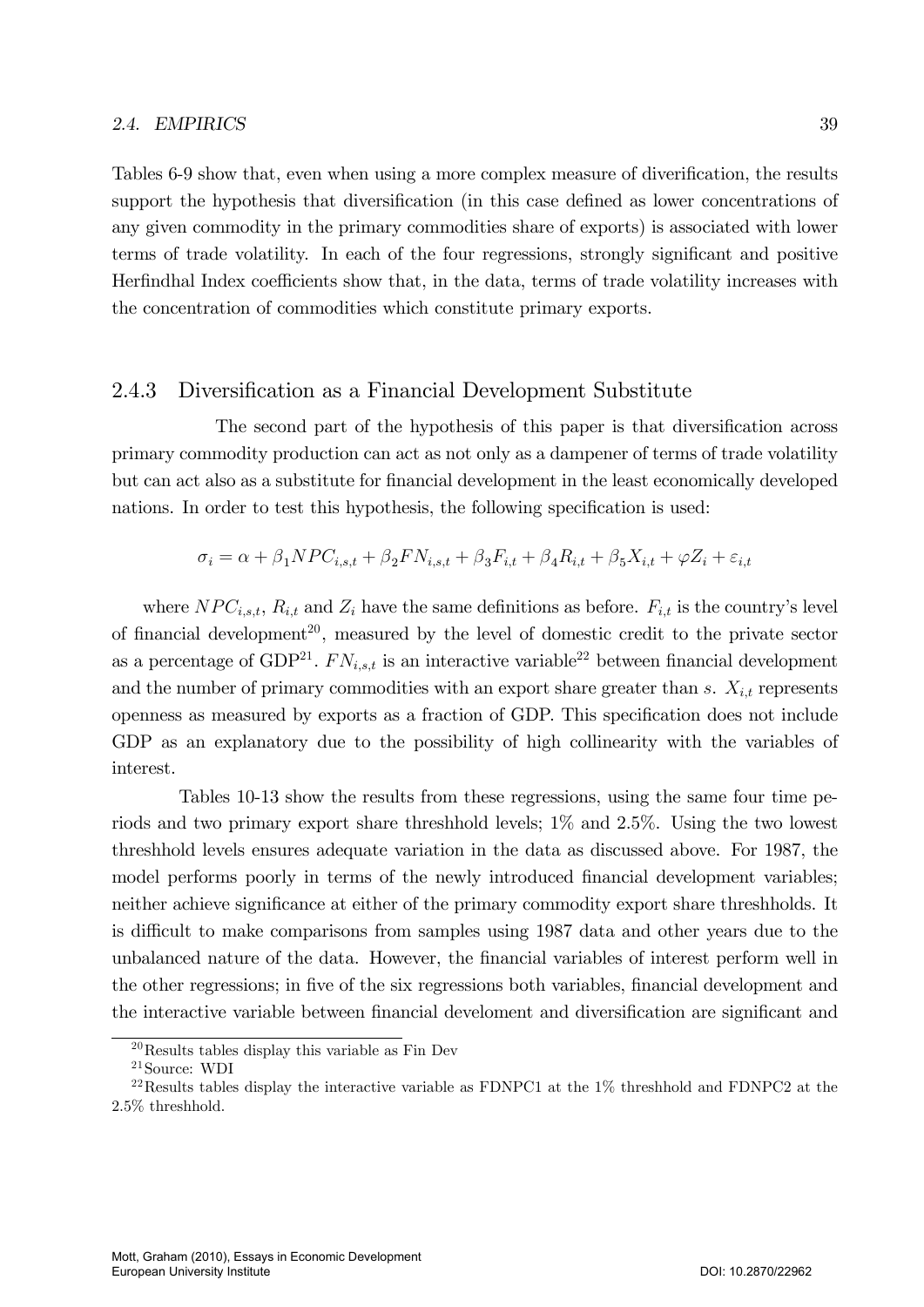have the expected signs. The results suggest that increased levels of financial development are associated with lower levels of terms of trade volatility, the associated coefficient being negative. It should be noted that, ceteris paribus, this effect does not crowd-out the significance of diversification as in all six regressions this variable remains strongly significant and negative. However, the interactive variable between diversification is significant in each of the regressions in which the variable for financial development is significant. The positive coefficient of the interactive variable implies that there is a diminising return to diversification in terms of financial development; the higher the initial level of financial development, the lower the effect on terms of trade volatility of increasing diversification. Furthermore, there should exist a level of financial development for which increasing diversification of primary commodities has no effect on terms of trade volatility, which would be given by this specification as:

$$
\frac{\partial \sigma_i}{\partial N_{i,s,t}} = \beta_1 + \beta_2 F_{i,t} = 0
$$

This critical level is thus given by:

$$
F_{i,t}^*=\frac{\beta_1}{\beta_2}
$$

These critical levels are calculated for each regression in which the financial development achieve significance. When the export share threshhold,  $s$ , is set at 2.5%, critical levels of financial development are  $83.70$ ,  $71.00$  and  $83.32$  for the years  $2000$ ,  $1995$  and  $1990$  respectively, with an average of 82.82. For  $s = 0.01$ , critical levels are 95.34 and 70.29 for years 2000 and 1995, averaging 79.34. In the data for the year 2000, countries such as Jordon  $(77.81)$ , Grenada  $(79.27)$  and St. Lucia  $(80.07)$  all have similar levels of financial development to the averages of the critical levels calculated here<sup>23</sup>. The majority of countries in the data have financial development levels significantly below this, with only the Asian Tigers and First World economics achieving consistently higher levels. These figures seem to support the secondary hypothesis of this paper insofar as the average critical levels are reassuring high. Under this specification, diversification continues to be a viable policy for dampening terms of trade volatility and acts as a substitute for financial development until an economy has achieved an above average level of financial development. Thus, the poorest, most under-developed economies seem most able to benefit from increased diversification across primary commodity production.

<sup>&</sup>lt;sup>23</sup>Incidently, these countries also share very similar HDI values: Jordan  $(0.773)$ , St Lucia  $(0.795)$  and Genada (0.777).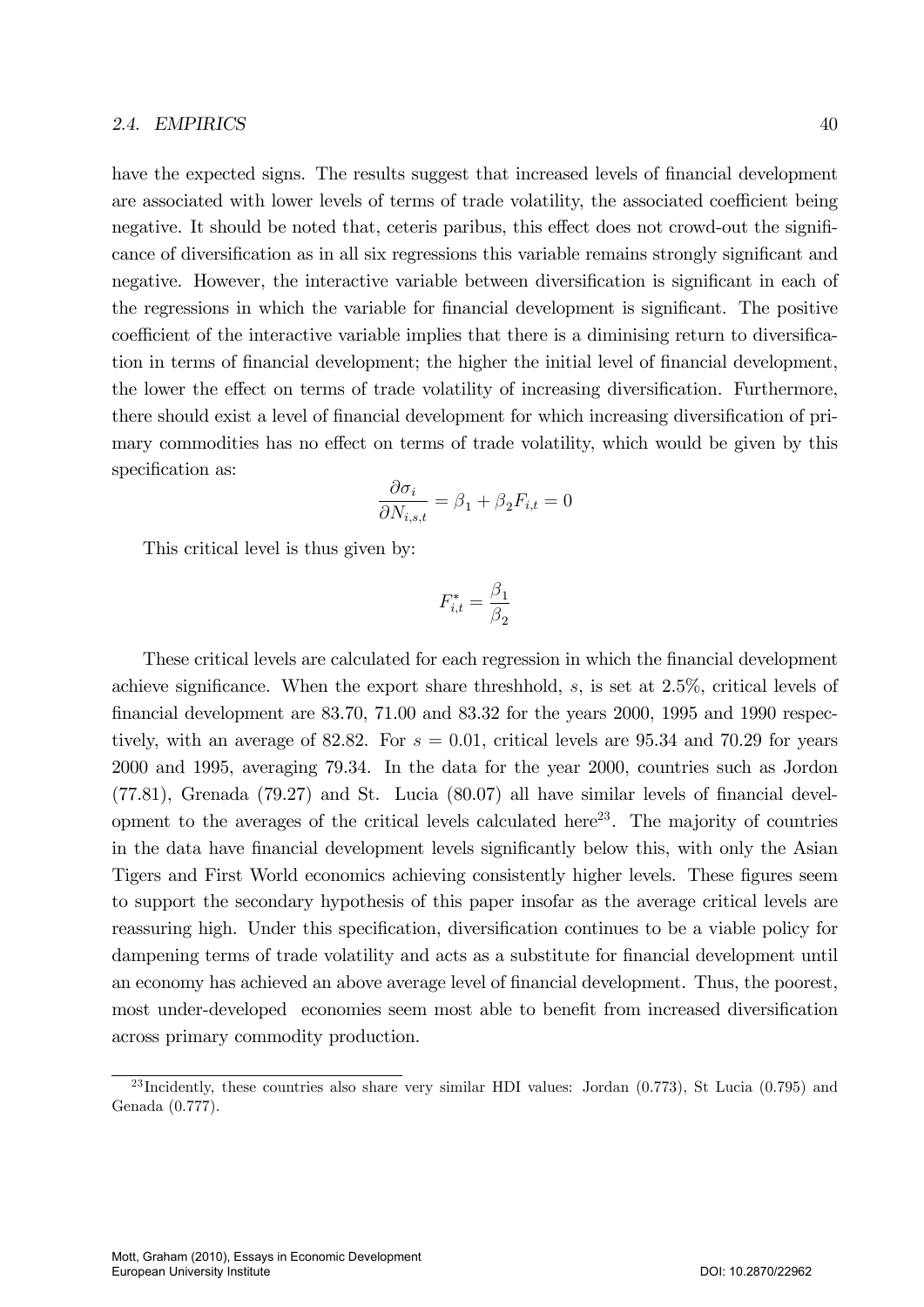#### 2.5. CONCLUSIONS 41

Notice that this simple specification suggests that for any level of financial development beyond the critical level of financial development,  $F_{i,t}^*$ , then diversification across primary commodities can lead to an increase in terms of trade volatility. In essence, there exists a Laffer curve, in terms of financial development, to explain the relationship between diversification and terms of trade volatility. Whilst this is an inevitable consequence of the regression specification, it may be valid to suggest that beyond a critical level that diversification has no effect in practice and that this critical level of financial development signals the point when the Lewis Critique begins to break down. As economies become more developed, labour markets tighten, there exists greater opportunities for capital investment by domestic agents and financial development, by the same measure used in this paper, increases. Consequently, real wages will rise, the propensity for gains from specialisation to accrue to foreign agents diminishes and this will impact on domestic consumption, the demand for imports and ultimately, the terms of trade structure. Therefore, in this scenario, if specialisation leads to less volatility in terms of trade movements, a policy of diversification may increase volatility in terms of trade if financial development has exceeded a certain threshhold. This however, is only a tentative suggestion and is a question left for future research.

## 2.5 Conclusions

This paper has argued that the foremost concern of LDCs that are heavily reliant on the export of primary commodities should not be the long term decline in real commodity prices, as prescribed by the Prebisch-Singer hypothesis. Previous literature, using more advanced econometric techniques, has provided evidence that this long term decline is in fact a fallacy and that the data is better explained by the occurrence of, at most, two structural breaks in the data. Instead it is the volatility of primary commodity prices that should be of chief concern. Presented empirics have shown that a policy of diversification in the production of primary commodities can play an important role in directly dampening terms of trade volatility. The intuition is simple: that diversification reduces reliance on a single commodity and if commodity prices are not perfectly correlated, modern portfolio theory suggests the possibility of constructing an array of primary commodity exports with the same return and lower variance. There is strong evidence to support this assertion. Furthermore, analysis of the data also suggests that diversification acts as a substitute for financial development in countries with poorly established economies. In these economies, increased diversification lowers terms of trade volatility and continues to do so until the economy reaches critical level of financial development. Thereafter, increased diversification may actually increase terms of trade volatility. In the context of this paper, this critical level of Önancial development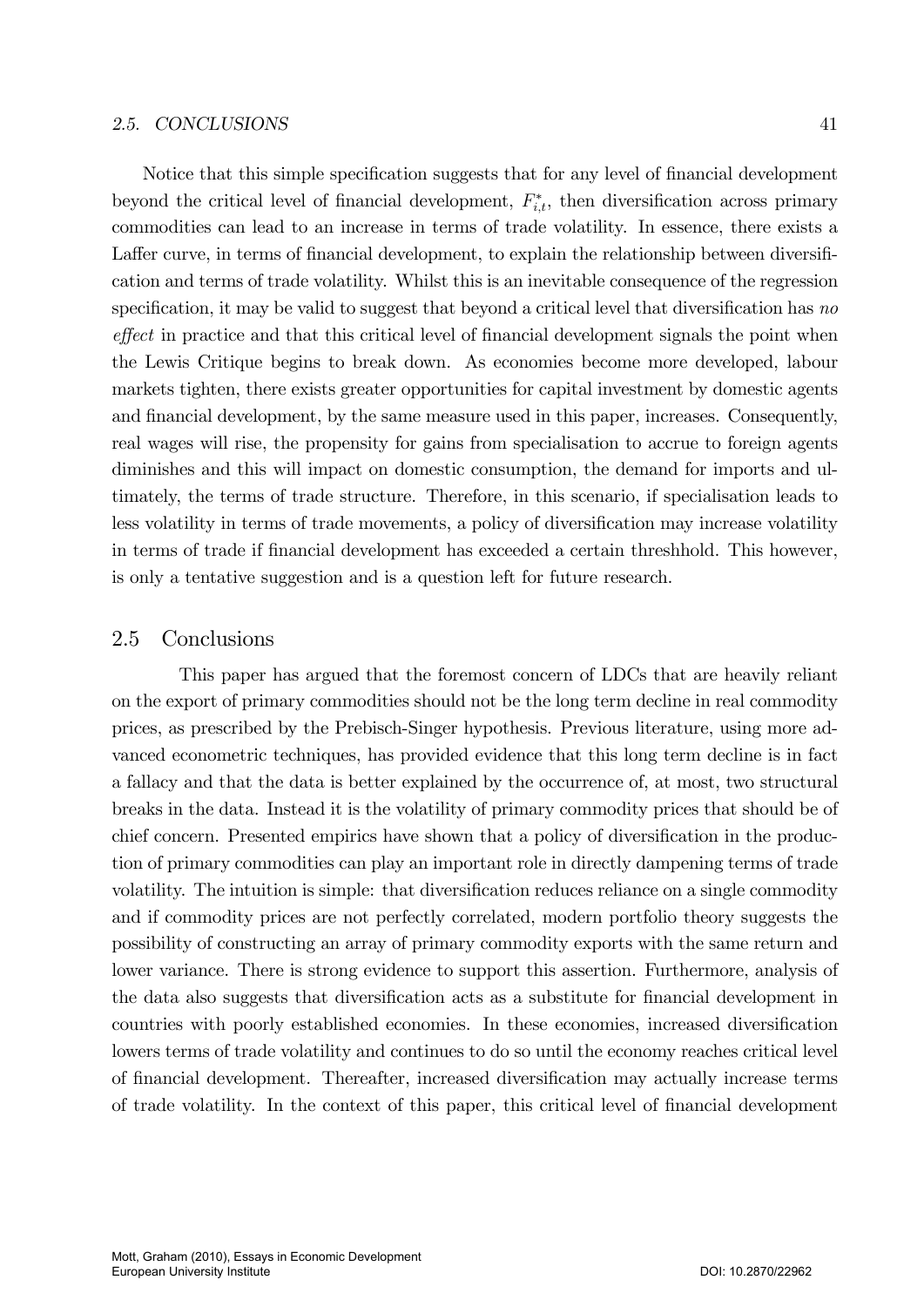is reassuringly high; indeed it is a level of financial development significantly higher than is averagely observed across all countries. Therefore, the results presented here suggest a policy of increased diversification in primary commodity production will significantly reduce terms of trade volatility in LDCs and may do so by acting as a substitute for financial development as, almost by definition, these economies will fall significantly below the financial development threshhold.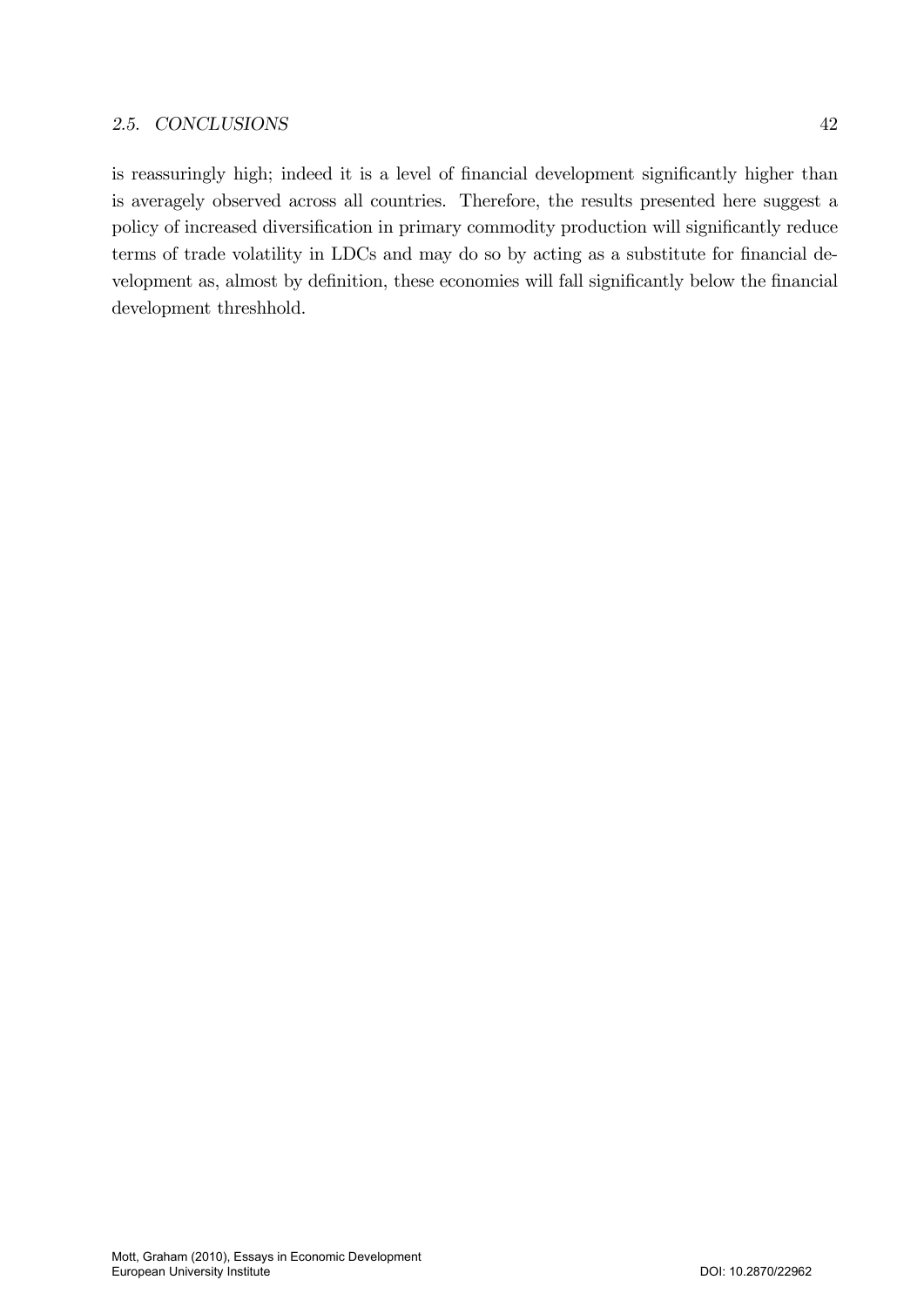## BIBLIOGRAPHY

- [1] Asea, P.K. and Lahiri, A. (1999). "The Precious Bane Sowing The Oil In Eight Developing Countries" Journal of Economic Dynamics and Control, Volume 23, Number 5, pp. 823-849(27)
- [2] Bidarkota, P. and Crucini M.J. (2000). "Commodity Prices and the Terms of Trade" Review of International Economics,  $8(4)$ , pp. 647–666.
- [3] Blattman, C., Hwang J. and Williamson, J.G. (2007). "Winners and losers in the commodity lottery: The impact of terms of trade growth and volatility in the Periphery 1870–1939" Journal of Development Economics, Vol. 82, Issue 1, pp.156-179
- [4] Bleaney, M. and Greenaway J. (1993). "Long-Run Trends in the Relative Price of Primary Commodities and in the Terms of Trade of Developing Countries" Oxford Economic Papers, New Series, Vol. 45, No. 3 pp. 349-363
- [5] Collier, P. and Gunning (1999). "Trade Shocks in Developing Countries" Oxford Univ. Press, Oxford.
- [6] Cuddington, J.T. (1992). "Long-run trends in 26 primary commodity prices : A disaggregated look at the Prebisch-Singer hypothesis" The Journal of Development Economics, Vol. 39, pp. 207-227.
- [7] Deaton, A. (1999). "Commodity Prices and Growth in Africa" The Journal of Economic Perspectives, Vol. 13, No. 3, pp. 23-40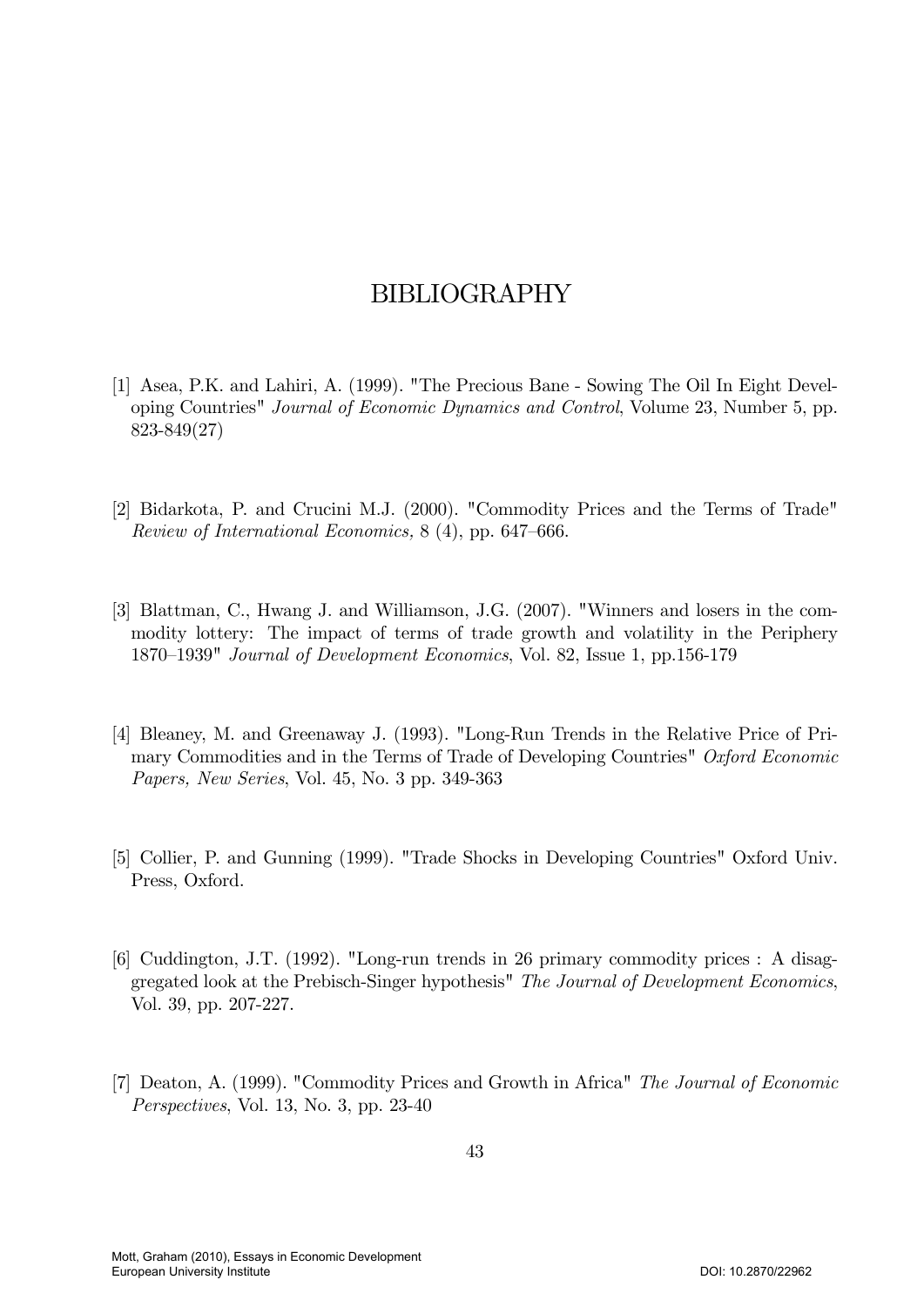- [8] Deaton, A. and Laroque, G. (1992). "On the Behaviour of Commodity Prices" The Review of Economic Studies, Vol. 59, No. 1, pp. 1-23.
- [9] Deaton, A. and Miller, R. (1995). "International Commodity Prices, Macroeconomic Performance and Politics in Sub-Saharan Africa" Princeton Studies in International Finance, No.79
- [10] Diakosavvas, D. and Scandizzo, P.L. (1991). "Trends in the Terms of Trade of Primary Commodities, 1900-1982: The Controversy and Its Origins" Economic Development and Cultural Change, Vol. 39, No. 2 , pp. 231-264.
- [11] Easterly, W. and Levine, R. (1997). "Africaís Growth Tragedy: Policies and Ethnic Divisions" Quarterly Journal of Economics, Vol. 112, No. 4, pp. 1203-1250.
- [12] Elbers, C., Gunning, J.W. and Kinsey. B. (2007). "Growth and risk: Methodology and Micro Evidence" The World Bank Review, 21, 1, pp. 1-20.
- [13] Koren, M. and Tenreyro, S. (2007). "Volatility and Development" Quarterly Journal of Economics, 122, 1, pp. 243-287
- [14] La Porta, R., Lopez-deSilanes, F., Shleifer, A. and Vishny, R.W. (1999). "The Quality of Government." Journal of Law, Economics and Organization, 15:1, pp. 222-279.
- [15] Lewis, A.W. (1954). "Economic Development with Unlimited Supplies of Labour" Manchester School of Economics and Social Studies, 22, pp. 139-191.
- [16] Malik, A. and Temple, J.R.W. (2005) "The Geography of Output Volatility" CEPR Discussion Papers, No. 5516
- [17] Mott, G. (2008). "A Further Unbundling of Institutions" EUI Working Paper
- [18] Prebisch, R. (1950). "The Economic Development of Latin America and its Principal Problems" Lake Success: United Nations (1950)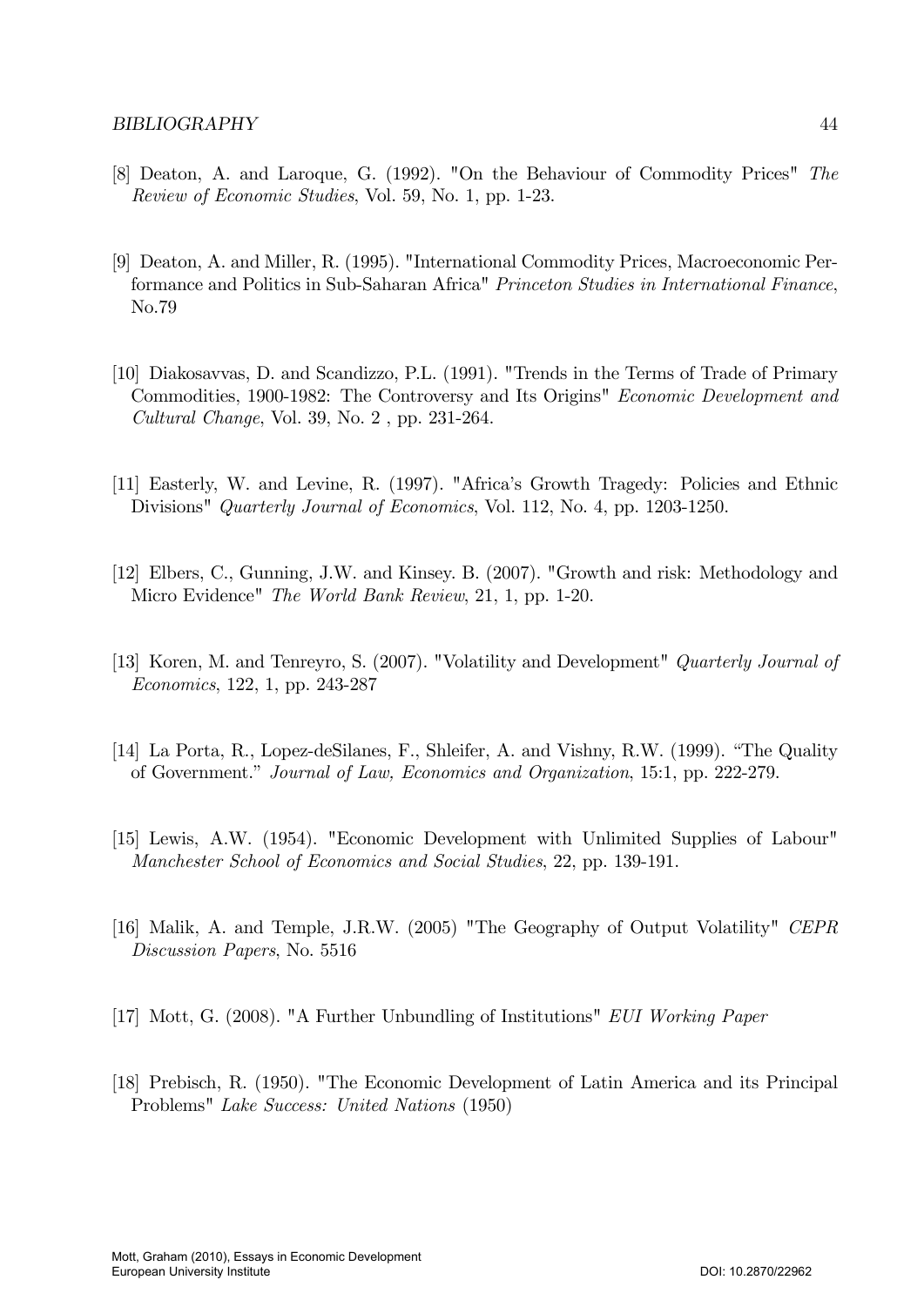- [19] Ramey, G. and Ramey, V.A. (1995) ."Cross-country Evidence on the Link between Volatility and Growth" The American Economic Review, Vol. 85, No. 5, pp. 1138-1151
- [20] Sachs, J.D. and Warner, A.M. (1997). "Fundamental Sources of Long-Run Growth" The American Economic Review, Vol. 87, No. 2, pp. 184-188
- [21] Sala-I-Martin, X. (1997). "I Just Ran Two Million Regressions" The American Economic Review, Vol. 87, No. 2, pp. 178-183
- [22] Singer, H. (1950). "The Distributions of Gains Between Investing and Borrowing Countries" The American Economic Review, Vol. 40, pp. 473-485
- [23] Tornell, A. and Lane, P. (1998). "Are Windfalls a Curse? A Non-Representative Agent Model of the Current Account and Fiscal Policy" Journal of International Economics, Vol. 44, pp. 83-112.
- [24] Van der Ploeg, F. and Poelhekke, S. (2007Volatility, Financial Development and the Natural Resource Curse). "Volatility, Financial Development and the Natural Resource Curse" CEPR Discussion Papers, No. 6513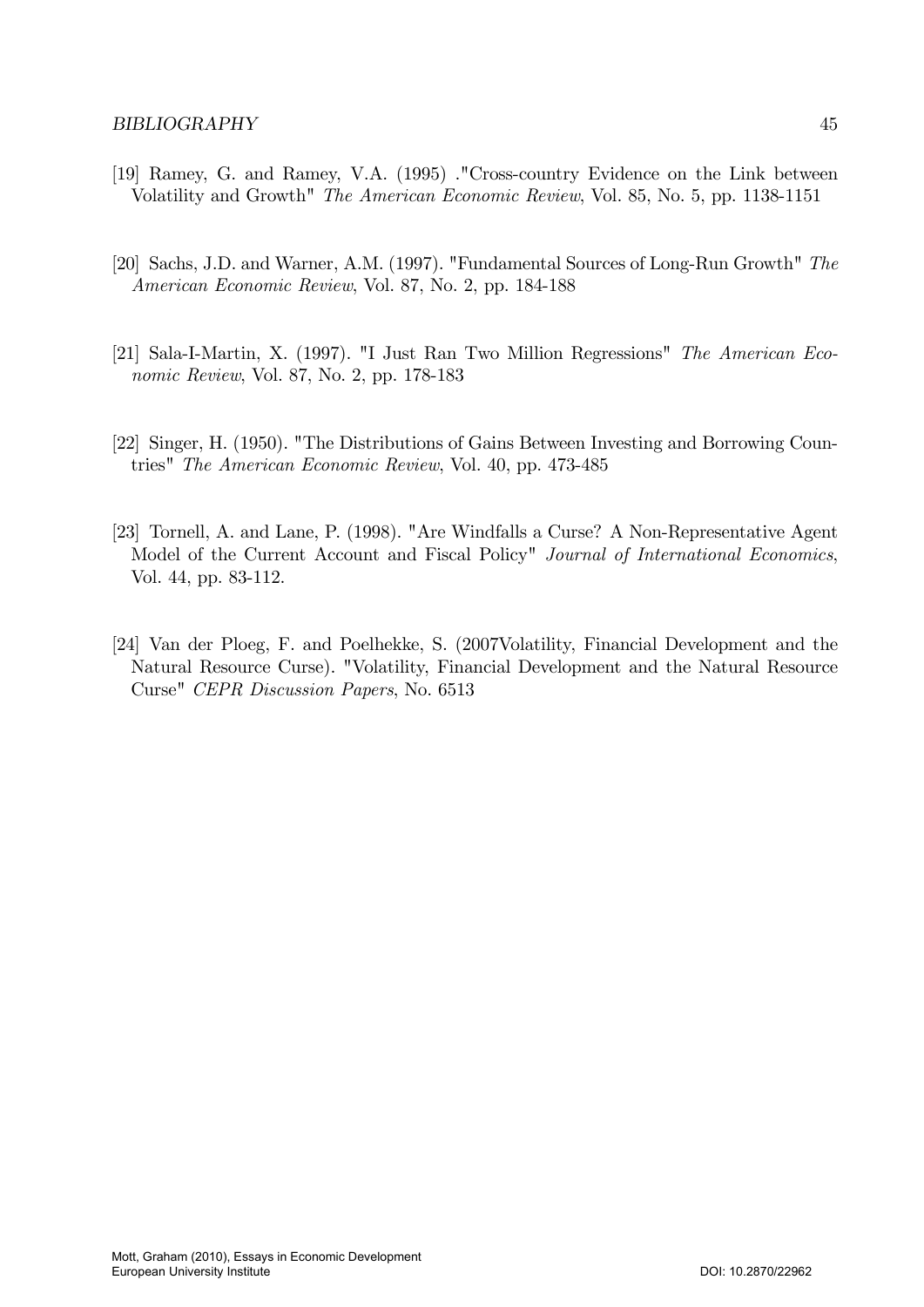## 2.6 Appendix A: Commodities List

Wheat, rice, meat, dairy, fish, barley, maize, vegetables (fresh), vegetables (prepared), oranges, bananas, apples, grapes, figs, fruit (preserved), sugar, coffee, chocolate, tea, spices, animal feed, beverages (non-alcoholic), beverages (alcoholic), tobacco, peanuts, soya, cotton seeds, sunflower seeds, sesame seeds, rape seed, copra, linseed, caster oil seeds, rubber, wood, silk, cotton, jute, áax, true hemp, sisal, wool, guano, natural sodium nitrates, natural phosphates, potassium salts, stone, sulphur, clays, common salt, slag, iron ores, uraninite, copper ores, nickel ores, aluminium ores, lead ores, zinc ores, tin ores, manganese ores, coal, natural gas, animal oils, soya oils, cotton oil, peanut oil, sunflower oil, linseed oil, coconut oil, caster oil, olive oil, palm oils, fixed vegetable oil, essential oils, nitrogen fertilizer, phosphate fertilizer, pos fertilizer, silk yarn, wool yarn, cotton yarn, quicklime, pearls, iron and steel, copper, nickel, lead, zinc, tin, silver and platinum, uranium, aluminium, gold skins, diamonds, petroleum oils, live animals.

NB. Where extremely similar products were listed separately under WTA classification, these products were aggregated. This does not represent a totally comprehensive list as some subcategories within WTA database include 'not explicitly specified' or residual terms. When these terms were substantial, matches were attempted using various country guides. If one was not found, this term was counted as a single commodity.

2.7 Tables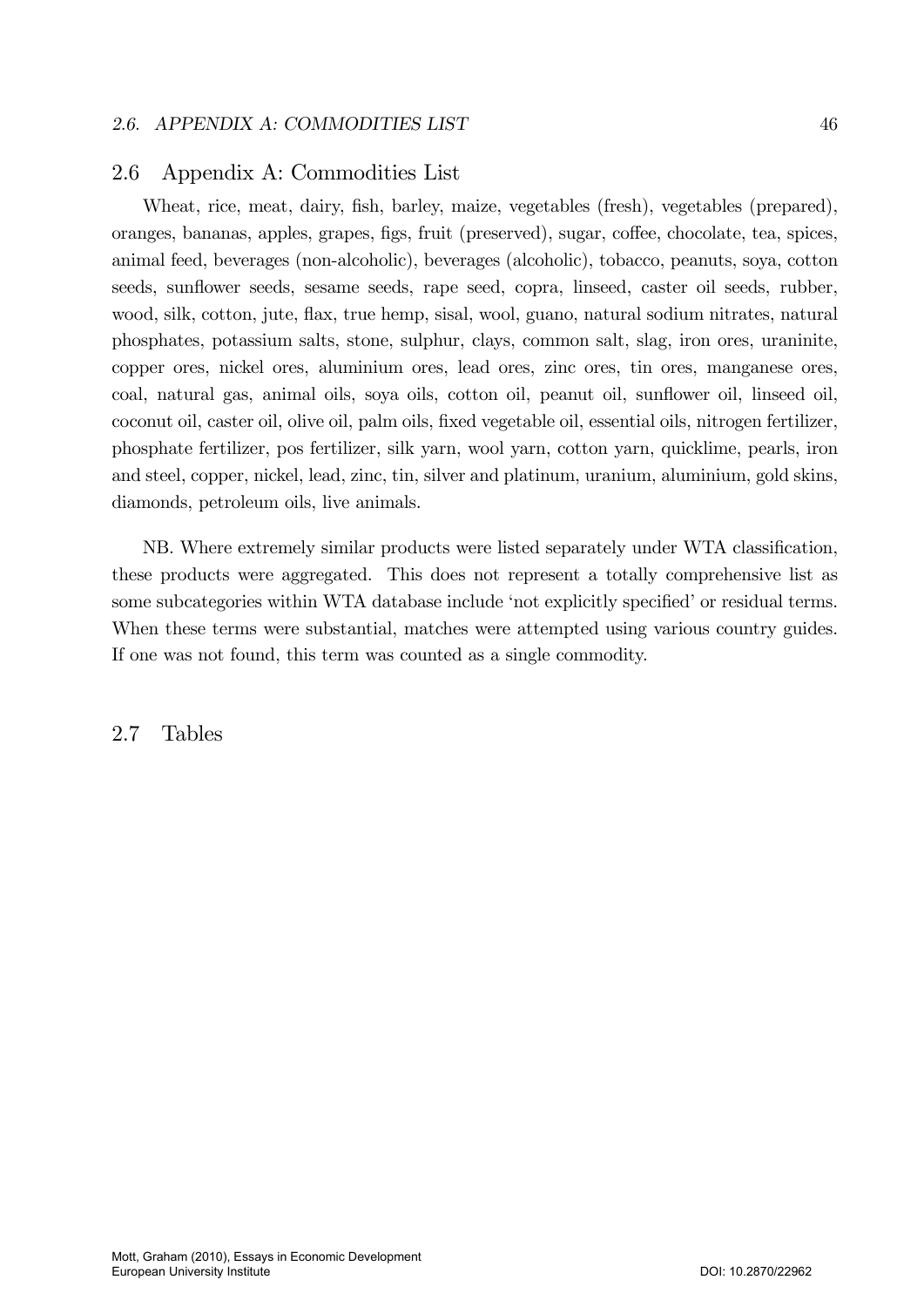|                     |                  |            |             | карге 2.1. Беренасно танарге. тенир от тнаас топалнот, |             |             |
|---------------------|------------------|------------|-------------|--------------------------------------------------------|-------------|-------------|
|                     | $\left(1\right)$ | (2)        | (3)         | $\left(4\right)$                                       | (5)         | (6)         |
| $NPC(s=0.05), t$    | $-1.322$         |            |             | $-2.780**$                                             |             |             |
|                     | (0.898)          |            |             | (1.053)                                                |             |             |
|                     |                  |            |             |                                                        |             |             |
| $NPC(s=0.025)$ , t  |                  | $-1.419**$ |             |                                                        | $-2.171***$ |             |
|                     |                  | (0.609)    |             |                                                        | (0.721)     |             |
|                     |                  |            |             |                                                        |             |             |
| $NPC(s=0.01), t$    |                  |            | $-1.175***$ |                                                        |             | $-1.689***$ |
|                     |                  |            | (0.340)     |                                                        |             | (0.394)     |
|                     |                  |            |             |                                                        |             |             |
| $P/Ex$ Ratio, t     |                  |            |             | 76.38**                                                | $79.50***$  | $71.13**$   |
|                     |                  |            |             | (29.92)                                                |             |             |
|                     |                  |            |             |                                                        | (29.49)     | (27.92)     |
|                     |                  |            |             | $-60.26**$                                             | $-66.44**$  | $-65.47**$  |
| Openness, t         |                  |            |             |                                                        |             |             |
|                     |                  |            |             | (28.96)                                                | (28.64)     | (27.00)     |
|                     |                  |            |             |                                                        |             |             |
| GDP, t              |                  |            |             | $-1.012$                                               | $-0.743$    | $-0.928$    |
|                     |                  |            |             | (1.281)                                                | (1.232)     | (1.161)     |
|                     |                  |            |             |                                                        |             |             |
| Country Size        |                  |            |             | 1.667                                                  | 1.688       | $2.138*$    |
|                     |                  |            |             | (1.340)                                                | (1.306)     | (1.233)     |
|                     |                  |            |             |                                                        |             |             |
| Water/Land          |                  |            |             | $-35.13$                                               | $-39.72$    | $-44.57$    |
|                     |                  |            |             | (31.73)                                                | (31.26)     | (29.55)     |
|                     |                  |            |             |                                                        |             |             |
| Elevation           |                  |            |             | $-1.935$                                               | $-1.860$    | $-1.822$    |
|                     |                  |            |             |                                                        |             |             |
|                     |                  |            |             | (1.862)                                                | (1.817)     | (1.695)     |
|                     |                  |            |             |                                                        |             |             |
| Landlocked          |                  |            |             | 1.932                                                  | 3.310       | $3.032\,$   |
|                     |                  |            |             | (4.421)                                                | (4.278)     | (4.038)     |
|                     |                  |            |             |                                                        |             |             |
| Temp. Zone Land     |                  |            |             | $-2.112$                                               | 1.193       | 0.985       |
|                     |                  |            |             | (8.839)                                                | (8.839)     | (8.284)     |
|                     |                  |            |             |                                                        |             |             |
| Africa              |                  |            |             | $5.555*$                                               | 5.221       | 3.473       |
|                     |                  |            |             | (3.222)                                                | (3.178)     | (3.035)     |
|                     |                  |            |             |                                                        |             |             |
| French Legal Origin |                  |            |             | 0.701                                                  | $-0.524$    | $-0.522$    |
|                     |                  |            |             | (3.374)                                                | (3.393)     | (3.165)     |
|                     |                  |            |             |                                                        |             |             |
| Catholics           |                  |            |             | 0.0372                                                 | 0.0504      | 0.0478      |
|                     |                  |            |             |                                                        |             |             |
|                     |                  |            |             | (0.0505)                                               | (0.0507)    | (0.0455)    |
|                     |                  |            |             |                                                        |             |             |
| Constant            | 21.07***         | $23.51***$ | 25.86***    | 36.02                                                  | 31.91       | 35.34       |
|                     | (2.708)          | (2.850)    | (2.690)     | (23.75)                                                | (22.75)     | (21.34)     |
| Observations        | 98               | 98         | 98          | 81                                                     | 81          | 81          |
| $R^2$               | 0.022            | $0.053\,$  | 0.111       | 0.334                                                  | 0.352       | 0.422       |

Table 2.1: Dependent Variable: Terms of Trade Volatility, t=1987

 $*_{p} < 0.1, **_{p} < 0.05, **_{p} < 0.01$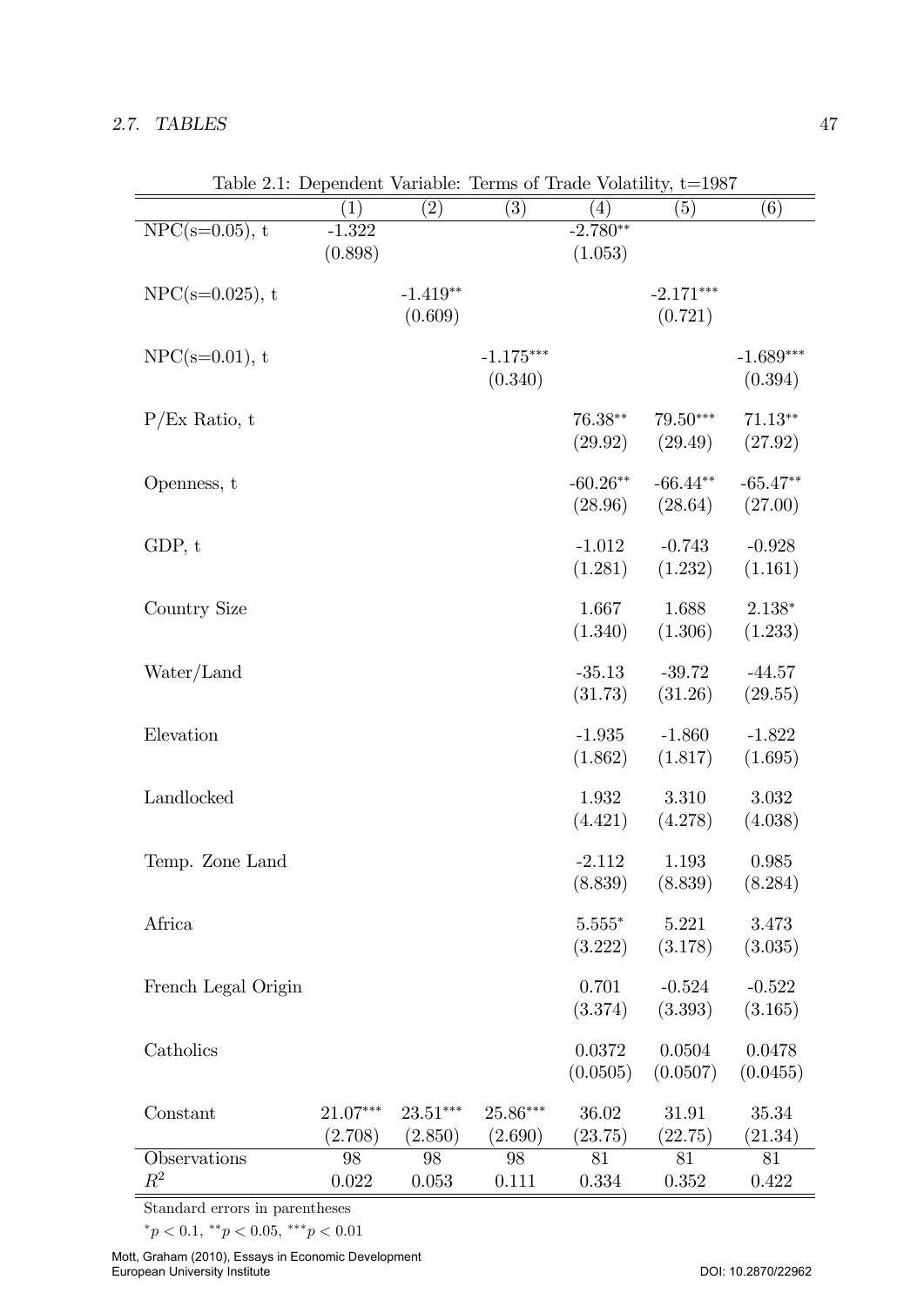|                       | $\left( 1\right)$ | $\left( 2\right)$ | (3)         | $\left( 4\right)$ | (5)                | (6)         |
|-----------------------|-------------------|-------------------|-------------|-------------------|--------------------|-------------|
| $NPC(s=0.05), t$      | $-1.312$          |                   |             | $-2.830***$       |                    |             |
|                       | (0.953)           |                   |             | (1.003)           |                    |             |
|                       |                   |                   |             |                   |                    |             |
| NPC( $s=0.025$ ), t   |                   | $-1.493***$       |             |                   | $-1.919***$        |             |
|                       |                   | (0.554)           |             |                   | (0.646)            |             |
| $NPC(s=0.01), t$      |                   |                   | $-1.198***$ |                   |                    | $-1.480***$ |
|                       |                   |                   | (0.317)     |                   |                    | (0.383)     |
|                       |                   |                   |             |                   |                    |             |
| $P/Ex$ Ratio, t       |                   |                   |             | 78.89***          | $64.30**$          | $63.34**$   |
|                       |                   |                   |             | (24.82)           | (24.99)            | (23.99)     |
| Openness, t           |                   |                   |             | $-53.96**$        | $-48.26**$         | $-54.23**$  |
|                       |                   |                   |             | (23.55)           | (23.39)            | (22.55)     |
|                       |                   |                   |             |                   |                    |             |
| GDP, t                |                   |                   |             | $-0.226$          | $-0.540$           | $-0.618$    |
|                       |                   |                   |             | (1.243)           | (1.263)<br>(1.198) |             |
| Country Size          |                   |                   |             | $1.299\,$         | 1.538              | 1.785       |
|                       |                   |                   |             | (1.262)           | (1.278)            | (1.218)     |
|                       |                   |                   |             |                   |                    |             |
| Water/Land            |                   |                   |             | $-30.30$          | $-30.10$           | $-38.44$    |
|                       |                   |                   |             | (30.69)           | (30.52)            | (29.26)     |
| Elevation             |                   |                   |             | $-1.217$          | $-1.050$           | $-1.203$    |
|                       |                   |                   |             | (1.701)           | (1.681)            | (1.619)     |
|                       |                   |                   |             |                   |                    |             |
| Landlocked            |                   |                   |             | 4.769             | 2.182              | 1.559       |
|                       |                   |                   |             | (4.125)           | (4.282)            | (4.097)     |
| Temp. Zone Land       |                   |                   |             | $-3.710$          | $-3.729$           | $-1.575$    |
|                       |                   |                   |             | (7.339)           | (7.290)            | (7.082)     |
|                       |                   |                   |             |                   |                    |             |
| Africa                |                   |                   |             | $5.238*$          | $5.266*$           | 4.184       |
|                       |                   |                   |             | (3.067)           | (3.049)            | (2.917)     |
|                       |                   |                   |             |                   |                    | 0.405       |
| French Legal Origin   |                   |                   |             | 2.562<br>(3.185)  | 0.870<br>(3.283)   |             |
|                       |                   |                   |             |                   |                    | (3.144)     |
| Catholics             |                   |                   |             | 0.00759           | 0.0291             | 0.0464      |
|                       |                   |                   |             | (0.0465)          | (0.0488)           | (0.0471)    |
|                       |                   |                   |             |                   |                    |             |
| Constant              | $20.87***$        | $24.07***$        | 25.94***    | 15.70             | 22.33              | 26.05       |
|                       | (2.726)           | (2.719)           | (2.526)     | (23.23)           | (23.67)            | (22.63)     |
| Observations<br>$R^2$ | 98                | 98                | 98          | 83                | 83                 | 83          |
|                       | 0.019             | 0.070             | 0.129       | 0.361             | 0.368              | 0.414       |

Table 2.2: Dependent Variable: Terms of Trade Volatility, t=1990

Standard errors in parentheses

 $*_{p} < 0.1, **_{p} < 0.05, **_{p} < 0.01$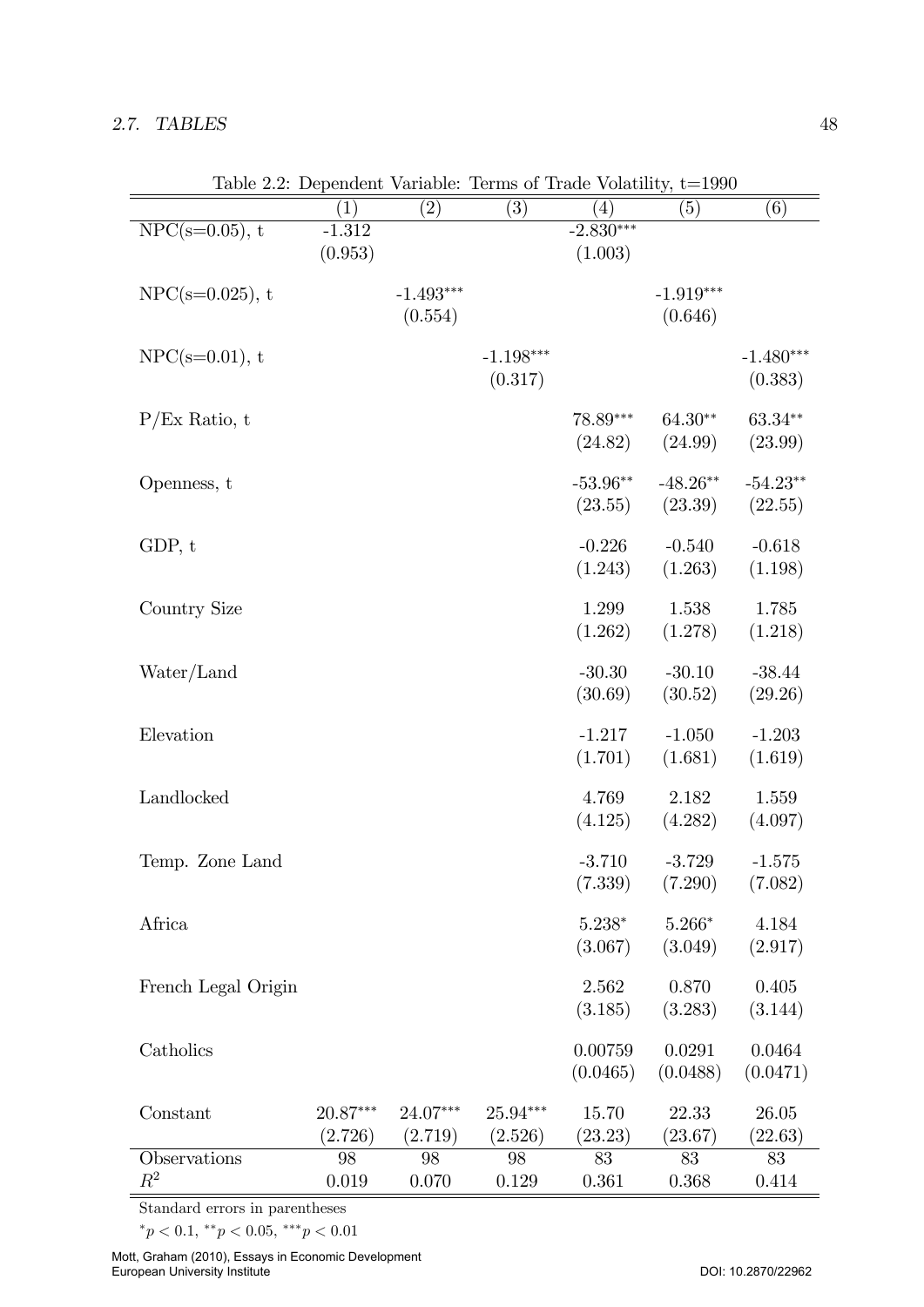|                     | (1)       | (2)        | (3)         | (4)        | (5)         | (6)         |
|---------------------|-----------|------------|-------------|------------|-------------|-------------|
| $NPC(s=0.05), t$    | 0.0347    |            |             | $-2.698**$ |             |             |
|                     | (0.933)   |            |             | (1.073)    |             |             |
|                     |           |            |             |            |             |             |
| $NPC(s=0.025)$ , t  |           | $-0.861$   |             |            | $-1.795***$ |             |
|                     |           | (0.569)    |             |            | (0.621)     |             |
|                     |           |            |             |            |             |             |
| $NPC(s=0.01)$ , t   |           |            | $-1.027***$ |            |             | $-1.260***$ |
|                     |           |            | (0.351)     |            |             | (0.404)     |
|                     |           |            |             |            |             |             |
| $P/Ex$ Ratio, t     |           |            |             | $61.16***$ | $53.74***$  | $49.15***$  |
|                     |           |            |             | (17.49)    | (17.12)     | (17.07)     |
| Openness, t         |           |            |             | $-33.18**$ | $-30.68**$  | $-29.99**$  |
|                     |           |            |             | (13.61)    | (13.35)     |             |
|                     |           |            |             |            |             | (13.22)     |
| GDP, t              |           |            |             | 0.0286     | 0.356       | 0.513       |
|                     |           |            |             | (1.361)    | (1.302)     | (1.278)     |
|                     |           |            |             |            |             |             |
| Country Size        |           |            |             | 1.165      | 1.090       | 0.951       |
|                     |           |            |             | (1.296)    | (1.252)     | (1.222)     |
|                     |           |            |             |            |             |             |
| Water/Land          |           |            |             | $-42.60$   | $-38.19$    | $-35.18$    |
|                     |           |            |             | (31.44)    | (31.06)     | (30.85)     |
|                     |           |            |             |            |             |             |
| Elevation           |           |            |             | $-1.799$   | $-1.564$    | $-1.246$    |
|                     |           |            |             | (1.737)    | (1.689)     | (1.659)     |
|                     |           |            |             |            |             |             |
| Landlocked          |           |            |             | 5.294      | 5.981       | 4.530       |
|                     |           |            |             | (4.335)    | (4.253)     | (4.263)     |
| Temp. Zone Land     |           |            |             | $-6.396$   | $-4.595$    | $-2.173$    |
|                     |           |            |             |            |             |             |
|                     |           |            |             | (7.546)    | (7.528)     | (7.622)     |
| Africa              |           |            |             | $5.639*$   | $5.410*$    | 5.112       |
|                     |           |            |             | (3.209)    | (3.164)     | (3.137)     |
|                     |           |            |             |            |             |             |
| French Legal Origin |           |            |             | 2.336      | 2.819       | 1.811       |
|                     |           |            |             | (3.323)    | (3.267)     | (3.264)     |
|                     |           |            |             |            |             |             |
| Catholics           |           |            |             | 0.0127     | 0.0320      | 0.0375      |
|                     |           |            |             | (0.0465)   | (0.0478)    | (0.0476)    |
|                     |           |            |             |            |             |             |
| Constant            | 17.24***  | $20.82***$ | 24.25***    | 13.75      | 6.134       | 4.962       |
|                     | (2.573)   | (2.638)    | (2.669)     | (25.22)    | (23.88)     | (23.53)     |
| Observations        | 98        | 98         | 98          | 83         | 83          | 83          |
| $R^2$               | $0.000\,$ | 0.023      | 0.082       | 0.334      | 0.351       | 0.362       |

Table 2.3: Dependent Variable: Terms of Trade Volatility, t=1995

 $*_{p} < 0.1, **_{p} < 0.05, **_{p} < 0.01$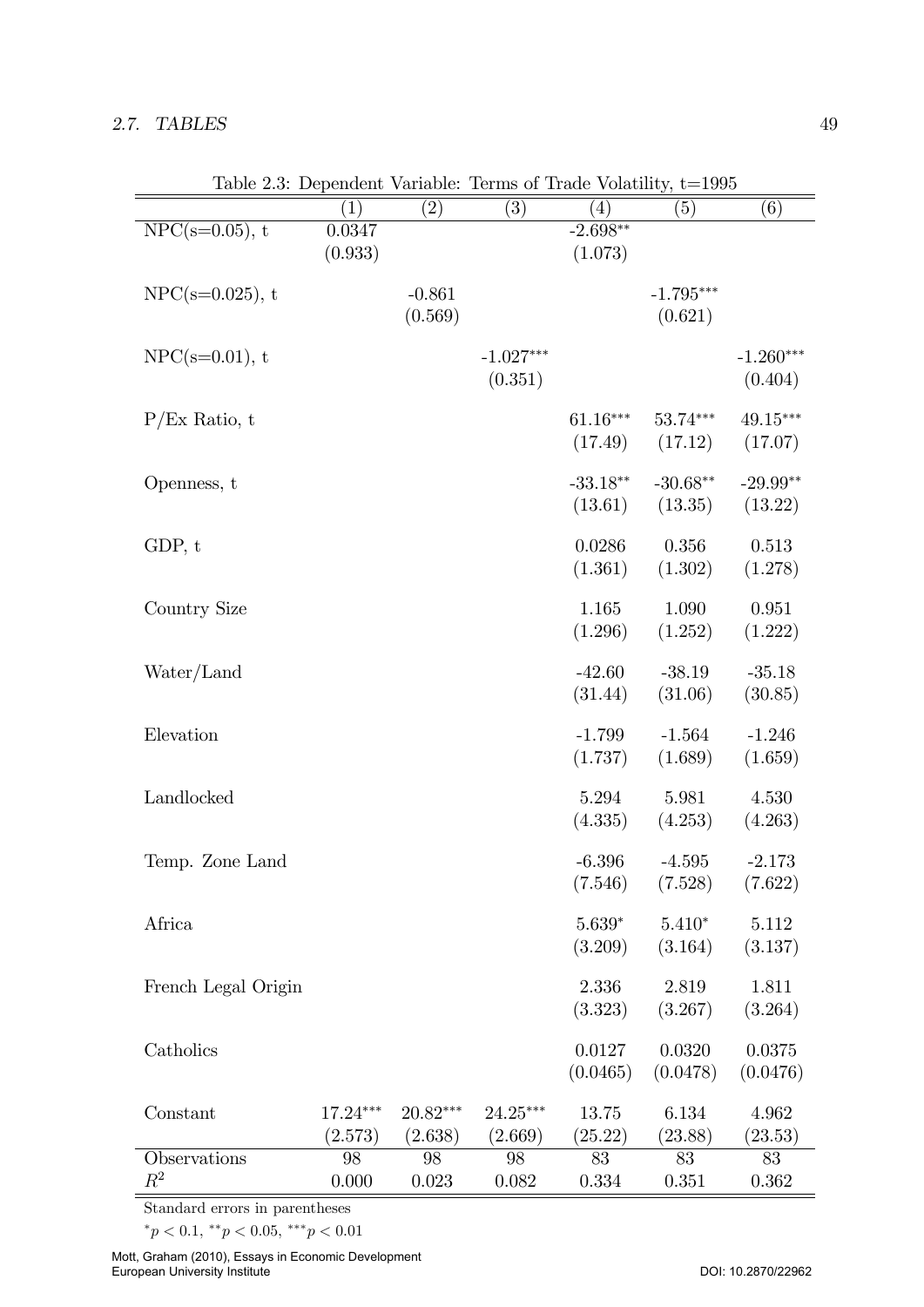| (6)<br>$\left( 1\right)$<br>(2)<br>(3)<br>$\left( 4\right)$<br>(5)<br>$-2.060**$<br>$NPC(s=0.05), t$<br>0.254<br>(0.841)<br>(1.006)<br>$NPC(s=0.025), t$<br>$-0.662$<br>$-1.270**$<br>(0.508)<br>(0.570)<br>$NPC(s=0.01), t$<br>$-0.909***$<br>$-0.989**$<br>(0.323)<br>(0.376)<br>$48.52***$<br>$45.85***$<br>$52.65***$<br>$P/Ex$ Ratio, t<br>(11.38)<br>(11.21)<br>(11.14)<br>$-24.53**$<br>$-22.58**$<br>$-23.85**$<br>Openness, t<br>(9.495)<br>(9.223)<br>(9.159)<br>0.910<br>0.910<br>GDP, t<br>0.571<br>(1.209)<br>(1.140)<br>(1.116)<br>0.382<br>$0.316\,$<br>Country Size<br>0.358<br>(1.129)<br>(1.119)<br>(1.087)<br>$-12.17$<br>$-19.43$<br>Water/Land<br>$-11.77$<br>(29.56)<br>(29.40)<br>(29.05)<br>Elevation<br>$-1.851$<br>$-2.076$<br>$-1.665$<br>(1.589)<br>(1.592)<br>(1.555)<br>8.781**<br>$7.080*$<br>Landlocked<br>$8.351**$<br>(3.942)<br>(3.920)<br>(3.908)<br>$-6.809$<br>$-5.562$<br>Temp. Zone Land<br>$-3.394$<br>(6.987)<br>(7.070)<br>(7.017)<br>Africa<br>$5.244*$<br>$5.605*$<br>$5.538*$<br>(2.934)<br>(2.939)<br>(2.893)<br>French Legal Origin<br>2.428<br>2.589<br>2.163<br>(3.157)<br>(3.109)<br>(3.086)<br>Catholics<br>0.0156<br>0.0299<br>0.0330<br>(0.0450)<br>(0.0472)<br>(0.0454)<br>16.78***<br>$20.04***$<br>23.49***<br>7.863<br>0.696<br>2.065<br>Constant<br>(21.06)<br>(2.435)<br>(2.387)<br>(2.490)<br>(22.72)<br>(20.69)<br>Observations<br>85<br>99<br>99<br>99<br>85<br>85<br>$R^2$<br>0.001<br>0.017<br>$0.075\,$<br>0.422<br>0.428<br>0.442 |  |  |  |  |
|------------------------------------------------------------------------------------------------------------------------------------------------------------------------------------------------------------------------------------------------------------------------------------------------------------------------------------------------------------------------------------------------------------------------------------------------------------------------------------------------------------------------------------------------------------------------------------------------------------------------------------------------------------------------------------------------------------------------------------------------------------------------------------------------------------------------------------------------------------------------------------------------------------------------------------------------------------------------------------------------------------------------------------------------------------------------------------------------------------------------------------------------------------------------------------------------------------------------------------------------------------------------------------------------------------------------------------------------------------------------------------------------------------------------------------------------------------------------------------------------------|--|--|--|--|
|                                                                                                                                                                                                                                                                                                                                                                                                                                                                                                                                                                                                                                                                                                                                                                                                                                                                                                                                                                                                                                                                                                                                                                                                                                                                                                                                                                                                                                                                                                      |  |  |  |  |
|                                                                                                                                                                                                                                                                                                                                                                                                                                                                                                                                                                                                                                                                                                                                                                                                                                                                                                                                                                                                                                                                                                                                                                                                                                                                                                                                                                                                                                                                                                      |  |  |  |  |
|                                                                                                                                                                                                                                                                                                                                                                                                                                                                                                                                                                                                                                                                                                                                                                                                                                                                                                                                                                                                                                                                                                                                                                                                                                                                                                                                                                                                                                                                                                      |  |  |  |  |
|                                                                                                                                                                                                                                                                                                                                                                                                                                                                                                                                                                                                                                                                                                                                                                                                                                                                                                                                                                                                                                                                                                                                                                                                                                                                                                                                                                                                                                                                                                      |  |  |  |  |
|                                                                                                                                                                                                                                                                                                                                                                                                                                                                                                                                                                                                                                                                                                                                                                                                                                                                                                                                                                                                                                                                                                                                                                                                                                                                                                                                                                                                                                                                                                      |  |  |  |  |
|                                                                                                                                                                                                                                                                                                                                                                                                                                                                                                                                                                                                                                                                                                                                                                                                                                                                                                                                                                                                                                                                                                                                                                                                                                                                                                                                                                                                                                                                                                      |  |  |  |  |
|                                                                                                                                                                                                                                                                                                                                                                                                                                                                                                                                                                                                                                                                                                                                                                                                                                                                                                                                                                                                                                                                                                                                                                                                                                                                                                                                                                                                                                                                                                      |  |  |  |  |
|                                                                                                                                                                                                                                                                                                                                                                                                                                                                                                                                                                                                                                                                                                                                                                                                                                                                                                                                                                                                                                                                                                                                                                                                                                                                                                                                                                                                                                                                                                      |  |  |  |  |
|                                                                                                                                                                                                                                                                                                                                                                                                                                                                                                                                                                                                                                                                                                                                                                                                                                                                                                                                                                                                                                                                                                                                                                                                                                                                                                                                                                                                                                                                                                      |  |  |  |  |
|                                                                                                                                                                                                                                                                                                                                                                                                                                                                                                                                                                                                                                                                                                                                                                                                                                                                                                                                                                                                                                                                                                                                                                                                                                                                                                                                                                                                                                                                                                      |  |  |  |  |
|                                                                                                                                                                                                                                                                                                                                                                                                                                                                                                                                                                                                                                                                                                                                                                                                                                                                                                                                                                                                                                                                                                                                                                                                                                                                                                                                                                                                                                                                                                      |  |  |  |  |
|                                                                                                                                                                                                                                                                                                                                                                                                                                                                                                                                                                                                                                                                                                                                                                                                                                                                                                                                                                                                                                                                                                                                                                                                                                                                                                                                                                                                                                                                                                      |  |  |  |  |
|                                                                                                                                                                                                                                                                                                                                                                                                                                                                                                                                                                                                                                                                                                                                                                                                                                                                                                                                                                                                                                                                                                                                                                                                                                                                                                                                                                                                                                                                                                      |  |  |  |  |
|                                                                                                                                                                                                                                                                                                                                                                                                                                                                                                                                                                                                                                                                                                                                                                                                                                                                                                                                                                                                                                                                                                                                                                                                                                                                                                                                                                                                                                                                                                      |  |  |  |  |
|                                                                                                                                                                                                                                                                                                                                                                                                                                                                                                                                                                                                                                                                                                                                                                                                                                                                                                                                                                                                                                                                                                                                                                                                                                                                                                                                                                                                                                                                                                      |  |  |  |  |
|                                                                                                                                                                                                                                                                                                                                                                                                                                                                                                                                                                                                                                                                                                                                                                                                                                                                                                                                                                                                                                                                                                                                                                                                                                                                                                                                                                                                                                                                                                      |  |  |  |  |
|                                                                                                                                                                                                                                                                                                                                                                                                                                                                                                                                                                                                                                                                                                                                                                                                                                                                                                                                                                                                                                                                                                                                                                                                                                                                                                                                                                                                                                                                                                      |  |  |  |  |
|                                                                                                                                                                                                                                                                                                                                                                                                                                                                                                                                                                                                                                                                                                                                                                                                                                                                                                                                                                                                                                                                                                                                                                                                                                                                                                                                                                                                                                                                                                      |  |  |  |  |
|                                                                                                                                                                                                                                                                                                                                                                                                                                                                                                                                                                                                                                                                                                                                                                                                                                                                                                                                                                                                                                                                                                                                                                                                                                                                                                                                                                                                                                                                                                      |  |  |  |  |
|                                                                                                                                                                                                                                                                                                                                                                                                                                                                                                                                                                                                                                                                                                                                                                                                                                                                                                                                                                                                                                                                                                                                                                                                                                                                                                                                                                                                                                                                                                      |  |  |  |  |
|                                                                                                                                                                                                                                                                                                                                                                                                                                                                                                                                                                                                                                                                                                                                                                                                                                                                                                                                                                                                                                                                                                                                                                                                                                                                                                                                                                                                                                                                                                      |  |  |  |  |
|                                                                                                                                                                                                                                                                                                                                                                                                                                                                                                                                                                                                                                                                                                                                                                                                                                                                                                                                                                                                                                                                                                                                                                                                                                                                                                                                                                                                                                                                                                      |  |  |  |  |
|                                                                                                                                                                                                                                                                                                                                                                                                                                                                                                                                                                                                                                                                                                                                                                                                                                                                                                                                                                                                                                                                                                                                                                                                                                                                                                                                                                                                                                                                                                      |  |  |  |  |
|                                                                                                                                                                                                                                                                                                                                                                                                                                                                                                                                                                                                                                                                                                                                                                                                                                                                                                                                                                                                                                                                                                                                                                                                                                                                                                                                                                                                                                                                                                      |  |  |  |  |
|                                                                                                                                                                                                                                                                                                                                                                                                                                                                                                                                                                                                                                                                                                                                                                                                                                                                                                                                                                                                                                                                                                                                                                                                                                                                                                                                                                                                                                                                                                      |  |  |  |  |
|                                                                                                                                                                                                                                                                                                                                                                                                                                                                                                                                                                                                                                                                                                                                                                                                                                                                                                                                                                                                                                                                                                                                                                                                                                                                                                                                                                                                                                                                                                      |  |  |  |  |
|                                                                                                                                                                                                                                                                                                                                                                                                                                                                                                                                                                                                                                                                                                                                                                                                                                                                                                                                                                                                                                                                                                                                                                                                                                                                                                                                                                                                                                                                                                      |  |  |  |  |
|                                                                                                                                                                                                                                                                                                                                                                                                                                                                                                                                                                                                                                                                                                                                                                                                                                                                                                                                                                                                                                                                                                                                                                                                                                                                                                                                                                                                                                                                                                      |  |  |  |  |
|                                                                                                                                                                                                                                                                                                                                                                                                                                                                                                                                                                                                                                                                                                                                                                                                                                                                                                                                                                                                                                                                                                                                                                                                                                                                                                                                                                                                                                                                                                      |  |  |  |  |
|                                                                                                                                                                                                                                                                                                                                                                                                                                                                                                                                                                                                                                                                                                                                                                                                                                                                                                                                                                                                                                                                                                                                                                                                                                                                                                                                                                                                                                                                                                      |  |  |  |  |
|                                                                                                                                                                                                                                                                                                                                                                                                                                                                                                                                                                                                                                                                                                                                                                                                                                                                                                                                                                                                                                                                                                                                                                                                                                                                                                                                                                                                                                                                                                      |  |  |  |  |
|                                                                                                                                                                                                                                                                                                                                                                                                                                                                                                                                                                                                                                                                                                                                                                                                                                                                                                                                                                                                                                                                                                                                                                                                                                                                                                                                                                                                                                                                                                      |  |  |  |  |
|                                                                                                                                                                                                                                                                                                                                                                                                                                                                                                                                                                                                                                                                                                                                                                                                                                                                                                                                                                                                                                                                                                                                                                                                                                                                                                                                                                                                                                                                                                      |  |  |  |  |
|                                                                                                                                                                                                                                                                                                                                                                                                                                                                                                                                                                                                                                                                                                                                                                                                                                                                                                                                                                                                                                                                                                                                                                                                                                                                                                                                                                                                                                                                                                      |  |  |  |  |
|                                                                                                                                                                                                                                                                                                                                                                                                                                                                                                                                                                                                                                                                                                                                                                                                                                                                                                                                                                                                                                                                                                                                                                                                                                                                                                                                                                                                                                                                                                      |  |  |  |  |
|                                                                                                                                                                                                                                                                                                                                                                                                                                                                                                                                                                                                                                                                                                                                                                                                                                                                                                                                                                                                                                                                                                                                                                                                                                                                                                                                                                                                                                                                                                      |  |  |  |  |
|                                                                                                                                                                                                                                                                                                                                                                                                                                                                                                                                                                                                                                                                                                                                                                                                                                                                                                                                                                                                                                                                                                                                                                                                                                                                                                                                                                                                                                                                                                      |  |  |  |  |
|                                                                                                                                                                                                                                                                                                                                                                                                                                                                                                                                                                                                                                                                                                                                                                                                                                                                                                                                                                                                                                                                                                                                                                                                                                                                                                                                                                                                                                                                                                      |  |  |  |  |
|                                                                                                                                                                                                                                                                                                                                                                                                                                                                                                                                                                                                                                                                                                                                                                                                                                                                                                                                                                                                                                                                                                                                                                                                                                                                                                                                                                                                                                                                                                      |  |  |  |  |
|                                                                                                                                                                                                                                                                                                                                                                                                                                                                                                                                                                                                                                                                                                                                                                                                                                                                                                                                                                                                                                                                                                                                                                                                                                                                                                                                                                                                                                                                                                      |  |  |  |  |
|                                                                                                                                                                                                                                                                                                                                                                                                                                                                                                                                                                                                                                                                                                                                                                                                                                                                                                                                                                                                                                                                                                                                                                                                                                                                                                                                                                                                                                                                                                      |  |  |  |  |
|                                                                                                                                                                                                                                                                                                                                                                                                                                                                                                                                                                                                                                                                                                                                                                                                                                                                                                                                                                                                                                                                                                                                                                                                                                                                                                                                                                                                                                                                                                      |  |  |  |  |
|                                                                                                                                                                                                                                                                                                                                                                                                                                                                                                                                                                                                                                                                                                                                                                                                                                                                                                                                                                                                                                                                                                                                                                                                                                                                                                                                                                                                                                                                                                      |  |  |  |  |
|                                                                                                                                                                                                                                                                                                                                                                                                                                                                                                                                                                                                                                                                                                                                                                                                                                                                                                                                                                                                                                                                                                                                                                                                                                                                                                                                                                                                                                                                                                      |  |  |  |  |
|                                                                                                                                                                                                                                                                                                                                                                                                                                                                                                                                                                                                                                                                                                                                                                                                                                                                                                                                                                                                                                                                                                                                                                                                                                                                                                                                                                                                                                                                                                      |  |  |  |  |

Table 2.4: Dependent Variable Terms: of Trade Volatility, t=2000

 $*_{p} < 0.1, **_{p} < 0.05, **_{p} < 0.01$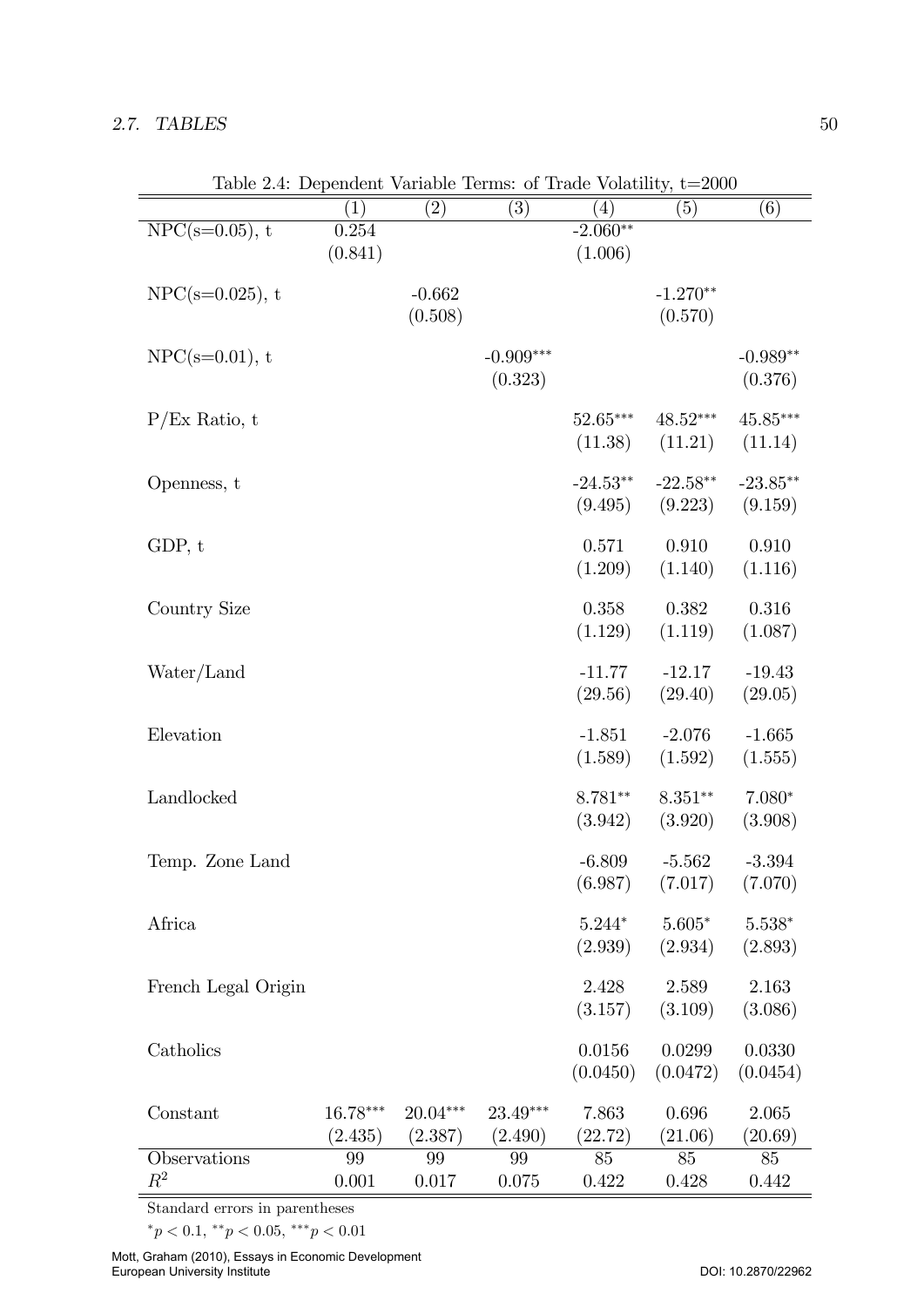|                                |                     | Table 2.5: Dependent Variable: No. of Primary Commodities |                      |                        |                          | 2.7.                            |
|--------------------------------|---------------------|-----------------------------------------------------------|----------------------|------------------------|--------------------------|---------------------------------|
|                                | $t = 1995$ , s=0.01 | $t = 1995$ , $s = 0.025$                                  | $t = 1995, s = 0.05$ | $t = 2000$ , s=0.01    | $t = 2000$ , $s = 0.025$ | $t = 2000$ , s=0.05             |
| Terms of Trade Volatility      | $-0.0190$           | $-0.00179$                                                | 0.00151              | $-0.0276$ <sup>*</sup> | $-0.00930$               |                                 |
|                                | (0.0151)            | (0.0101)                                                  | (0.00655)            | (0.0158)               | (0.0102)                 | 協00045)<br>(500645)<br>(500645) |
| Country Size                   | $0.523**$           | $0.351***$                                                | $0.178\,$            | 0.273                  | 0.262                    | 0.0407                          |
|                                | (0.253)             | (0.171)                                                   | (0.110)              | (0.273)                | (0.176)                  | (0.111)                         |
| Water/Land                     | 5.628               | 2.319                                                     | $-0.291$             | 4.561                  | $5.705$                  | 2.548                           |
|                                | (8.667)             | (5.834)                                                   | (3.767)              | (9.343)                | (6.024)                  | (3.803)                         |
| Elevation                      | $-0.333$            | $-0.440$                                                  | $-0.430**$           | $-0.371$               | $-0.538*$                | $-0.266$                        |
|                                | (0.457)             | (0.308)                                                   | (0.199)              | (0.493)                | (0.318)                  | (0.201)                         |
| Landlocked                     | $-0.459$            | 0.438                                                     | 0.0850               | 0.663                  | $1.099\,$                | $1.028**$                       |
|                                | (0.999)             | (0.673)                                                   | (0.434)              | (1.073)                | (0.692)                  | (0.437)                         |
| Temp. Zone Land                | $4.685***$          | 1.471                                                     | $-0.156$             | $4.612***$             | 1.409                    | $-0.145$                        |
|                                | (2.023)             | (1.362)                                                   | (0.879)              | (2.180)                | (1.405)                  | (0.887)                         |
| Africa                         | 0.249               | $0.415\,$                                                 | $0.624*$             | 1.289                  | $1.085^*$                | $0.724**$                       |
|                                | (0.802)             | (0.540)                                                   | (0.349)              | (0.857)                | (0.552)                  | (0.349)                         |
| French Legal Origin            | $-0.696$            | $-0.0171$                                                 | $-0.248$             | $-1.004$               | $-0.737$                 | $-0.522$                        |
|                                | (0.867)             | (0.584)                                                   | (0.377)              | (0.935)                | (0.603)                  | (0.381)                         |
| Catholics                      | $0.0525***$         | $0.0327***$                                               | $0.0152***$          | $0.0633***$            | $0.0454***$              | $0.0204***$                     |
|                                | (0.0118)            | (0.00794)                                                 | (0.00513)            | (0.0127)               | (0.00816)                | (0.00515)                       |
| Constant                       | 1.223               | $1.107\,$                                                 | $2.193*$             | 4.022                  | 2.446                    | $2.648**$                       |
|                                | (3.009)             | (2.025)                                                   | (1.308)              | (3.244)                | (2.091)                  | (1.320)                         |
| Observations                   | 78                  | 18                                                        | 78                   | 88                     | 88                       | 88                              |
| $R^2$                          | 0.296               | 0.236                                                     | 0.157                | 0.302                  | 0.336                    | $\frac{10.288}{1}$              |
| Standard errors in parentheses |                     |                                                           |                      |                        |                          |                                 |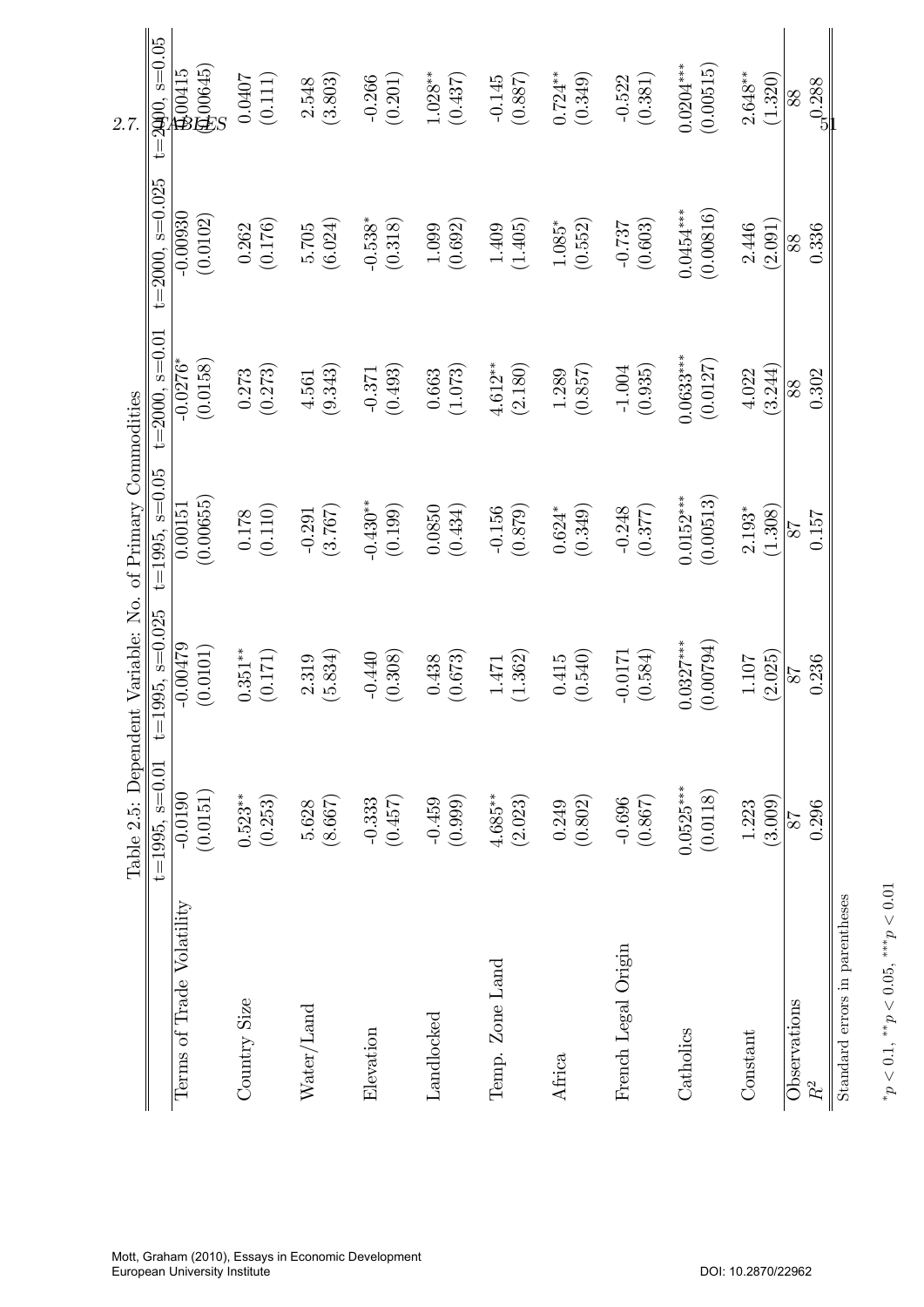|                     | $\left(1\right)$ | $\overline{2}$ |
|---------------------|------------------|----------------|
| Norm Herf           | $27.28***$       | $34.26***$     |
|                     | (4.219)          | (6.909)        |
| $P/Ex$ Ratio, t     |                  | $-36.60$       |
|                     |                  | (35.71)        |
| Openness, t         |                  | 24.53          |
|                     |                  | (31.13)        |
| GDP, t              |                  | $-2.297*$      |
|                     |                  | (1.194)        |
| Country Size        |                  | $2.299*$       |
|                     |                  | (1.189)        |
| Water/Land          |                  | $-30.54$       |
|                     |                  | (28.57)        |
| Elevation           |                  | $-1.596$       |
|                     |                  | (1.627)        |
| Landlocked          |                  | $-1.975$       |
|                     |                  | (4.095)        |
| Temp. Zone Land     |                  | 3.862          |
|                     |                  | (8.076)        |
| Africa              |                  | 1.370          |
|                     |                  | (3.012)        |
| French Legal Origin |                  | 0.106          |
|                     |                  | (3.032)        |
| Catholics           |                  | 0.0181         |
|                     |                  | (0.0421)       |
| Constant            | $10.39***$       | 43.16**        |
|                     | (1.541)          | (20.89)        |
| Observations        | 98               | 81             |
| $R^2$               | 0.303            | 0.461          |

Table 2.6: Dependent Variable Terms: of Trade Volatility, t=1987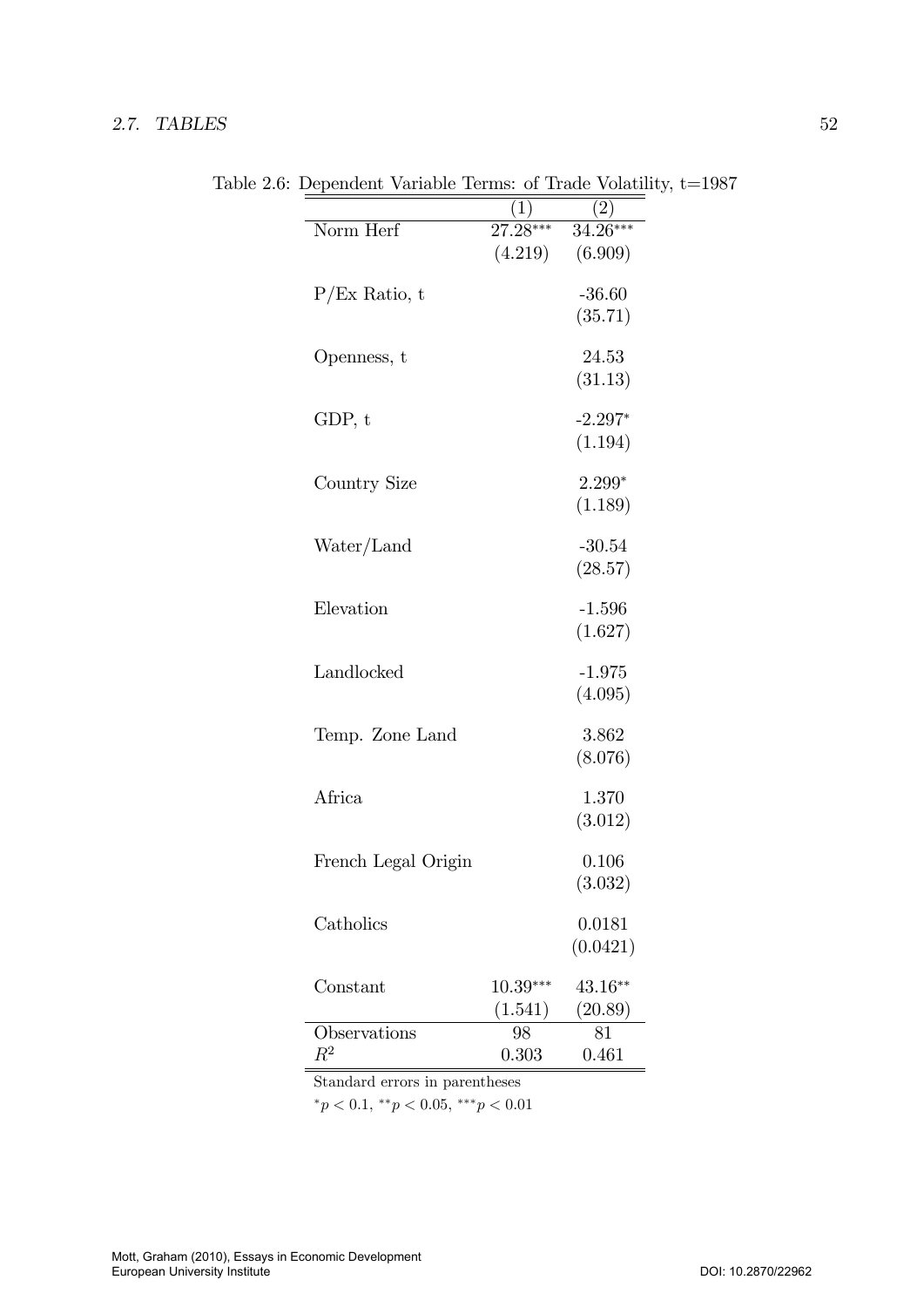|                       | $^{'}1)$   | $^{^{\prime}2}$ |
|-----------------------|------------|-----------------|
| Norm Herf             | $30.50***$ | 39.50***        |
|                       | (4.016)    | (6.649)         |
| $P/Ex$ Ratio, t       |            | $-45.79$        |
|                       |            | (29.63)         |
| Openness, t           |            | 29.02           |
|                       |            | (24.25)         |
| GDP, t                |            | $-1.783$        |
|                       |            | (1.113)         |
| Country Size          |            | $2.178**$       |
|                       |            | (1.077)         |
| Water/Land            |            | $-27.21$        |
|                       |            | (26.35)         |
| Elevation             |            | $-2.223$        |
|                       |            | (1.475)         |
| Landlocked            |            | 0.592           |
|                       |            | (3.646)         |
| Temp. Zone Land       |            | 3.695           |
|                       |            | (6.490)         |
| Africa                |            | 3.353           |
|                       |            | (2.624)         |
| French Legal Origin   |            | 0.295           |
|                       |            | (2.778)         |
| Catholics             |            | 0.0395          |
|                       |            | (0.0398)        |
| Constant              | $9.950***$ | $34.43*$        |
|                       | (1.425)    | (20.24)         |
| Observations<br>$R^2$ | 98         | 83              |
|                       | 0.375      | 0.527           |

Table 2.7: Dependent Variable Terms: of Trade Volatility, t=1990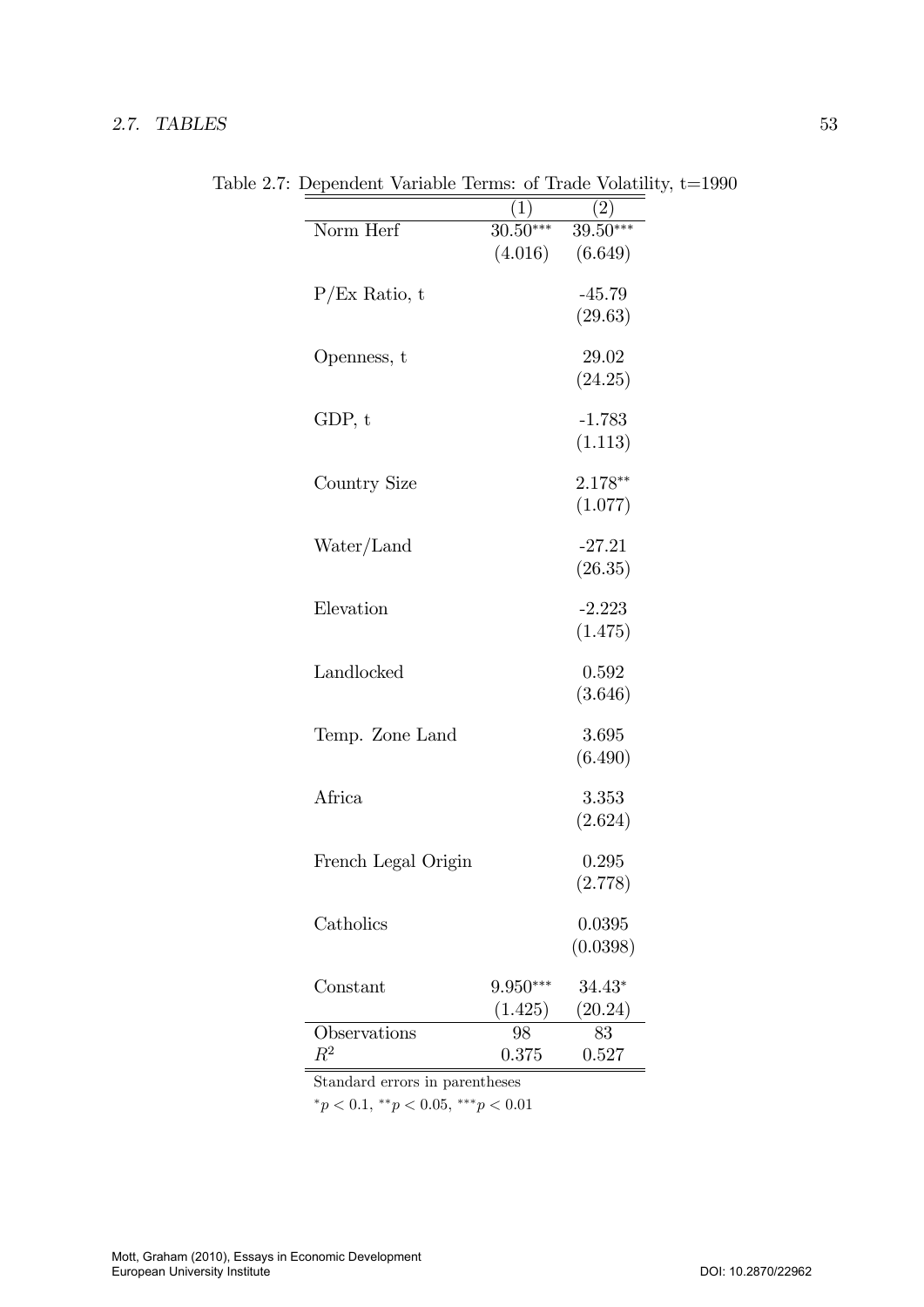|                     | $^{'}1)$   | (2)        |
|---------------------|------------|------------|
| Norm Herf           | $31.20***$ | $28.75***$ |
|                     | (4.642)    | (6.816)    |
| $P/Ex$ Ratio, t     |            | 7.202      |
|                     |            | (19.78)    |
| Openness, t         |            | $-2.311$   |
|                     |            | (14.11)    |
| GDP, t              |            | $-0.128$   |
|                     |            | (1.240)    |
|                     |            |            |
| Country Size        |            | 1.043      |
|                     |            | (1.154)    |
| Water/Land          |            | $-45.92$   |
|                     |            | (29.32)    |
| Elevation           |            | $-1.251$   |
|                     |            | (1.578)    |
| Landlocked          |            | 2.950      |
|                     |            | (4.105)    |
|                     |            |            |
| Temp. Zone Land     |            | $-0.656$   |
|                     |            | (7.240)    |
| Africa              |            | 3.701      |
|                     |            | (3.012)    |
| French Legal Origin |            | $-0.221$   |
|                     |            | (3.184)    |
| Catholics           |            | 0.0203     |
|                     |            | (0.0423)   |
| Constant            | $10.53***$ | 6.987      |
|                     | (1.467)    | (22.36)    |
| Observations        | 98         | 83         |
| $R^2$               | 0.320      | 0.421      |

Table 2.8: Dependent Variable Terms: of Trade Volatility, t=1995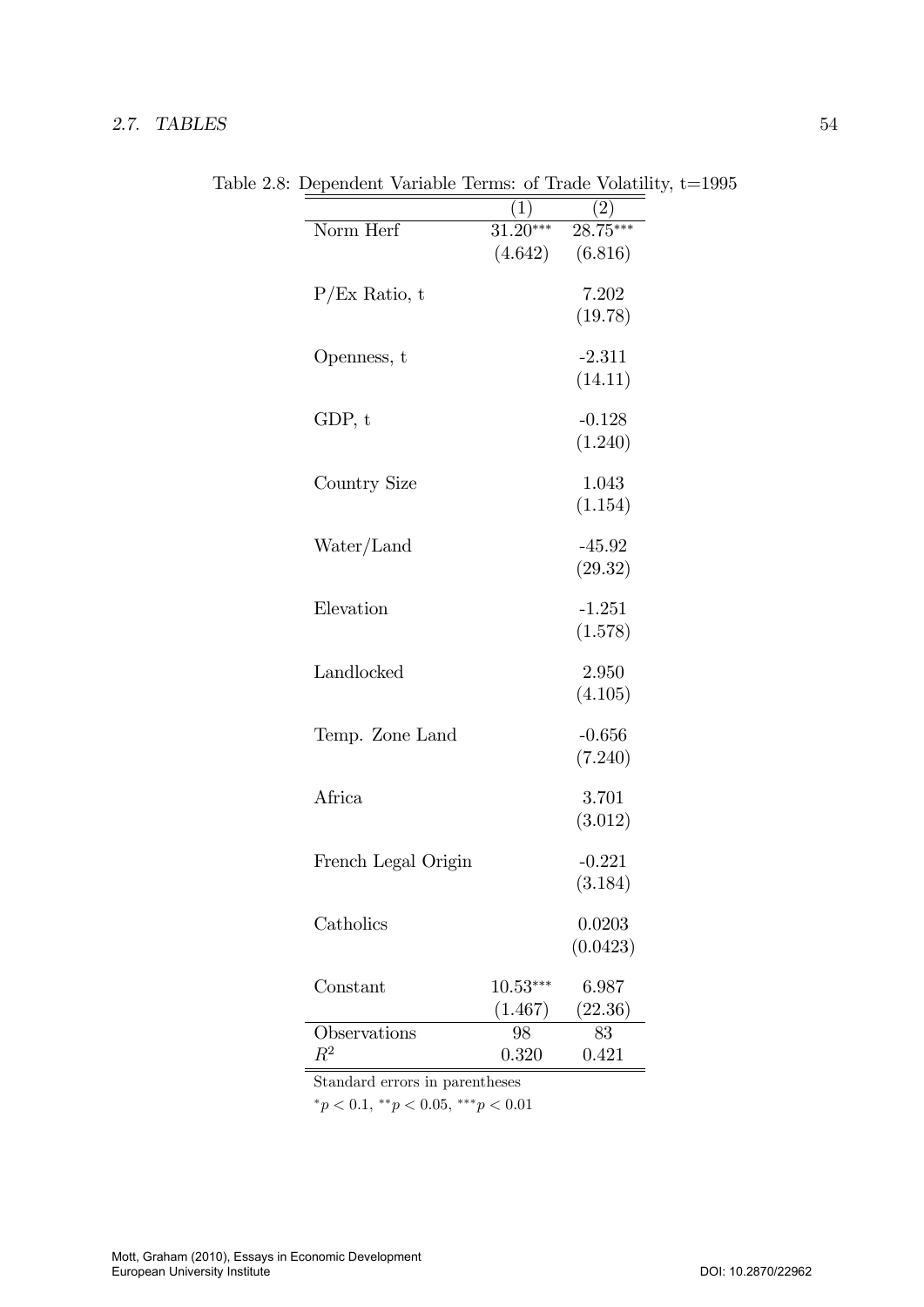|                     | 1          | 2)         |
|---------------------|------------|------------|
| Norm Herf           | $27.77***$ | $25.84***$ |
|                     | (4.039)    | (6.369)    |
| $P/Ex$ Ratio, t     |            | 9.542      |
|                     |            | (14.31)    |
| Openness, t         |            | $-1.049$   |
|                     |            | (9.630)    |
| GDP, t              |            | 0.236      |
|                     |            | (1.079)    |
| Country Size        |            | 0.511      |
|                     |            | (1.021)    |
| Water/Land          |            | $-16.59$   |
|                     |            | (27.40)    |
| Elevation           |            | $-1.647$   |
|                     |            | (1.469)    |
| Landlocked          |            | $6.369*$   |
|                     |            | (3.693)    |
| Temp. Zone Land     |            | $-0.904$   |
|                     |            | (6.698)    |
| Africa              |            | 3.312      |
|                     |            | (2.759)    |
| French Legal Origin |            | 0.987      |
|                     |            | (2.933)    |
| Catholics           |            | 0.0189     |
|                     |            | (0.0387)   |
| Constant            | $10.96***$ | 5.075      |
|                     | (1.406)    | (19.28)    |
| Observations        | 99         | 85         |
| $R^2$               | 0.328      | 0.502      |

Table 2.9: Dependent Variable Terms: of Trade Volatility, t=2000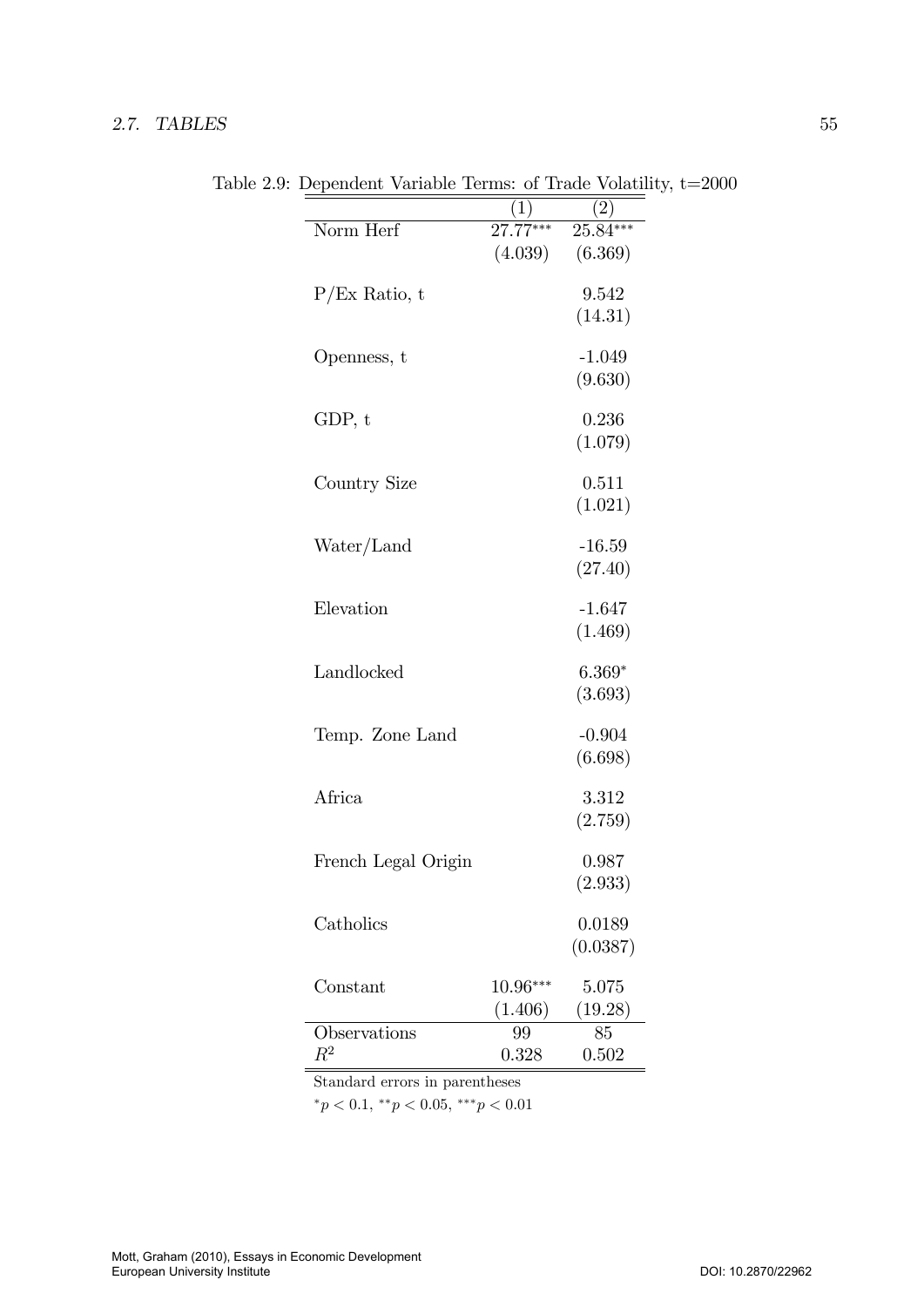$(1)$   $(2)$   $(3)$   $(4)$  $NPC(s=0.01)$ , t  $-0.723$   $-1.991**$  $(0.655)$   $(0.915)$ FDNPC1, t  $-0.0274**$   $-0.0110$  $(0.0118)$   $(0.0184)$  $NPC(s=0.025), t$  -0.156 -2.993\*  $(1.124)$   $(1.764)$ FDNPC2, t  $-0.0461^*$   $0.00645$  $(0.0236)$   $(0.0397)$ Fin Dev, t  $-0.0259$   $-0.0645$  $(0.131)$   $(0.148)$  $P/Ex$  Ratio, t 129.9<sup>\*\*\*</sup> 137.4<sup>\*\*\*</sup> (42.74) (46.48) Openness,  $t$  -76.82 $*$  $-74.12*$  $(39.57)$   $(42.98)$ Country Size 2.883\* 2.347  $(1.484)$   $(1.575)$ Water/Land -19.22 -13.39 (43.79) (46.62) Elevation 1.483 1.799  $(2.514)$   $(2.689)$ Landlocked -3.121 -2.293 (6.344) (6.775) Temp. Zone Land -4.158 -7.316 (7.756) (8.203) Africa -7.990 -5.672 (6.216) (6.618) French Legal Origin 3.533 2.464  $(5.020)$   $(5.469)$ Catholics 0.0270 0.0278  $(0.0709)$   $(0.0769)$ Constant 34.69\*\*\* 29.38\*\*\* -2.375 -3.211 (4.577) (4.777) (18.48) (19.48) Observations 83 83 78 78

Table 2.10: Dependent Variable Terms: of Trade Volatility, t=1987

Mott, Graham (201<del>0), Essays in Economic Development</del><br>Mott, Graham (201<del>0), Essays in Economic Development</del><br>
and the Seven Control of the Seven Control of the Seven Control of the Seven Control of the Seven Control of the European University Sitstitute and errors in parentheses **European Control**ius Colicitude and DOI: 10.2870/22962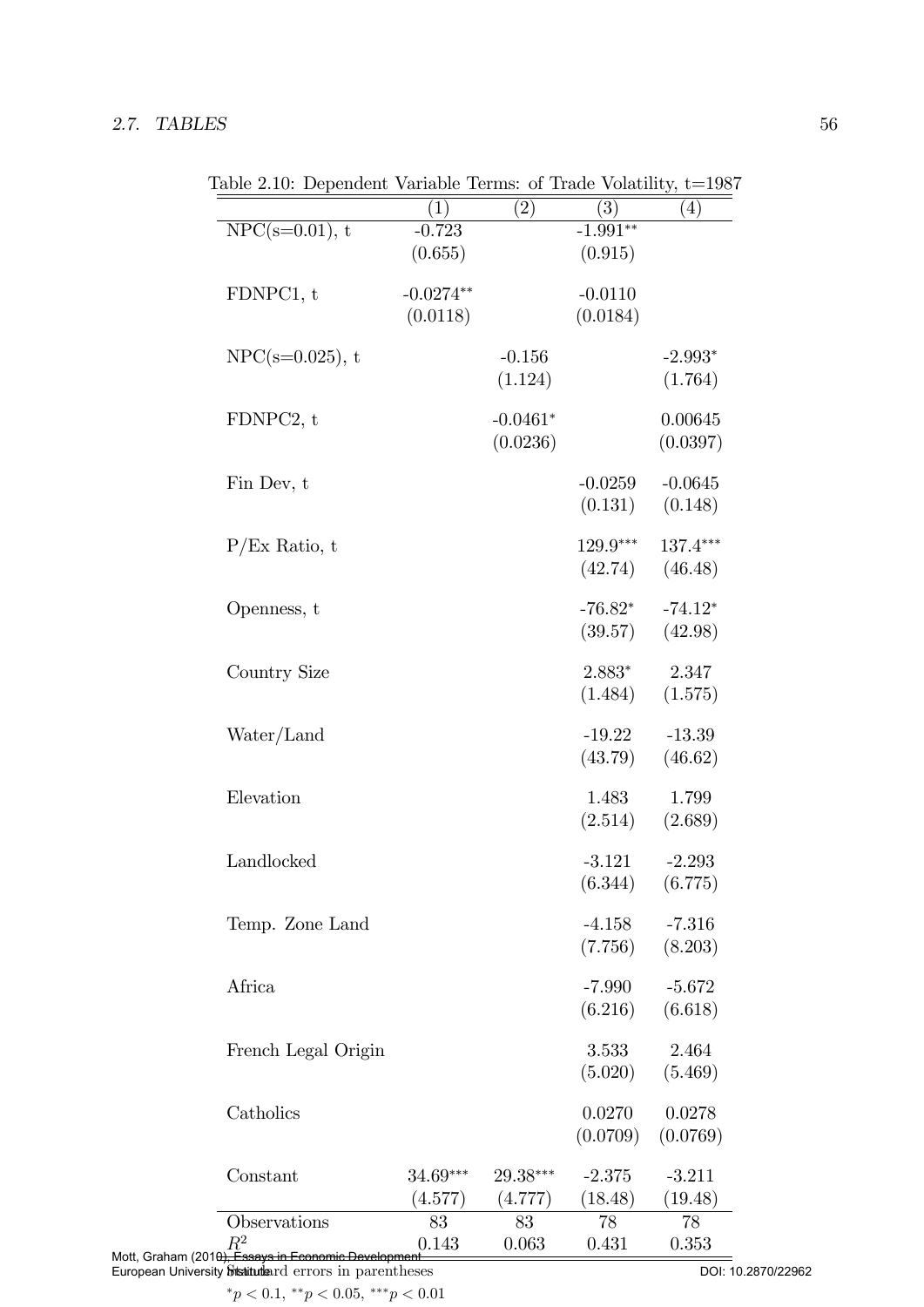$(1)$   $(2)$   $(3)$   $(4)$  $NPC(s=0.01)$ , t  $-0.857$   $-3.521***$  $(0.664)$   $(0.944)$ FDNPC1, t  $-0.0156$  0.0292  $(0.0111)$   $(0.0273)$  $NPC(s=0.025)$ , t  $-1.098$   $-5.816***$  $(1.166)$   $(1.557)$ FDNPC2, t  $-0.0225$   $0.0698*$  $(0.0182)$   $(0.0382)$ Fin Dev, t  $-0.321 -0.449*$ (0.260) (0.231)  $P/Ex$  Ratio, t 131.0<sup>\*\*</sup> 123.2<sup>\*\*</sup> (49.28) (50.42) Openness, t  $-98.70*$ -75.94  $(50.89)$   $(51.49)$ Country Size  $2.919*$   $2.552*$  $(1.514)$   $(1.522)$ Water/Land -52.40 -34.85 (54.48) (55.95) Elevation 3.825 4.302  $(2.565)$   $(2.680)$ Landlocked -9.401 -10.07 (6.251) (6.486) Temp. Zone Land -2.191 -3.298 (10.88) (11.15) Africa -4.307 -3.346 (6.141) (6.451) French Legal Origin -0.287 -0.926  $(5.741)$   $(5.818)$ Catholics 0.0934 0.0688  $(0.0941)$   $(0.0958)$ Constant 34.24\*\*\* 32.13\*\*\* -2.319 -2.764 (4.802) (4.998) (20.34) (20.09) Observations 73 73 67 67

Table 2.11: Dependent Variable Terms: of Trade Volatility, t=1990

Mott, Graham (201<del>0), Essays in Economic Development</del><br>Mott, Graham (201<del>0), Essays in Economic Development</del><br>
and the Seven of Development<br>  $\frac{0.101}{0.069}$  0.511 0.481 European University Statitute and errors in parentheses **European Control**ius Colicitude and DOI: 10.2870/22962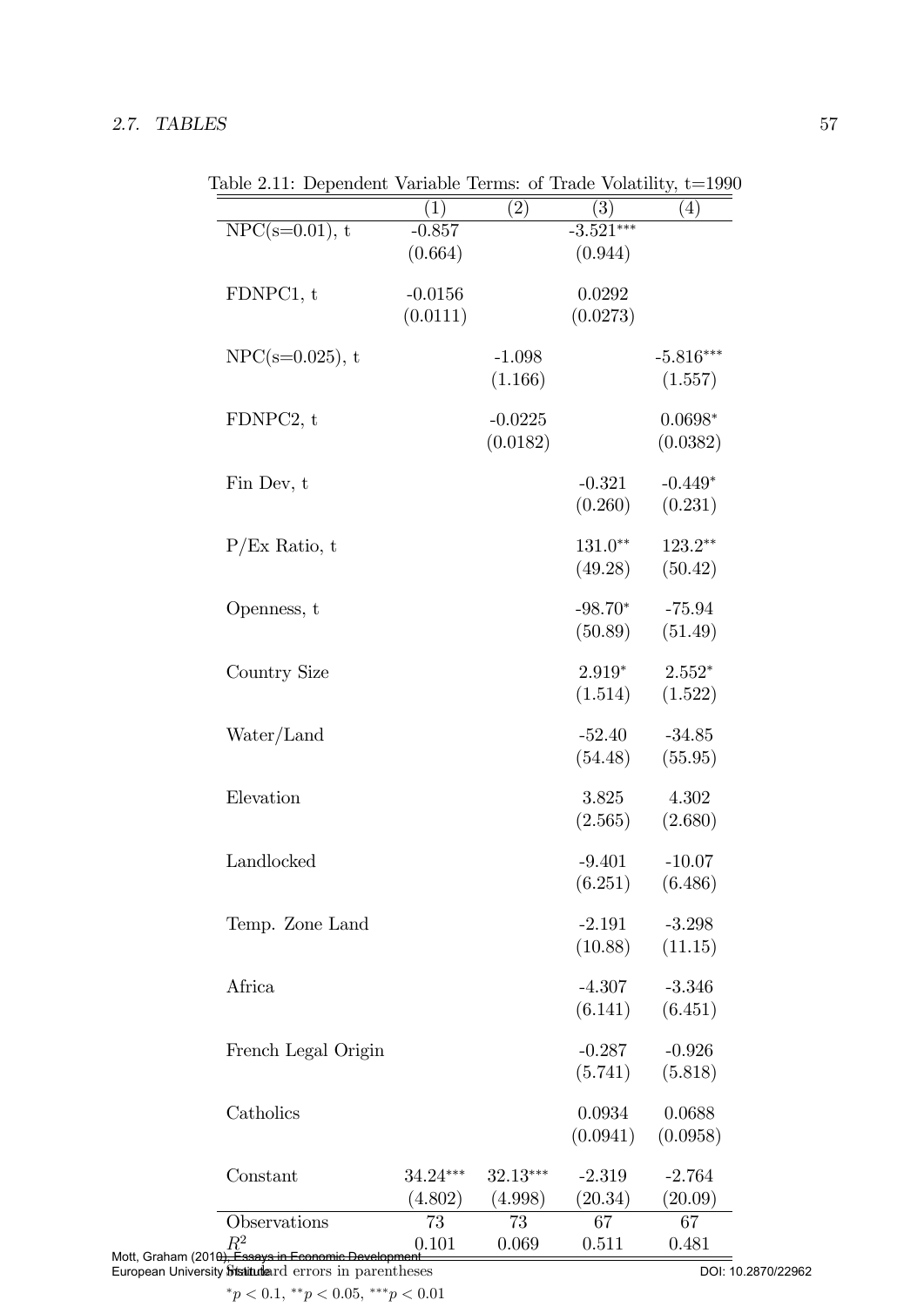$(1)$   $(2)$   $(3)$   $(4)$  $NPC(s=0.01)$ , t  $-0.378$   $-3.451***$  $(0.698)$   $(1.043)$ FDNPC1, t  $-0.0126$   $0.0491*$  $(0.00994)$   $(0.0268)$  $NPC(s=0.025), t$  -0.355 -5.389\*\*\*  $(1.087)$   $(1.592)$ FDNPC2, t  $-0.0203$   $0.0759*$  $(0.0184)$   $(0.0400)$ Fin Dev, t  $-0.437^*$  $-0.365*$  $(0.233)$   $(0.194)$  $P/Ex$  Ratio, t 73.65 87.48\* (44.91) (44.78) Openness, t -45.34 -51.36  $(40.15)$   $(40.47)$ Country Size 2.312 2.472  $(1.618)$   $(1.610)$ Water/Land -27.67 -36.64 (54.89) (54.56) Elevation 3.989 3.116  $(2.751)$   $(2.787)$ Landlocked -8.636 -7.701 (6.900) (6.832) Temp. Zone Land -9.701 -8.664 (11.98) (11.64) Africa -4.657 -0.201 (6.537) (6.762) French Legal Origin -2.628 -1.488 (6.187) (6.094) Catholics 0.0810 0.108  $(0.0935)$   $(0.0951)$ Constant 29.44\*\*\* 27.77\*\*\* 2.060 -1.635 (4.833) (4.504) (21.43) (20.65) Observations 73 73 67 67

Table 2.12: Dependent Variable Terms: of Trade Volatility, t=1995

Mott, Graham (2010), Essays in Economic Development<br>Mott, Graham (2010), Essays in Economic Development<br>  $\frac{0.051}{0.034}$  0.034 0.388 0.393 European University **Shatitdter**d errors in parentheses **European Control entity Control**er and the DOI: 10.2870/22962

 ${}^*p < 0.1, {}^{**}p < 0.05, {}^{***}p < 0.01$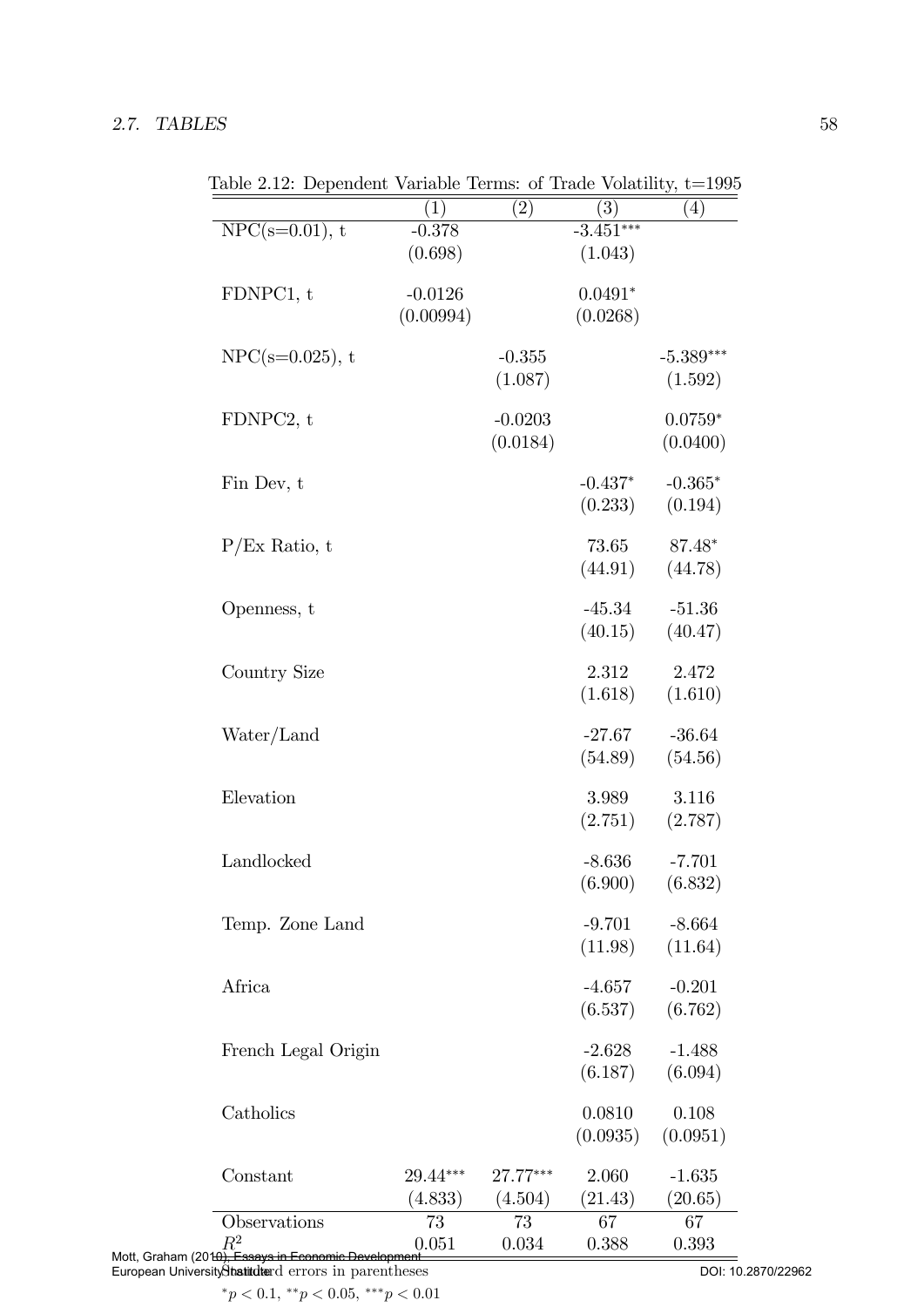$(1)$   $(2)$   $(3)$   $(4)$  $NPC(s=0.01)$ , t  $-0.647$   $-3.270***$  $(0.694)$   $(0.891)$ FDNPC1, t  $-0.00699$   $0.0343**$  $(0.00845)$   $(0.0160)$  $NPC(s=0.025), t$  -0.261 -4.009\*\*\*  $(1.022)$   $(1.332)$ FDNPC2, t  $-0.0164$   $0.0479*$  $(0.0166)$   $(0.0275)$ Fin Dev, t  $-0.312^*$  $-0.245*$  $(0.156)$   $(0.129)$  $P/Ex$  Ratio, t 89.77\*\*\* 97.00\*\*\*  $(26.26)$   $(27.35)$ Openness, t -36.10 -31.76  $(23.29)$   $(24.07)$ Country Size 1.461 1.285 (1.434) (1.476) Water/Land -5.967 13.97  $(51.07)$   $(53.05)$ Elevation 3.480 3.142  $(2.454)$   $(2.567)$ Landlocked -2.354 -0.576  $(5.942)$   $(6.089)$ Temp. Zone Land -5.234 -6.490  $(11.15)$   $(11.57)$ Africa -2.870 -2.379 (5.793) (6.055) French Legal Origin -3.607 -1.961 (5.691) (5.918) Catholics 0.129 0.108  $(0.0888)$   $(0.0962)$ Constant  $30.75***$   $27.62***$   $7.001$   $1.071$ (4.772) (4.336) (18.68) (18.70) Observations 74 74 68 68

Table 2.13: Dependent Variable Terms: of Trade Volatility, t=2000

Mott, Graham (2010), Essays in Economic Development<br>Mott, Graham (2010), Essays in Economic Development<br>  $\frac{0.048}{0.025}$  0.025 0.529 0.495

European University **Shatitdter**d errors in parentheses **European Control entity Control**er and the DOI: 10.2870/22962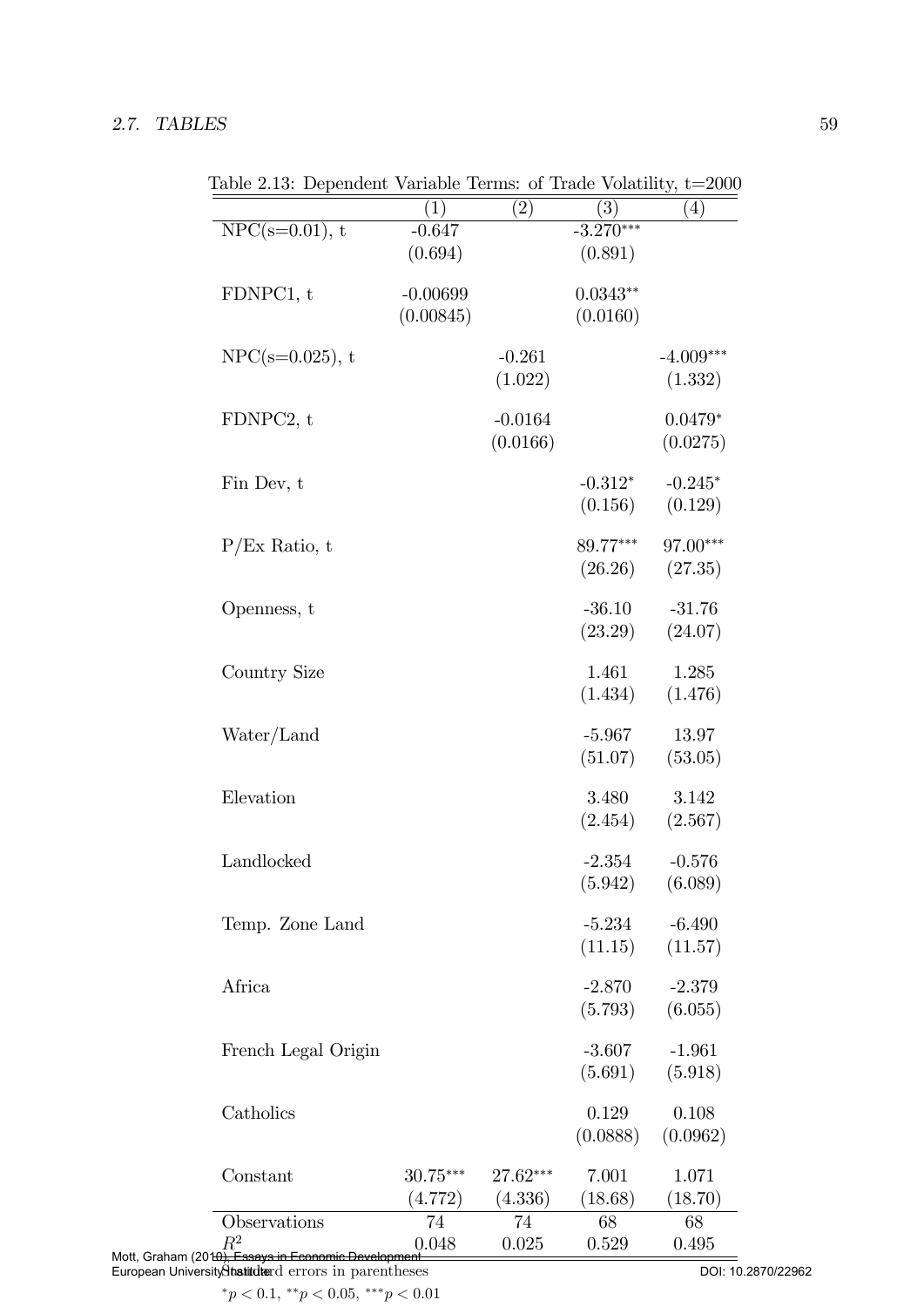## CHAPTER 3

# STICKS AND STONES: A THEORY OF POINT RESOURCES AND APPROPRIATION

## 3.1 Introduction

This paper aims to contribute to the growing literature of theoretical models dealing with "conflict and appropriation". Although the first general equilibrium model of this type was presented in the overlooked work Haavelmo (1954), it is not until Hirshleifer (1988,1989) that a concerted effort really came together in this field<sup>12</sup>. This paper extends the model found in another important contribution, Grossman and Kim (1996), which was the first paper to combine two important facets of general equilibrium conáict models. Firstly, the incorporation of private production shifted focus away from the models of an appropropriable, common pool resource, as described by Hirshleifer (1989) and Skaperdas (1992) among others. Secondly, the distinction between predation and defense against predation that enables a non-aggressive, yet not fully disarmed, equilibrium<sup>3</sup>. In this paper, a parameter representing the pointiness of the resource endowment of each agent is included in the model and of key interest is the effect that this parameter has on the conditions for non-aggressive equilibrium. Further, the analysis of Grossman and Kim (1996) shows that a relatively rich agent is always better off in equilibria with more secure claims to property yet if offensive we apons are highly effective and appropriation is not overly destructive, then a relatively poor agent could be better of in equilibria with less secure claims to property. Thus the analysis of this paper also covers the effects of pointiness on the costs of appropriation and on agents' welfare, both individually and relatively.

The term pointiness, in this paper, will used to characterise two key aspects of the resource endowment. One of the dimensions along which the *pointiness* of resources can be classified is the geographical concentration of their means of production. The pointier a given

<sup>&</sup>lt;sup>1</sup>See Garfinkel (1990), Grossman (1991), Skaperdas (1992), Esteban and Ray (1999), Wittman (2000), and Mehlum et al. (2003) for other key contributions.

<sup>&</sup>lt;sup>2</sup>See Garfinkel and Skaperdas (2006) for a detailed overview of the literature of conflict economics.

 $3$ The distinction is first made by Skogh and Stuart (1982), but the possibility of a non-aggressive equilibrium is not considered.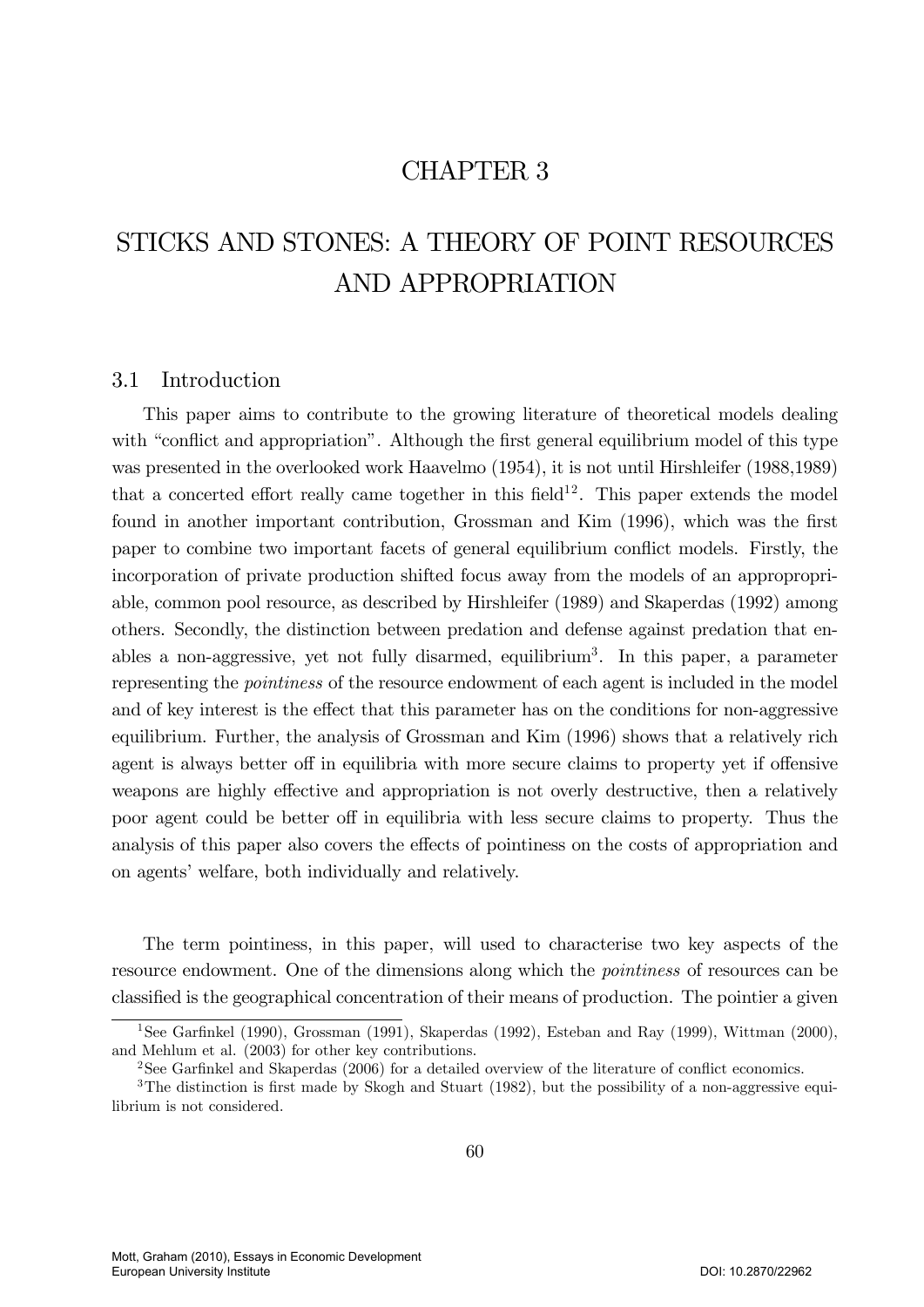resource, the more clustered its means of production. Thus, resources may be distinguished by geographical grouping, point resources (such as oil wells or ore/mineral mines) that are extracted from a geographically narrow base are distinct from diffuse resources, which are (more thinly) spread across a wider area, such as agricultural land or forests. The other dimension of pointiness that this paper proposes is the mobility of resource. Resources that are less cumbersome, easier to transport and generally more 'mobile' are defined as being more pointy. These two aspects of the characteristic of pointiness are important in a model of appropriation and defense. Similar resources may differ in their means of production and thus, their level of pointiness (alluvial diamonds in comparison to mined diamonds) or differing resources may be produced in similar clusterings (alluvial diamonds in comparison to plantation crops).

The overall consensus within the growth literature is that there exists a negative relationship between development indicators and the pointiness of resources<sup>45</sup>. It has been widely suggested that pointy resources can fuel inequality within societies as, being geographically clustered, it is more probable that these resources are controlled by smaller groups, excluding others<sup>67</sup>. An extension of this argument is to propose that pointiness is likely to be at important factor when agents are rent seeking. Auty (2001) argues that pointier resources, having more geographically concentrated modes of production and thus revenues and rents, may be more easily appropriable or promote certain groups or agent types. In particular, a government having control over an exogenous form of revenue, in the form of point resources, has much less need to extract revenues from the populace in the form of taxation state and so has much less inclination to develop the institutions that are associated with developed states, resulting in the state falling behind (see Ross (2001). In cases such as this, taxation of non-resource sectors will be low, modes of accountability poor and with frequent violent coups occuring (see Auty (1997), Woolcock et al. (2001), Isham et al. (2003), Murshed (2004), Mavrotas et al. (2006)).

However, it should also be noted that there is strong evidence to suggest that the relationship between resources and conflict intensity is not unambiguous; indeed that there may exist a non-monotonic between the two. This implies that there are cases in which more

<sup>4</sup>Bulte et al (2005) investigates the links between welfare and resource pointiness and abundance.

<sup>&</sup>lt;sup>5</sup>For a more extensive survey of the literature on the effects on natural resource abundence, see van der Ploeg (2010).

<sup>6</sup>For further details of resource-based gangs, paramilitaries and warlords, see Reno (1998) and Le Billon (2001).

<sup>&</sup>lt;sup>7</sup>For more detailed work on point resources and inequality, see Ross (1999), Engerman and Sokoloff (2000), Ross (2004b) and Isham et al. (2005).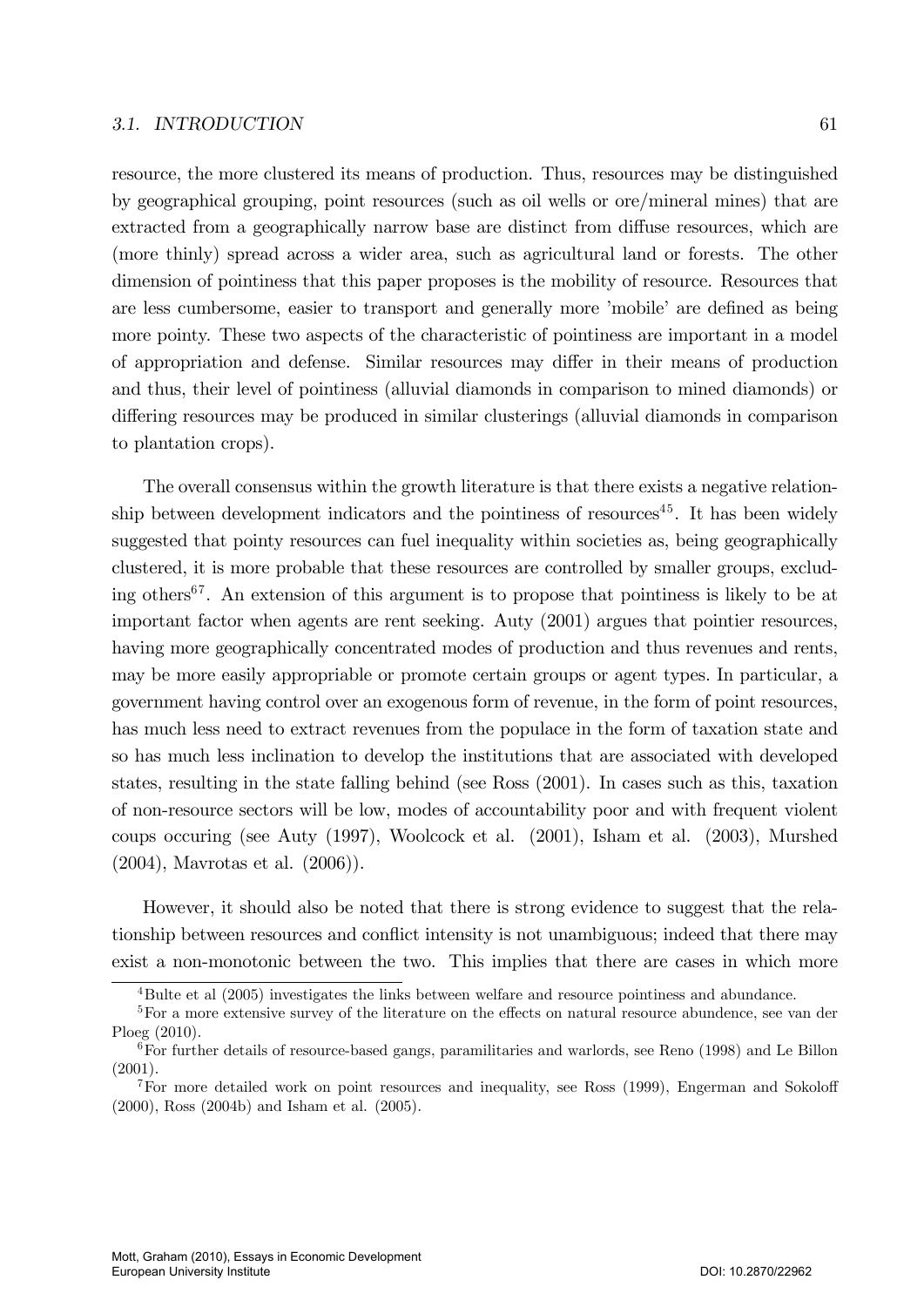#### 3.1. INTRODUCTION 62

pointy resources may be less heavily contested, to the extent that no conflict occurs at all, or that the presence of pointy resources during intense conflict can coordination a more rapidly achieved peaceful outcome. Wick and Bulte (2006) uses a model with a standard contest success function and interprets the *decisiveness/effectiveness* parameter as the pointiness of the contestable resource. Analysis of the model shows that under certain conditions, a comparison of agents' behaviour either side of a given threshold indicates that increased pointiness can imply a reduction in rent seeking effort. The model presented in this paper describes a similar effect, that the influence of the pointiness of the resource on the level of appropriative activity in non-monotonic, due to increased pointiness being at the same time beneficial to the defender (as a pointier endowment is easier to defend) and the attacker (as pointier resources are subject to lower levels of appropriative destruction). The overall effect of increased pointiness on appropriative behaviour depends on which of these two effects prevails.

The multiple effects of resources on conflict intesity is consistent with the findings of Ross  $(2004)$ , which describes the observable effects of nine hypotheses concerning the influence of natural resources on civil wars. The findings of the examination of thirteen case studies show that each instance may be explained by one or a number of the hypothesised mechanisms, which themselves may influence differing aspects of the conflict; initiation, intensity and duration<sup>8</sup>. Ross (2004) states that "resources do not necessarily make conflicts longer or more severe  $-$  at times they appeared to shorten conflicts and promote cooperation among opposing sides." Further, Bennet and Stam (1996) finds that international conflicts have a tendency to last longer when the sides have more equal resources. As weaker side gains resources, the conflict is lengthened but as the stronger side gains resources, the conflict will be shorted. Therefore, if the stronger agent engages in resource appropriation, conflict becomes more decisive and victory (or settlement) will be brought about more quickly. If agents are more equal then conflict will be lengthened, as the duration of the conflict will be determined by the net outflow of resources from the weaker agent. In the later analysis presented in this paper, the issues of appropriative behaviour, costs and welfare are addressed in the context of hetergenously pointy resource endowments.

The remainder of the paper is organised as follows; section two sets out the model and derives allocations to defense and appropriation, section three provides furher analysis in the context of costs and welfare, section four provides case study evidence of the applicability of

 $8$ Fearon (2001) also finds that the relationship between resources and civil wars is more complex than previously thought, resource dependence is associated with the duration, but not incidence, of civil wars.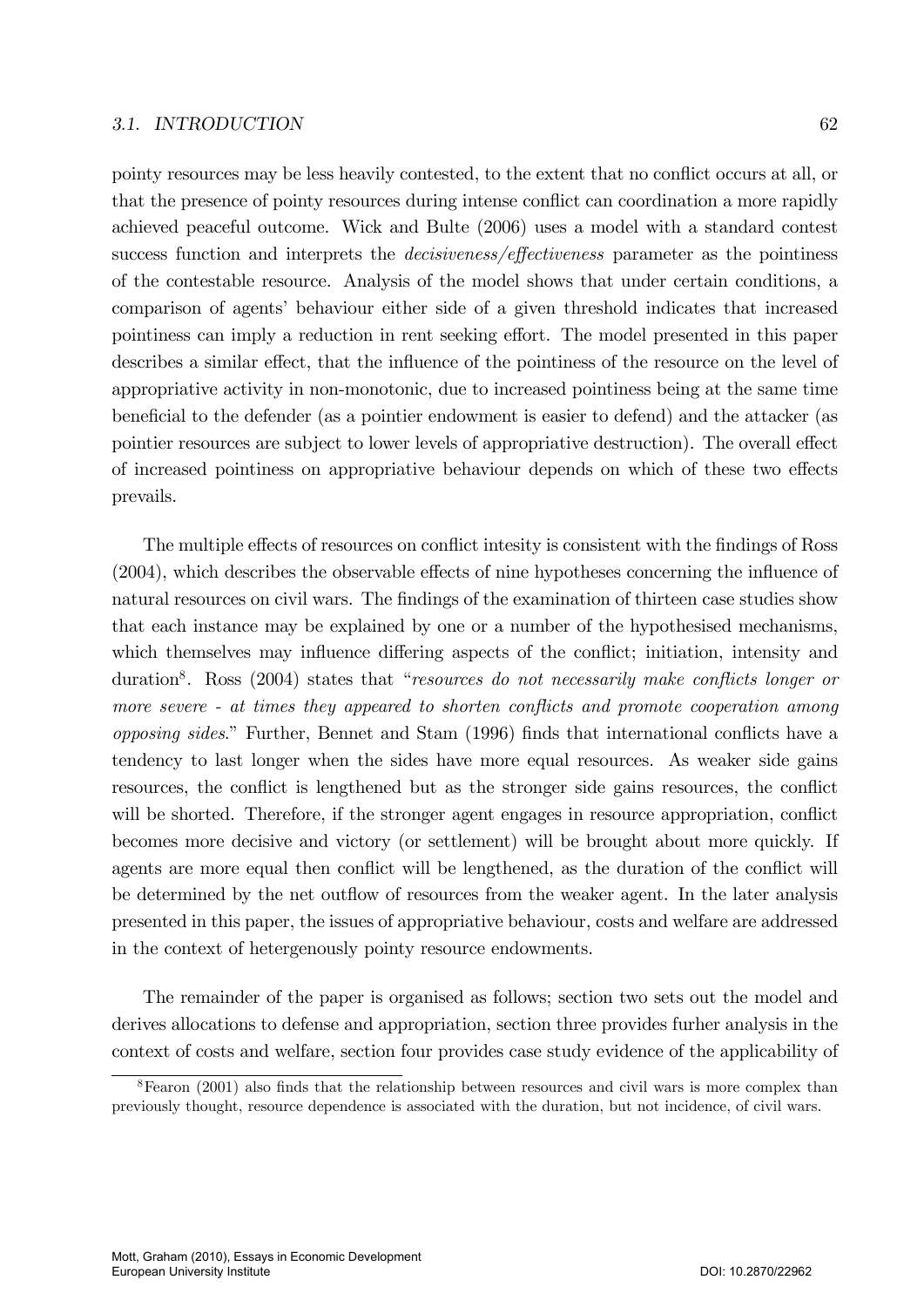the model and section five concludes.

## 3.2 The Model

### 3.2.1 Set-up of the model

The following model is an extension of that presented in Grossman and Kim  $(1995)^9$ . In a one period model there exists two agents, each agent having an initial positive resource endowment,  $n_i$  where  $i = 1, 2$ . Endowments are classified as non-overlapping claims to property that is subject to appropriation by the other agent and can therefore be thought of as private property<sup>10</sup>. The security of claims to private property, i.e. the strength of property rights, is a represented by an endogenously determined variable. Each agent may allocate proportions of the initial endowment to three rivalrous uses; defence, appropriation and the production of a non-contestable consumption good. Sequentially, each agent first chooses a level of initial endowment to commit to defending its own endowment against appropriative actions of the other agent. In doing so, the agent also considers the value of defensive fortifications as a deterrent to appropriation. Thus, agent i, where  $i = 1, 2$ , allocates an amount,  $h_i$ , to defensive fortifications from its initial endowment,  $n_i$ , subject to constraint  $0 \leq h_i \leq n_i$ . Once made, the defence allocation,  $h_i$ , is irreveribly committed by the agent for the entire duration of period, i.e. the defensive investment may not be diverted into production or appropriation in the case of the other agent choosing not to engage in appropriative behaviour. Next, the remainder of the endowment,  $n_i - h_i$ , is divided by the agent between productive and appropriative uses, where  $k_i$  is the amount allocated to productive capital and  $g_i$  to appropriative capital (offensive weapons) subject to  $k_i \geq 0$ ,  $g_i \geq 0$  and  $k_i + g_i = n_i - h_i$ . The production process, which is assumed to be independent for each agent, produces consumable goods that are themselves not subject to appropriation by the other agent<sup>11</sup>. The production function of agent i is given by  $f(k_i) =$  $\alpha k_i$ , where  $\alpha$  is a positive productivity parameter. After the complete allocation of the initial endowment and the production of consumable goods, the entire endowment of agent i, regardless of allocation, can potentially be appropriated by the other agent. Thus, one agent can capture another's productive capital, defensive fortifications and offensive weapons but not the output of consumable goods. The security of a given agent's claim to their

<sup>&</sup>lt;sup>9</sup>In aspects of the model not including the parameter  $\gamma$ , analytical structure directly follows Grossman and Kim (1995).

 $10$ It terms of the aims and direction of this paper it is perhaps easier to consider the initial endowment as fungible capital.

 $11$ Both of these assumptions are made in order to simplify the model.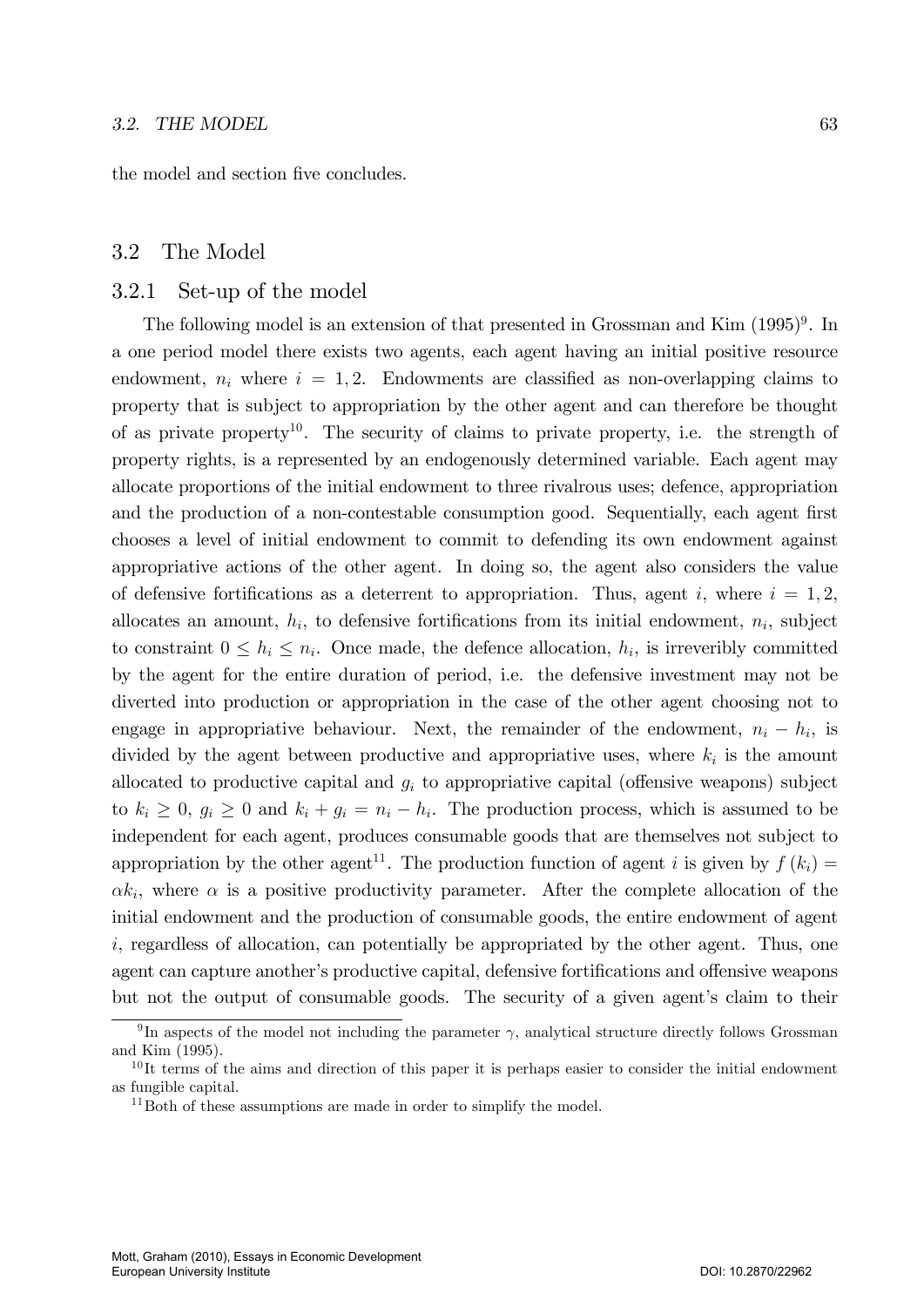endowment is demonstrated by the fraction of its own endowment that the agent is able to retain. Specifically, agent  $i$  retains a fraction of its own endowment,  $p_i$ , where

$$
p_i = \frac{1}{1 + x_i}, \qquad x_i = \frac{\theta}{\gamma_i} \frac{g_j}{h_i}
$$
\n
$$
(3.1)
$$

In the above equations,  $x_i$  measures the offensive strength of agent j in relation to the defensive strength of agent i,  $\theta$  is a positive parameter that indicates the effectiveness of offensive weapons against defensive fortifications and  $\gamma_i$  is a measure of the pointiness of the fungible capital of agent *i*. Further, if  $\gamma_i < \gamma_j$  then this implies that the endowment of agent i is more diffuse than the endowment of agent j. The parameter  $\gamma$  is considered as continuous and finite. From equation  $(4.6)$ , it can be seen that  $p_i$  is a decreasing function of  $x_i$  and  $0 \leq p_i \leq 1$ . Also, due to the possibility of asymetric pointiess of endowments and the distinction between offensive weapons and defensive fortifications, the proportion of endowment,  $p_i$ , retained by agent i can be greater than, equal to, or less than the fraction of endowment that agent j loses,  $1-p_j$ . The relative effectiveness of offensive weapons,  $\theta$ , may be affected either positively or negatively by technological innovations. The development of cannon<sup>12</sup> or the innovations in castle design by Master James of St. George<sup>13</sup> provide examples of each. It may also be seen that  $p_i$ , briefly abstracting from any indirect effects, is an increasing function of  $\gamma_i$ . This follows as the more pointy an endowment, the easier it is for an agent to defend and the security of the agent's claim to property is stronger. For example, a mine shaft (pointy) will be easier to defend that a forest (more diffuse) or alternatively, valuable minerals (pointy) will be easier to protect from appropriation than timber (more diffuse). In other general equilibrium models where conflict occurs over a common pool resource, a Contest Success Function (CSF) is specified to determine the extent of victory<sup>14</sup>. Here the CSF for agent j is simply given by  $1 - p_i$ .

This model allows for a destructiveness in appropriation, so that in appropriation the aggressor gains less than the defender loses. Specifically, agent  $i$  loses the fraction of its endowment,  $1 - p_i$ , yet agent j gains only the fraction  $\left(1 - \frac{\beta}{\gamma_i}\right)$  $\frac{\beta}{\gamma_i}(1-p_i)$  of the endowment

 $12\,\text{By}$  the 15th Century, the development of cannon had revolutionised European siege warfare throughout Europe. Previously, thick castle walls were used to deter would-be aggressors but were now rendered obsolete by heavy cannon fire. Further, see Chartrand, R (2005)

<sup>&</sup>lt;sup>13</sup>Master James of St. George was a stonemason, engineer and architect responsible for designing many of the Edwardian castles in North Wales, including Conwy, Harlech and Caernarfon. Further, see Taylor, A.J. (1950)

<sup>14</sup>For an overview of contest success functions, see Skaperdas (1996).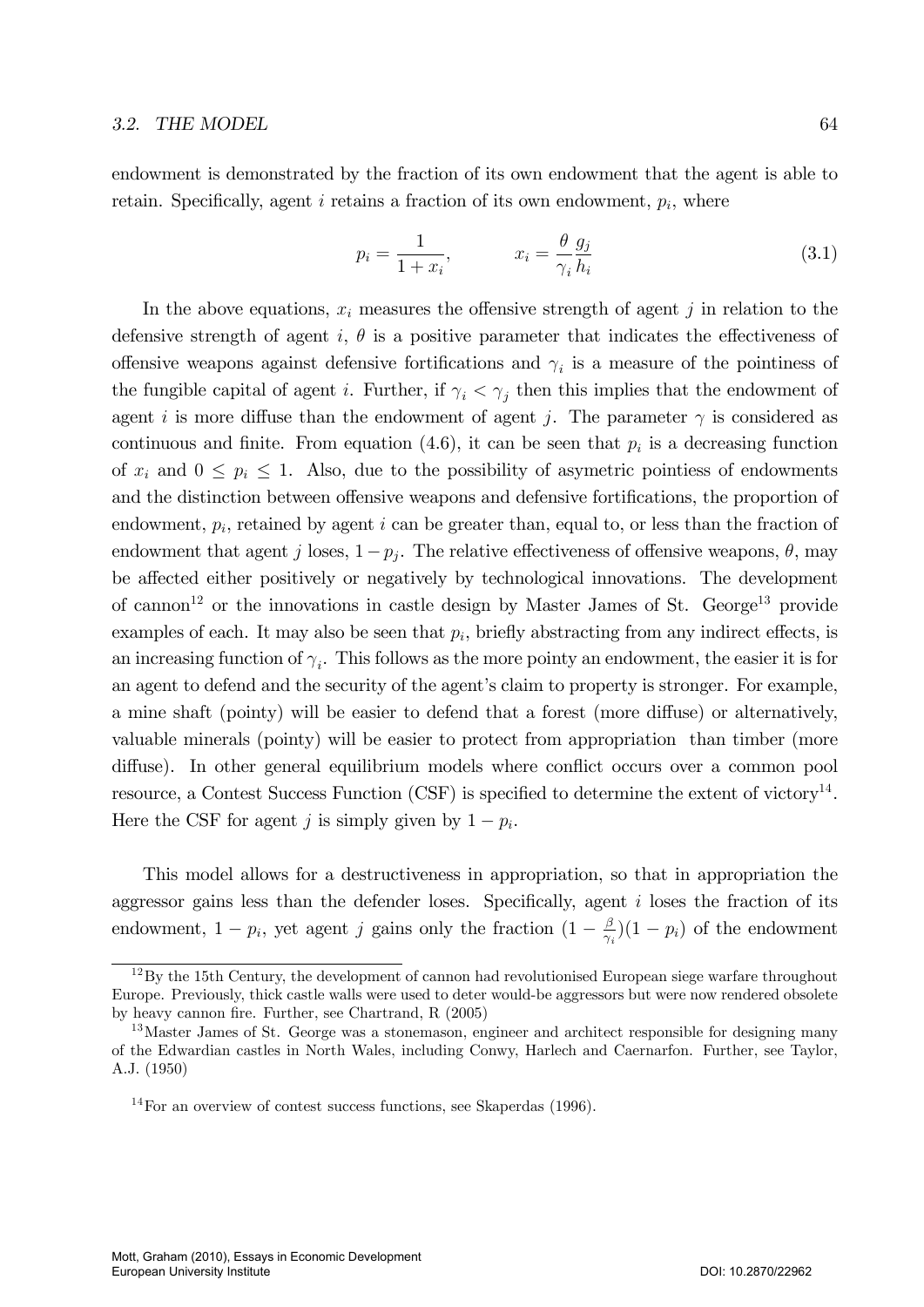of agent *i*. The parameter  $\beta$  measures the destructiveness of predation<sup>15</sup>,  $0 \leq \beta \leq 1$ . For example, endowment seized through appropriation is subject to destruction due to conflict, deterioration during shipment or a predator's gain needs to be processed to be usable. However, the destructive nature of appropriation is somewhat negated by the pointiness of the contested resource,  $\gamma_i$ . The pointier the endowment, the less is the net destruction due to appropriation. It is easier transport or process, but harder to denigrate, diamonds than timber for instance. It is assumed that the pointiness of any given endowment is larger than the rate of destruction associated with appropriation,  $\gamma > \beta$ . Thus, the focus of this paper is on the collection of commodities/endowments that are sufficiently pointy such that the net rate of gain by the appropriating agent is positive i.e.  $1 - \frac{\beta}{\gamma}$  $\frac{\beta}{\gamma} > 0$ . It must be noted however that this model does predict that there is a range of endowment pointiness, for all  $\gamma$  such that  $1-\frac{\beta}{\gamma}$  $\frac{\beta}{\gamma}$  < 0, for which the other agent will choose not to engage in appropriative behaviour. This behaviour is induced by the fact that the endowment is so diffuse that the appropriating agent is unable to appropriate/gather/process the endowment without incurring costs that would ultimately prove to be prohibitively high.

The net result of the allocative activities of both agents is that agent  $i$  has a final nonnegative endowment wealth,  $m_i$ , where

$$
m_i = p_i n_i + (1 - \frac{\beta}{\gamma_j})(1 - p_j)n_j
$$
\n(3.2)

The objective of each agent is to maximize the sum of its production of consumable goods and its net endowment wealth, denoted by  $v_i$ , where

$$
v_i = \alpha k_i + m_i \tag{3.3}
$$

The fundamental trade-off an agent faces is that devoting a higher amount of its initial endowment to appropriation, rather than to the production of non-contestable consumable goods, decreases that agent's output,  $\alpha k_i$ , but increases the agent's final wealth,  $m_i$ .

## 3.2.2 Resource Allocation: Offensive Weapons

In order to analyse the allocation of the initial endowment, the model is solved backwards by first considering the choice, between productive capital and offensive weapons, made by the agent in the second-stage. At this stage, agent  $i$  takes the defensive allocations made by both agents,  $h_i$  and  $h_j$ , as given and chooses allocations to productive capital,  $k_i$ , and

<sup>&</sup>lt;sup>15</sup>Note the simplifying assumption that the same parameters,  $\alpha$ ,  $\beta$ , and  $\theta$ , apply to both agents.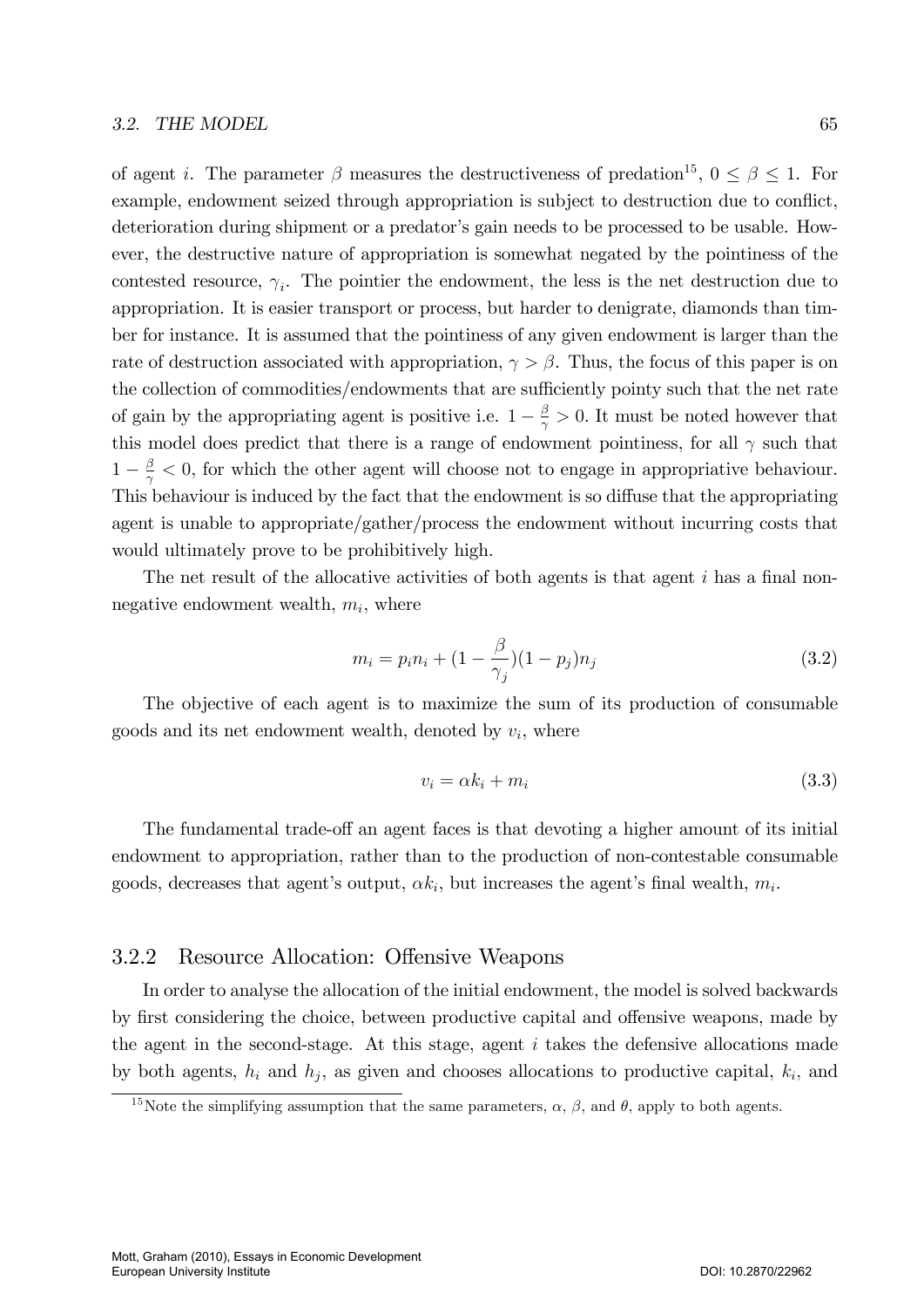to offensive weapons,  $g_i$ , such that the agent maximises the net sum of its final assets,  $v_i$ , subject to the constraints  $k_i \geq 0$ ,  $g_i \geq 0$ , and  $k_i + g_i = n_i - h_i$ . The constraint  $k_i \geq 0$  is assumed not to be binding, i.e. that agent i would not want to allocate a negative amount to productive capital  $(k<sub>i</sub> < 0)$  or, equally, to allocate more its initial endowment towards appropriation  $(g_i < n_i)$ . Thus, it follows that the marginal cost of offensive weapons is given by  $\alpha$ , the constant marginal product of capital in the production sector. Equations (4.6),  $(4.7)$  and  $(4.8)$  imply that either  $v_i$  has an interior maximum at a positive value of  $g_i$  that satisfies

$$
\frac{dv_i}{dg_i} = -(1 - \frac{\beta}{\gamma_j}) \frac{dp_j}{dg_i} n_j - \alpha = 0, \quad g_i > 0
$$
\n(3.4)

or that  $v_i$  is maximized with

$$
\frac{dv_i}{dg_i} = -(1 - \frac{\beta}{\gamma_j}) \frac{dp_j}{dg_i} n_j - \alpha \le 0, \ \ g_i = 0 \tag{3.5}
$$

The above conditions state that if agent  $i$  chooses a positive allocation of resources to appropriative activities, then this allocation is such that the marginal cost of offensive we apons equals the marginal benefit (the increased amount of the endowment of agent  $j$ that agent i obtains). Alternatively, if agent i chooses not to allocate any resources to appropriative activities, then at the point  $g_i = 0$ , the marginal cost of offensive weapons equals or exceeds the marginal benefit. By deriving  $dp_j/dg_i$  from equation (4.6), we see that the above conditions imply that

$$
g_i = \begin{cases} \sqrt{(\gamma_j - \beta) \frac{h_j n_j}{\theta \alpha}} - \frac{\gamma_j h_j}{\theta} > 0 \text{ for } 0 < h_j < h_j^*\\ 0 & \text{for } h_j \ge h_j^* \end{cases}
$$
 (3.6)

where

$$
h_j^* = \left(1 - \frac{\beta}{\gamma_j}\right) \frac{\theta}{\alpha \gamma_j} n_j \tag{3.7}
$$

In equation (4.2),  $h_j^*$  is the minimum necessary allocation to defensive fortifications by agent  $j$  that will deter agent  $i$  from allocating any resources to appropriation. Specifically, if  $h_j < h_j^*$ , then equation (3.4) applies; whereas if  $h_j \geq h_j^*$ , then equation (3.5) applies. Furthermore,  $h_j^*$  depends positively with the initial endowment of agent j and the effectiveness of offensive weapons against defensive fortifications and depends negatively on the marginal productivity of capital and the destructiveness of appropriation. The effect of the level of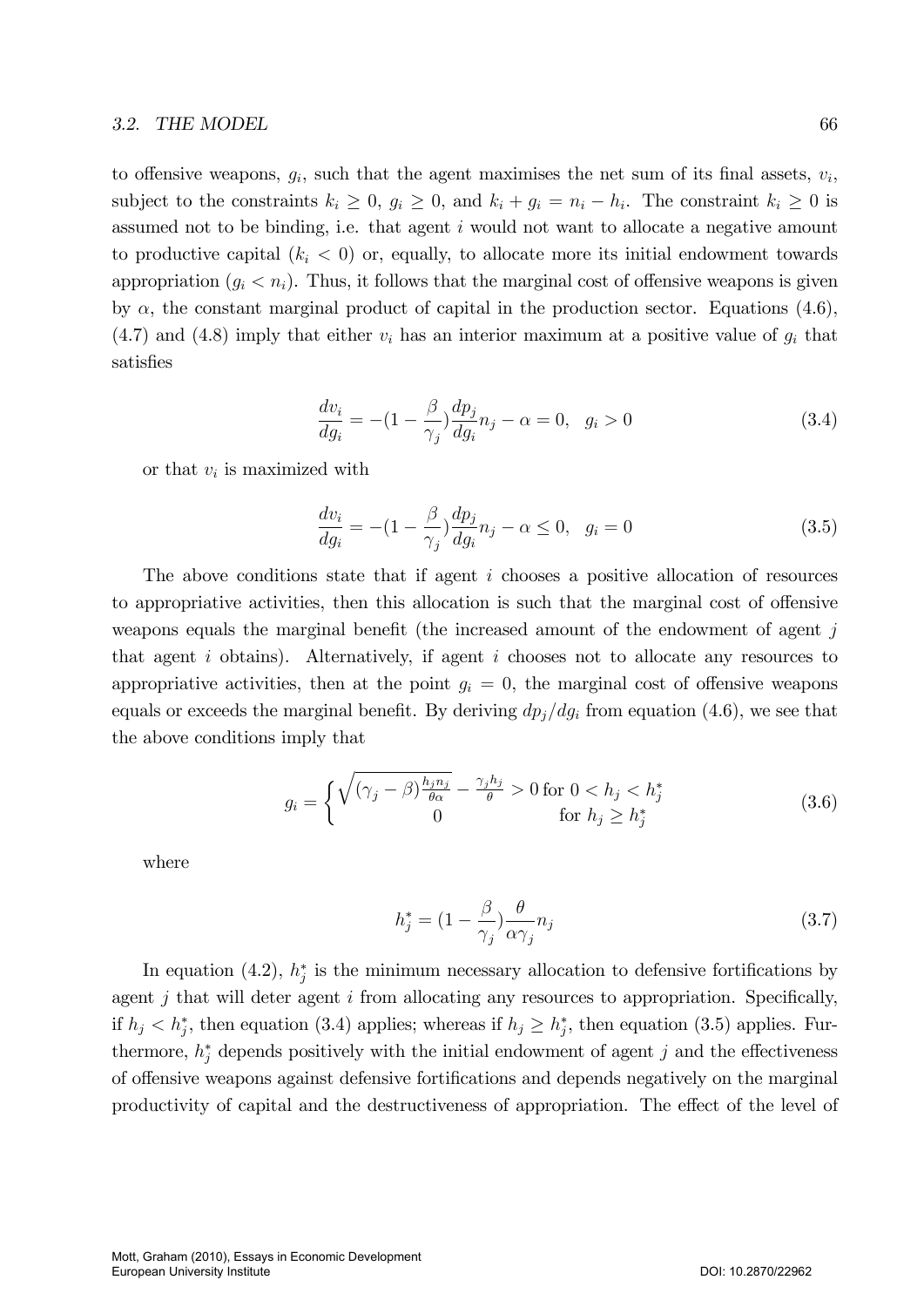pointiness of the endowment of agent  $j$  on the minimum necessary defensive allocation for deterrance is less clear. There is a negative effect as the pointier the resource endowment of agent j, then the easier it is for agent j to defend his endowment and the lower the level of resources needed to achieve the same level of security. This is apparent from equation  $(4.6)$ . Conversely, there is a positive effect insofar as the destruction to the gain from appropriation by agent  $i$  is lower given a pointier resource, which is demonstrated by equation  $(4.7)$ . The gain from appropriation is now higher for agent i, who will now be willingly to commit more resources to appropriative activities. In order nullify this reallocation, agent j must present a larger deterent in order to disincentivise appropriative activities by agent  $i$  and hence, the minimum necessary defensive allocation for deterrance must be higher. The parameters of the model determine which of these two effects dominate. Specifically if  $\gamma_i > 2\beta$ , then the first effect dominates, a marginal increase in pointiness aids the defender (through easier defence) more than the aggressor and the derivative,  $dh_j^*/d\gamma_j$ , is negative. Equally, if  $\gamma_j < 2\beta$ , then the second effect dominates, a marginal increase in pointiness aids the aggressor (through increased gains) more than the defender and the derivative,  $dh_j^*/d\gamma_j$ , is positive. The closer the value of endowment pointiness is to the critical value,  $2\beta$ , the higher the allocation to defensive fortifications necessary to ensure non-aggression from agent *i*. Furthermore, it can be seen that for any  $\gamma_j < \beta$ , then the defender would wish to invest a negative amount in defensive fortifications<sup>16</sup>. The endowment of this agent is so diffuse that the other agent would have no interest in engaging in appropriative behaviour. This clarifies the statement above, that there exists a range of very diffuse resources, outside of the general workings of this model, for which the optimal behaviour of the other agent would be non-aggression.

## 3.2.3 Resource Allocation: Defensive Fortifications

Next, the first-stage choice of defensive fortifications is considered. At this stage, the allocation to defensive fortications,  $h_i$ , by agent i is take as given by agent j, who chooses defensive fortifications,  $h_j$ , to maximize the sum of final assets,  $v_j$ . When choosing the allocation to defensive fortifications, agent  $j$  takes into account how this choice affects the allocation to offensive weapons,  $g_i$ , by agent i. Given the schedule for the allocation to offensive weapons by agent i set out in equation  $(4.11)$ , equation  $(4.8)$  implies that, in the limit as  $h_j \to 0$ ,  $dv_j/dh_j$  becomes infinite and so the constraint  $h_j \geq 0$  can be taken as not binding. Further, it is assumed that the constraints  $h_j \leq n_j$  and  $k_j \geq 0$  will not be

 $^{16}{\rm Note}$  the assumption in the previous subsection,  $\gamma_{i,j}>\beta$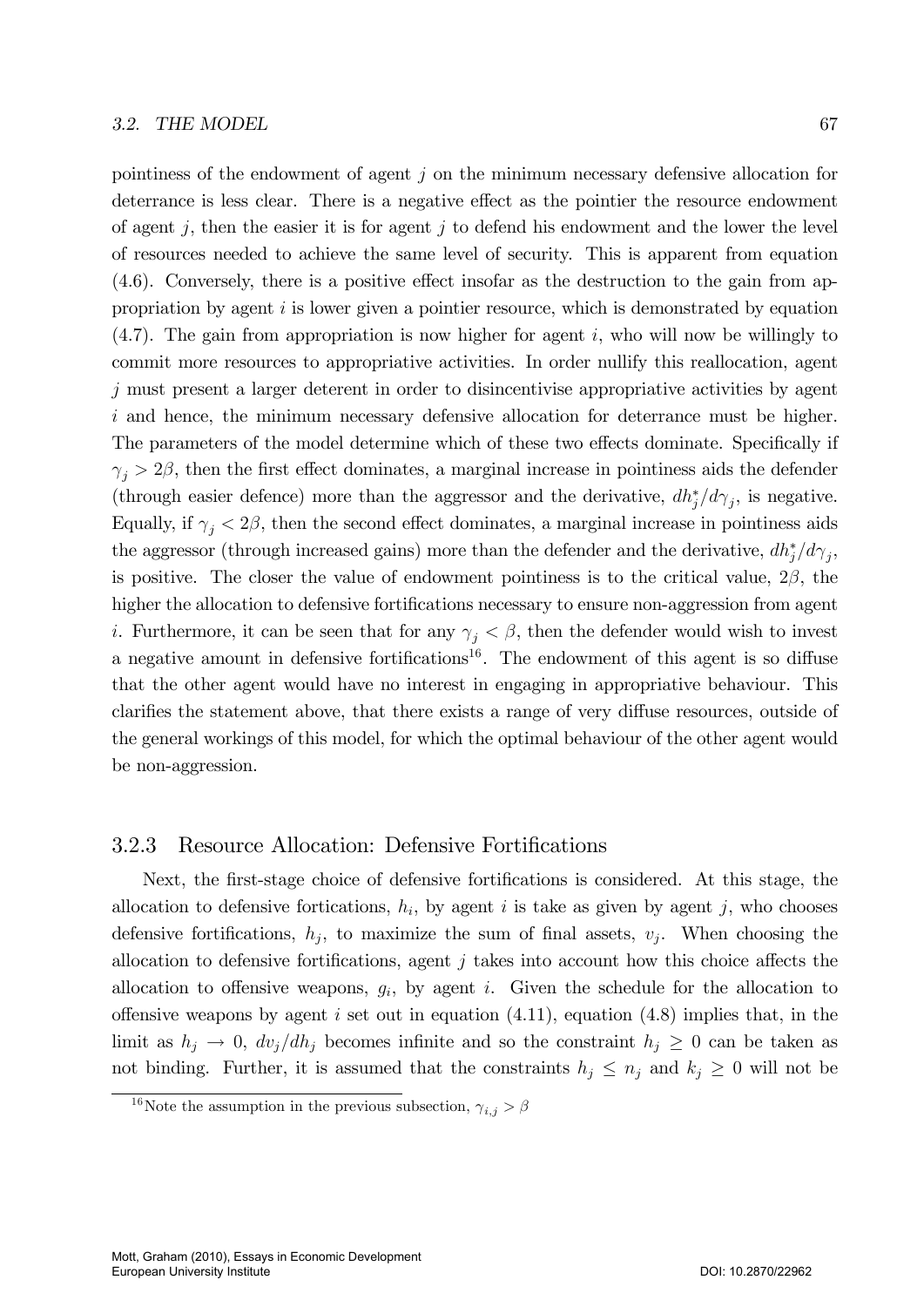binding<sup>17</sup>. As in Grossman and Kim  $(1996)$ , the existence a non-aggressive equilibrium, and the conditions necessary to ensure that equilibrium, are of particular interest. In order for agent  $i$  to make no allocation to offensive weapons, the parameters of the model must be such that agent  $j$  chooses an allocation to defensive fortifications equal to the threshold level,  $h_j^*$ . Furthermore, with agent i making no allocation to offensive weapons, the security of property claims of agent j are completely secure,  $p_j = 1$ . As such equation (4.8) implies that the sum of the final assets of agent j,  $v_j$ , is a decreasing linear function of that agent's allocation to defensive structures,  $h_j$ . Then, from equation (4.8) it can be seen that  $v_j$  has an interior maximum at a value of  $h_j$  that satisfies

$$
\frac{dv_j}{dh_j} = \left(\frac{dp_j}{dh_j} + \frac{dp_j}{dg_i}\frac{dg_i}{dh_j}\right) n_j - \alpha = 0, \quad \text{with } 0 < h_j < h_j^* \tag{3.8}
$$

or that  $v_j$  is maximized at  $h_j = h_j^*$  with

$$
\frac{dv_j}{dh_j} = \left(\frac{dp_j}{dh_j} + \frac{dp_j}{dg_i}\frac{dg_i}{dh_j}\right)n_j - \alpha > 0, \text{ with } h_j = h_j^*
$$
\n(3.9)

The above equations demonstrate that if agent j chooses a defensive allocation less than the threshold, then this allocation is such that the marginal benefit and cost of defensive fortifications are equal, where the marginal benefit of defensive allocation includes both a direct effect of the allocation on the security of claims and an indirect effect of the same relationship, via the deterent effect of the defensive allocation on the offensive allocation of agent i. Alternatively, if agent j chooses a defensive allocation less than the threshold, the marginal benefit of defence exceeds the marginal cost. Substituting for  $dp_j/dh_j$ ,  $dp_j/dg_i$  and  $dg_i/dh_j$  from equations (4.6) and (4.11), we see that equations (3.8) and (3.9) imply that

$$
h_j = \begin{cases} \frac{\gamma_j^2 n_j}{4(\gamma_j - \beta)\theta \alpha} < h_j^* \text{ for } 2(\gamma_j - \beta)\theta > \gamma_j^2\\ h_j^* & \text{for } 2(\gamma_j - \beta)\theta \le \gamma_j^2 \end{cases} \tag{3.10}
$$

The above specification describes the equilibrium allocation to defensive fortifications by agent j. Equation  $(4.1)$  demonstrates that the level of defensive fortifications depends negatively on the production parameter and on the effectiveness of offensive weapons and positively on the level of appropriation destruction and size of the endowment of defending agent,  $n_j$ . The relationship between the level of defensive fortifications and the pointiness of the endowment of the defender is dependent on a threshold level of pointiness,  $2\beta$ . For any  $\gamma_j < 2\beta$ , then exists a positive correlation betwen the two, whilst the opposite is true

<sup>&</sup>lt;sup>17</sup>This implies that the marginal cost of defensive fortifications is also  $\alpha$ .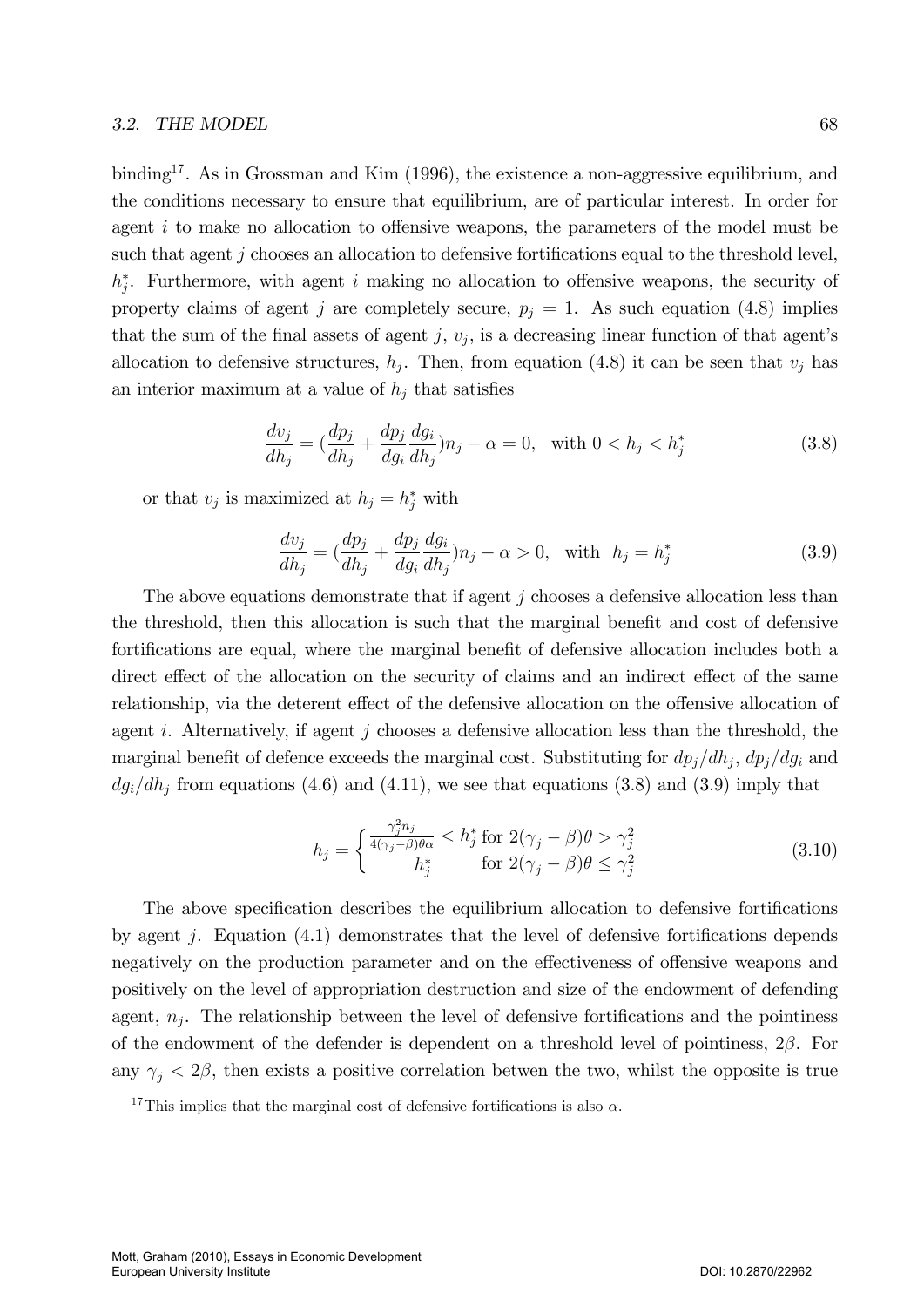for any  $\gamma_i > 2\beta$ .

The threshold that determines the nature of the equilibrium strategy of the agent, whether it is characterised by appropriation or non-aggression, is given by the relationship between  $2(\gamma_j - \beta)\theta$  and  $\gamma_j^2$ . The more effective that are offensive weapons and the less destructive that is appropriation, then the more likely that the equilibrium strategy will be characterised by agent j engaging in appropriation. As the inequality is quadratic in  $\gamma_j$ , a marginal increase in the level of pointiness makes a non-aggressive strategy more likely only on the condition that  $\theta < \gamma_j$ . For cases in which offensive weapons are more effective, relative to the pointiness of the endowment, the same marginal increase moves the models towards, or reinforces, an appropriative strategy. It is important to note that the threshold in the model need not be unique. As stated previously, for any value of endowment pointiness less than the value of the appropriative destruction parameter, i.e.  $\gamma_i < \beta$ , the potential appropriator cannot realise a positive gain, due to net destruction, and non-aggression is enforced. If appropriative destruction is high and offensive weapons are not very effective<sup>18</sup>, then a non-aggression strategy by the potential appropriator may continue to be optimal for a range of diffuse endowments,  $\hat{\gamma}_j \in [\beta, \gamma^*]$ , subject to  $2(\hat{\gamma}_j - \beta)\theta = \hat{\gamma}_j^2$  $j<sup>2</sup>$ . The possible spectra of optimal strategies, for differing levels of pointiness, arising in the model are discussed in the following subsection.

## 3.2.4 Security of Claims to Property

The equilibrium allocation to offensive weapons,  $g_i$ , is found by combining equations (4.1) and (4.11).

$$
g_i = \begin{cases} \frac{\gamma_j}{2\theta\alpha} \left[ 1 - \frac{\gamma_j^2}{2(\gamma_j - \beta)\theta} \right] n_j \text{ for } 2(\gamma_j - \beta)\theta > \gamma_j^2\\ 0 \qquad \text{for } 2(\gamma_j - \beta)\theta \le \gamma_j^2 \end{cases}
$$
(3.11)

In the above specification, it can be seen that if agent  $j$  attains the minimum necessary defensive allocation for deterrance,  $h_j^*$ , which occurs when  $2(\gamma_j - \beta)\theta \leq \gamma_j^2$ , then agent *i* does not commit any resources to offensive weapons,  $g_i = 0$ . However, if  $2(\gamma_j - \beta)\theta > \gamma_j^2$ , then agent j will make an allocation to defensive fortifications, such that  $h_j < h_j^*$ , and agent i will appropriate. Thus,  $g_i$  will be positive and proportionate to the size of the endowment being appropriated,  $n_j$ <sup>19</sup>. Furthermore, if  $g_i > 0$ , the second term in the square bracket in equation

<sup>&</sup>lt;sup>18</sup>Further,  $\beta$  must be high and  $\theta$  must be low relative to each other.

<sup>&</sup>lt;sup>19</sup>See Appendix A for the necessary conditions so for that for both agents, and for all variations of pointiness as described in section three,  $h + g \leq n$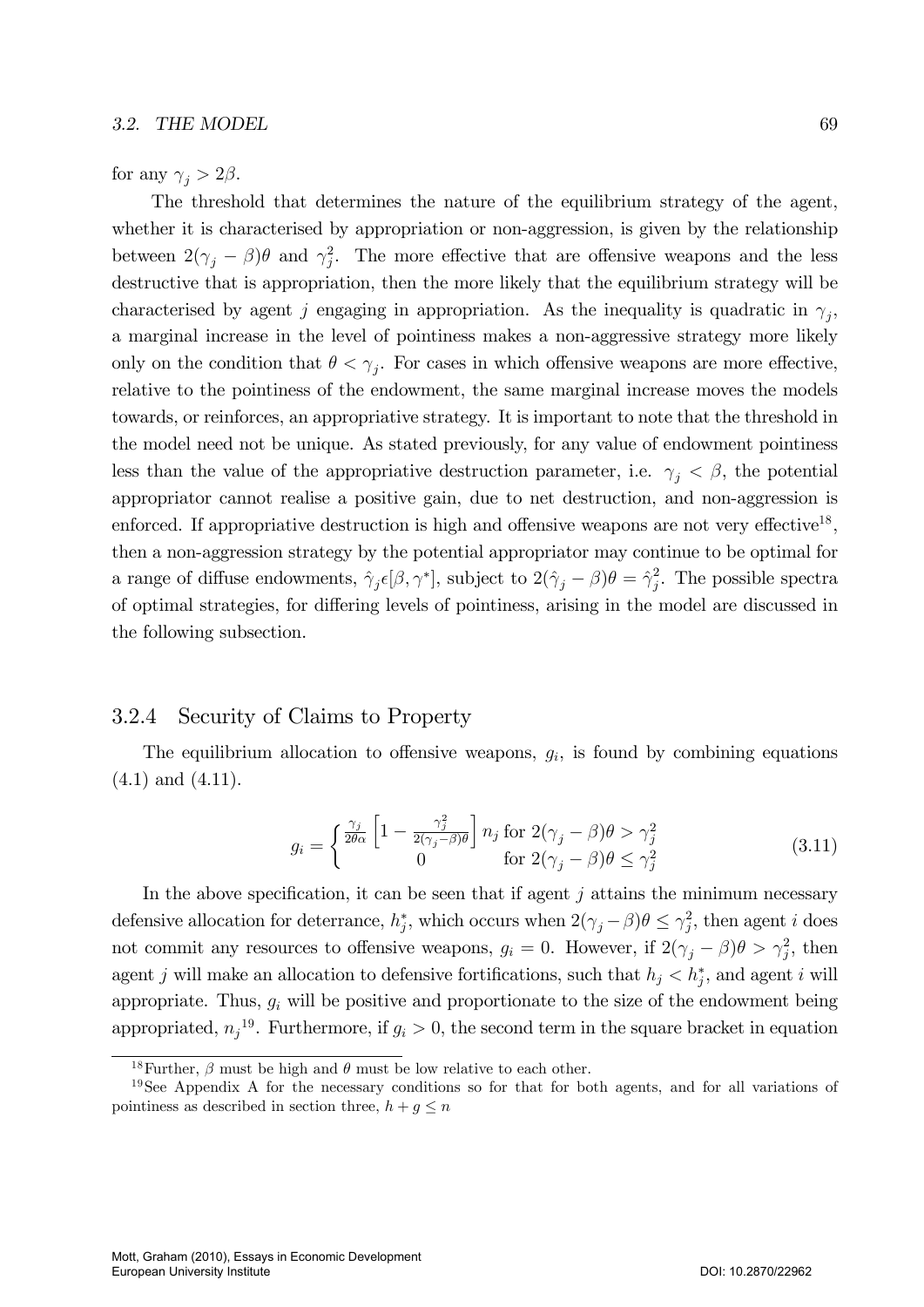$(3.11)$  is proportional to the defensive allocation of agent j and so for  $\gamma_i < 2\beta$ , a marginal increase in pointiness of the endowment will lead to an increase the appropriative allocation of agent j. Simple algebra shows that the proportional increase in the appropriative allocation by agent  $i$  is greater than the proportional decrease of the defensive allocation of agent  $i$ . If a region exists such that  $\sqrt{2(\gamma_j - \beta)\theta} > \gamma_j > \beta$ , the more effective are offensive weapons and the more diffuse the contested endowment then the more likely that agent  $i$  increases appropriative allocation in response to a marginal increase in the pointiness of the contested endowment.

By combining equations  $(4.1)$ ,  $(3.11)$  and  $(4.6)$ , the equilibrium value of the security of claims to endowment can be found

$$
p_j = \min\left[1, \frac{\gamma_j^2}{2(\gamma_j - \beta)\theta}\right]
$$
\n(3.12)

In the above equation, if  $2(\gamma_j - \beta)\theta \leq \gamma_j^2$ , then the defensive allocation of agent j is sufficient to act as an effective deterent, agent  $i$  choose not allocate any endowment to appropriation and the claims to property of agent j are fully secure, with  $p_i = 1$ . Otherwise, the endowment of agent  $i$  is too diffuse, offensive weapons too effective or appropriation not destructive enough for agent j to be able to deter appropriative activity by agent i. As appropriation is not effectively detered, claims to property are less than fully secure. Again, recognise that the security of claims to property with appropriation is proportional to the defensive allocation of agent j and so for  $\gamma_j < 2\beta$ , there is a negative correlation between the pointiness of the endowment and the security of claims to property of agent j. Also, note the equilibrium value of the security of claims is independent of the size of endowments, which follows as both  $h_j$  and  $g_i$  are both portionate to the size of the endowment. As the parameters  $\alpha$ ,  $\beta$  and  $\theta$  are assumed to be identical for both agents, this implies that agents have identical security of claims to property if and only if both agents are endowed with equally diffuse resources.

Depending on the values of the parameters for appropriative destruction and effectiveness of offensive weapons, the space  $\beta < \gamma_j \leq \gamma^{\text{max}}$  may be characterised by one, two or three distinct regions of optimal strategy. The quadratic nature of the threshold condition rules out the sequence of regions, for increasing values of pointiness, of appropriation - nonaggression - appropriation, otherwise the sequence of optimal strategy is fully determined by the two parameters ( $\theta$  and  $\beta$ ). Indeed, for very low values of appropriative destruction and/or very effective offensive weapons the entire strategy space,  $\beta < \gamma_j \leq \gamma^{\max}$ , may be characterised by appropriation. The opposite also holds true. Further, as the strategy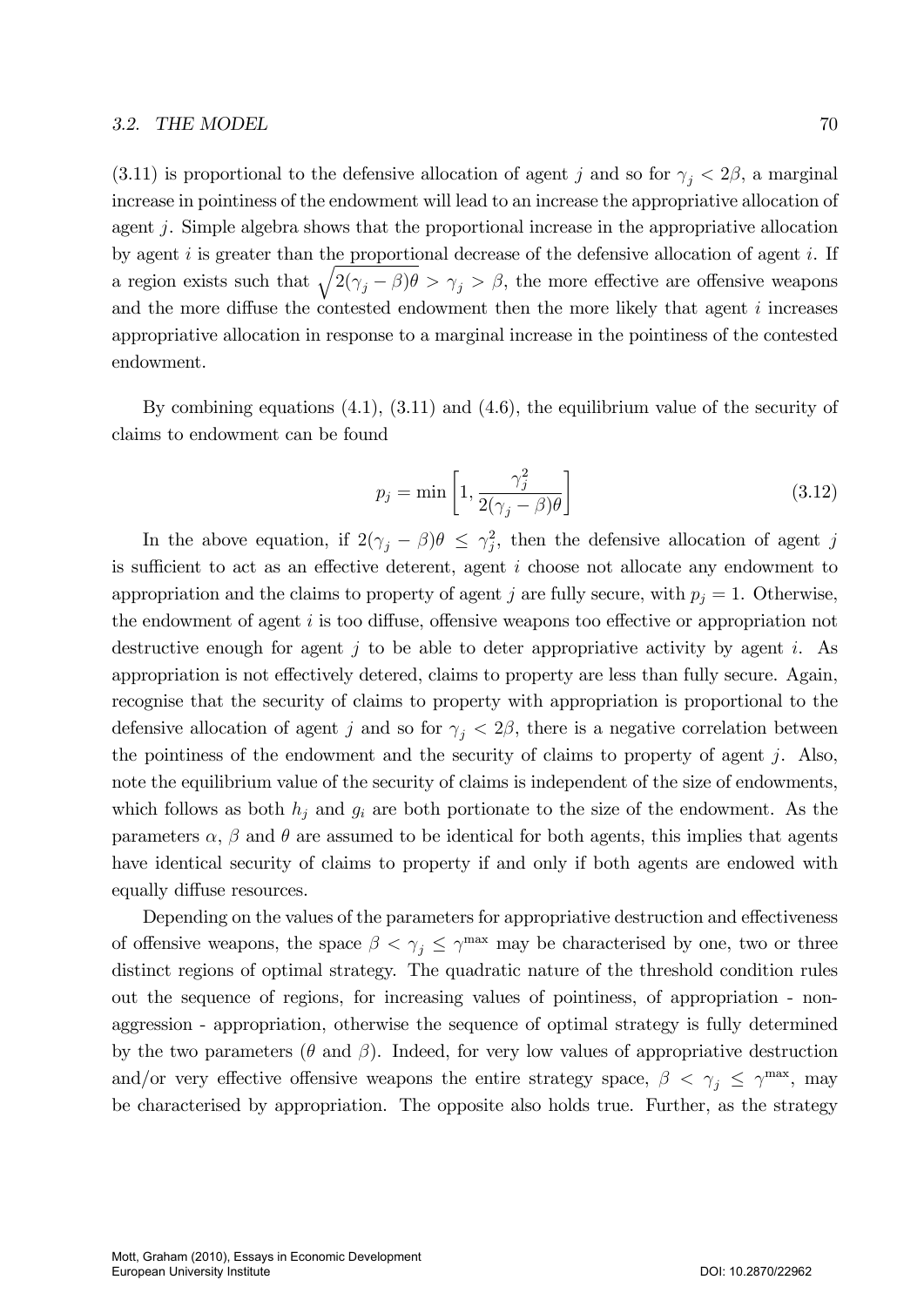#### 3.3. FURTHER ANALYSIS 71

space may consist of three regions, non-aggressive regions for relatively diffuse or pointy endowments and an appropriative region for averagely pointy/diffuse endowments, it can be seen that the same, non-appropriative behaviour may be induced in each agent for very different endowment types. Agents need not hold homogenous resource endowments in order for a non-appropriative equilibrium to be sustained. This is a unique finding in the sense that the strategy space is not completely characterised by non-aggresion. For this organisation of the optimal strategy space, the non-aggressive equilibrium may not be stable if the agents, in a theoretical sense, were to move towards homogeneity at an average 'pointiness' of their endowments.

Thus, this model shows that the relationship between conflict and pointiness of resources may take on many forms, forms are (mostly) determined by other parameters specified within the model. Whereas Wick and Bulte (2006) theorises a non-monotonic relationship where, given certain conditions increased pointiness may lead to a reduction in rent seeking, this finding shows that the relationship may more more complex than. Furthermore, this complexity would seem to be constitutent with the findings of Ross (2004) and may help to explain the existence multiple outcomes observed from situations of resource abundance.

## 3.3 Further Analysis

In the following analysis, and given that the other parameters of the model  $(\alpha, \beta \text{ and } \theta)$ are identical for both agents, three types of equilibrium are possible.

Firstly, an appropriative equilibrium occurs when the resource endowments of the agents are such that  $2(\gamma_i - \beta)\theta > \gamma_i^2$  and  $2(\gamma_j - \beta)\theta > \gamma_j^2$ , so neither agent finds it optimal to invest in defensive fortications to the extent of completely detering the other agent from engaging in appropriative activity. Both agents allocate a positive level of endowment to offensive weapons, so  $g_i, g_j > 0$ , and claims to property will be less than fully secure, with  $p_i, p_j < 1$ . The levels of endowment pointiness which sustain this equilibrium are denoted  $\gamma_{i,A}$  and  $\gamma_{j,A}^{20}$ .

Secondly, a non-aggressive equilibrium in which the resource endowments of the agents are such that  $2(\gamma_i - \beta)\theta \leq \gamma_i^2$  and  $2(\gamma_j - \beta)\theta \leq \gamma_j^2$ , so both agents find it optimal to invest the minimum necessary allocation to defensive fortifications to completely deter appropriative activity by the other agent. Both agents make no allocation to offensive weapons,  $g_i, g_j = 0$ and claims to property will be fully secure,  $p_i, p_j = 1$ . The levels of endowment pointiness

<sup>&</sup>lt;sup>20</sup>Thus, agent j with endowment characterised by  $\gamma_{j,A}$ , induces  $h_j < h_j^*$ ,  $g_i > 0$  and  $p_j < 1$ .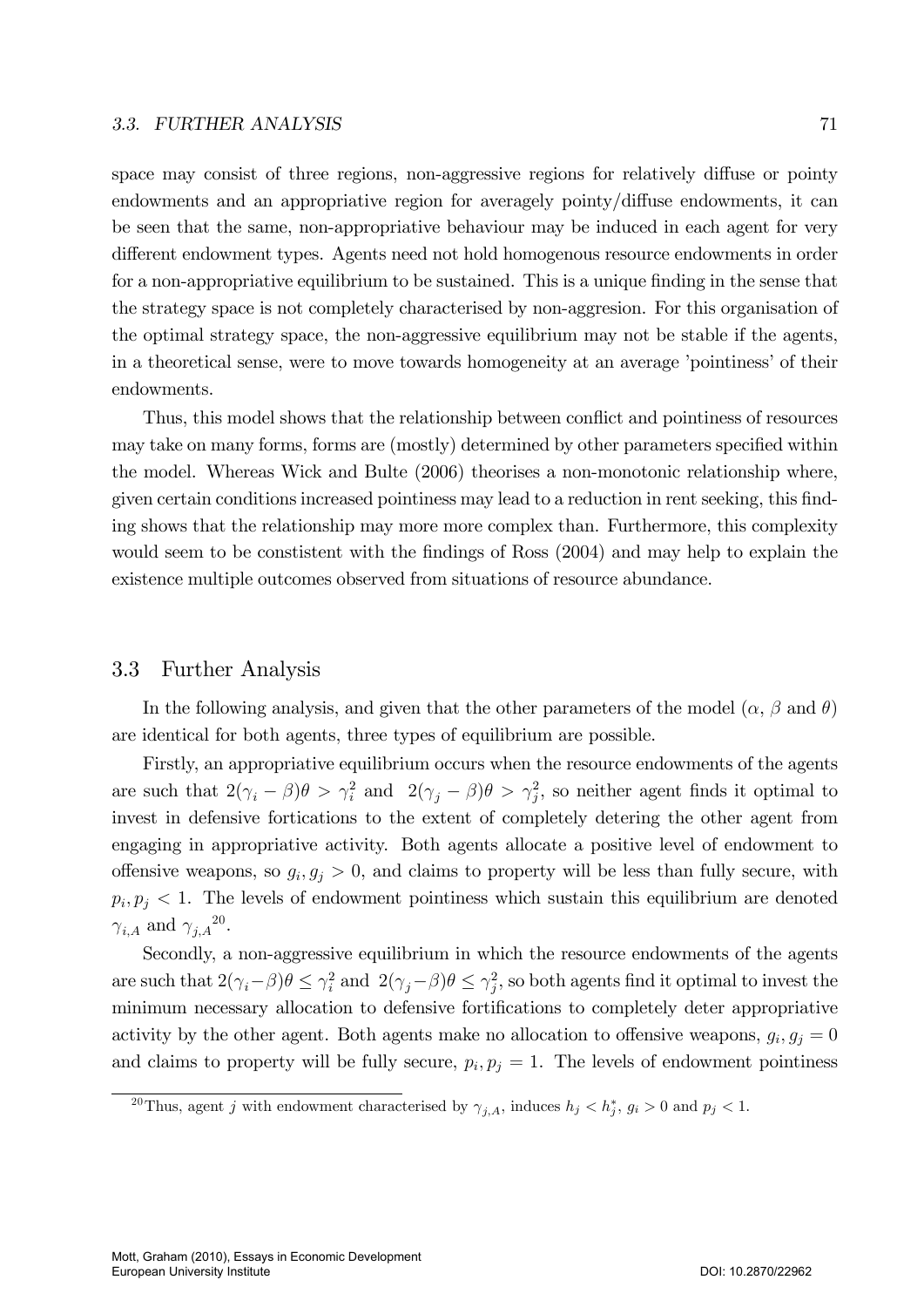which sustain this equilibrium are denoted  $\gamma_{i,N}$  and  $\gamma_{j,N}^{21}$ 

Lastly, a mixed equilibrium in which the endowment of one agent is characterised by  $\gamma_A$  and the other has an endowment characterised by  $\gamma_N$ . Thus, the latter engages in appropriative behaviour whilst the former does not and the latter has completely secure claims to property whilst the former does not. The following section discuss these scenarios in the context of the total costs of appropriation and agent welfare.

## 3.3.1 The Cost of Appropriative Activities

The total cost of appropriation<sup>22</sup> is given by

$$
c_{i,j} \equiv \alpha(h_i + h_j + g_i + g_j) + (\beta/\gamma_i)(1 - p_i)n_i + (\beta/\gamma_j)(1 - p_j)n_j \tag{3.13}
$$

Firstly, agents suffer an opportunity cost of appropriation and defense as a result of diverting proportions of their endowments towards defensive structures and offensive weapons and away from productive capital. This cost is equivalent to  $\alpha(h_j + g_j + h_i + g_i)$ . Secondly, there is a cost associated with the destructiveness of appropriation, endowment that is completely lost to both agents, equivalent to  $(\beta/\gamma_i)(1-p_i)n_i + (\beta/\gamma_j)(1-p_j)n_j$ . Equations  $(4.1), (3.11)$  and  $(3.12)$  can be used to show that total costs depend on the parameters  $\theta, \beta, \gamma$ and the endowments of the agents. In a non-aggression equilibrium, agents do not incur any costs related to appropriative destruction and so total costs depend only on the opportunity cost of each agent.

$$
c_{N,N} = \sum_{z=i}^{j} \left(1 - \frac{\beta}{\gamma_{z,N}}\right) \frac{\theta}{\gamma_{z,N}} n_z
$$
\n(3.14)

where  $c_{N,N}$  specifies the strategies of each agent (non-aggression, non-aggression). In this case, equation (3.14) demonstrates that the cost for each agent is directly proportional to their allocation to defensive fortifications, such that  $c_z = \alpha h_z^*$  as above. Therefore, the correlations between agents' costs and the parameters of the model follow the same relationships as under the derivation of the minimum necessary allocation to defensive for deterence,  $h_j^*$ .

Under an appropriative equilibrium, agents incur both an opportunity cost and a cost related to appropriative destruction. Equation (3.15) indicates that the total cost,  $c_{A,A}$ , is no longer monotonically related to the effectiveness of offensive weapons,  $\theta$ , or to the

<sup>&</sup>lt;sup>21</sup>Thus, agent j with endowment characterised by  $\gamma_{j,N}$ , induces  $h_j = h_j^*$ ,  $g_i = 0$  and  $p_j = 1$ .

 $^{22}\mathrm{NB}$  Total cost refers to the society as a whole.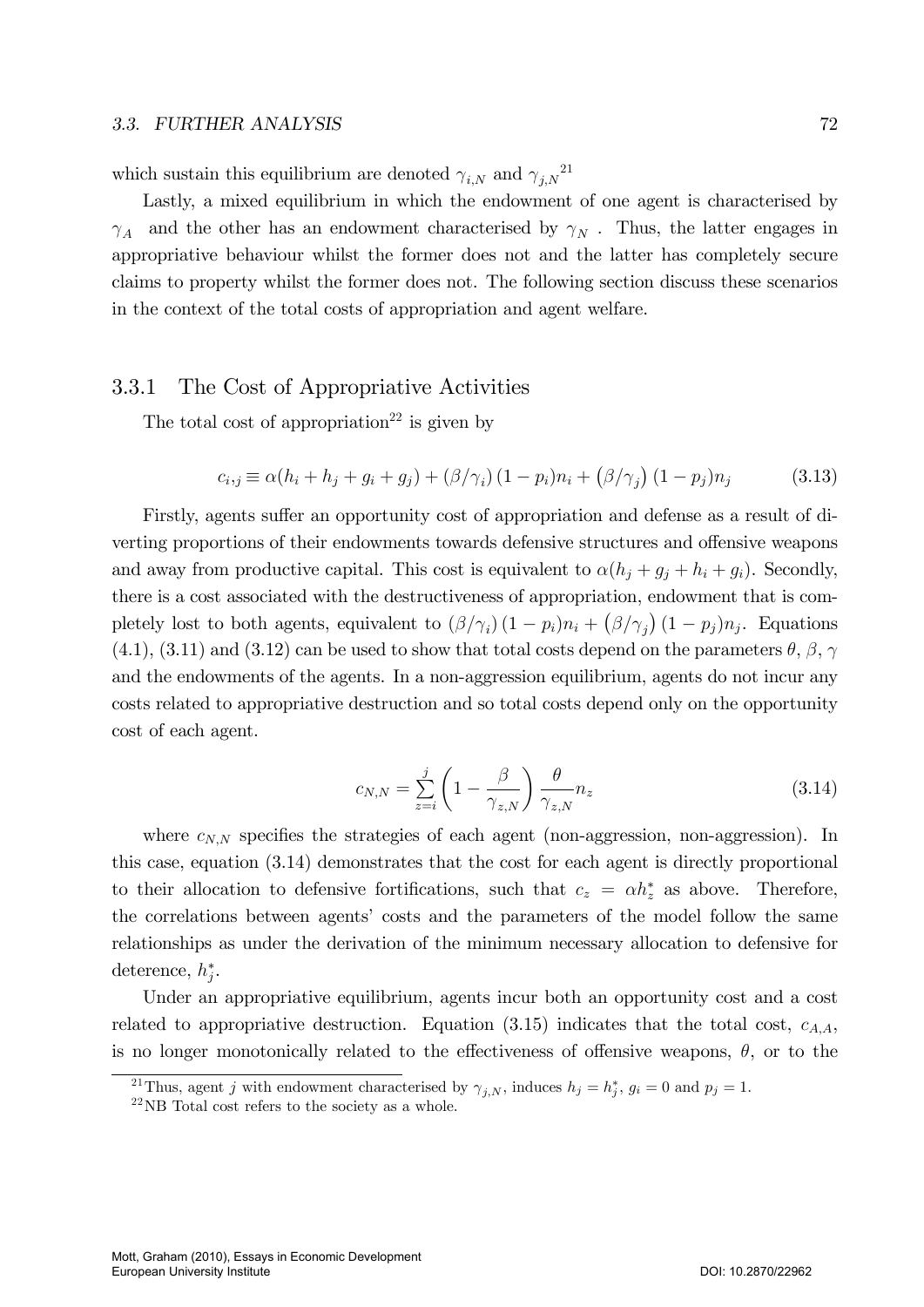destructiveness of appropriation,  $\beta$ . However, as noted by Grossman and Kim (1996), for equilibria with relatively high security of claims to property, i.e. as  $p \to 1$ , a monotonic and negative relationship emerges between  $p$  and  $c$ . Accordingly, in the model presented here, changes in  $\theta$ ,  $\gamma$  or  $\beta$  that increase p reduce the cost associated with appropriation and dominate any offsetting effect created by foregoing the production of consumables. Therefore, for a sufficiently secure claims, there exists a negative correlation between pointiness and total costs.

$$
c_{A,A} = \sum_{z=i}^{j} \left[ \frac{\beta}{\gamma_{z,A}} + \frac{\gamma_{z,A}}{\theta} \left( 1 - \frac{(\theta + \gamma_{z,A})\gamma_{z,A}}{4\theta \left( \gamma_{z,A} - \beta \right)} \right) \right] n_z \tag{3.15}
$$

Further analysis of equations (3.14), (3.15) shows that costs in a non-aggressive equilibrium are not unconditionally lower than costs in an appropriative equilibrium, i.e.there are pairings of parameters for which  $c_{N,N} \nless c_{A,A}$ . However, this is only true for appropriative costs functions derived from parameterisations of the model that result in 'appropropiation' being the optimal strategy for entire space,  $\beta < \gamma_j \leq \gamma^{\max}$ . This follows intuitively as the entire strategy space is only characterised by appropriation when appropriative destrustion is very low and/or offensive weapons are very effective, i.e. when net appropriate costs are very low.

Total costs for a mixed equilibrium, in which agent i has a endowment with pointiness  $\gamma_{i,A}$  and agent j has a endowment with pointiness  $\gamma_{j,A}$ , are given by (3.16)

$$
c_{N,A} = \left[\frac{\beta}{\gamma_{i,A}} + \frac{\gamma_{i,A}}{\theta} \left(1 - \frac{(\theta + \gamma_{i,A})\gamma_{i,A}}{4\theta \left(\gamma_{i,A} - \beta\right)}\right)\right] n_i + \left(1 - \frac{\beta}{\gamma_{j,N}}\right) \frac{\theta}{\gamma_{j,N}} n_j \tag{3.16}
$$

Agent j invests in a sufficient defensive fortification so that agent i chooses not to appropriate. However, agent  $i$  cannot optimally do the same, given a resource endowment charactised by pointiness  $\gamma_{i,A}$ . Therefore, the size of the endowment of agent i influences the opportunity cost of defence for agent  $i$ , the opportunity cost of offence agent  $j$  and the loss to appropriative destruction whereas the size of the endowment of agent  $j$  influences the opportunity cost of defence for agent j. It should be noted that although higher costs may be attributed to the appropriating agent, the transfer of wealth from the defender to the aggressor is not included in total 'social' cost but will obviously affect the final net assets of each agent. Welfare is discussed in the following subsection.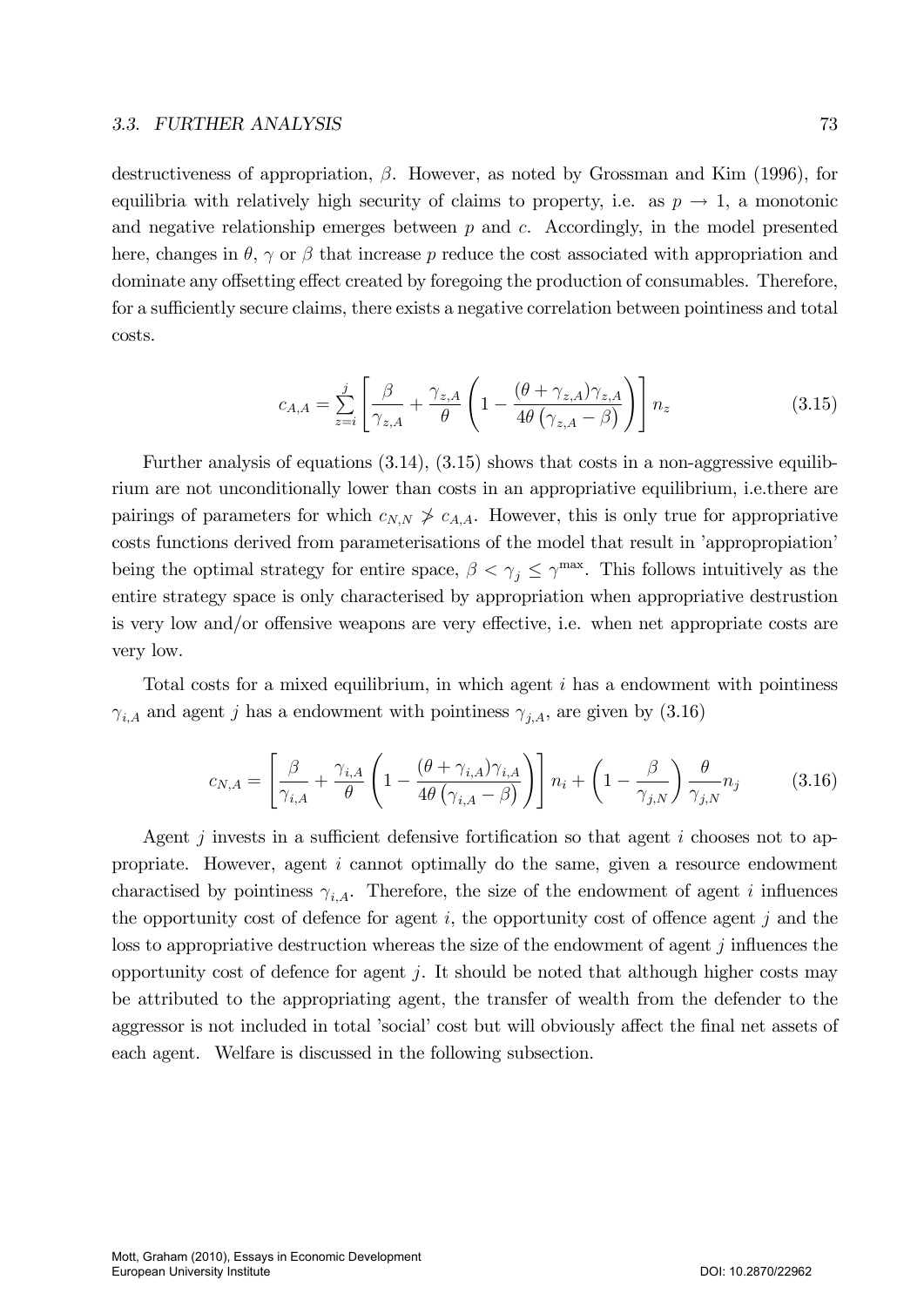## 3.3.2 The Welfare Effects of Appropriation

The welfare of each agent is measured by the sum of production of consumables and net endowment flows,  $v_i$  and  $v_j$ , as given by equation (4.8) Of particular interest the relationships between welfare and the parameters  $\gamma$ ,  $\theta$  and  $\beta$  and the conditions under which the welfare of an agent is higher in any non-aggressive equilibrium than in any equilibrium characterised by claims to property that are not fully secure. By combining equations  $(4.8)$ ,  $(4.1)$ ,  $(3.11)^{23}$ ,  $(4.7)$  and  $(3.12)^{24}$ , the welfare of each agent may be derived.

For non-aggressive equilibria, when the endowments are characterised by  $\gamma_{i,N}$  and  $\gamma_{i,N}$ , the welfare of agent  $i$  is given by

$$
v_i = (1 + \alpha) n_i - \left(1 - \frac{\beta}{\gamma_{i,N}}\right) \frac{\theta}{\gamma_{i,N}} n_i
$$
\n(3.17)

Equation (3.17) demonstrates the negative correlation between welfare and the opportunity cost of defensive provision, as outlined in equation (3.14). Therefore, in an equilibrium characterised by non-appropriation, the relationship between the parameters of the model and the welfare of agent  $i$  is the inverse of the relationship between these parameters and the total costs borne by agent  $i$ , as outlined above. Further, unless the endowments of the agents are identical, in terms of pointiness and  $size^{25}$ , then the welfare of the two agents will differ,  $v_i \neq v_j$ . It may be the case that the agent that begins the period as the richer agent bears, relatively or absolutely, the higher costs (as the endowment is larger to defend or level of pointiness of the endowment that implies a higher deterrence requirement). Therefore, the possibly exists of the initially richer agent becoming the poorest by the end of the period, i.e. if  $n_i > n_j$  but  $v_i < v_j$ . Thus, a non-aggressive equilibrium may not necessarily preserved the 'social ordering', despite an absence of appropriative activity.

For appropriative equilibria, when the endowments are characterised by  $\gamma_i = \gamma_{i,A}$  and  $\gamma_i = \gamma_{i,A}$ , the welfare of agent *i* is given by

$$
v_i = \left[\alpha + \frac{\gamma_i^2}{4\theta \left(\gamma_i - \beta\right)}\right] n_i + \left[1 - \frac{\beta}{\gamma_j} + \gamma_j \frac{4\theta \left(\gamma_j - \beta\right) - \gamma_j^2}{4\theta^2 \left(\gamma_j - \beta\right)}\right] n_j \tag{3.18}
$$

In appropriation characterised equilibria,  $v_i$ , like the total cost function  $c$ , is not necessarily monotonically related to  $\gamma$ ,  $\theta$  or  $\beta$ . Further, the welfare of agent i depends not only on the initial endowment of agent  $i$  but also on the initial endowment of agent  $j$ , so the

<sup>&</sup>lt;sup>23</sup> Equations (4.1) and (3.11) are used to give the equilibrium value of  $k_i$ .

<sup>&</sup>lt;sup>24</sup>Equations  $(4.7)$  and  $(3.12)$  are used to give the equilibrium value of the net final endowment wealth,  $m_i$ .

<sup>&</sup>lt;sup>25</sup>The analysis abstracts from the case in which  $\gamma_{i,N} \neq \gamma_{i,N}$  but  $h_i^* = h_j^*$ .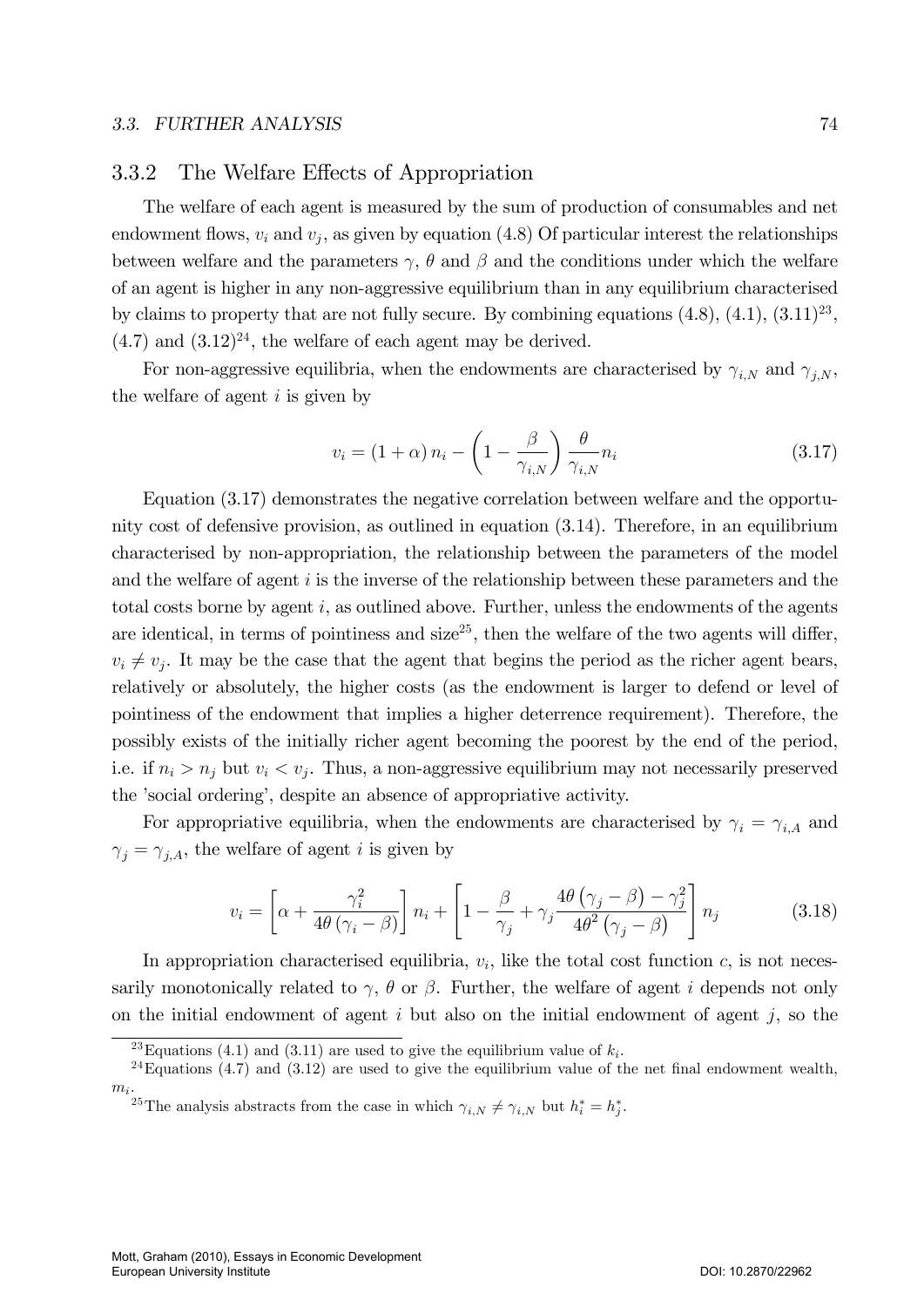relationships between  $v_i$  and  $\gamma$ ,  $\theta$  and  $\beta$  depend on the relative size of the initial endowment of agent  $i$  relative to that of agent  $j$ . As with the cost function, it is not always the case that agents are always better off in a non-aggressive equilibrium that in an appropriative equilibrium.

In mixed equilibria, if it is assumed that agents have endowments characterised by  $\gamma_i =$  $\gamma_{iA}$  and  $\gamma_i = \gamma_{iN}$ , then the welfare agent i (the non-aggressive agent) is given by

$$
v_i = \left(\alpha + \frac{\gamma_i^2}{4\theta(\gamma_i - \beta)}\right) n_i \tag{3.19}
$$

whereas the welfare of agent  $j$  (the appropriating agent) is given by

$$
v_j = (1 + \alpha) n_j - \left[ \left( 1 - \frac{\beta}{\gamma_j} \right) \frac{\theta}{\gamma_j} + \gamma_j A_j \right] n_j + \left( 1 - \frac{\beta}{\gamma_i} \right) A_i n_i \tag{3.20}
$$

where

$$
A_i = \left(\frac{2\theta(\gamma_i - \beta) - \gamma_i^2}{2\theta(\gamma_i - \beta)}\right)
$$
\n(3.21)

and

$$
A_j = \left(\frac{2\theta(\gamma_j - \beta) - \gamma_j^2}{4\theta^2(\gamma_j - \beta)}\right)
$$
\n(3.22)

Due to the plethora of equilibria possible, it is difficult to make generalisations regarding relative welfare of the agents. Grossman and Kim (1996) conclude, more generally, that if agent  $i$  is relatively rich, then the economic welfare of agent  $i$  is higher the more secure are claims to property i.e. that the richer agent prefers less effective offensive weapons and higher appropriative destruction. However, the richer agent in this model may favour lower values of appropriative destruction and more effective offensive weapons if the result of the change in parameters is a gain in appropriable endowment that outweighs any increase costs of defence (which is possible due to varying levels of endowment pointiness between agents). Likewise, less secure claims to property do not necessarily serve to increase the welfare of a relatively poor agent. The rich will only favour conditions that encourage universally secure claims to property if there are no 'easy pickings' to be had and the poor only favour weaker claims to property if it does not make themrelatively easy prey. Thus, the ambiguous, non-monotonic effects of endowment pointiness in this model may contradict the more straight-forward results presented in Grossman and Kim (1996).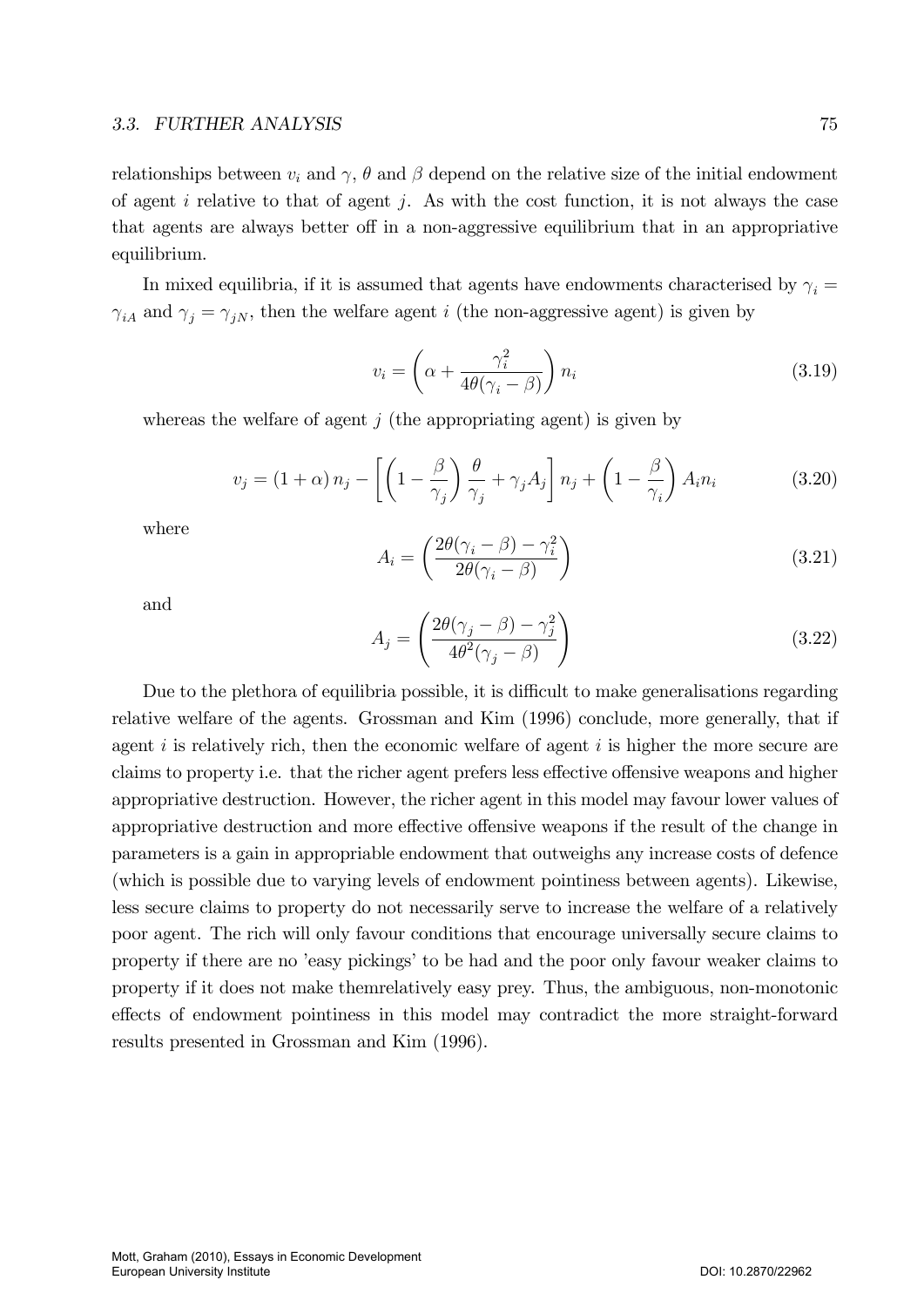## 3.4 Case Studies

The mechanisms outlined in this model are clearly apparent in two contemporary cases, outlined more extensively in Ross (2004), of the Democratic Republic of Congo and Sierra Leone.

## 3.4.1 Democratic Republic of Congo, 1996

During the 1980s and early 1990s, the Democratic Republic of Congo (DRC) experienced a steady change to small-scale, alluvial mining from large-scale, deep shaft mining. In terms of the model presented in this paper, this shift equates to a reduction in the pointiness of the endowment,  $\gamma$ . In the case of the former, small teams of unskilled workers can extract diamonds from the accessible, softer soils of the upper layers of an (expansive) alluvial plains. The latter, however, requires the use of heavy, technical equipment within a more confined geographical areas in order to reach diamonds that may be several hundreds metres underground, encased within other rocks or minerals. Indeed, the fact that diamonds are encased in this way and would, therefore, need to be carefully processed in order to maximise payoff, serves to increase the destructiveness of appropriation parameter,  $\beta$ .

According to MacGaffey (1991), this structural change helped to create small military units, which were independent from the central government, which flourished in this industry, forming rackets and selling protection to the small-scale miners. It was also common for miners to form collectives in order to ensure their own self-defense units. Furthermore, DRC military units became involved in the trade in primary resources and arms, in order to become self-Önancing. Reno (1998) notes of cases in which military generals sold protection to alluvial miners and of generals using military units to transport primary commodities, often internationally. It is very likely that these activities, weakening of government military forces and privateer protection of miners and mining facilities/areas, contributed to a considerably weaker overall defence of the natural resources of the DRC. In terms of the model, this equates to a decrease in the level of defensive fortifications,  $h$ .

The model presented in this paper would suggest that this combination of changes in key variables would lead to a higher incentive for any outside agent to engage in appropriative behaviour against the DRC. Indeed, there is strong evidence to support the theory that these were the fundamental factors that encouraged rebel groups, led by the Rwandan and Ugandan armies, to initiate the war in 1996. The UN Panel of Experts (2001) reports that agents within both Rwanda and Uganda were keen to profit from the appropriation of the natural resources of the DRC, in part as a means to offset the cost of the attack.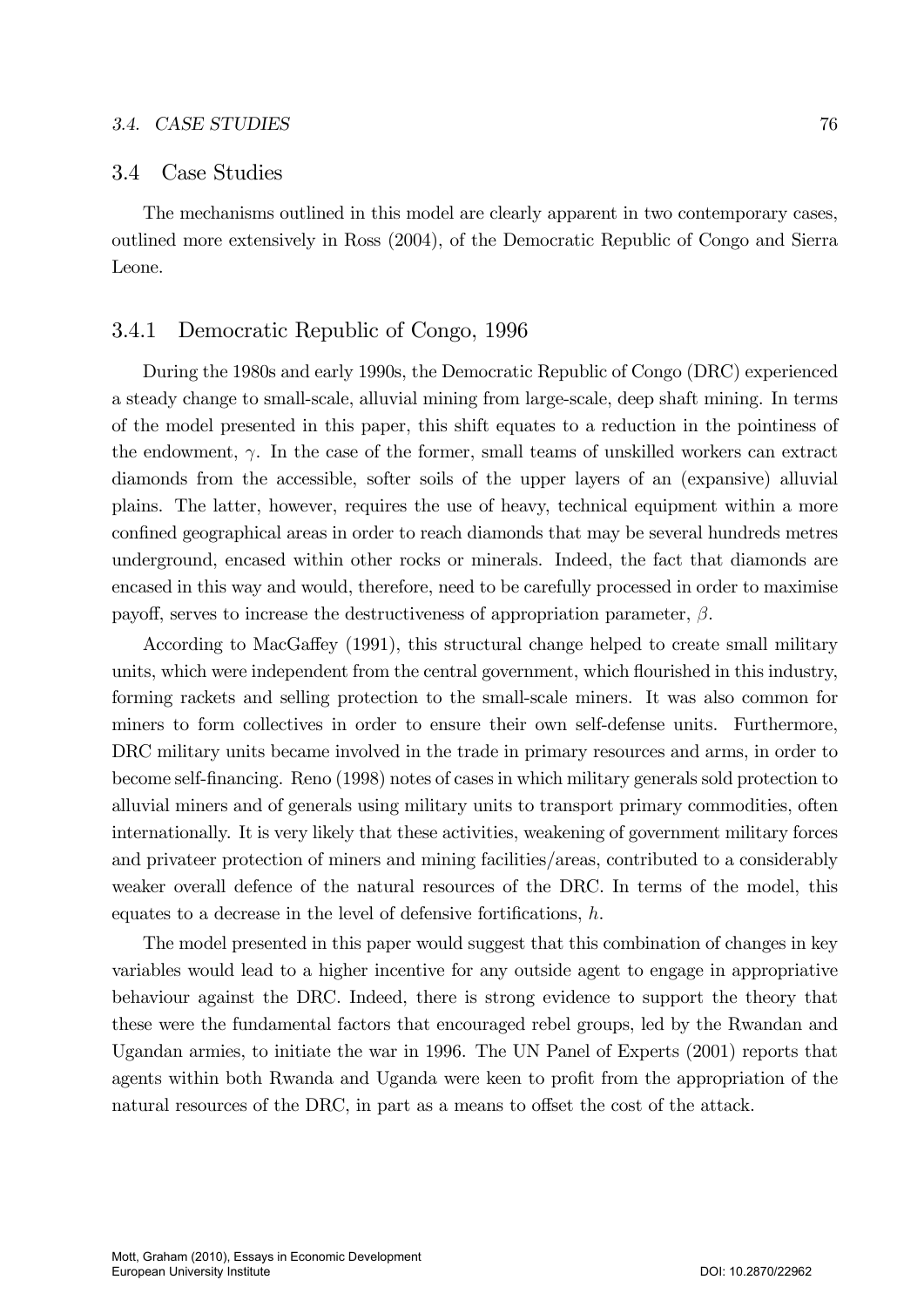## 3.4.2 Sierra Leone, 1991

The case of Sierra Leone very much mirrors that of DRC, outlined above. The alluvial diamond fields were controlled by fragmented groups of privateer gangs and rogue military groups that organised protection for the agents within the small-scale industry<sup>26</sup>. As such, the government's military forces and it's influence within the region became weakened. Reno (1998) documents an attempt by the government, in 1991, to re-assert authority over the region that led to the displacement of thousands who subsequently joined rebel groups, in particular the Revolutionary United Front (RUF). In this case, government forces had been steadily weakened resulting in lower defense capabilities, h, and rebel groups had become better armed in quality and quantity (increasing  $\theta$  and  $g$ ) due to the recruitment of displaced paramilitaries and privateers. As stated above, alluvial diamonds can be considered a less pointy resource than mined diamonds, which may be considered as an incentive for an appropriative agent. It is these factors, and the abrupt changes in many of these factors, that the presented model argues contribute to the initiation of conflict. These factors may have been fundamental in the decision of Liberia's Charles Taylor to become involved in the civil war. In addition, the proximatey of the alluvial fields to the Liberia-Sierra Leone border and the difficulty of tracing the source of conflict diamonds<sup>27</sup> serves to reduce the parameter  $\beta$  in the presented model, further incentivising appropriative actions.

As an aside, the anaylsis of Ross (2004) rules out the hypothesis of the Collier-Hoeffler "looting" mechanism as being an underlying cause of any the thirteen conflicts under discussion, including the two above. However, analysis of these two cases in the context of the model presented in this paper would appear to give weight to the looting mechanism argument. In particular, lower pointiness of resource endowments lead to a rise (or strengthening) of organized predation, a willingness to take advantage of more easily available rents.

## 3.5 Conclusions

This paper has extended the general equilibrium model of appropriation and production as presented in Grossman and Kim (1996). The model presented here includes a parameter to represent the pointiness of the contended resource endowment, where the pointiness of a resource is defined along the dimensions of the geographical concentration of its means of production and its mobility. A higher level of endowment pointiness has two functions in the

 $^{26}$ For further details, see Hirsch (2001) and Richards (1996).

 $27$  For more on the issue of tracing conflict diamonds and the Kimberley Process, see Olsson (2007).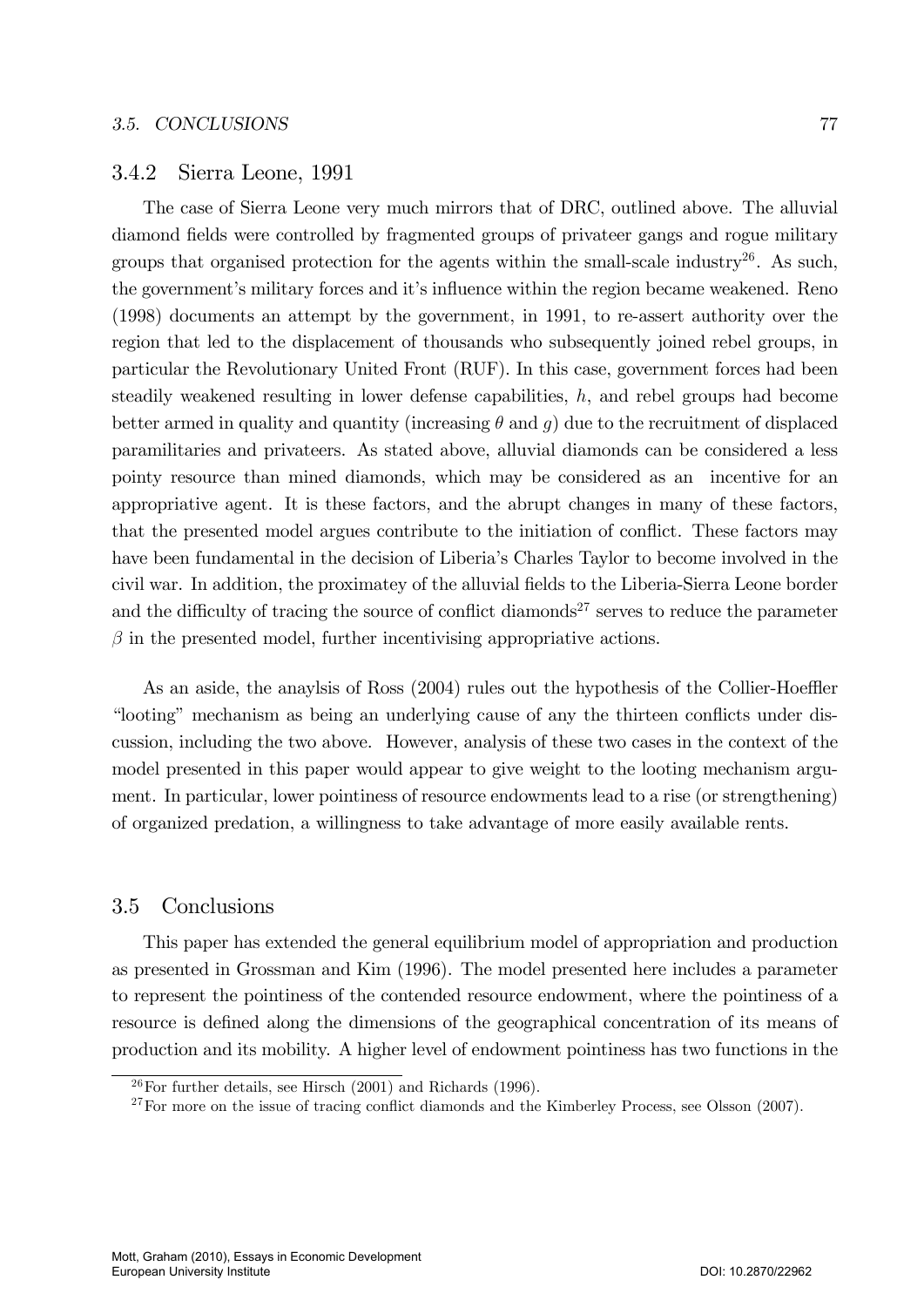#### 3.5. CONCLUSIONS 78

model, which oppose each other in terms of determining equilibrium outcome. Firstly, point resources are easier to defend than diffuse resources, thus aiding the defender. However, point resources are also subject to lower (net) levels of apppropriative destruction, thus incentivising the appropriating agent. It is these opposing effects that create the non-linearities that are key to the results presented here.

The findings presented here demonstrate that the relationship between resource pointness and conflict may take on many forms. Depending on the parameterisation of the model, the agents' strategy space  $\beta < \gamma_j \leq \gamma^{\text{max}}$  may be characterised by one, two or three distinct regions of optimal strategy, of which only one strategy schedule along this space is ruled out. It is also shown that agents need not hold homogenously pointy resource endowments in order for non-aggressive or appropriative equilibrium to be sustained, grreatly varying resource endowments may induce the same type of behaviour in both agents. Whereas Wick and Bulte (2006) theorises on the existence of a non-monotonic relationship where, given certain conditions, increased pointiness may lead to a reduction in rent seeking the model presented here suggests that this is only one of a number of possible relationships. Furthermore, this complexity would seem to be constistent with the findings of Ross (2004) and may help to explain the existence multiple outcomes observed from situations of resource abundance.

This paper has also demonstrated that costs in an non-aggressive equilibrium may not always be lower than in any appropriative equilibrium, in contrast to the results of Grossman and Kim  $(1996)$ . If appropriative destruction is very low and offensive weapons are very effective then the costs of appropriation are very low and the whole strategy space is characterised by appropriate behaviour. It is only in these circumstances that an appropriative equilibrium mayhave lower total costs than a non-aggressive equilibrium. In terms of welfare, it was demonstrated that a non-aggressive equilibrium may not necessarily preserved the 'social ordering', despite an absence of appropriative activity. Further, the rich will only favour conditions that encourage universally secure claims to property if there would be no relatively 'cheap' targets created as a result of weaker security of claims. Likewise, the poor may not automatically favour weaker claims to property.

There are a number of potentially interesting extensions to this paper, both theorectical and empirical.

Firstly, the development of a dynamic model in which the end of period, net assets of the agent  $(v)$  would serve as the initial resource endowment of the next period. Of particular interest would be cases in which pointiness of agents' endowments differed, potentially causing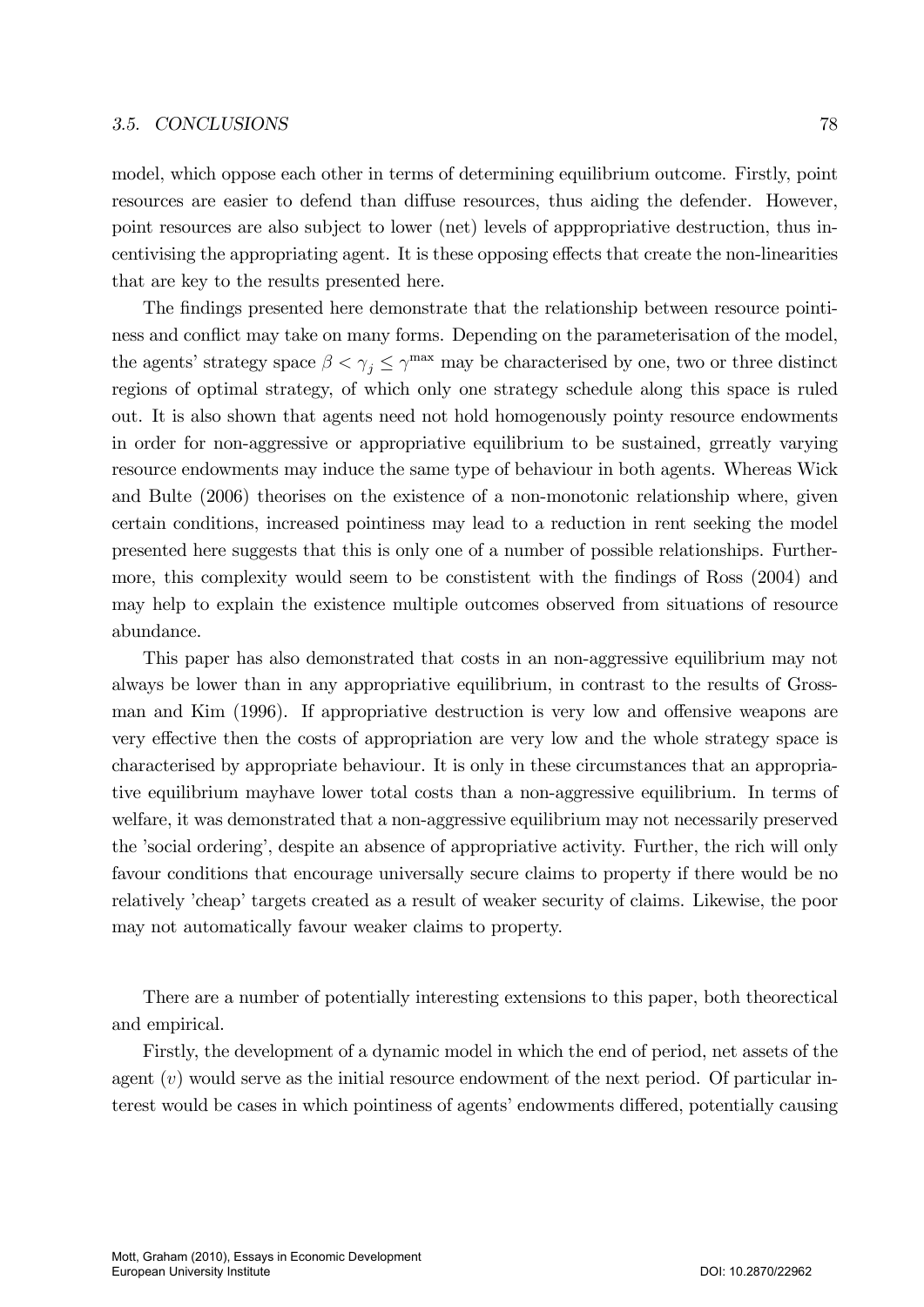### 3.5. CONCLUSIONS 79

agents to switch from non-aggressive agents to appropriators (and potentially back again) as resources ebb and flow between agents. If analysis of wealth and wealth distribution is analysed, questions regarding the incentivising of peace be addressed. Under what conditions can peace be brokered rather than continuous, appropriative destruction ending in Easter Island style collapse? Further, the model (dynamically or statically) many be enriched by the inclusion of a greater number of agents or endowments consisting of a greater number of resources than there are agents.

In terms of empirical extensions, an application to specific case studies would provide validation of the model. Given adequate sources of data, a full calibration of the model may be possible in order to test the results presented here.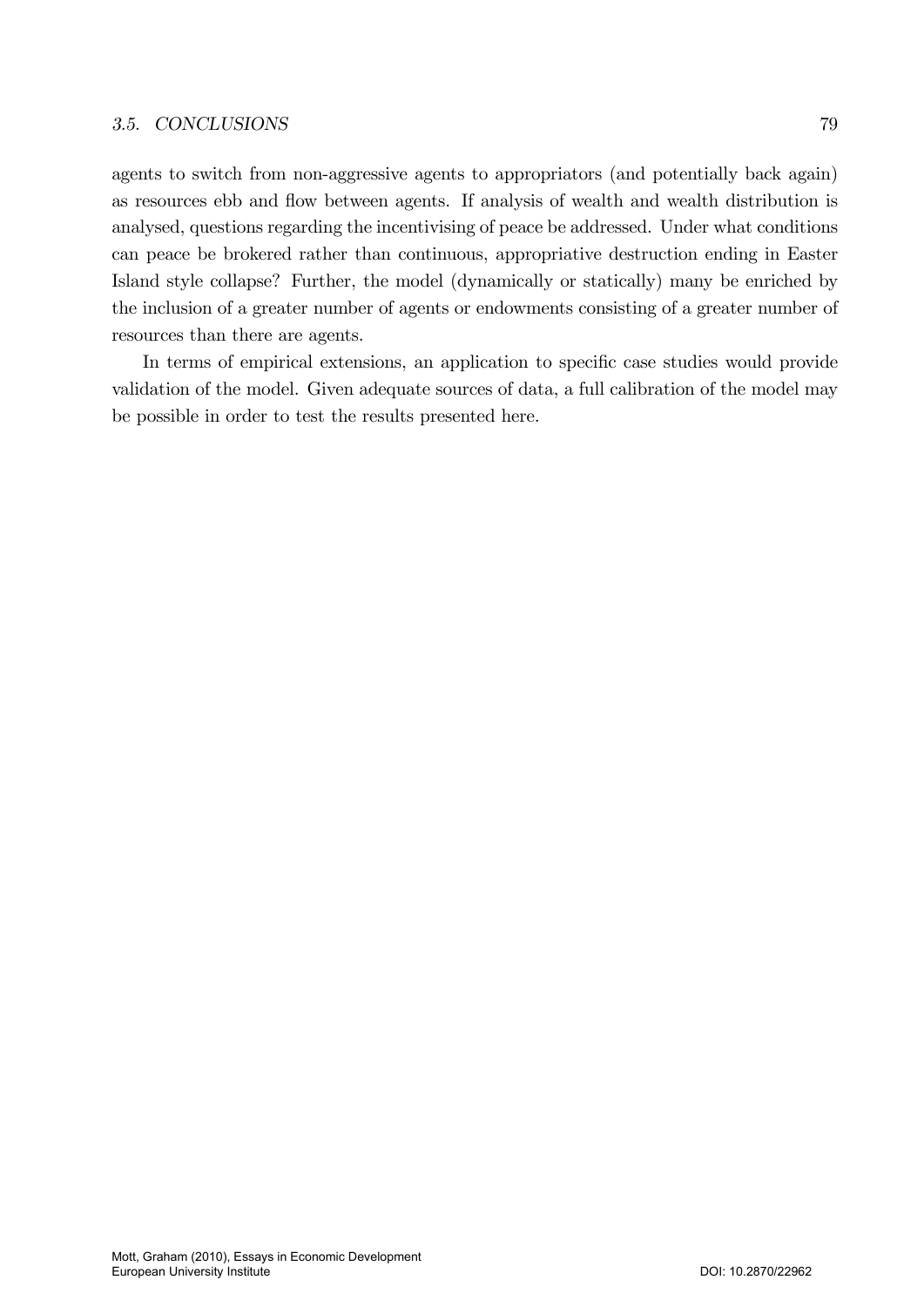# BIBLIOGRAPHY

- [1] Auty, R.M. (1997). Natural resources, the state and development strategy, Journal of International Development, 9, 651-663.
- [2] Auty, R. M. (2001). Resource abundance and economic development. Oxford: Oxford University Press
- [3] Bennett, D. Scott and Alan C. Stam III (1996) "The Duration of Interstate Wars, 1816-1985," American Political Science Review 90(2), 239-257.
- [4] Bulte, E., R. Damania and R. Deacon (2005). Resource intensity, institutions and development, World Development, 33(7), 1029-1044.
- [5] Esteban, J.M. and D. Ray (1999), Conflict and distribution, Journal of Economic Theory 87:379-415.
- [6] Fearon, James D. (2001), "Why Do Some Civil Wars Last So Much Longer Than Others?," Paper presented at the World Bank-UC Irvine conference, "Civil Wars and Post-Conflict Transition," Irvine, California, May 18, 2001.
- [7] Garfinkel, M.R. (1990), Arming as a strategic investment in a cooperative equilibrium, American Economic Review 80:50-68.
- [8] Garfinkel, M.R. and Stergios Skaperdas, 2006, Economics of Conflict: An Overview, in: T. Sandler and K. Hartley (eds.), Handbook of Defense Economics, Vol. 2, Chapter 4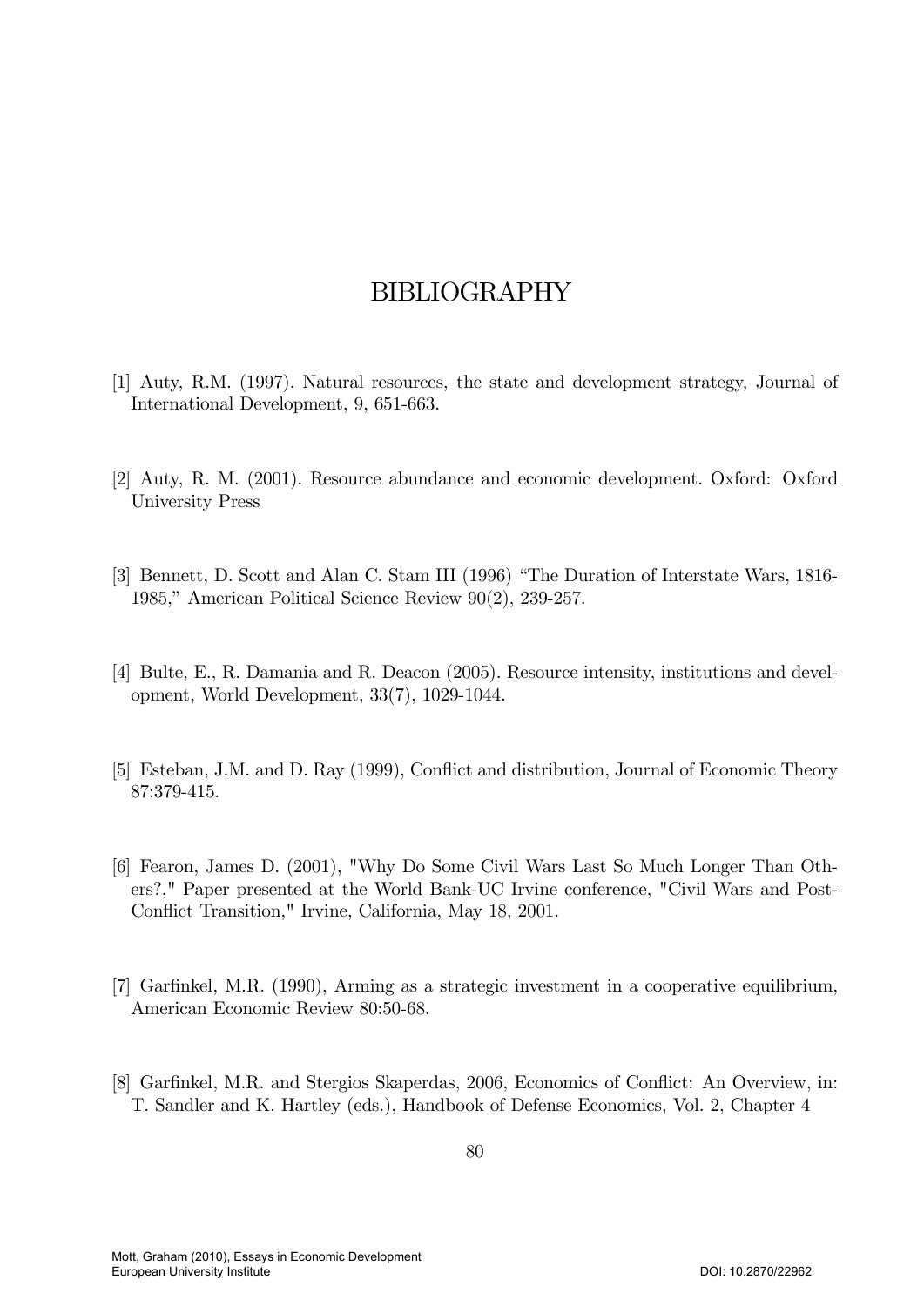- [9] Grossman, H.I. (1991), A general equilibrium model of insurrections, American Economic Review 81:912-921.
- [10] Grossman, H.I. and M. Kim (1995), Swords or plowshares? A theory of the security of claims to property, Journal of Political Economy 103:1275-288.
- [11] J. Isham, M.Woolcock, L. Pritchett, and G. Busby. The varieties of resource experience: How natural resource export structures affect the political economy of economic growth. World Bank Economic Review 19(2): 141-74, 2005.
- [12] Le Billon, Philippe (2001), "The political ecology of war: natural resources and armed conflicts," Political Geography 20, pp. 561-584.
- [13] MacGaffey, Janet (1991), The Real Economy of Zaïre. Philadelphia: University of Pennsylvania Press.
- [14] Mavrotas, G., S.M. Murshed and S. Torres (2006). Natural resource endowment and recent economic performance, mimeo, University of Birmingham.
- [15] Mehlum, H., K. Moene and R. Torvik (2003), Predator or prey? Parasitic enterprizes in economic development, European Economic Review 47:275-294.
- [16] Murshed, S.M. (2004). When does natural resource abundance lead to a resource curse?, mimeo, Institute for Social Studies, The Hague.
- [17] Olsson, O (2007), Conflict diamonds, Journal of Development Economics, Volume 82, Issue 2, March 2007, Pages 267-286
- [18] Reno, William (1998), Warlord Politics and African States. Boulder: Lynne Rienner.
- [19] Ross, M. L. (2001). Timber booms and institutional breakdown in Southeast Asia. Cambridge: Cambridge University Press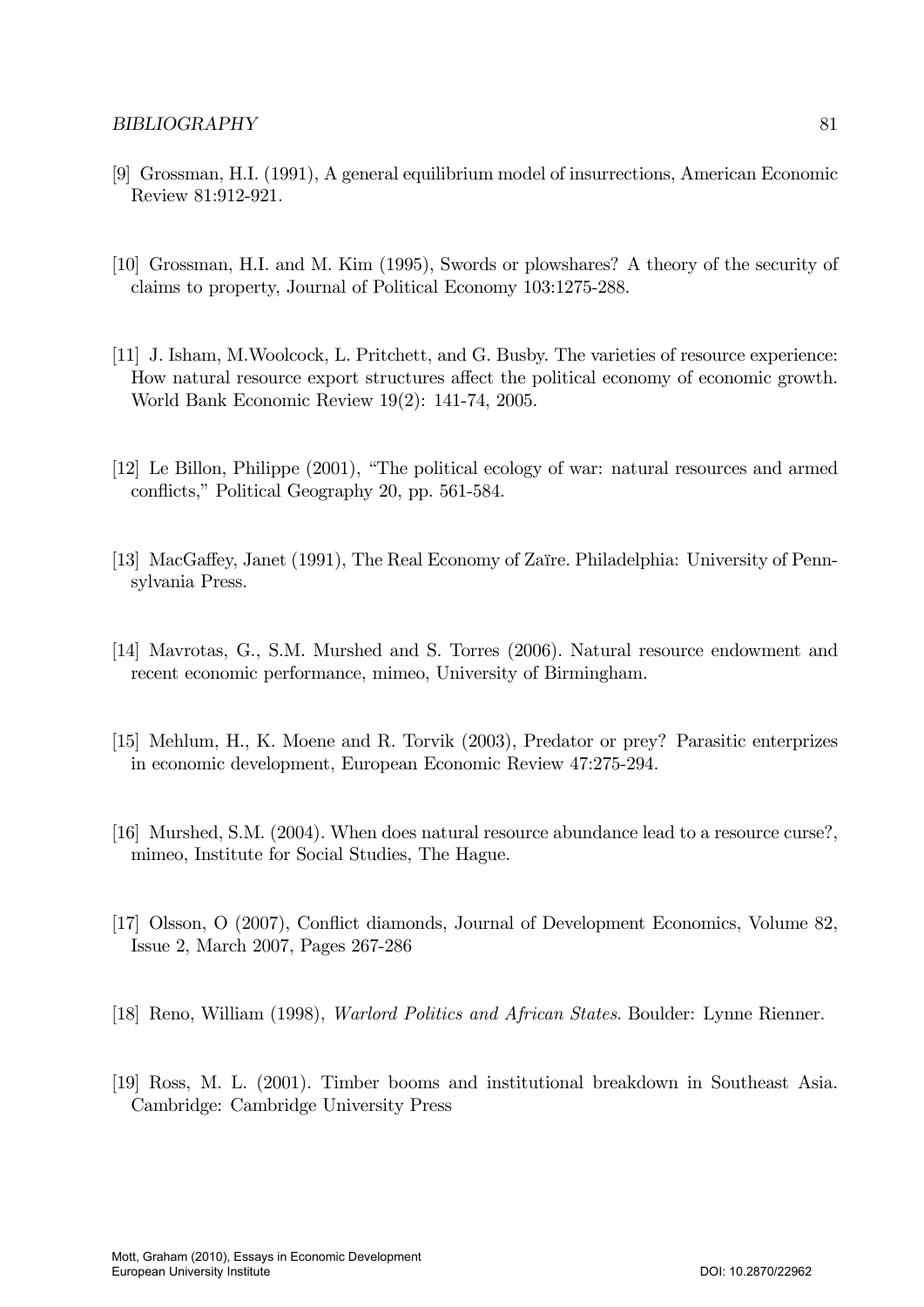- [20] Ross, M. L. (2004). ëHow Does Natural Resource Wealth Ináuence Civil War? Evidence from 13 Cases', International Organization  $58(1)$ : 35–67.
- [21] Skaperdas, S. (1992), Cooperation, conflict, and power in the absence of property rights, American Economic Review 82:720-739
- [22] Skaperdas, S. (1996), Contest success functions, Economic Theory 7:283-90.
- [23] Taylor, A.J. (1950), Master James of St. George, English Historical Review.1950; LXV: 433-457
- [24] UN Panel of Experts (2001), "Report of the Panel of Experts on the Illegal Exploitation of Natural Resources and Other Forms of Wealth of the Democratic Republic of Congo (S/2001/357)," United Nations Security Council, April 12, 2001.
- [25] van der Ploeg, F (2010), Natural Resources: A Curse or a Blessing?, mimeo, University of Oxford
- [26] Wick, Katharina and Erwin H. Bulte,  $(2006)$ , "Contesting Resources Rent Seeking, Conflict and the Natural Resource Curse," Public Choice 128, 457-476.
- [27] Wittman, D. (2000), The wealth and size of nations, Journal of Conflict Resolution 44:868-884.
- [28] Woolcock, M., L. Pritchett and J. Isham (2001). The social foundations of poor economic growth in resource-rich countries, in R.M. Auty (ed.), Resource Abundance and Economic Development, Oxford University Press, Oxford.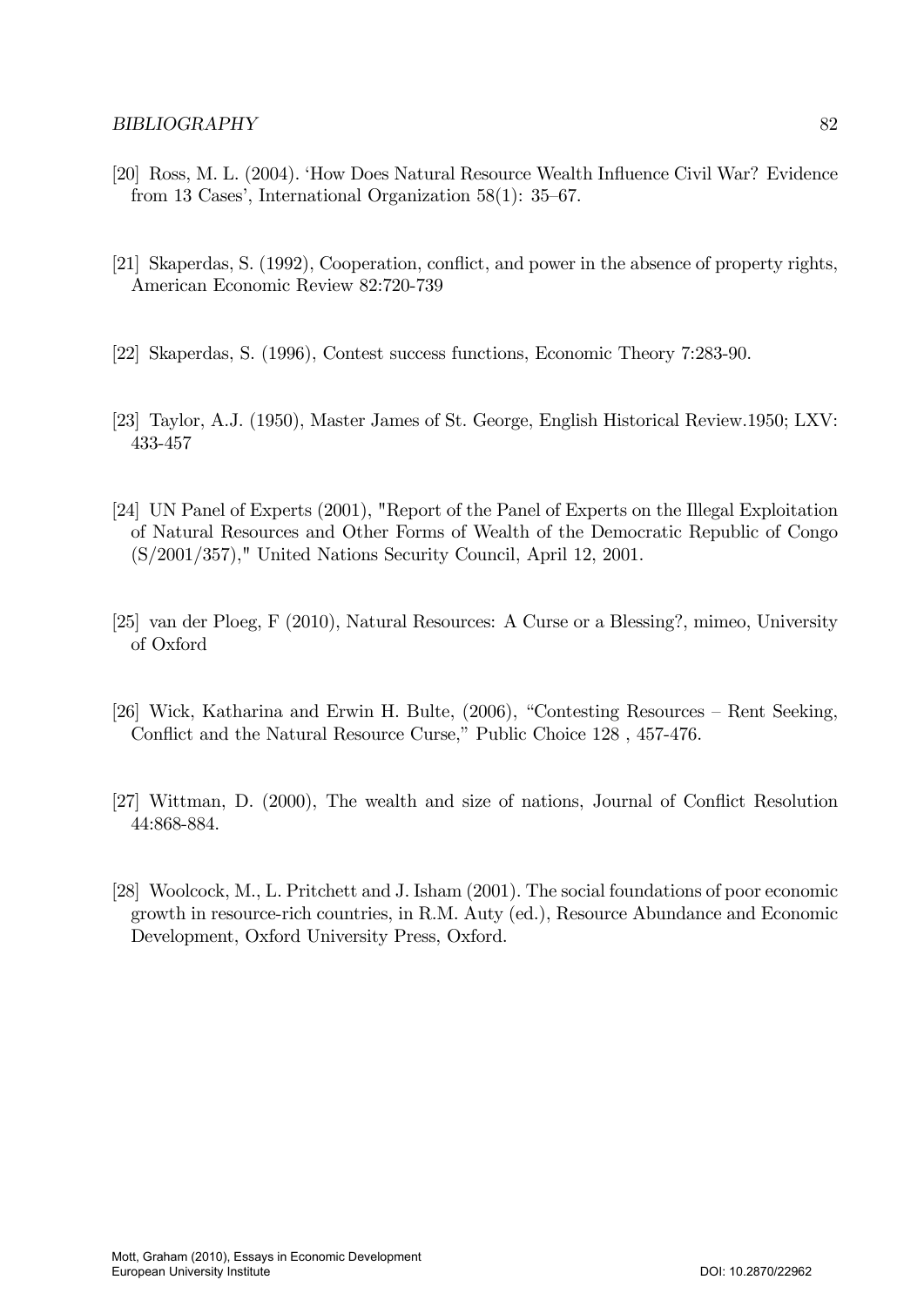## 3.6 Appendix A

Following Grossman and Kim (1996), from (4.1) and (3.11) the necessary conditions for  $h + g \leq n$  for any given agent may bed derived. In the case of an appropriative equilibrium, agents have endowments characterised by levels of pointiness  $\gamma_i = \gamma_{iA}$  and  $\gamma_i = \gamma_{iA}$ , the necessary condition for agent  $i$  is given by:

$$
\alpha \ge \frac{\gamma_i^2}{4(\gamma_i - \beta)\theta} + \frac{\gamma_j}{2\theta} \left[ 1 - \frac{\gamma_j^2}{2(\gamma_j - \beta)\theta} \right] \frac{n_j}{n_i}
$$
(3.23)

As agents' endowments are not necessarily homogenous, this imples a corresponding necessary condition for agent  $j$ . Thus, both necessary conditions must be fulfilled in order for the equilibrium to exist. In the case of a non-aggressive equilibrium, agents have endowments characterised by levels of pointiness  $\gamma_i = \gamma_{iN}$  and  $\gamma_j = \gamma_{jN}$ , the necessary condition for agent  $i$  is given by:

$$
\alpha \ge (1 - \frac{\beta}{\gamma_i}) \frac{\theta}{\alpha \gamma_i} \tag{3.24}
$$

Again, there is a corresponding necessary condition for agent  $j$  and both necessary conditions must be fulfilled in order for the equilibrium to exist. In the third case, of a mixed equilibrium, if it is assumed that agents have endowments characterised by  $\gamma_i = \gamma_{iN}$ and  $\gamma_i = \gamma_{jA}$ , then the necessary condition for agent *i* is given by

$$
\alpha \ge (1 - \frac{\beta}{\gamma_i})\frac{\theta}{\alpha \gamma_i} + \frac{\gamma_j}{2\theta} \left[ 1 - \frac{\gamma_j^2}{2(\gamma_j - \beta)\theta} \right] \frac{n_j}{n_i}
$$
(3.25)

Agent j will not engage in appropriative behaviour and the corresponding necessary condition is given by

$$
\alpha \ge \frac{\gamma_j^2}{4(\gamma_j - \beta)\theta} \tag{3.26}
$$

Again, both necessary conditions must be fulfilled in order for the equilibrium to exist.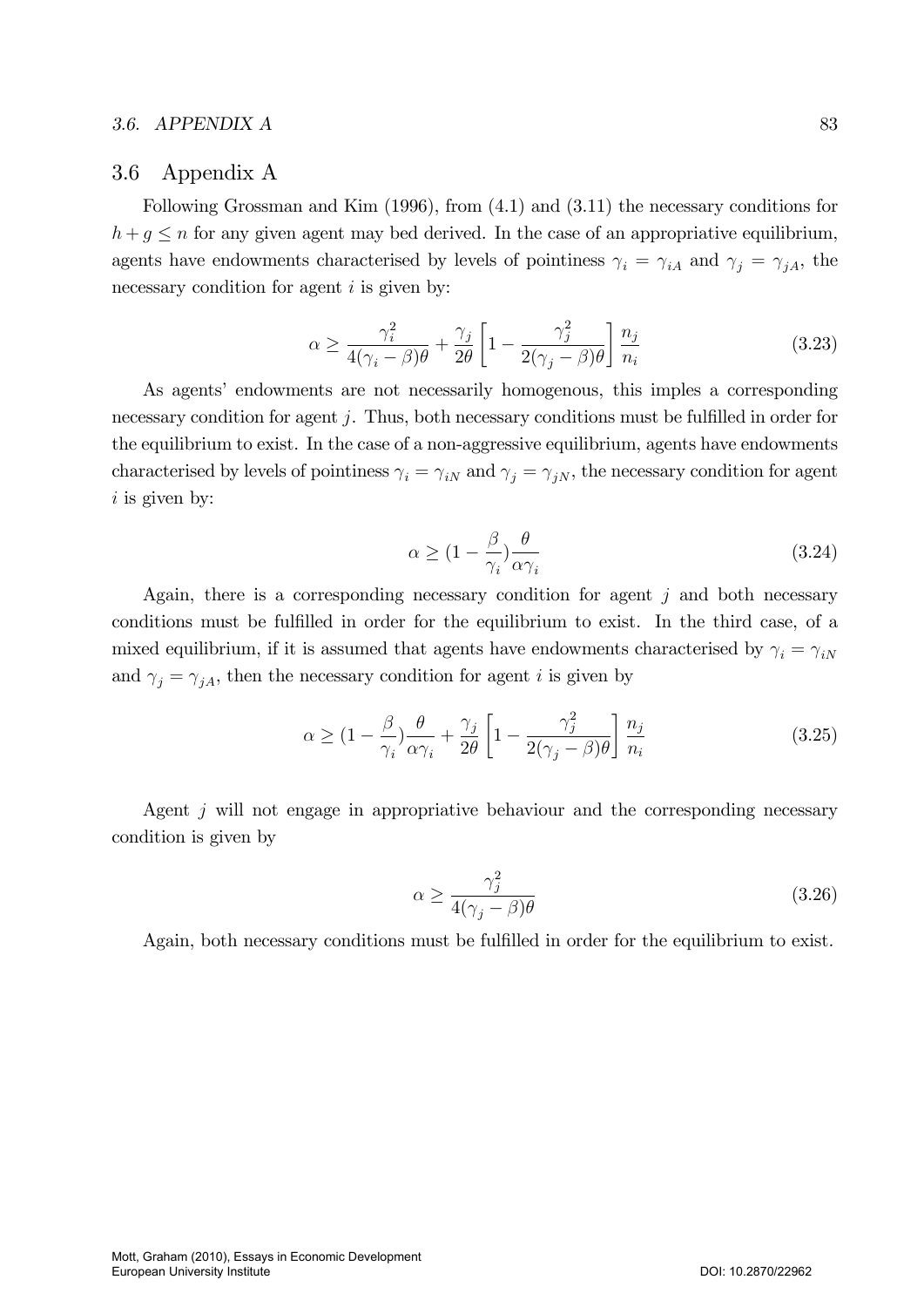## CHAPTER 4

# THE KIDS AREN'T ALRIGHT: CHILD MORTALITY AND THE PERSISTENCE OF CHILD LABOUR

## 4.1 Introduction

A large proportion of the previous literature on the subject of child labour, and indeed the literature concerning intergenerational transmission of inequality and its persistence as a whole<sup>1</sup>, have identified failures in capital markets as a key factor in the persistence of intergenerational child labour within poorer households<sup>2</sup>. Some works, such as Baland and Robinson (2000), have, however, demonstrated that child labour may persist in poorer households if the returns education are low, even with perfect credit markets whilst others discuss the role played by human capital externalities<sup>3</sup>. Chakraborty and Das (2005) abstacts from capital markets and identifies a distinct mechanism which, operating through endogenous adult mortality risk, reduces the effective return to children's education for poorer households, thereby contributing to the persistence of child labour. There is no altruistic link between successive generations. Children are treated solely as a source of current and future income by young parents. During childhood, offspring contribute to their parent's income by working (when not being educated) and as adults, they provide pension-like support to oldaged parents through transfers dictated by cultural norms. The key demographic variables of fertility, health investment and education are all decided by parents<sup>4</sup>. Endogenous mortality is captured by specifying a positive relationship between the probability with which a parent survives into old age and health investment. Essentially, this implies a positive relationship between income level and the rate of time preference. Lawrence (1991) and Samwick (1998) provide strong empirical evidence supporting this hypothesis. Thus, endogenous mortality may play a fundamental role in changing the incentives of relatively poor parents and creating child labour traps.

<sup>1</sup>See for example Banerjee and Newman (1993), Galor and Zeira (1993), Aghion and Bolton (1997), Ghatak and Jiang (2002), Mookherjee and Ray (2002, 2003)

<sup>&</sup>lt;sup>2</sup>See Basu (1999) and Ranjan (2001),

<sup>3</sup>See Galor and Tsiddon (1997).

<sup>4</sup>Duraisamy (2002) shows that parental preferences play an important role in decisions regarding children, such as education.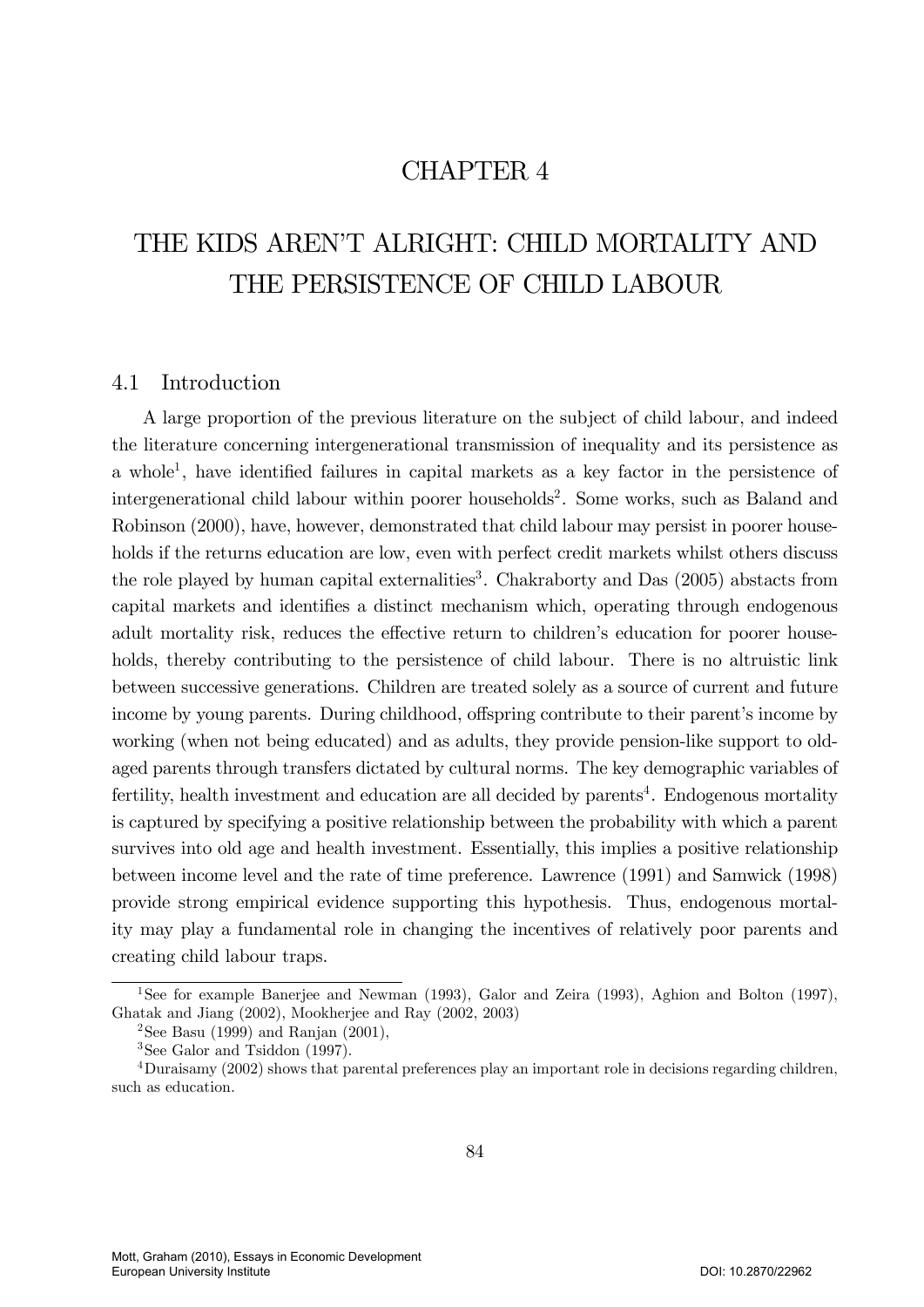This paper presents a discrete time, overlapping generations model that extends Chakraborty and Das (2005) by including a child survival function. Therefore, the model allows for the possibility of the child dying between childhood and adulthood or more specifically, that a child may die before attaining any of the benefits of the educational investment that the child has received. Previous works have addressed the issue of child mortality and parent choice. Cigno (1998) and Blackburn and Cipriani (1998) endogenise child survival probability by making child mortality subject to parental decision and these papers, along with Olsen and Wolpin (1983), suggest that at low levels of development, parents optimally choose high levels of child mortality. More recently, Doepke (2005) quantitatively addresses the issue of child labour in a Barro-Becker framework with exogenous child mortality.

The remainder of the paper is organised as follows; section two sets out the model and derives solutions, section three provides analysis in the context of policy and section four concludes<sup>5</sup>.

## 4.2 The Model

## 4.2.1 Outline and Survival Functions

This paper is an extension of the model of Chakrborty and Das  $(2005)^6$ . In the discretetime, overlapping-generations model presented here, individuals can potentially live for three periods; "childhood", "adulthood" and "old-age". The individual survives, with certainty, for the entire first period of life whereas survival into adulthood and then further into old-age is uncertain and depends upon the level of health investment,  $h_t$ , made by the young parent. Young parents have children at the beginning of the period as well as making all household decisions at this time.

The parameter  $\phi_t$  describes the probability of the young parent surviving into old-age where the functional form is given by

$$
\phi(h_t) = \left(\frac{h_t}{1+h_t}\right)^{\eta} \tag{4.1}
$$

where  $0 < \eta < 1$ . Thus, the survival function of the young parent is a twice differentiable, concave function and if a young parent chooses not to invest anything in healthcare, then

<sup>&</sup>lt;sup>5</sup>I thank Agnese Leonello for her patient assistance with some of the computational aspects of this paper. <sup>6</sup>In aspects of the model not including the parameter  $\theta_t$ , analytical structure directly follows Chakrborty and Das (2005).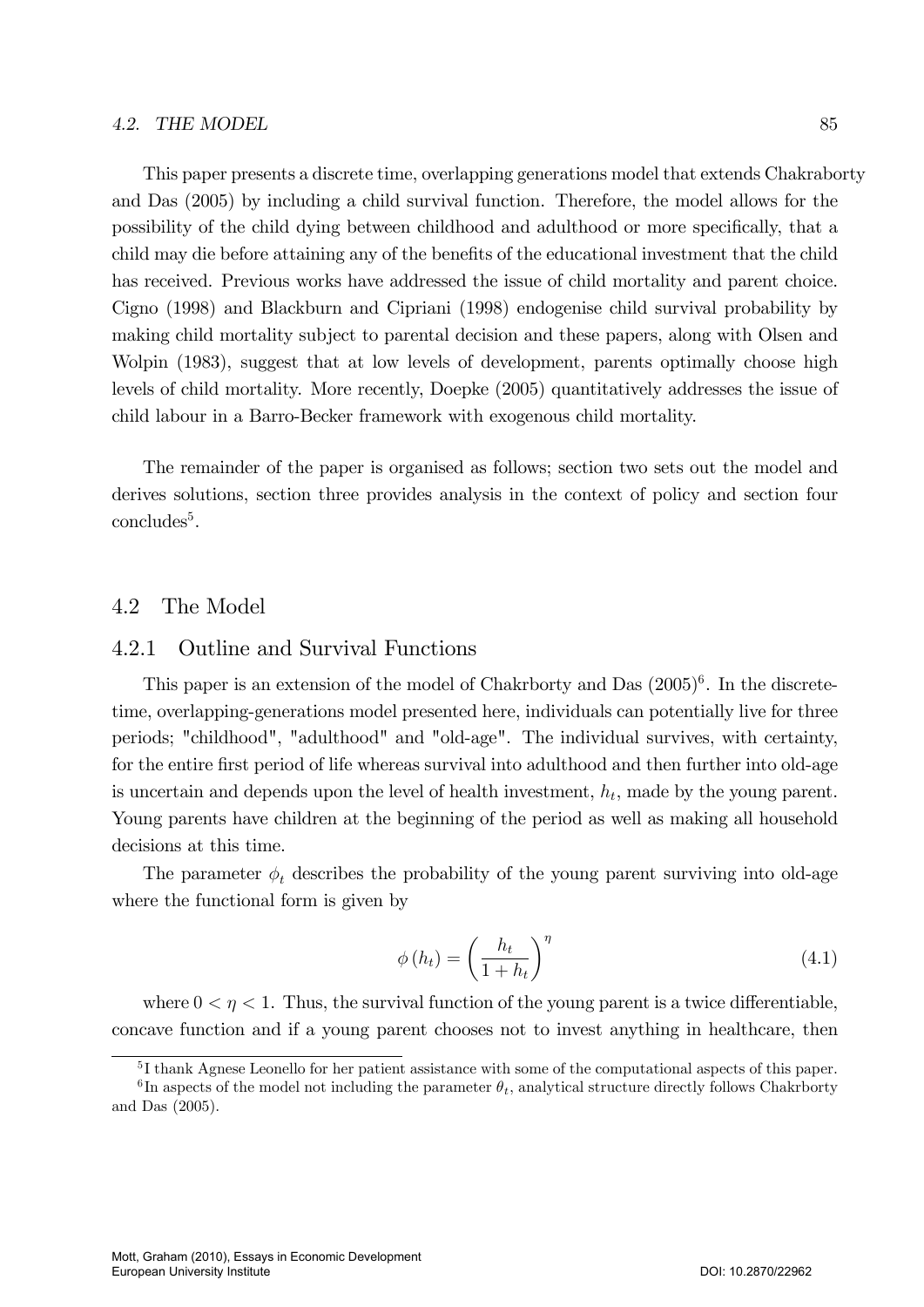they die before old age with certainty<sup>7</sup>. The probablity of a child's survival into adulthood is denoted as  $\theta_t$  and is also dependent on the health investment taken by the parent of the child,  $h_t$ . Health investment by the young parent,  $h_t$ , is not just a personal investment but has direct effects for the entire household. The child survival function is specified as:

$$
\theta(h_t) = \left(\frac{h_t}{1+h_t}\right)^{\psi} \tag{4.2}
$$

where  $0 < \psi < \eta$ . The child's survival function, like that of the young adult, is twice differentiable and concave with respect to health investment. It is assumed that health investment is more effective, in terms of survival, for children than adults as children are more frequently and to a larger degree more susceptable to disease and illness. Further, children do not have the built-up immunity to many diseases and illnesses that may been acquired by adults. Thus, it is considered that health investment is fundmentally more important to a child's survival probability.

## 4.2.2 Work and Education

In each period, individuals are endowed with a single unit of time. Children divide their time between work and school, whilst young parents divide their time between raising children and work. The old-age individuals only consume a proportion of wealth,  $\alpha$ , transferred to them from the gross income of any surviving children. For each child that a young parent chooses to raise, a 'cost' is incurred as the parent is required to devote a proportion of time,  $\tau$ , to childcare. Thus, for given number of offspring the parent chooses to issue,  $n_t$ , there remains a total time available to the young parent for work of  $1 - \tau n_t$ . Work consists of the production of a perishable consumption good using labour supplied by those in adulthood (young parents) and, possibly, their children. Output per efficiency unit of labour, or the wage, is given by  $\omega$ .

The initial young generation are born at  $t = 0$  with a given distribution of human capital  ${e_i^0}$ . A young parent decides on the health invest of the family, the number of offspring, whether or not to send their children to work and how much to educate them. Young parents are only differentiable from each other by their levels of educational capital,  $e_{t-1}^t$ . As well as the allocation of their own time, young parents decide the allocation their children's time. Children may either be sent to work, in order to increase the income of the household during that period, or to school, in order to receive an education and increase their future labour

<sup>&</sup>lt;sup>7</sup>That is  $\phi_t = \phi(h_t)$ ,  $\phi(0) = 0, \phi'_t > 0, \phi''_t < 0$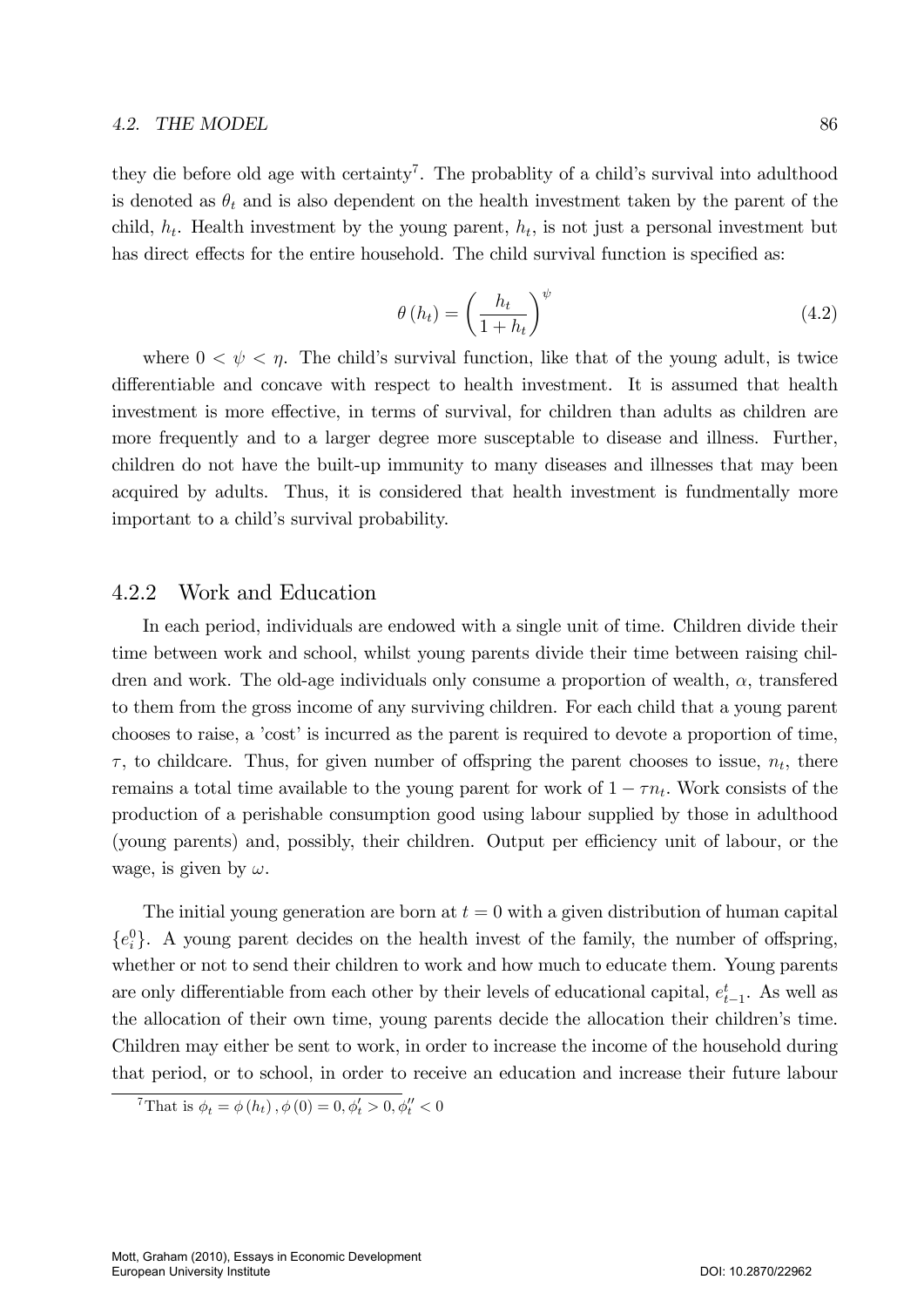productivity. Child are sent to school for a fraction of their time endowment,  $e_t \in [0, 1]$ , whilst all the time not spent in school is spent working, such that  $l_t = 1 - e_t$ . Therefore, labour productivity of a young parent is given by  $1 + e_{t-1}$  but education is not assumed to increase the productivity of the child. Further, it is assume that children are less productive than an uneducated adult<sup>8</sup>, such that the output of a working child is  $(1 - e_t) \gamma$  where  $\gamma$  is productivity parameter associated with children, such that  $\gamma < 1$ . As the child's education decision by the young parent is akin to the education decision, as child may only work or go to school, parents face a trade off between current and future consumption. Increased current consumption is a result of increased child labour participation, lower school participation and so implies lower future consumption, as young adults who have received less educated have lower productive capabilities and provide lower transfer payments.

## 4.2.3 Utility

At date  $t$ , a representative young parent maximizes their expected lifetime utility over contempory and future personal consumption,  $(c_t^t, c_{t+1}^t)$ ,

$$
u\left(c_t^t\right) + \beta \phi_t u\left(c_{t+1}^t\right) \tag{4.3}
$$

where  $\beta$  represents the subjective discount rate, where  $\beta \in [0, 1]$ . It is assumed that utility derived from death is zero and no bequests exist between parent and child. Utility is a twice differentiable, concave function rate within this model. In effect  $\beta \phi_t$  represents an endogenously determined discount rate. Further, note that there is no altruistic mechanism linking successive generations of the household. Children are regarded as a source of current and future consumption by self-interested parents and transfers to the older generation are assumed to be governed by social convention.

In total a young parent makes three choices (health investment, fertility and children's education investment) and in doing so faces the following budget constraints:

$$
c_{t}^{t} = \gamma \omega (1 - e_{t}) n_{t} + (1 - \alpha) \omega (1 + e_{t-1}) (1 - \tau n_{t}) - h_{t}
$$
\n(4.4)

$$
c_{t+1}^t = \alpha \theta(h_t) \omega \left(1 + e_t\right) n_t \tag{4.5}
$$

<sup>8</sup>Children in preindustrial Europe gradually drifted into work from around the age of seven or eight. Much of their labor was casual and undemanding, for they were not strong enough to take on most of the tasks required on a farm or in a workshop. Heywood (2004)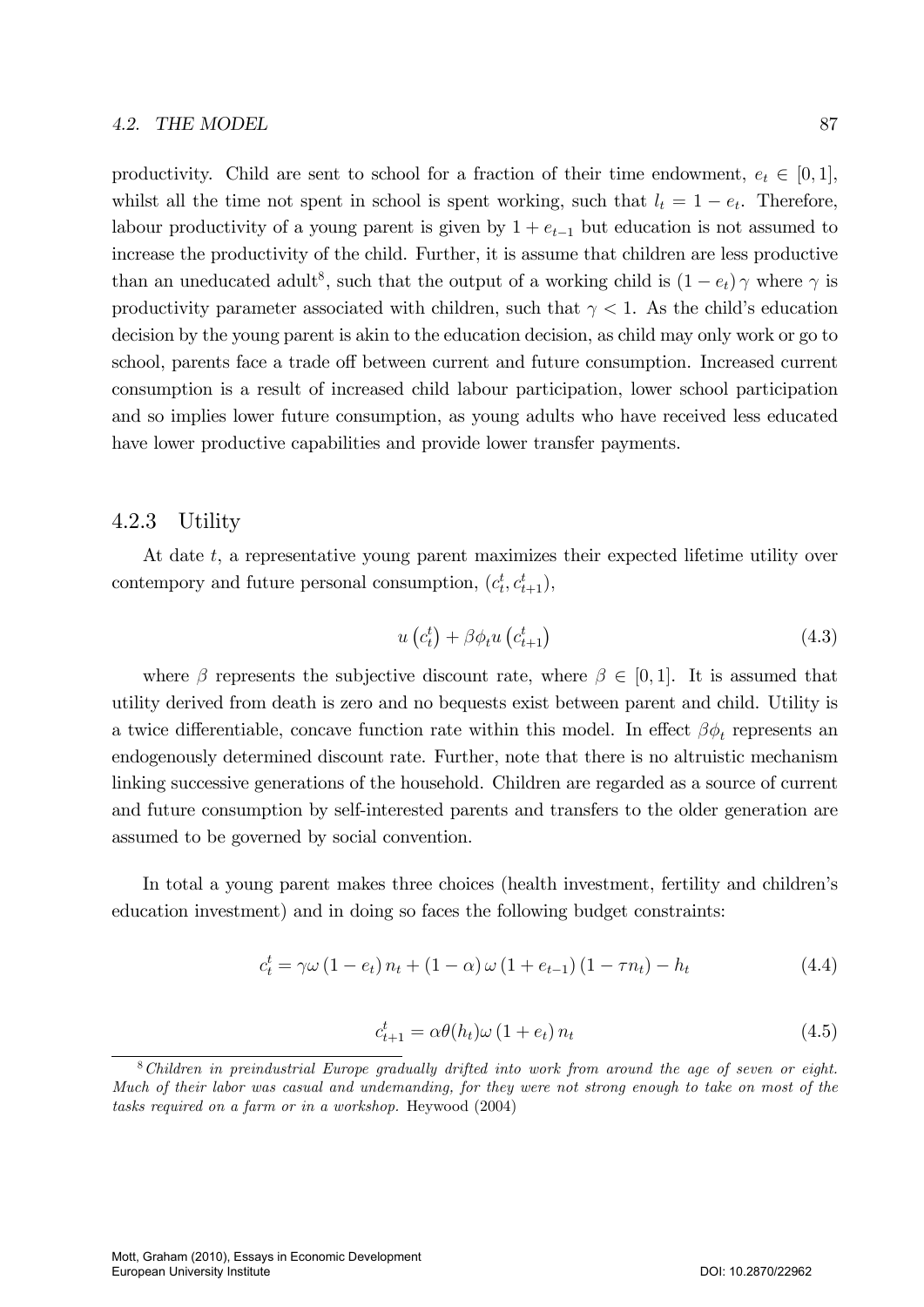where  $n_t$  represents the fertility choice of the young parent, with  $n_t \geq 1$ .

The budget constraint for the young parent is written under the assumption that the grandparent is alive in period t and that child mortality rates are taken into account directly. We focus on this case with loss of generality. The Kuhn–Tucker necessary and sufficient firstorder conditions for the young parent's choice variables  $(h_t; n_t; e_t)$  are given by:

$$
u'\left(c_t^t\right) = \beta \phi'\left(h_t\right) u\left(c_{t+1}^t\right) + \alpha \beta \bar{\omega} \left(1 + e_t\right) n_t \phi_t \theta'(h_t) u'\left(c_{t+1}^t\right) \tag{4.6}
$$

$$
\left[\left(1-\alpha\right)\left(1+e_{t-1}\right)\tau-\gamma\left(1-e_t\right)\right]u'\left(c_t^t\right)\geq\alpha\beta\theta_t\phi_t\left(1+e_t\right)u'\left(c_{t+1}^t\right)\tag{4.7}
$$

$$
\gamma u' \left( c_t^t \right) \ge \alpha \beta \theta_t \phi_t u' \left( c_{t+1}^t \right) \tag{4.8}
$$

From equation (4.7), it can be seen that, at an interior optimum, the marginal rate of intertemporal substitution has to be at least as large as the return to the quantity of children,  $R_t^n$ .

$$
\frac{u'(c_t^t)}{\beta \phi_t u'(c_{t+1}^t)} \ge \frac{\alpha (1 + e_t) \theta_t}{(1 - \alpha) (1 + e_{t-1}) \tau - \gamma (1 - e_t)} \equiv R^n
$$

The numerator signifies the expected incxrease in old-age consumption as a result of an additional child; a product of the contribution rate  $\alpha$ , the child's future education-augmented productivity  $(1 + e_t)$  and the child's survival probabilty  $\theta_t$ . The denominator represents the associated cost of that child; foregone adulthood earnings net of the child's labour income.

Also, from equation (4.8), it can be seen that young parents will educate their children as long as the marginal rate of intertemporal substitution is at least as large as the return to education. That is

$$
\frac{u'\left(c_t^t\right)}{\beta \phi_t u'\left(c_{t+1}^t\right)} \geq \frac{\alpha \theta_t}{\gamma} \equiv R^e
$$

In the above inequality, the return to education is given by the ratio between the marginal contribution of a child's education to old age income and the productivity of child labour. Note tht both of the inequalities presented above are dependent on the child survival function but not on the survival function of the young adult. Naturally, a quantity/quality trade-off occurs, the result of which depends on the relationship between the two returns. If the return to education dominates, such that  $R^e > R^n$ , then a young parent will act to maximise the quality of offspring over and above the quantity of offspring. Thus, the young parent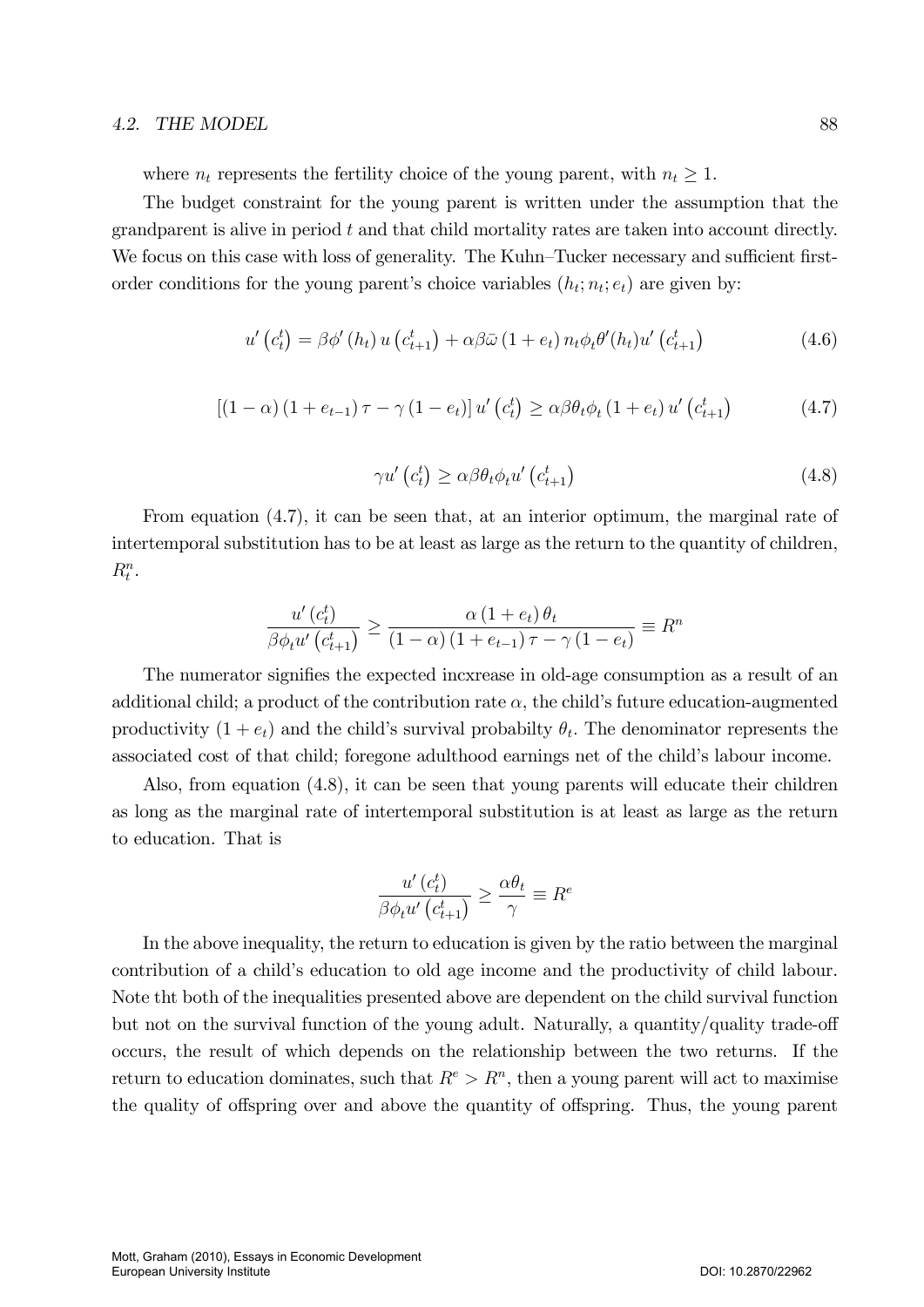minimises the number of offspring, so  $n_t = 1$ , and the child receives a strictly positive level of education,  $e_t > 0$ . Conversely, if the return to the quantity of children dominates,  $R^n > R^e$ , the young parent has numerous children  $(n_t > 1)$  but does not invest in their education  $(e_t = 0)$  and therefore children are required to work for the entirety of their available time  $(l_t = 1)^9$ . It can be seen from the two returns that young parents will prioritise quantity of offspring over quality of offspring when:

$$
e_{t-1} < \bar{e} = \frac{2\gamma}{(1-\alpha)\tau} - 1\tag{4.9}
$$

If the education capital of the young parent is below a given threshold,  $\bar{e}$ , this implies quantity investment in children will take place<sup>10</sup>. Child labour productivity ( $\gamma$ ) and the proportion of labour income transfered from young adults to old parents  $(\alpha)$  are both positively correlated with the threshold as increases in either of these parameters increase the opportunity cost of educating children, requiring young parents who are relatively íbetter off before education can begin. Raising the cost of each children  $(\tau)$  naturally lowers the demand for children. Note that this threshold is independent of the child survival function and so does not differ in any from the corresponding threshold of Chakrborty and Das (2005). As education is linked to productive efficiency for young parents, it is when young parents are relatively poor that they will decide to have a greater number of children rather than fewer, but better educated, children.

## 4.2.4 Solving the Model

In order to investigate the intergenerational dynamics of the model, preferences are specified as a CES utility function:

$$
u(c) = c^{1-\sigma}, \quad \sigma \in [0,1]
$$

When returns to education dominate,  $R^e > R^n$ , the young parent minimises the number of children. Thus, substituting  $n_t = 1$  into equation (4.6) and (4.8) and combining under the given CES preferences yields:

 $9$ My father has been dead about a year; my mother is living and has ten children, five lads and five lasses.....three lasses go to mill; all the lads are colliers.....I never went to day-school; I go to Sunday-school, but I cannot read or write - Patience Kershaw, aged 17.

Testimony from British Parliamentary Papers (1842)

<sup>&</sup>lt;sup>10</sup>Assuming  $2\gamma > (1 - \alpha) \tau > \gamma$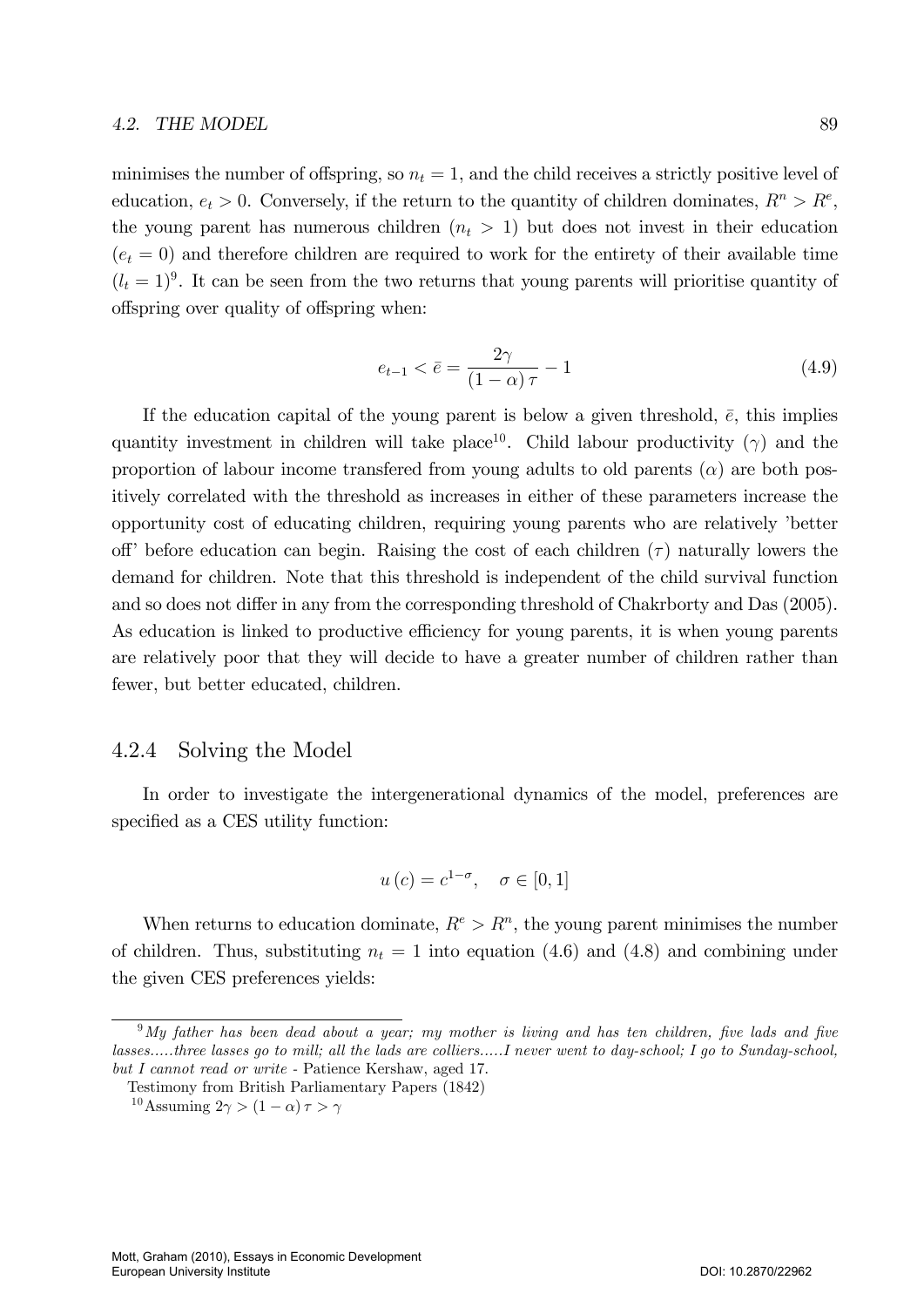$$
1 = \frac{\gamma \omega}{(1 - \sigma)} \left[ \frac{\phi'(h_t)}{\phi(h_t)} + (1 - \sigma) \frac{\theta'(h_t)}{\theta(h_t)} \right] (1 + e_t)
$$
 (4.10)

such that

$$
h_t = \frac{\gamma \omega}{(1 - \sigma)} \left[ \varepsilon_{\phi} + (1 - \sigma) \varepsilon_{\theta} \right] (1 + e_t)
$$
 (4.11)

where  $\varepsilon_{\phi} \equiv h\phi'/\phi$  is the elasticity of the young adult survival function and  $\varepsilon_{\theta} \equiv h\theta'/\theta$ is the elasticity of the child survival function. Using the survival functions from equations  $(4.2)$  and  $(4.1)$ , these elasticities are given as:

$$
\varepsilon_{\phi} = \frac{\eta}{h_t + 1}, \qquad \varepsilon_{\theta} = \frac{\psi}{h_t + 1} \tag{4.12}
$$

The positive relationship between children's education and health investment is, in Chakrabortya and Das (2005), the driver of the prevalence and persistence of child labour. Children potentially provide an income for the young parents, in both the adulthood and old-age of those parents. Parents who do not invest in health, thereby decreasing their probability of survival, expect to die earlier and are, therefore, less willing to substitute contemporaneous income and consumption for old-age income and consumption. This is demonstrated by the decrease in the effective discount rate,  $\beta \phi(h_t)$ . Young parents 'frontload' consumption by sending their children to work rather than to school. It is, therefore, a prerogative of relatively rich parents to invest significantly in health to improve longevity and send their children to be educated.

The mechanism introduced in this paper reinforces this effect. From equations  $(4.11)$ and  $(4.2)$ , it can be seen that there is a positive effective between health investment and child survival, so young parents who are unable to invest in health can expect fewer of their children to survive into adulthood and again, are disincentivised from substituting income and consumption towards old-age. Equations (4.3) and (4.5) may be re-arranged to show that introduction of child mortality effectively reduces the endogenous discount rate, such that it is given by  $\beta \phi(h_t) [\theta(h_t)]^{\frac{1}{\sigma}}$ . Thus, the introduction of a child survival function effectively lowers the discount rate further than in the model of Chakrabortya and Das (2005).

In the first instance, young parents have disincentives to invest in children of quality if they cannot adequately guarantee their own survival to take advantage of the delayed benefits of the child's education. In the second instance, young parents have disincentives to invest in children of quality if they cannot adequately guarantee their children's survival. As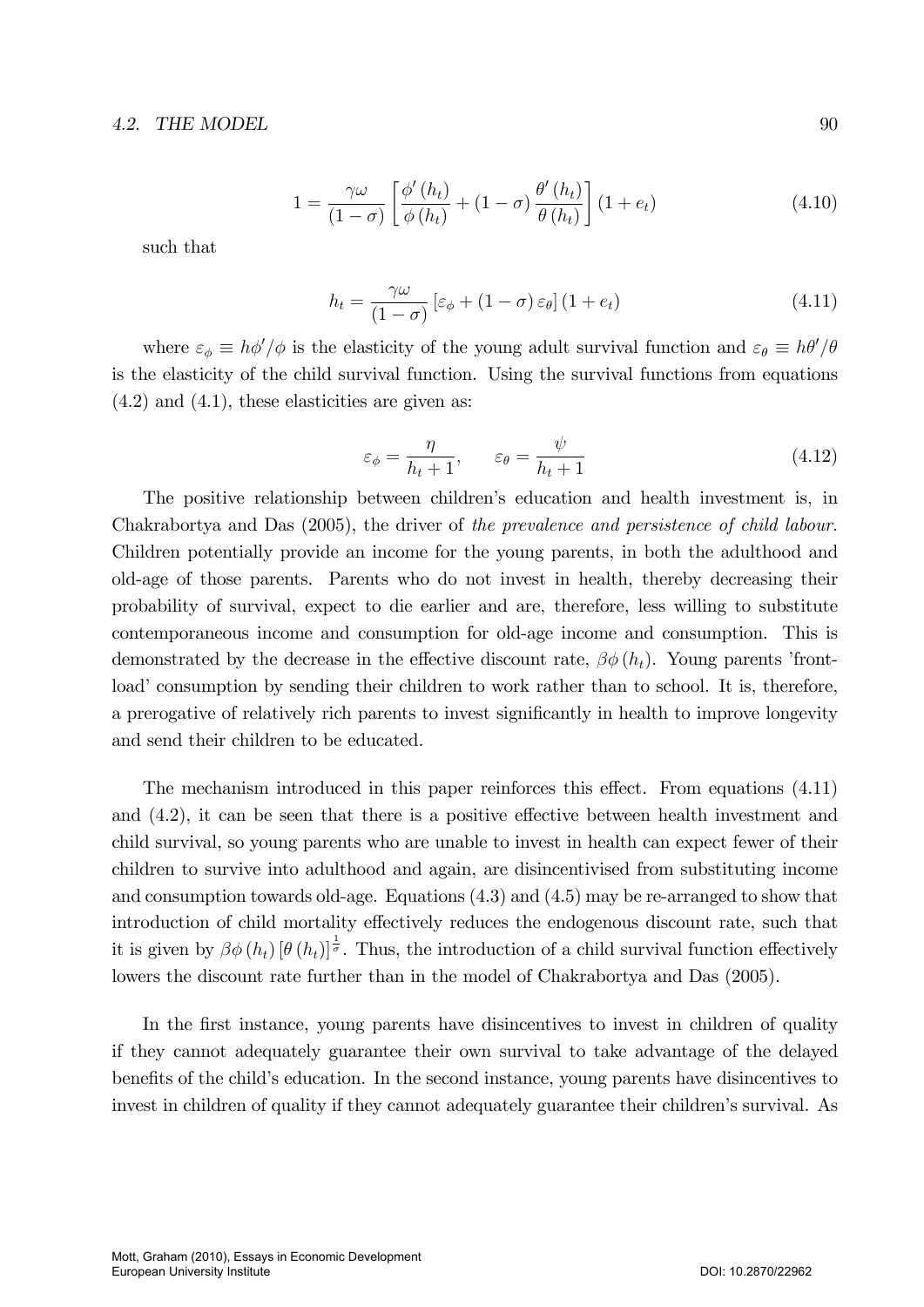a result, the relatively worse off young parents prefer to send their children out to work.

Next, combining equation  $(4.11)$  and equation  $(4.8)$  yields<sup>11</sup>:

$$
\left(\frac{\alpha\beta\theta_t\phi_t}{\gamma}\right)^{\frac{1}{\sigma}}\left[\gamma\left(1-e_t\right)+\left(1-\alpha\right)\left(1+e_{t-1}\right)\left(1-\tau\right)-h\left(e_t\right)\right]=\alpha\left(1+e_t\right)\theta_t\tag{4.13}
$$

where  $h_t \equiv \bar{\omega}h(e_t)$ . This expression describes the intergenerational evolution of education (and thus also the intergenerational evolution of child labour) for families where parental education exceeds the threshold  $\bar{e}$ , as outlined in equation (4.9). This may be re-arranged such that

$$
e_{t-1} = F(e_t) \tag{4.14}
$$

where $12$ 

$$
F\left(e_{t}\right) = \frac{1}{\left(1-\alpha\right)\left(1-\tau\right)} \left[h\left(e_{t}\right) - \gamma\left(1-e_{t}\right) + \alpha\theta_{t}\left(1+e_{t}\right)\left(\frac{\gamma}{\alpha\beta\phi_{t}\theta_{t}}\right)^{\frac{1}{\sigma}}\right]
$$
(4.15)

The above equation shows that the addition of child mortality will drive down the level of education a young parent allocates to their child. As the term in child survival is positive and greater than unity, the young parent requires a higher level of education in order to achieve any given positive level of child education,  $e_t$ .

Whereas the sufficient condition in Chakrabortya and Das (2005) for  $F(e_t)$  to be increasing and concave is given as  $\varepsilon_{\phi} < \sigma$ , the corresponding sufficient condition in this paper is given as a weighed sum of the two survival elasticities,  $\varepsilon_{\phi} + (1 - \sigma) \varepsilon_{\theta} < \sigma^{13}$ . From equation (4.10), it can be seen that the weighed derivative terms must be equal to the weighted derivative term of Chakrabortya and Das  $(2005)$ , for a given level of child's education,  $e_t$ ,

$$
\left[\frac{\phi'(h_t)}{\phi(h_t)} + (1 - \sigma)\frac{\theta'(h_t)}{\theta(h_t)}\right]^M = \left[\frac{\phi'(h_t)}{\phi(h_t)}\right]^{CD}
$$
\n(4.16)

<sup>&</sup>lt;sup>11</sup> Disregarding the child survival function, Chakrabortya and Das  $(2005)$  erroneously omit the subjective discount rate,  $\beta$ , from the following function.

 $12$ Disregarding the child survival function, Chakrabortya and Das (2005) erroneously omit the subjective discount rate,  $\beta$ , and the term  $\gamma(1-e_t)$  from this function.

 $^{13}$ In calculating the sufficient condition, this paper, as in Chakrabortya and Das (2005), abstracts from the secondary effects of child's eduction on the elasticities of survival as they have been shown to have neglible influence.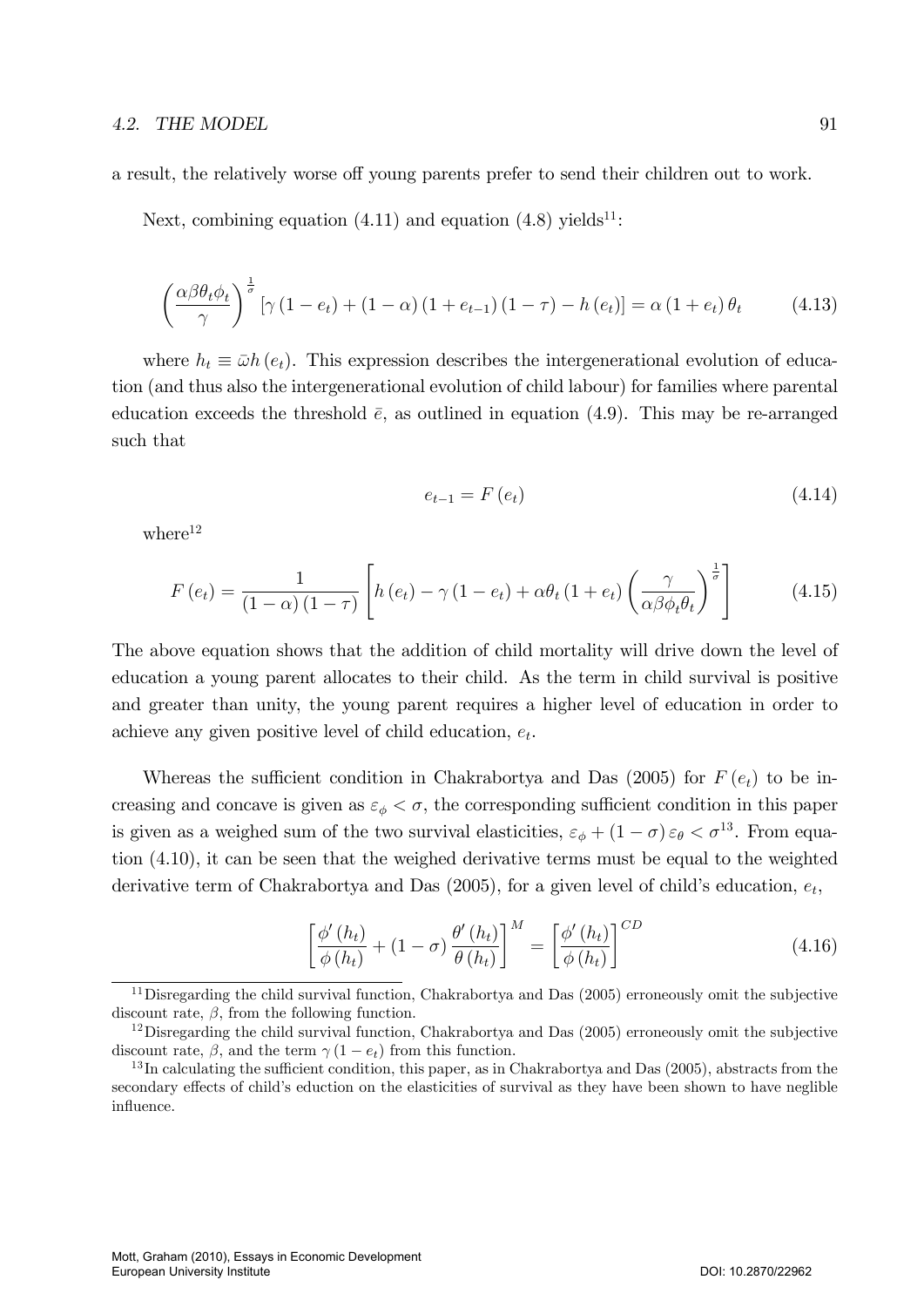Given the conditions that  $\sigma \in [0, 1], 0 < \eta < \psi < 1$  and that the parameter  $\eta$  is identical to both models, the only way in which equation (4.16) holds (and thus by extension equation  $(4.10)$ ) is that for a given level of children's education the presence of a child mortality risk induces the young parent to make a higher investment into health than under conditions where child survival is certain. Further, from this finding, it can be shown that the first derivative of equation (4.15) is more positive and the second derivative is more negative with the inclusion of child survival than under the conditions of Chakrabortya and Das (2005).

If the sufficient condition is achieved, the function  $Q$  is a monotonically increasing transformation such that

$$
e_t = F^{-1}(e_{t-1}) \equiv Q(e_{t-1}) \tag{4.17}
$$

and so equation (4.14) may be transformed to

$$
l_t \equiv q(l_{t-1}) \tag{4.18}
$$

for  $l_{t-1} \leq 1 - \bar{e}$  and  $q(l) \equiv 1 - Q(1 - l)$ , where q is an increasing concave function.

Suppose, instead of the scenario outlined above, that returns to quantity of children outweigh the returns to quality,  $R^n > R^e$ , which implies that young parents have relatively low levels of education,  $e_{t-1} < \bar{e}$ . These parents have numerous children,  $n_t > 1$ , choose not to educate them,  $e_t = 0$ , and so these children work full-time,  $l_t = 1$ . Combining equation  $(4.6)$  and equation  $(4.7)$  yields:

$$
h_{t} = \frac{\left[ (1 - \alpha) \left( 1 + e_{t-1} \right) \tau - \gamma \right]}{(1 - \sigma)} \left[ \varepsilon_{\phi} + (1 - \sigma) \varepsilon_{\theta} \right] \omega n_{t} \equiv h \left( e_{t-1,} n_{t} \right) \tag{4.19}
$$

In this scenario, there is a positive relationship between human capital investment and the number of offspring<sup>14</sup>. Healthier individuals have a higher likelihood of surviving in old-age and so are more willing to invest in children, by producing more of them, and foregoing present consumption in the form of payment of care costs in order to receive higher contribution from their children during old-age. Combining the above equation with equation

 $14$ Assuming, as previously, that the marginal cost of raising a child is greater than the immediate return, that is  $\tau (1 - \alpha) > \gamma$ .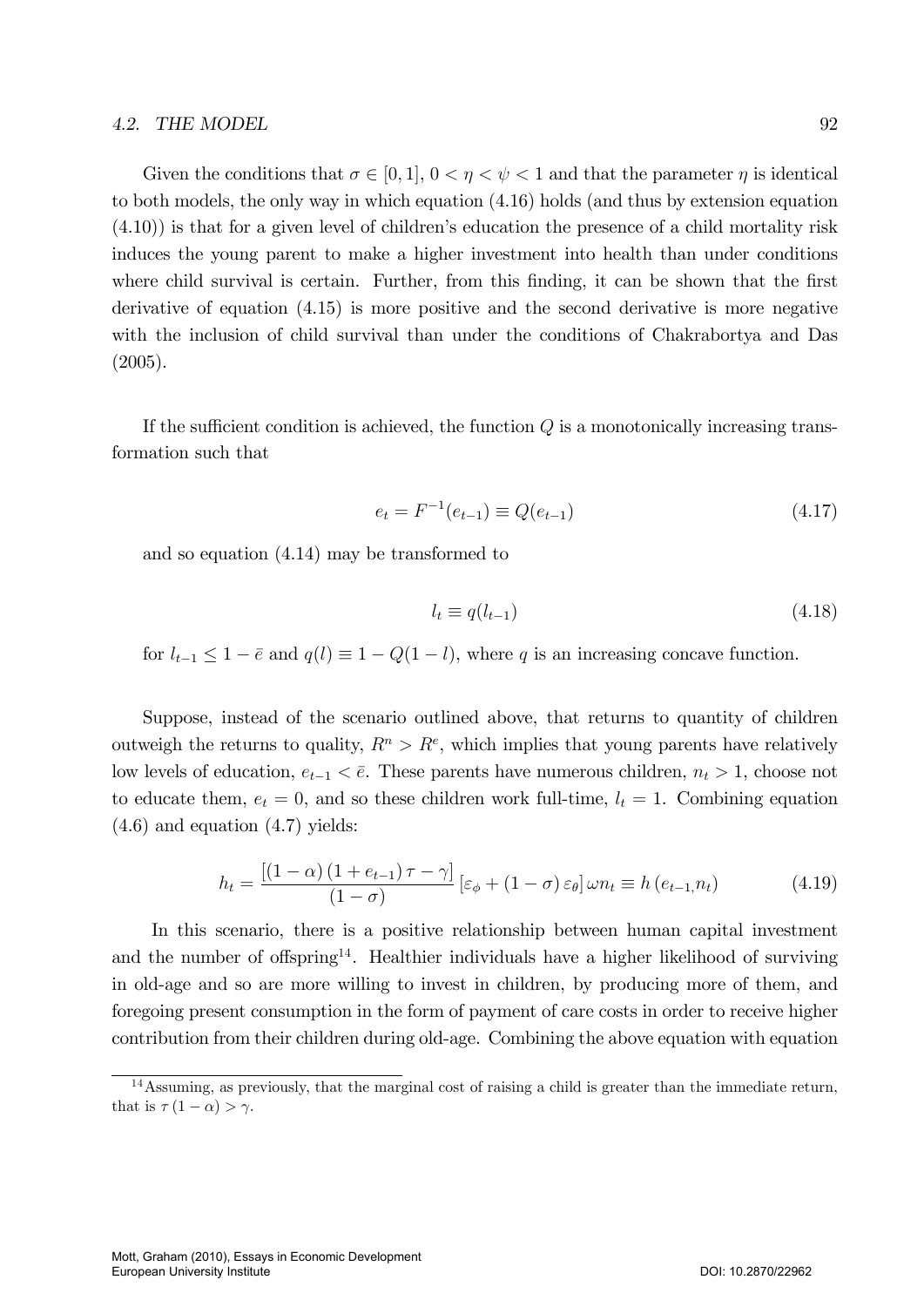$(4.7)$  gives<sup>15</sup>:

$$
\left[\gamma + \left[\frac{\gamma + \nu_{t-1}}{\tau}\right] \left(\frac{1}{n_t} - \tau\right) - \frac{\nu_{t-1}}{(1-\sigma)} \left[\varepsilon_\phi + (1-\sigma)\varepsilon_\theta\right]\right] = \alpha \theta_t \left(\frac{\alpha \beta \theta_t \phi_t}{\nu_{t-1}}\right)^{\frac{1}{\sigma}}\tag{4.20}
$$

where

$$
v_{t-1} = (1 - \alpha) (1 + e_{t-1}) \tau - \gamma
$$

Equation (4.20) defines the deterministic relationship between the optimal number of children and the educational capital of the parent,  $e_{t-1}$ . Taking families in which parents choose not to educate their children, i.e. where parents possess  $e_{t-1} < \bar{e}^{16}$ , it is obvious that the grandchidren of those parents will also remain uneducated, plus the great-grandchildren and so forth, for all future generations eminating from those parents. In these families, the time invariant, optimal fertility rate for any period  $t \geq 1$  can be devised from this relationship by setting  $e_{t-1} = 0$ .

$$
n^* = \frac{v}{\tau} \left[ \alpha \theta \left( \frac{\alpha \beta \theta \phi}{v} \right)^{\frac{1}{\sigma}} - \gamma + \frac{\left[ \varepsilon_\phi + (1 - \sigma) (1 + \varepsilon_\theta) \right]}{(1 - \sigma)} v \right]^{-1} \tag{4.21}
$$

As can be seen from equation (4.19), health investment will achieve a steady state under these conditions. Further, this implies that both child and adult survival rates will be time invariant rates. Equation (4.21) demonstrates the negative relationship between the optimal number of children,  $n^*$ , and the child survival function,  $\theta$ . When the uneducated young parent is particularly poor, health investment is very low and children are less likely to survive. In order to try and achieve a certain level of old age income, the young parent will produce a greater number of children in the knowledge that fewer will survive into adulthood and the greater numbers of children that will be engaged in full-time work<sup>17</sup>. Young, uneducated parents who face a higher child survival rates optimally choose to have fewer children, aware that more of them will survive to transfer income in the future. Thus, the addition to the model of the child survival function will exacerbate the child labour problem in terms of absolute numbers. Parents who expect a high proportion of their children to die before adulthood have a greater number of them in order fulfil a need for an expected

<sup>&</sup>lt;sup>15</sup>Disregarding the child survival function and thus setting  $\varepsilon_{\theta} = 0$ , Chakrabortya and Das (2005) carry through previous errors, erroneously omit the subjective discount rate  $(\beta)$  and, on the right hand side, give the incorrect sign to the indice of  $\nu_{t-1}$  from this function.

 $16\,\mathrm{As}$  set out in equation (4.9).

 $17$  When women have children thick (fast) they are compelled to take them down early. I have been married 19 years and have had 10 bairns; seven are in life - Isabel Wilson, 38 years old, coal putter

Testimony from British Parliamentary Papers, (1842)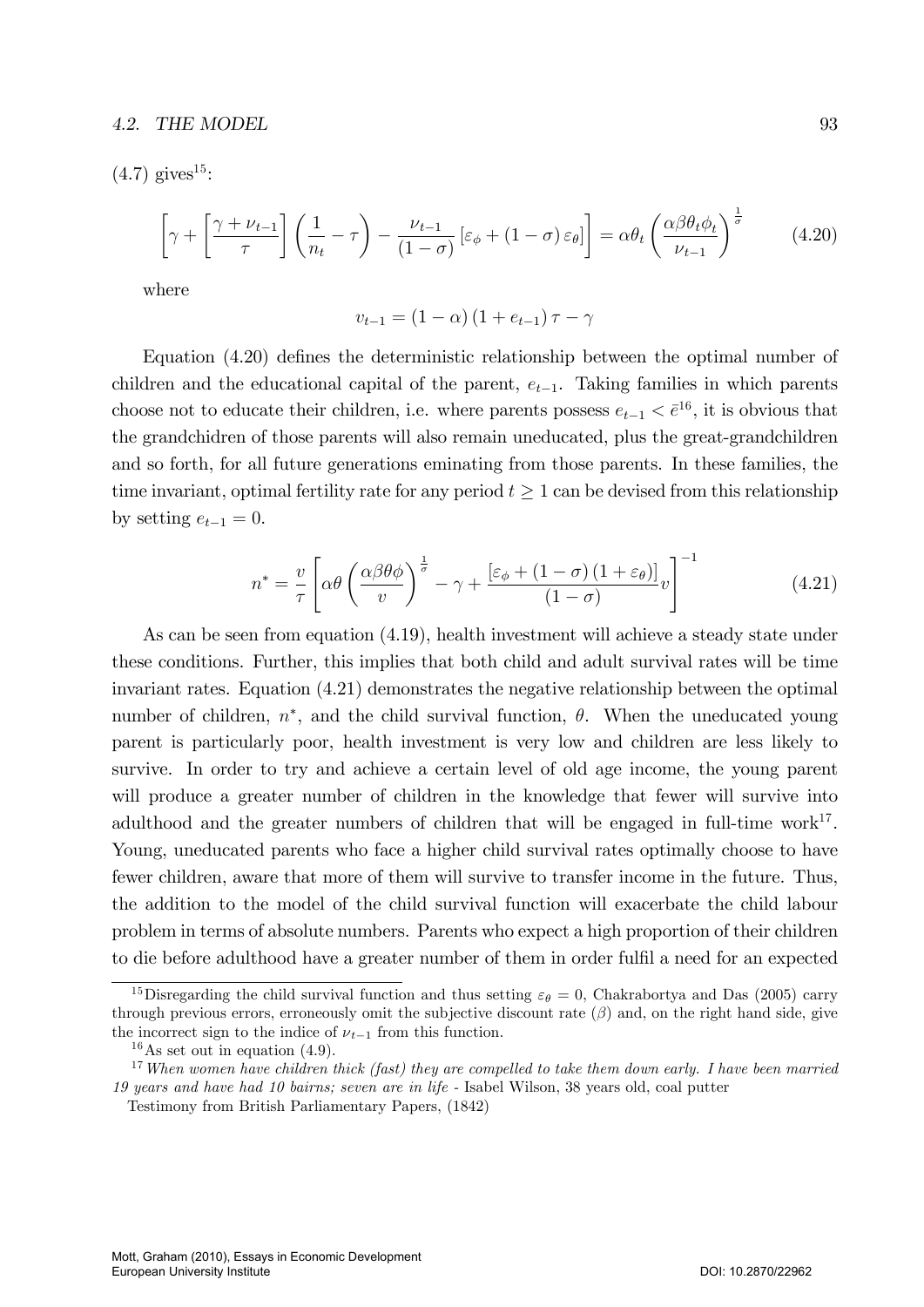income in later life.

## 4.2.5 Dynamics of the Model

In discussing the dynamics of child labour, the fundamental aspect of the model is the relation of the initial distribution of education,  $\{e_0^i\}$ , to the threshold given by  $\bar{e}$ . For  $e_0^i$  $> \bar{e}$ , the dynamics of the model are defined by equation (4.18), conditions under which it is possible to achieve multiple steady-states. Both figures presented below exhibit two curves (for differing parameterisations); one given by  $l_t^M$  that represents the equation (4.18) presented in this paper and the other, given by  $l_t^{CD}$ , as reference of the same schedule as given by Chakrabortya and Das (2005).



In Figure 1, the phase map is given by  $l_t^M$  for  $l_t \in [0, 1 - \bar{e})$  and by  $l_t = 1$  otherwise. Two stable steady states occur, at  $l_1^*$  and 1, and it can be noted that the stable steady state at full child labour is common to both models, as it occurs after the threshold. Any families with initial education capital less than the threshold,  $e_0^i < \bar{e}$ , are drawn to this steady state. The second steady state occurs at  $l_1^*$  and as  $l_1^* > 0$ , child labour cannot be 'phased-out' under these conditions. As with the entire phase map before the threshold,  $l_t^M > l_t^{CD}$  for a given level of parental labour participation, and so it follows that the steady state that occurs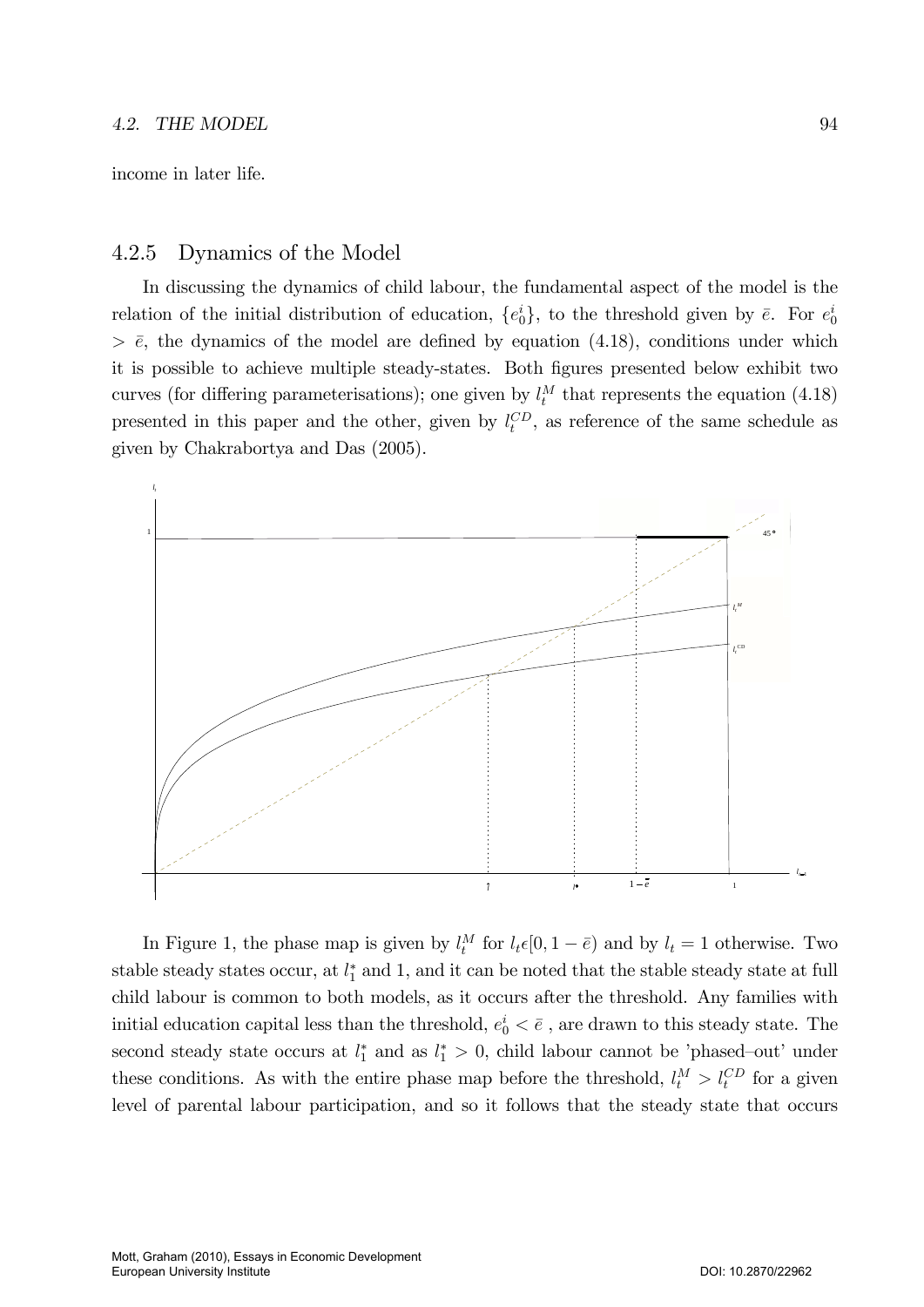along  $l_t^M$  is such that  $l_1^* > \hat{l}$ . This steady-state  $l^*$  can be seen to occur at a higher level of both adult and child labour participation, and so at lower levels of educational participation, than the corresponding steady state,  $\hat{l}$ , of Chakrabortya and Das (2005). Further, it may be such that  $l_1^* > 1 - \bar{e} > \hat{l}$  and in this case the effect of including child mortality have been to reduce the model from having two stable steady states (one of which exhibits positive levels of education) to a model of a unique, steady state where labour participation is complete. Therefore, the inclusion of child labour makes it much more probable that a household faces an absolute child labour trap, where regardless of initial education endowment, families will converge to a situation where children are fully employed and never educated.



In Figure 2, the phase map is given by  $l_t^M > 0$  for  $l_t \epsilon < 1 - \bar{e}$  and by the shaded horizontal lines otherwise. The steady states that occur at 0 and 1 are stable,  $l_1^*$  is not. If the initial educational distribution of the family,  $e_0^i$ , is below the threshold  $\bar{e}$ , then families converge to the stable steady state of full labour participation and this is the same under both models, as above. However, in order to for a family to converge to the full education steady state, the initial education distribution must be very high, such that  $\bar{e} < 1 - l_1^* < e_0^i$ . For any initial distribution that does not fulfil this condition, the family will converge to the full labour participation steady state. Thus it may be the case that even if a young parent initially chooses quality over quantity, the poorer households with educational capital below  $1 - l_1^*$ , are unable to overcome their initial disadvantage, cannot sustain the education of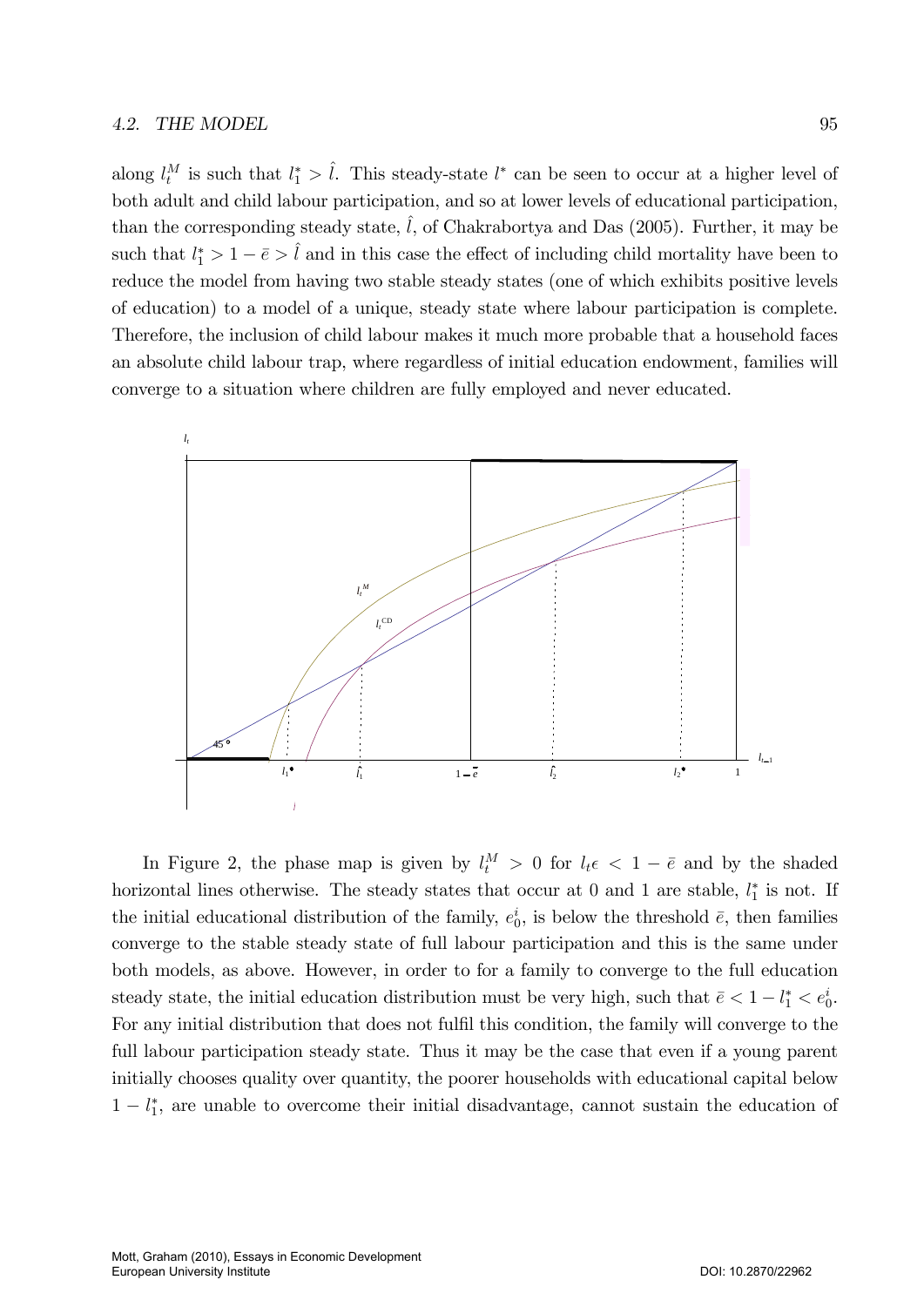their children over successive generations and continue to rely on fully realised child labour participation in the long run.

Further, note that the initial education distribution in the presented model must be higher than in the model presented by Chakrabortya and Das (2005) in order to prevent the family from converging to a full labour participation steady state, i.e.  $1 - \hat{l}_1 < 1 - l_1^* < e_0^i$ . Thus, the situation again presents itself that in a model with child mortality the educational capital of the young parent must be higher than in a model without child morality in order to achieve the stable steady state that is characterised by a positive level of child's education. It may also be that  $l_2^* > 1 - \bar{e} > \hat{l}_2$  and, as above, an additional stable steady would exist in a model without child mortality. However, under this parameterisation an absolute child labour trap cannot occur.

These results demonstrate that the inclusion of a child survival function in the model presented in Chakrabortya and Das (2005) can result in the reinforcement of the parental discounting effect and further encourages the persistence of child labor and under-investment in education in poorer families.

### 4.3 Policy implications

The findings of this paper demonstrate the importance of setting a range of interconnected objectives in order to tackle the single issue of child labour. High levels of educational spending or trying to enforce primary eduction will have little effect for situations in which health care provision is low and mortality rates are high.

The UN Millenium Development Goals (MDGs) do not mention child labour but directly address the issues that the presented model proposes are fundamental in the decision making process of the young parent. Namely, the MDGs address primary education (Goal 2), child mortality rates (Goal 4), maternal health (Goal 5) and the prevalence of preventable disease  $(Goal 6)$ . Advances in these particular fields will have a dramatic indirect effect on the levels of child labour and, the model predicts, lower the fertility rate.

Furthermore, it is important that any kind of policy intervention is targetted to ensure resources are being used efficiently. Often, the poorer sections of the population tend to suffer from treatable infections or diseases but public money is often spent on relatively expensive treatments that disproportionately benefit the wealthy. Government health spending towards the rich in the form of cheap healthcare or insurance subsidies. For example, World Bank (1993) notes that the Indonesia Government gave healthcare subsidies to the richest ten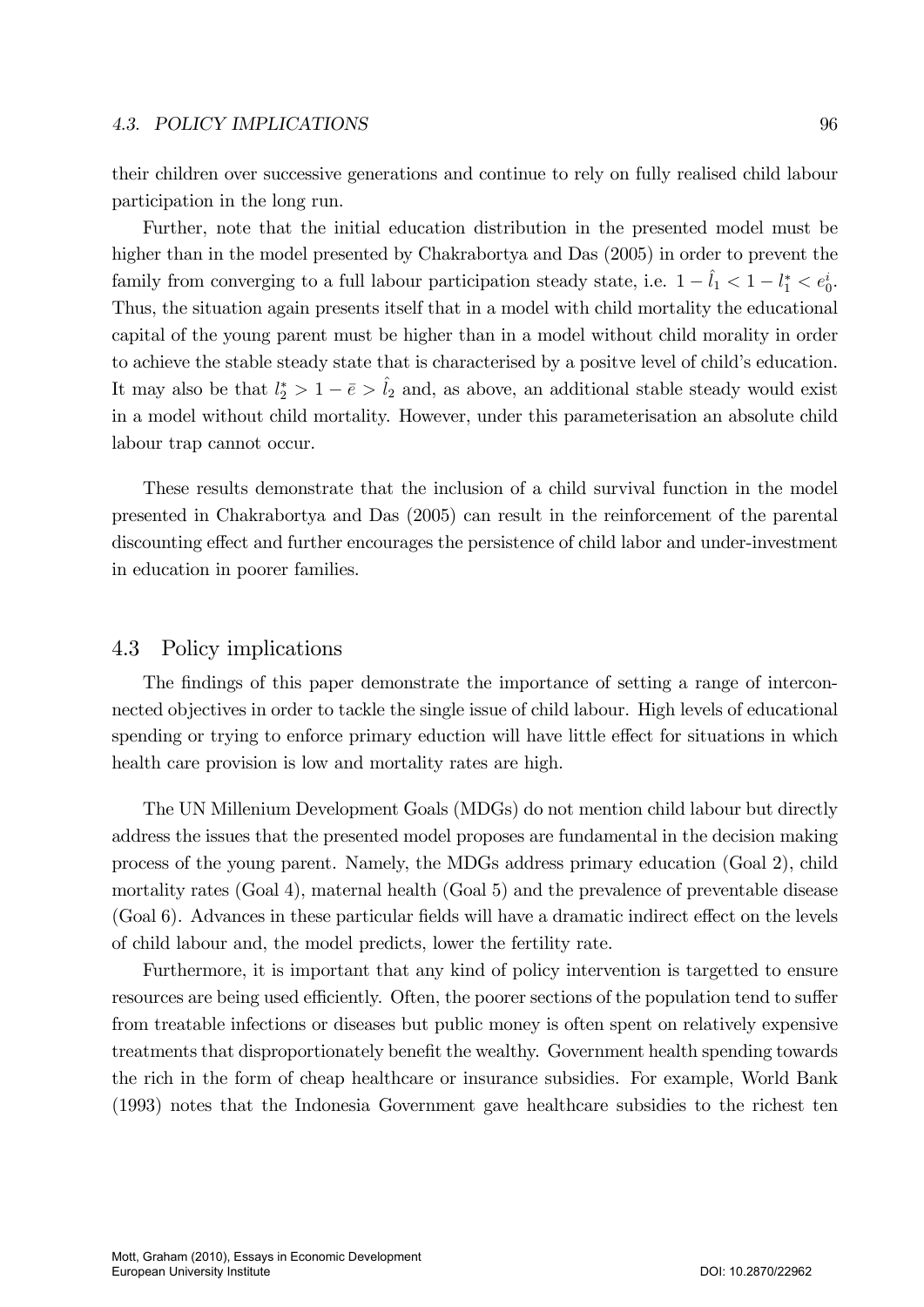#### 4.4. CONCLUSIONS 97

percent of the population that were nearly three times higher than the subsidies given to the poorest ten percent. Of particular concern should be the targetting of children health. In the analysis above, there exists a coupling of the survival functions due the fact that the two functions are dependent on the same type of spending, household health investment. In reality, these functions may be decoupled as certain types of spending may pertain to one group rather than the other. For example, vaccinations programs are likely to be far more effective at reducing child mortality relative to adult mortality. The opposite is likely true of lung disease treatments or cancer. Both adult mortality and child mortality need to be addressed, as in the MDGs, if child labour is to be greatly reduced.

It is not just the decision variables of the parent that may be targetted in order to reduce child labour. Nardinelli (1990) highlights the fact that, during the 1840s and 1850s, the British silk industry employed a falling proportion of children in its workforce, even though children were not covered by factory legislation during this period. New technologies resulted in the disappearance of factory roles fulfilled by children, which would correspond to a significant decrease in the child's relative productivity parameter,  $\gamma$ . Equation (4.9) demonstrates that a decrease in children's productivity reduces the parent educational threshold required for quality over quantity. Landes (1972) supports this ascertion, that work in more technologically advanced factories "required and eventually created a new breed of worker," a new breed that frequently did not include children. Nardinelli (1990) further suggests rising wages may have enabled working-class parents to keep their children in school for longer, being less relient on any income from child labour. It is interesting to note that in the model presented here, wages  $(\omega)$  only directly affect health investment levels, as seen in equations  $(4.11)$  and  $(4.19)$ , and it is through health investment that wages indirectly affect education/labour levels and optimal fertility levels, see equations (4.15) and (4.21). Thus, this paper would suggest that rising wages do not reduce child labour by enabling to forego child income but by reducing mortality rates of both parents and children, thus increasing the value of education.

## 4.4 Conclusions

This paper has extended the discrete time, overlapping generations model of Chakraborty and Das (2005). The model presented here includes a child survival function, where the rate of survival of a child is dependent on the healthcare expenditure of the young parent. The inclusion of this function reinforces the mechanism described in Chakraborty and Das (2005), as child mortality induces an even higher rate of time preference in the young parent. As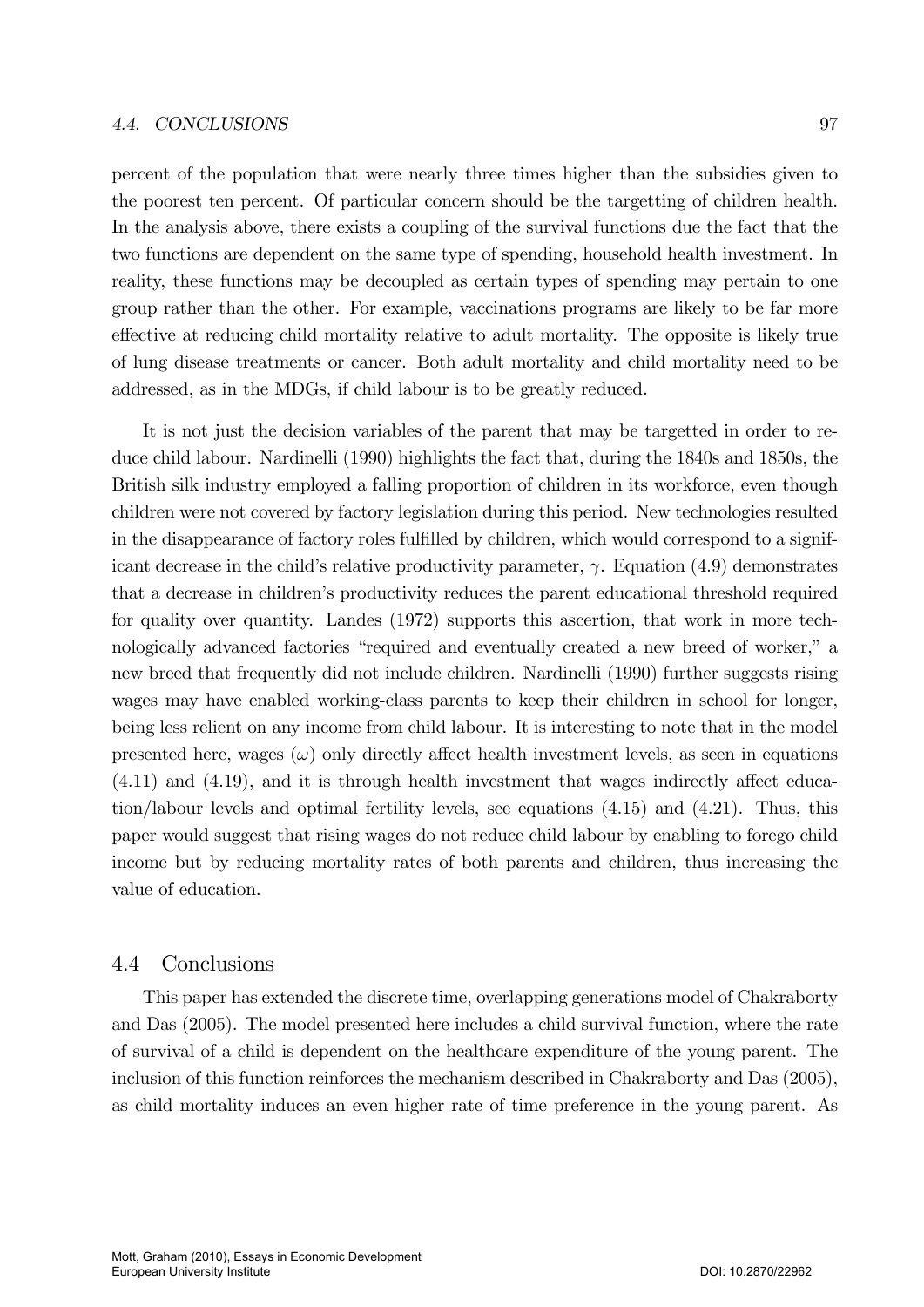## 4.4. CONCLUSIONS 98

the child may die before the young parent realises the benefit of any educational investment, so education becomes relatively more expensive and the young parent prefers contemporary income from the child rather than an transfer in old age. As has been demonstrated above, any non-binary steady state is associated with higher levels of child labour for the model presented here, erlative to that of Chakraborty and Das (2005), and the introduction of a child survival function may rule out steady states, which are characterised by positive levels of education, that may otherwise exist. Thus, the inclusion of a child survival function into the model serves to reinforce the prevalence and persistence of child labour.

Furthermore, it has been shown that these reinforcements may not just be small or subtle. Given certain parameterisations of the model, the inclusion of child mortality may reduction the number of stable steady states in the model. This may result in the 'destruction' of a steady state characterised by 'intermediate' levels of education so that only the initially íwell-endowedí can achieve the high level of stable education. Worse still, the destruction of the only steady state characterised by positive education will result in an absolute child labour trap whereby even families that are initially well educated will converge to a state of absolute child labour.

It has also been shown that under conditions where young parents choose 'quantity' over *i*quality in their fertility decisions, then the inclusion of child mortality increases the number of children a young parent decides to produce. As more children die before adulthood and thus cannot make transfers to their old age parents, young parents choose to have more children in order to ensure similar old age incomes.

This paper has also described the importance of wide ranging but targetted policy aims in order to address the roots of child labour persistence and prevalence. The Millenium Development Goals provide a particularly useful framework.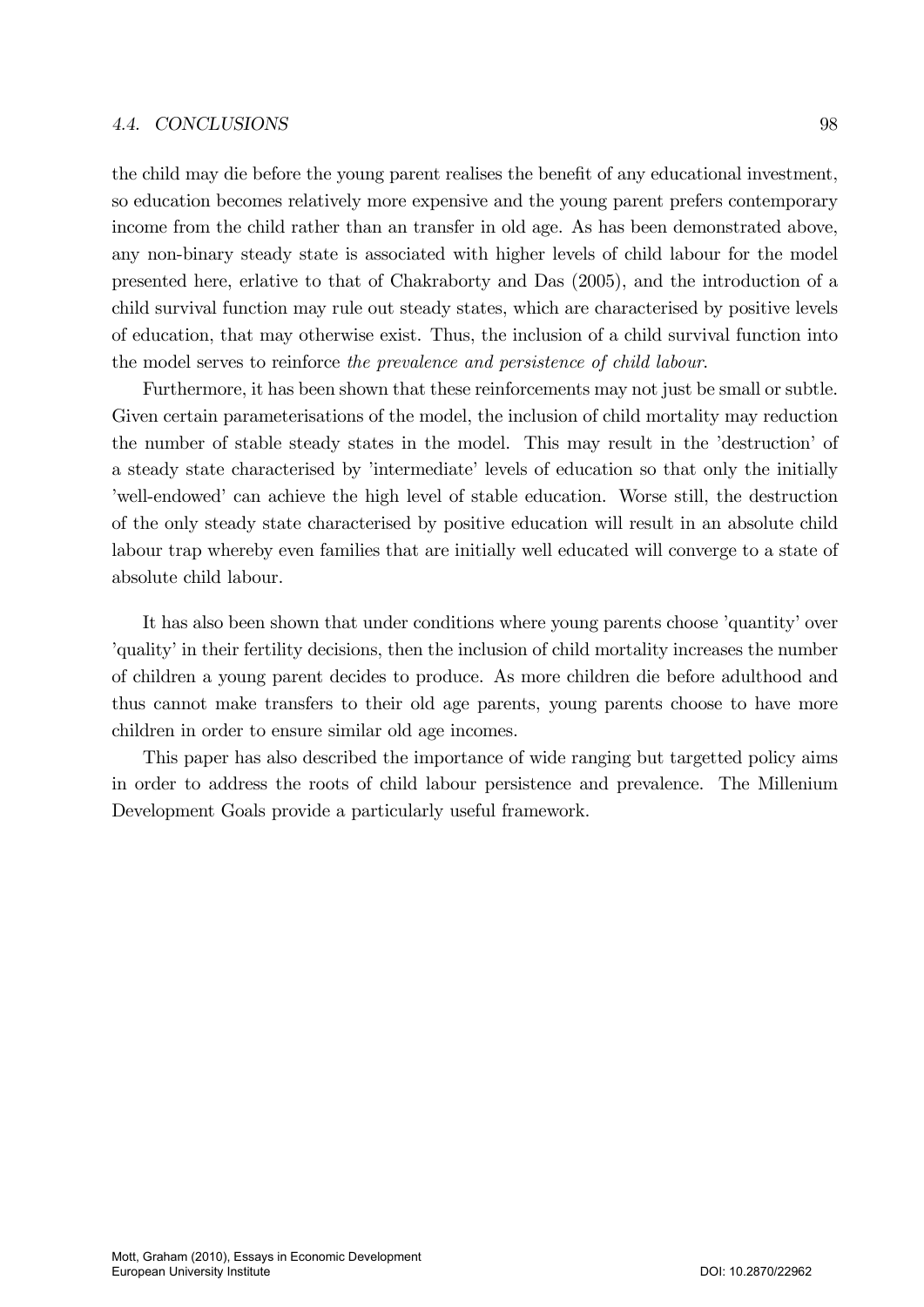## **BIBLIOGRAPHY**

- [1] Aghion, E, and R Bolton (1997), "A theory of trickle-down growth and development with debt overhang", Review of Economic Studies 64:151-172,
- [2] Baland, Jean-Marie and James Robinson 2000, "Is Child Labour Inefficient?", Journal of Political Economy,  $108(4)$ , 663-679
- [3] Banerjee, A.V., Newman, A.F., 1993. Occupational choice and the process of development. Journal of Political Economy 101, 274–299.
- [4] Basu, Kaushik. 1999. "Child Labor: Cause, Consequence, and Cure, with Remarks on International Labor Standards." Journal of Economic Literature 37 (September): 1083-119.
- [5] Blackburn K, Cipriani GP (1998) Endogenous fertility, mortality and growth. Journal of Population Economics 11: 517-534
- [6] British Parliamentary Papers, 1842, vols. XV-XVII, Appendix I
- [7] Chakraborty and Das (2005), 'Mortality, Fertility, and Child Labor', Economics Letters, Volume 86, Issue 2, pp.273-278
- [8] Cigno A (1998) Fertility decisions when infant survival is endogenous. Journal of Population Economics 11:21-28
- [9] Doepke M (2005) Child mortality and fertility decline: does the Barro-Becker model fit the facts? Journal of Population Economics  $18(2)$  (in press)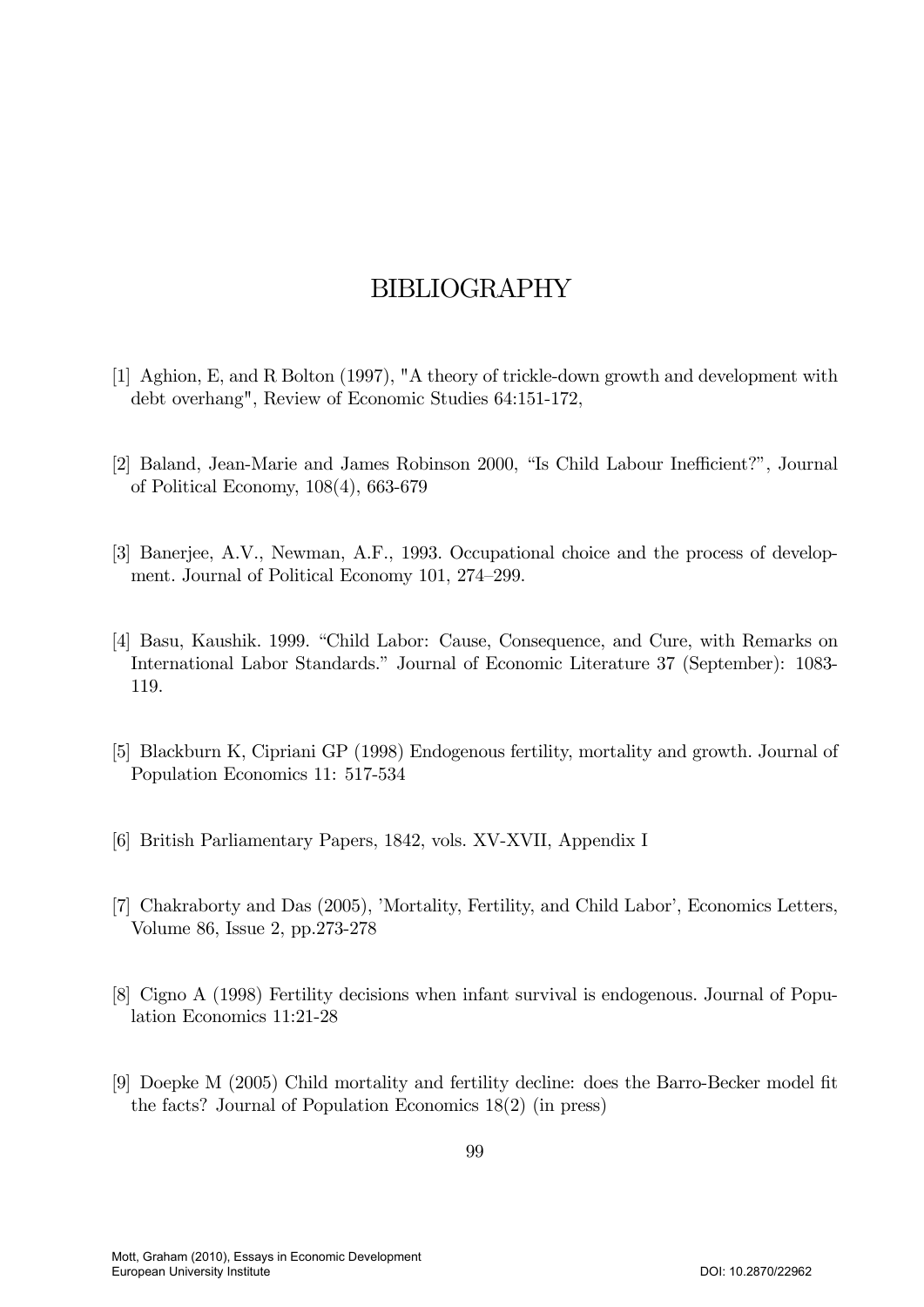- [10] Duraisamy, P. (2002), 'Changes in Returns to Education in India, 1983–94: By Gender, Age-cohort and Location', Economics of Education Review, 21, 609-22.
- [11] Galor, Oded, and J. Zeira, "Income Distribution and Macroeconomics, Review of Economic Studies, LX (1993), 35-52.
- [12] Galor, O., Tsiddon, D., 1997. The distribution of human capital and economic growth. Journal of Economic Growth 2 1., 93–124.
- [13] Ghatak, Maitreesh and Neville Nien-Huei Jiang (2002), "A Simple Model of Inequality, Occupational Choice and Development", Journal of Development Economics, vol. 69, pp. 205-226.
- [14] Glomm, G. (1997). 'Parental investment in human capital', Journal of Development Economics, vol. 53, pp. 99-114.
- [15] Heywood, C. (2004) 'Children and European Industrialization'. In Paula S. Fass (ed), Encyclopaedia of Children and Childhood (3 vols., New York: Macmillan Reference, 2004, I, pp.  $330-5$ .
- [16] Jensen, Peter and Helena Skyt Nielsen. 1997. "Child Labor or School Attendance? Evidence from Zambia," Journal of Population Economics, 10:4, 407-24.
- [17] Landes DS (1972) The Unbound Prometheus. Belknap Press, Cambridge
- [18] Lawrence, Emily. 1991. "Poverty and the rate of time preference: Evidence from panel data." Journal of Political Economy, 119, pp. 54-77.
- [19] Mookherjee, D., Ray, D. (2002). "Contractual structure and wealth accumulation". American Economic Review 92 (4), 818-849.
- [20] Mookherjee, D., Ray, D. (2003). "Persistent inequality". Review of Economic Studies  $70(2), 369 - 393.$